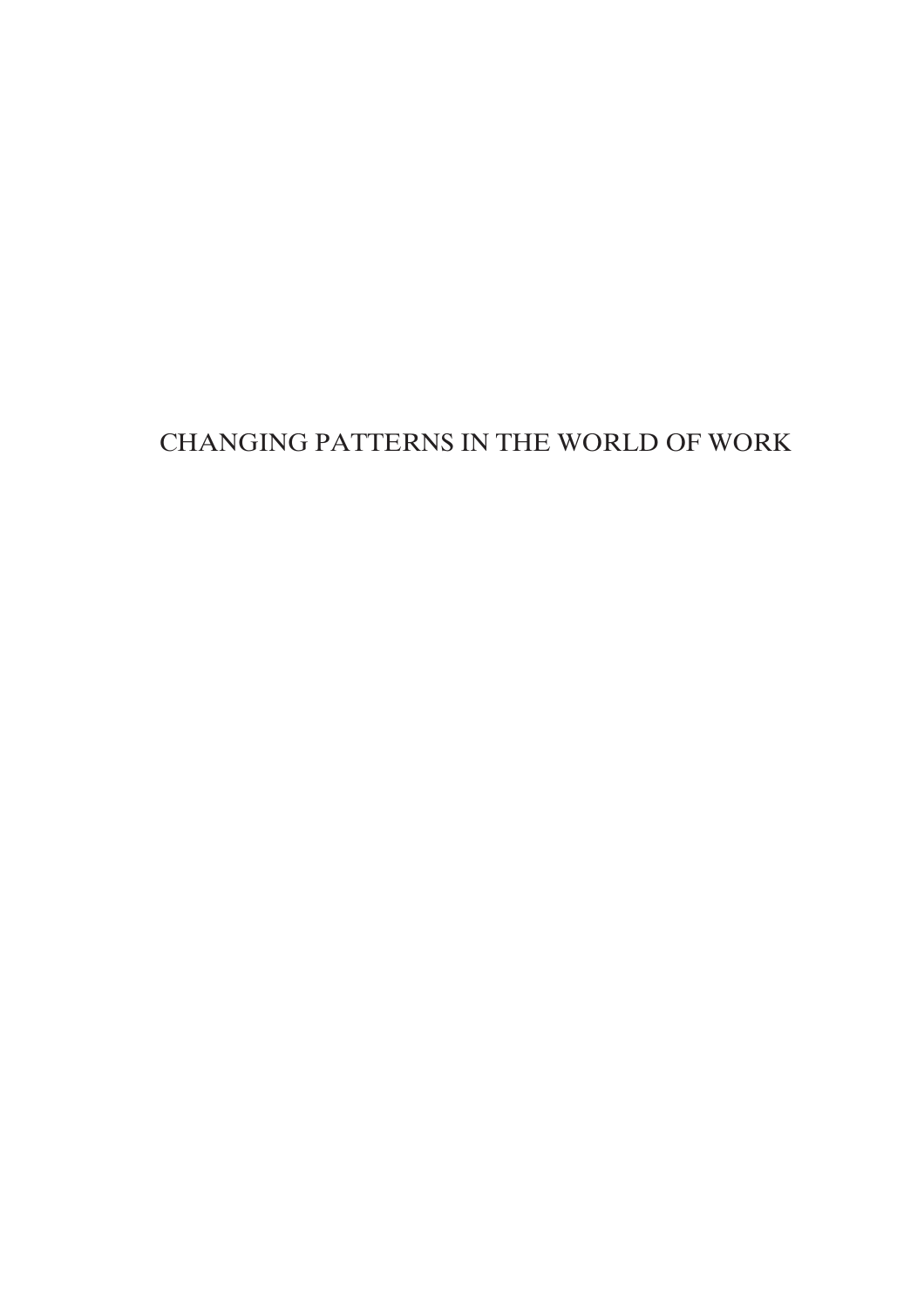REPORT OF THE DIRECTOR-GENERAL

# CHANGING PATTERNS IN THE WORLD OF WORK

INTERNATIONAL LABOUR CONFERENCE 95th Session 2006

Report I (C)

INTERNATIONAL LABOUR OFFICE **GENEVA**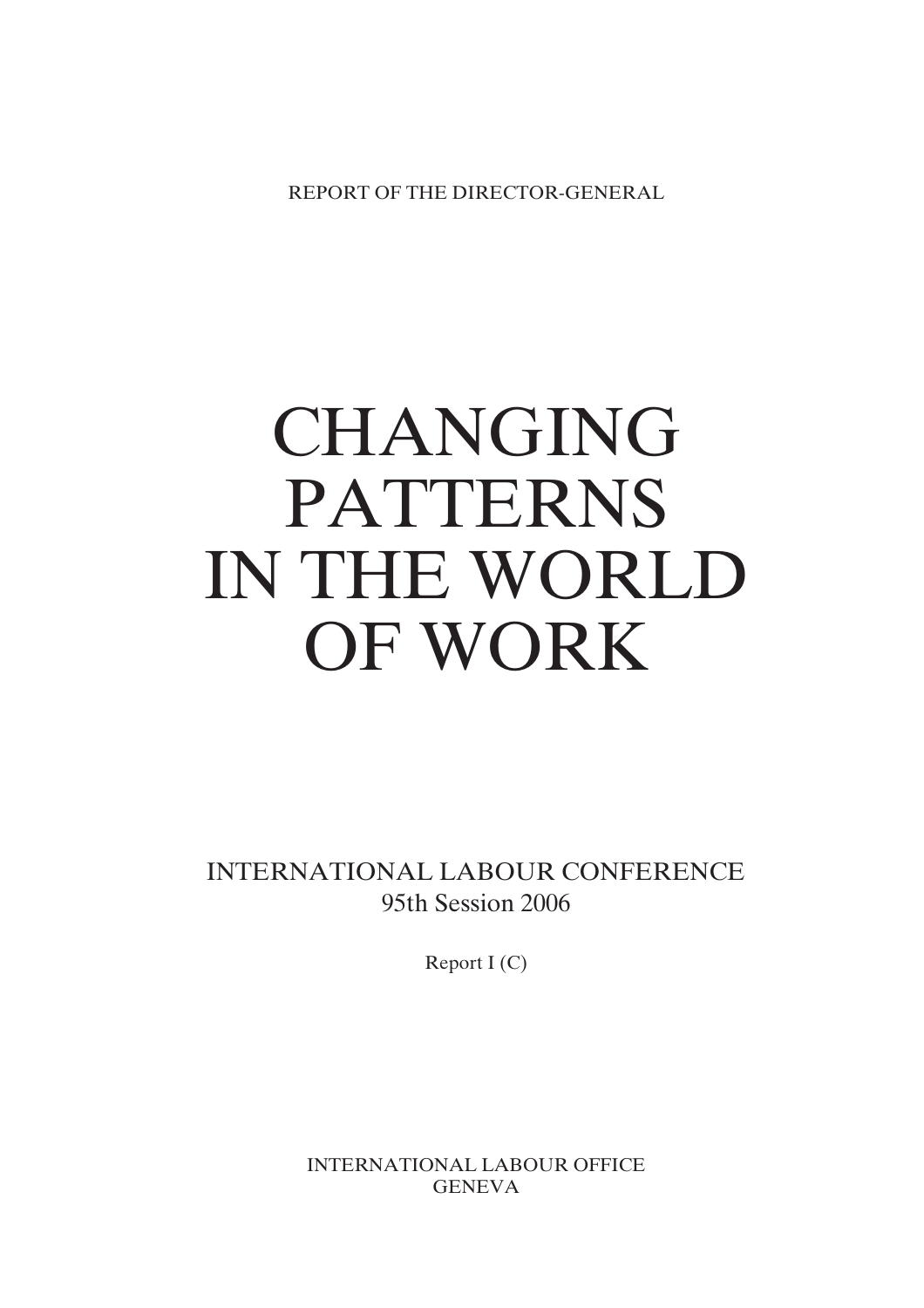ISBN 92-2-116623-6 ISSN 0074-6681

*First published 2006*

Photocomposed and printed by the International Labour Office, Geneva, Switzerland DTP

The designations employed in ILO publications, which are in conformity with United Nations practice, and the presentation of material therein do not imply the expression of any opinion whatsoever on the part of the International Labour Office concerning the legal status of any country, area or territory or of its authorities, or concerning the delimitation of its frontiers.

Reference to names of firms and commercial products and processes does not imply their endorsement by the International Labour Office, and any failure to mention a particular firm, commercial product or process is not a sign of disapproval.

ILO publications can be obtained through major booksellers or ILO local offices in many countries, or direct from ILO Publications, International Labour Office, CH-1211 Geneva 22, Switzerland. Catalogues or lists of new publications are available free of charge from the above address or by email: pubvente@ilo.org.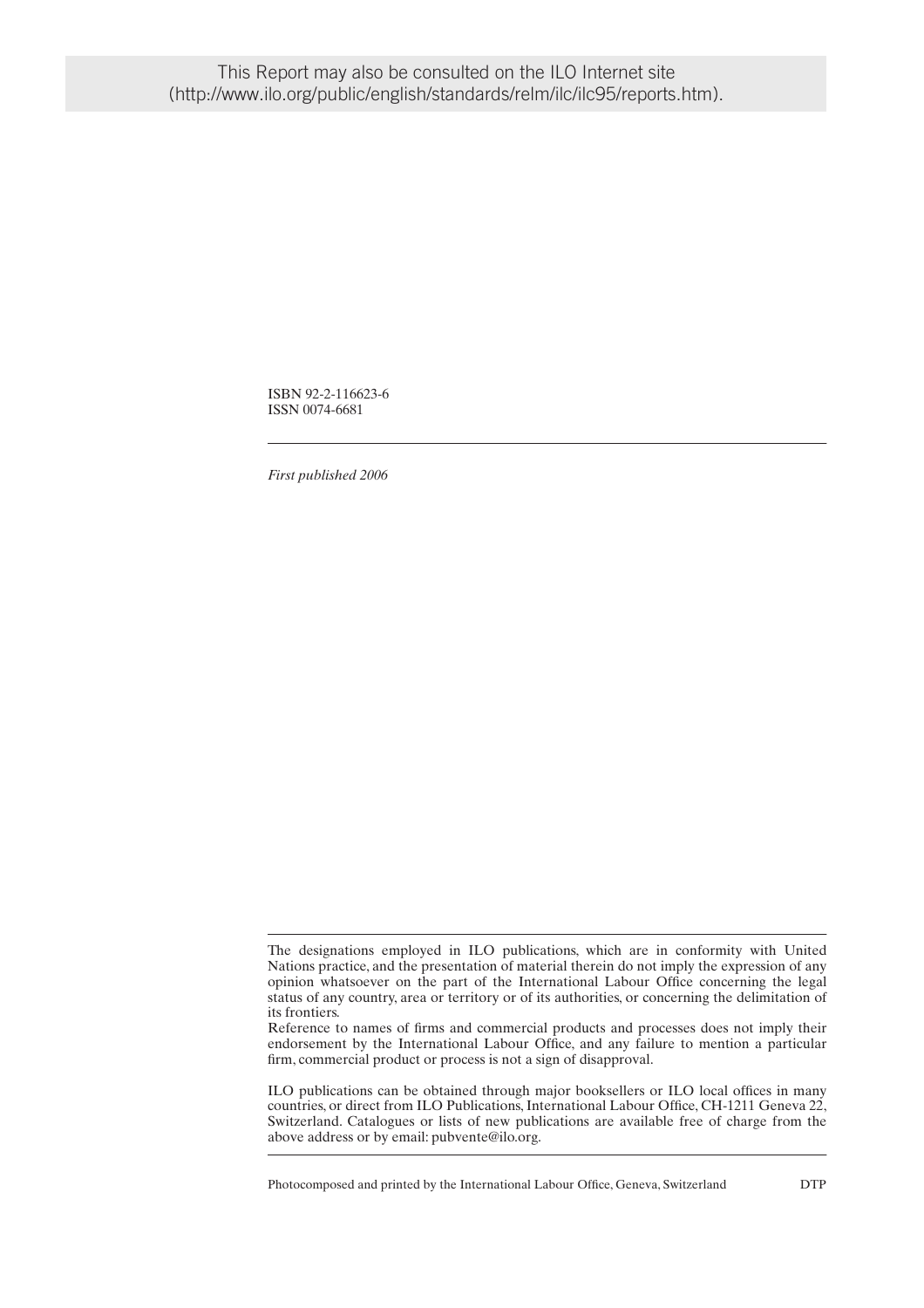### *Preface*

As we all know, work is central to our lives: it gives us a sense of purpose and identity as well as providing an income to meet our material needs. Work is one of the main ways we relate to others. It is both an individual responsibility and a social activity, frequently involving collaboration in a team. It can be a source of dignity and fulfilment. But it can also be a source of exploitation and frustration. For families and communities, the availability of decent work is a foundation for stability and social advancement.

The world of work is enormously diverse. But one of the unifying elements of the experience of women and men from all over the world is the simple reality of working for a living. One of the first pieces of information we are interested in when we meet a stranger is "what do you do?" It provides a shared point of reference around which we get to know each other.

This Report aims to help us all put our own experiences and knowledge about work in the global perspective of today. It describes a time of opportunity and uncertainty in which some of the barriers that have prevented women and men from fully realizing their capabilities are coming down, but in which good jobs that provide the foundation of security to build better lives are increasingly difficult to find.

There is a growing feeling that the dignity of work has been devalued; that it is seen by prevailing economic thinking as simply a factor of production – a commodity – forgetting the individual, family, community and national significance of human work. And people are reacting in conversations at home, in the secrecy of the voting booth and, when necessary, by forcefully voicing their complaints on the streets.

The absence of work, the quality of work, voice at work, continued gender discrimination and unacceptably high youth unemployment are all at the heart of politics today. Those in public and private authority with the power to change things are increasingly criticized for not delivering the right solutions.

The ILO's mandate connects with that reality. My previous Reports to the International Labour Conference 1 have stimulated a discussion amongst constituents that formulated and subsequently deepened the Decent Work

<sup>1</sup> *Decent work*, 87th Session (1999), *Reducing the decent work deficit: A global challenge*, 89th Session (2001), *Working out of poverty*, 91st Session (2003), *A fair globalization: The role of the ILO*, 92nd Session  $(2004).$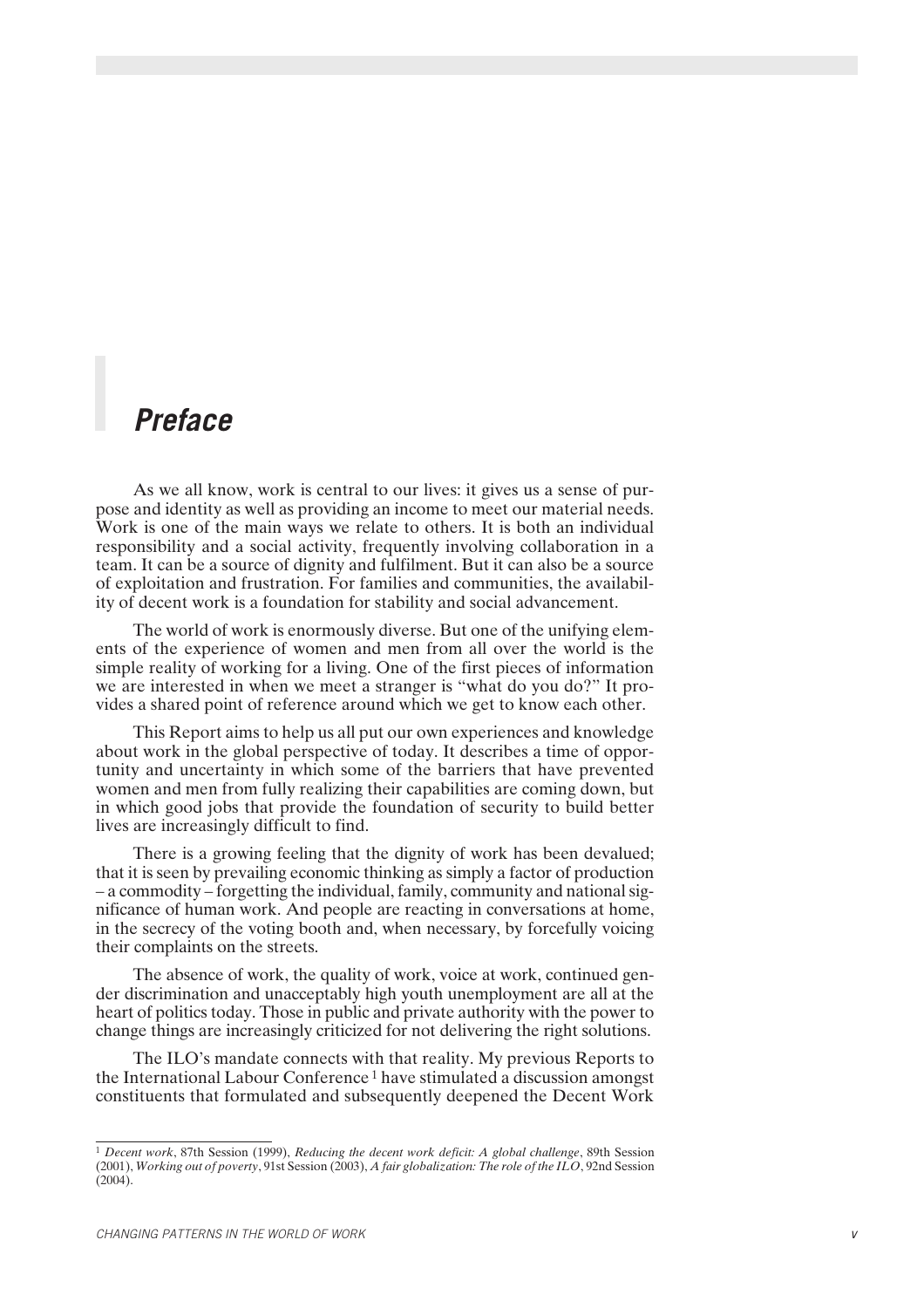Agenda for a fair globalization. This approach has received regional and global endorsement and is now the foundation of the progressive development of our decent work country programmes.

This Report is different. It is an inquiry into the knowledge base of the ILO to address the increasing demand on our services. It is a product of an effort by ILO staff to pull together the range of knowledge their international experience has accumulated. As the secretariat of the world's only tripartite international organization, ILO staff have the privilege of regular exchange with government representatives, employers, workers and other social actors who know most about work in their countries. This yields a great deal of varied insights into what is happening and why in the world of work. The discussion generated among ILO staff in pooling this knowledge is an important tool in the continuous professional development of the Office and has facilitated a convergence of experience that we believe will strengthen our capacity to serve constituents. 2 In the process, it enables us to know better where to reinforce our capacities.

I hope that this advance Report will prove useful to the ILO's constituents in the ongoing discussions about how to achieve our strategic objective of making decent work a global goal and a national reality, thus contributing to a fair globalization. I expect that this Report will raise as many questions as it answers.

By way of encouragement to the discussions at the International Labour Conference and subsequently, let me highlight just a few of the questions and messages I have drawn from the Report.

First, in this Report we include in our understanding of the term "work", the unpaid work in the family and in the community that is often ignored in current thinking about the economy and society. Information sources to quantify and value such work are extremely thin, but we know that much of this sort of work is done by women and is essential to the welfare not just of the young or elderly or sick but also to those in paid work. It is also often carried out alongside paid work. One of the messages I think we need to take away from reading this Report is that we must do much better in valuing and analysing the contribution to our well-being of work that is not paid and is motivated by the commitment to raising a family, or helping people to age with dignity and respect or organizing voluntary community associations. Such an effort is essential if we are to make it easier for women and men to reconcile the pressures to earn a living and to fulfil responsibilities to the family and community. It is also important in order to understand that what we call economic productivity is in fact indirectly subsidized by the social productivity of unpaid work.

In part because our information sources are much better on paid work, the world of work discussed in this Report is primarily that of the emerging global labour market in which two-thirds of all adult women and men are engaged.

Another question is can we really speak of a single global labour market? Or is it still simply the sum of many separate national labour markets? After all, despite the steady increase in labour migration, women and men are in general not free to move to a job anywhere in the world. Furthermore, half of the world's workforce, who work in rural areas in subsistence farming or in the informal economies of the developing world's cities, does not earn

<sup>&</sup>lt;sup>2</sup> The methodology was new. I invited comments by all interested staff on a first draft. Everybody had the possibility of putting their ideas forward. On this basis, a second draft was prepared for a more formal consultation with our different sectors and regions. This resulted in a wide-ranging Report. This Report to the International Labour Conference is a synthesis to facilitate your discussions. The final text of the longer version will be available in a few months.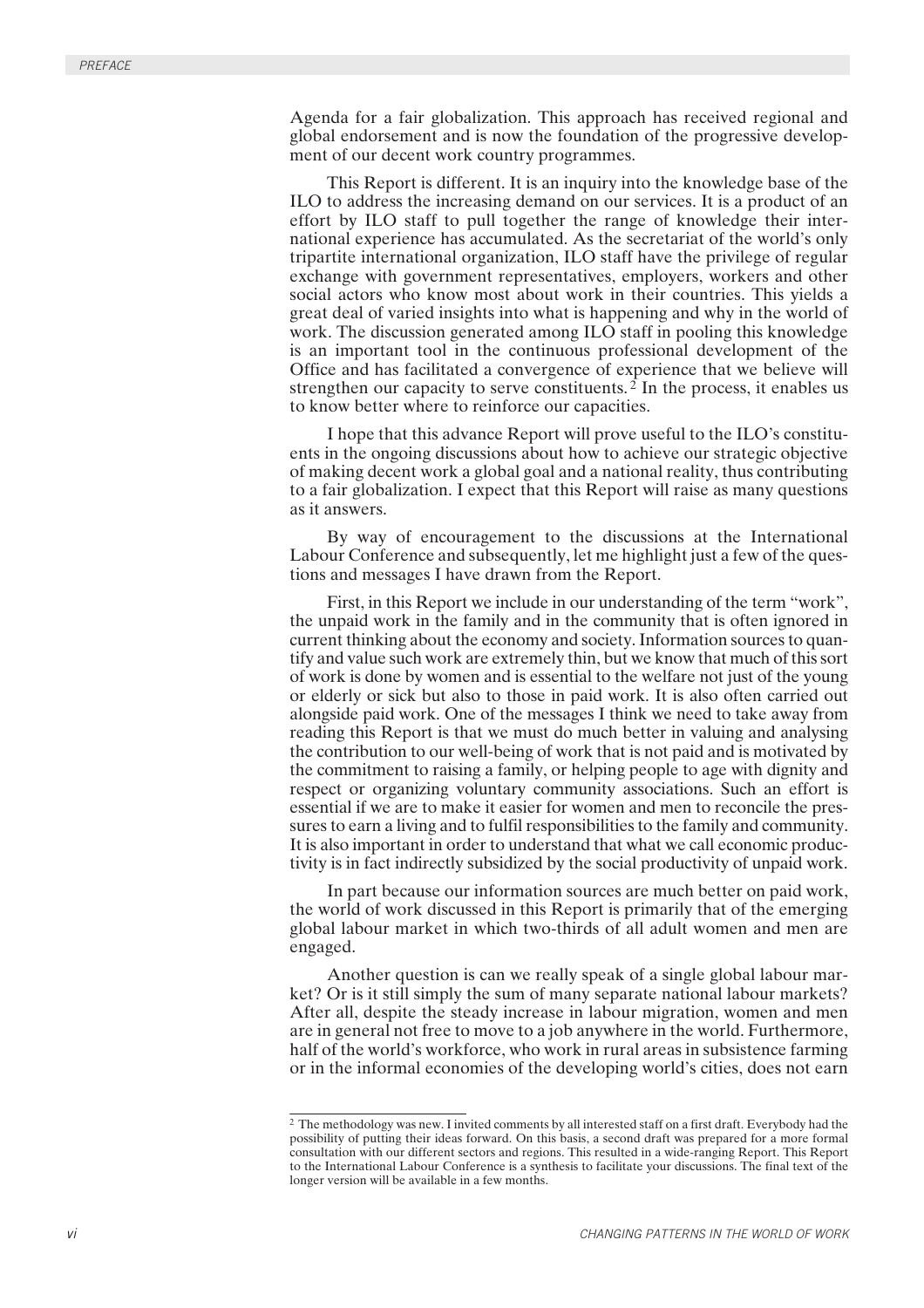enough to lift themselves and their families above the \$US2 a day poverty line. They are potential "global" workers, but at present are effectively excluded from the benefits of globalization or the possibility of participating in global markets as consumers.

However, the liberalization of trade and capital flows, together with enormous improvements in communications and transportation, does mean that more and more workers and employers are increasingly competing on a global market to sell the output of their labour. If we look back as little as 25 years ago and compare the period prior to the major waves of democratization in Africa, Latin America, Central and Eastern Europe and Asia to the interdependent world of work today, there is no doubt a change. The current rules of globalization following the logic of increased liberalization in all spheres of economic and social policies push towards a global labour market, even if it still remains highly segmented.

For the ILO, this raises the issue of developing the appropriate norms for a global labour market. The recent Maritime Labour Convention, 2006, shows our capacity to be creative and consensual in modern standard setting.

The third issue I would highlight is that four out of every ten of the world's working women and men are trying to make a living off the land and in some of the lowest income countries three-quarters and more of workers, especially women, are engaged in agriculture. Most are very poor and there is a deep and powerful current of migration from the villages to urban areas of developing countries in search of better paid work. And many working women and men from lower income countries are moving across boundaries in search of job opportunities that they cannot find at home. Nonetheless, work and life in the informal economies of the rapidly growing cities of the developing world is often poorly paid, hazardous and insecure. The entrepreneurial spirit that is essential for social and economic development is too often sapped in a struggle for survival. Making the creation of decent work opportunities an integral part of local, national, regional and global development strategies is essential. Giving people a fair chance at real opportunities through education, health, shelter and a decent job is what development and democracy are all about.

We must also be clear as to what is not decent work: child labour, forced labour, bonded labour, work without voice or freedom to organize, diverse forms of exploitation and discrimination, work for subsistence and the many ways in which human dignity can be crushed by the need simply to survive.

The fourth question, which underlies much of the Report, is how can we create an institutional framework for labour markets that enables working women and men to see change more as an opportunity and less as a risk? The title of this Report, "Changing patterns in the world of work", tries to convey an image somewhat like the shapes viewed in a kaleidoscope. There is always a pattern, different but related to the one that comes before, which will change again with another twist of the barrel. A number of powerful drivers of change mean that all actors in the global labour market must plan for constant adaptation and aim to shape the process to increase opportunities for decent work. But for many working women and men, in both developed and developing countries, change is threatening. The limited security they have achieved is fragile and losing a job poses a high risk of not being able to find anything comparable.

The issue is not how much more structural reform and uncertainty can people take but rather how can we develop fair and adaptable economies where decent work creation is at the heart of economic, social and environmental policies. This, we all know, is one of the biggest democratic demands worldwide. But it also faces great obstacles. Progressing towards the goal of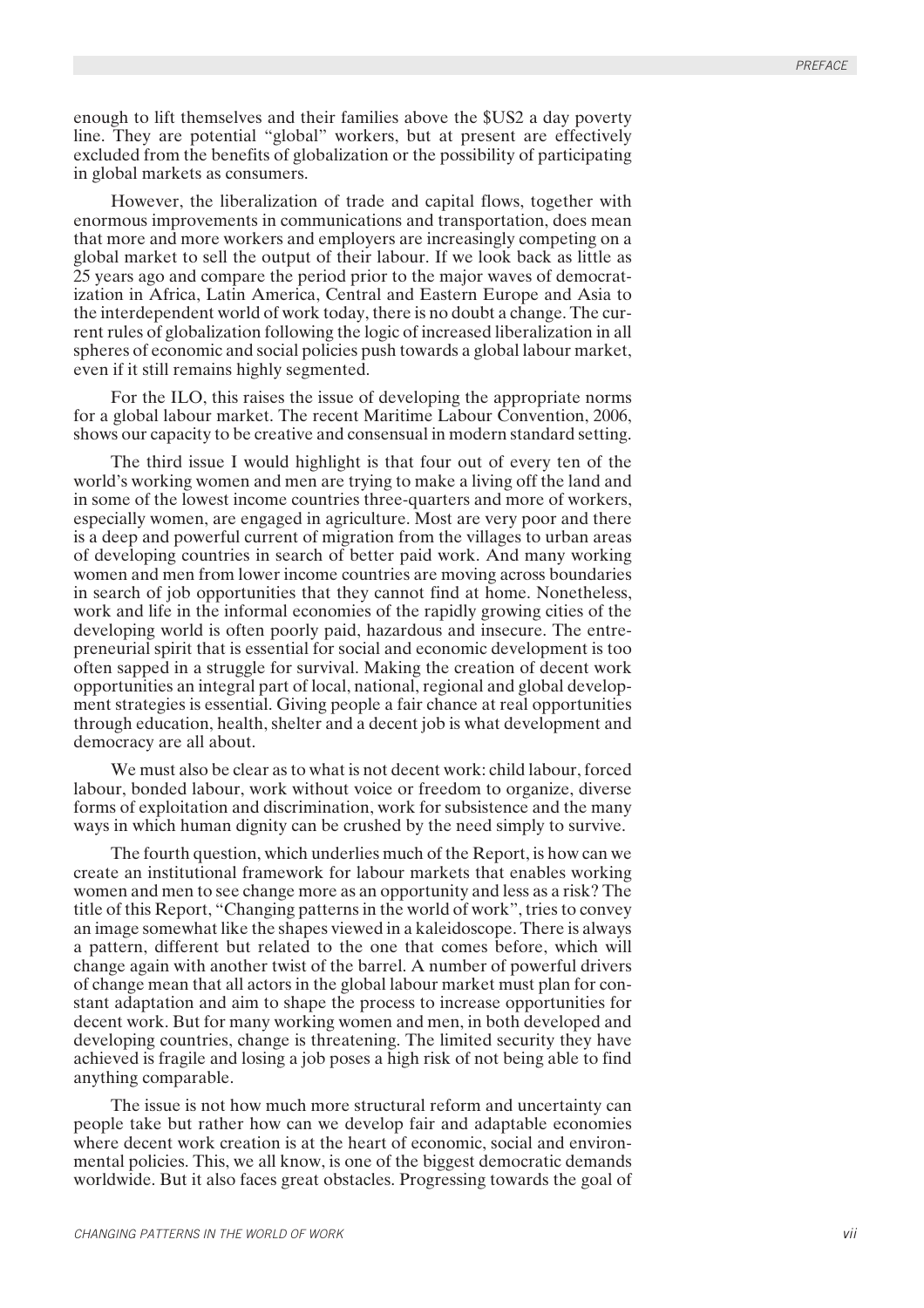decent work for all requires change in a status quo that is morally, socially, economically and politically unsustainable.

The fifth issue is the significance of human rights at work as an anchor of values in the turmoil of rapid economic and social change. Managing change in millions of workplaces and workstations, large and small, around the world – farms, factories, shops, offices and the world of services – will ultimately depend on the quality of work organization from micro businesses to the largest multinational enterprises and public services. In one way or another, virtually all work is a collaborative activity requiring coordination within a team and thus a good understanding of roles, responsibilities and rewards. The foundation for decent work is thus a framework of rights at work that encourages mutual respect and dialogue and restrains coercion and discrimination. The ILO has a rich resource of internationally agreed labour standards, developed through extensive tripartite discussion, to underpin the diversity of national institutions and forms of social dialogue. Balancing the need for flexibility and security in a period of opportunity and uncertainty requires a strong rights-based approach to the governance of labour markets that fosters social dialogue.

The sixth and final issue I wish to raise in this brief Preface is the fact that there are no rights at work if there is no work. Thus, work creation is at the heart of the ILO's agenda. The road to decent work goes through growth, investment and enterprise development. A greater effort on skill development for workers and managers is vital to garner and share the benefits of new technologies. Promoting a conducive and competitive environment for private initiative, in the wide arc of entrepreneurship that covers helping people organize to move progressively out of the informal economy to the best way of combining national interests with foreign investments, is key to the future of work.

The background to this Report is the growing global jobs crisis. Progress is painfully slow in creating decent work opportunities for the half of all the workers in the world who are living in families that survive on less than \$US2 a day. The vast informal sector where they work without benefits, social security or health care is growing in many countries. Unemployment in terms of people with no work at all is at its highest point ever and stands at nearly 192 million worldwide, or about 6 per cent of the global workforce. Of these unemployed, the ILO estimates that 86 million, or about half the global total, are young people aged 15 to 24. When people cannot find work at home in their communities and societies, they look elsewhere. In the present environment, labour migration easily becomes a source of tension, not to speak of human trafficking and other similar activities.

Despite robust economic growth of 4.3 per cent in 2005 that increased world output by some US\$2.5 trillion, the global economy is failing to deliver enough new jobs for those entering the job markets.

These trends are having important political consequences. Among them:

- Given that the global economy is not generating enough jobs, those that are available are increasingly the object of a "tug of war" between countries.
- The demand for equity in the functioning of global markets and fair rules for globalization is rapidly rising.
- A creeping growth of protectionist tendencies is appearing. The momentum for trade and capital liberalization has weakened.
- Normal business operations like outsourcing, delocalization, or foreign investments are increasingly criticized for creating jobs "abroad".
- There are strong demands for greater migration control, sometimes with growing xenophobic undertones.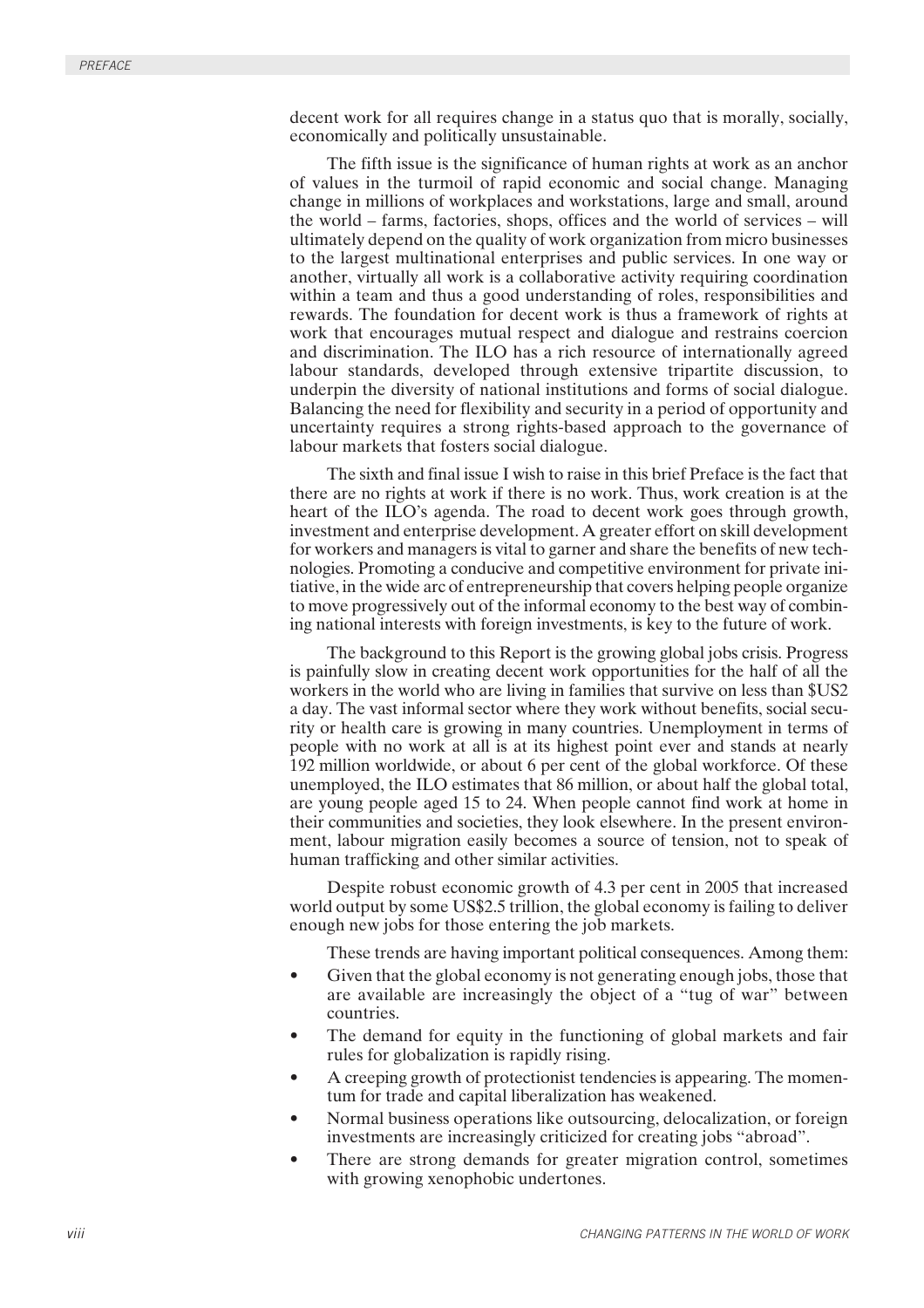- Elections are won and lost on "more and better jobs" issues, but the credibility of governments to deliver on promises made is going down, irrespective of their ideological inclinations.
- Different forms of passive and active violence are on the rise reducing the spaces for dialogue, conflict resolution and consensus building.

Responding to the need to make decent work a global goal is rising up the national, regional and global political agenda. And we need to have a good understanding of how the world of work is changing and could be shaped to answer the worldwide popular demand for decent work. I hope this Report and the longer version we will publish subsequently will help provide this global picture.

I am sure each reader of this Report will be able to pick out their own priority questions or issues for reflection and discussion. Furthermore, this advance Report is by no means exhaustive. We have tried to offer the global perspective that often seems to be missing in the debates about what is happening to work. But this inevitably means that many issues are either omitted or touched upon briefly. So, many of the reactions to the Report may be to request more study and research. I welcome this. In so far as our resources permit, we will try to respond to the evident need to enlarge and deepen our knowledge. We will also develop our contacts with the many networks of researchers around the world to foster more and better studies of the challenges employers' and workers' organizations and governments are facing.

Taking a "knowledge" prism to look at ILO capacities is essential because knowledge is obviously not static. We must be and prove to be leading the way in terms of our understanding of the world of work and how it is affected by globalization. In this regard, we are in the process of assembling a new development tool: an integrated policy advice framework for implementation of decent work country programmes according to each country's reality. It will combine the interaction between our four strategic objectives in a policy package from which countries can organize their own priorities.

What is clear from this advance Report is the overall lack of a regular flow of data, indicators and statistics for many countries and dimensions of the world of work. Data collection is extremely patchy and we must remedy this. Working out of the same fact sheet by all actors involved is essential for a sound governance of the labour market. We not only need more statistics – we also need better ones. For example, there is no doubt that the present definition of unemployment 3 developed by the International Conference of Labour Statisticians clearly leads to an underestimate of the real dimension of joblessness in the world today. We can certainly do better.

All of this is particularly important because we are rapidly approaching the ILO's 90th anniversary. We must begin preparing now for that major event in the life of an institution. The year 2009 should be the time when we reassert with great confidence the contemporary validity of our mandate; the renewed capacity to carry it forward based on the reform process we have undertaken; our strong internal consensus on the ILO Decent Work Agenda; and the special role that social dialogue and tripartism plays in the governance of the labour market and, more generally, in fostering social stability. Your opinions

<sup>&</sup>lt;sup>3</sup> The "unemployed" comprise all persons above a specified age who during a recent brief reference period were without work, currently available for work and seeking work. The recent brief reference period is often interpreted as a week or two, and "seeking work" as work for at least one hour. This strict definition of unemployment does not measure the underemployment typical in the informal economies of many developing countries where most women and men have to find some work to survive. Few developing countries have been able to collect data measuring underemployment that could present a picture of the extent of such joblessness. (See resolutions adopted by the Thirteenth and Sixteenth International Conference of Labour Statisticians http://www.ilo.org/public/english/bureau/stat/download/res/ecacpop.pdf).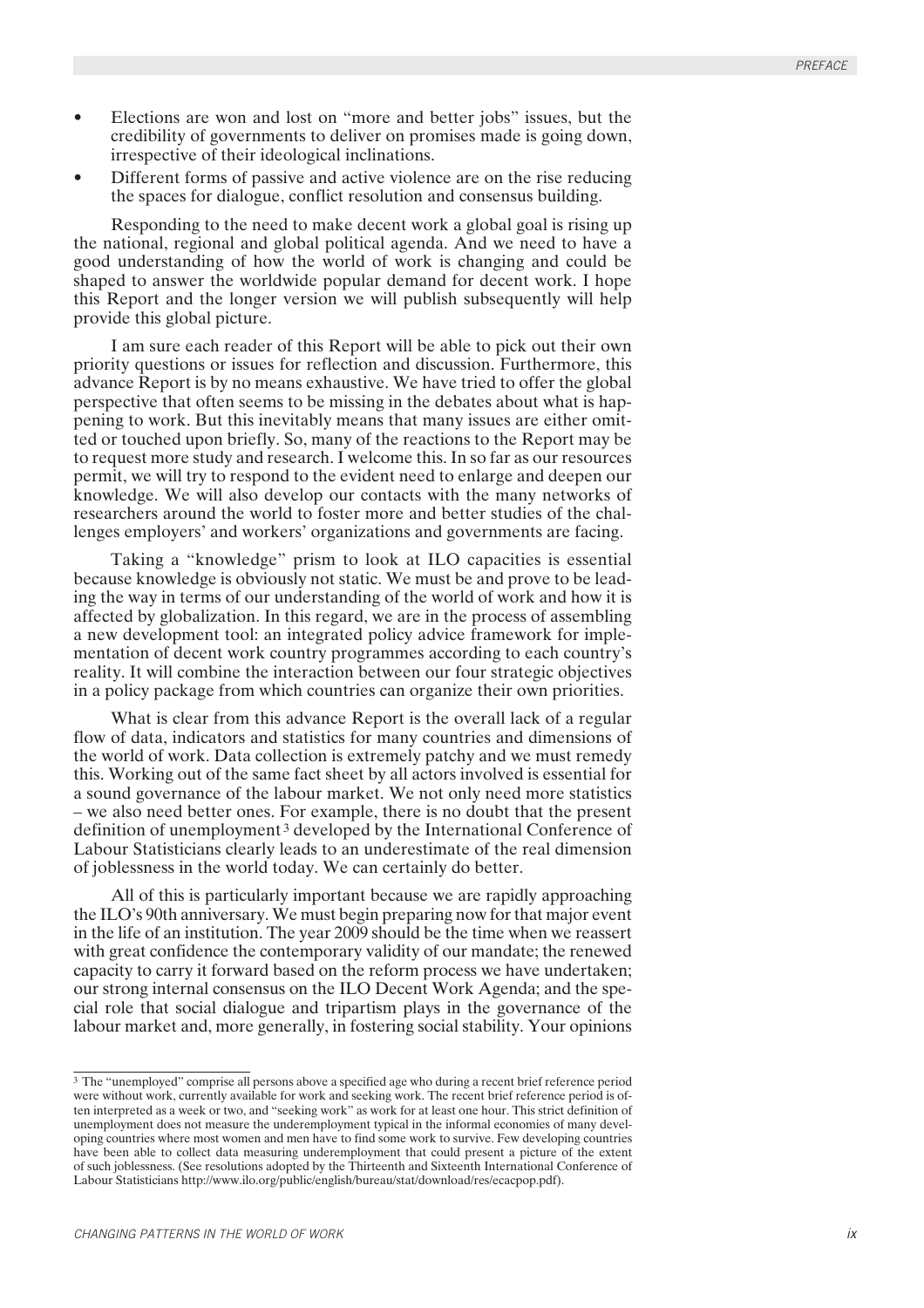on how best to highlight this great moment in the ILO's history would be highly welcome.

The Summit of World Leaders at the United Nations in September 2005 gave a ringing endorsement to the ILO's vision of decent work as a global goal when it stated "we strongly support fair globalization and resolve to make the goals of full and productive employment and decent work for all, including for women and young people, a central objective of our relevant national and international policies as well as national development strategies, including poverty reduction strategies, as part of our efforts to achieve the Millennium Development Goals. These measures should also encompass the elimination of the worst forms of child labour, as defined in ILO Convention No. 182, and forced labour. We also resolve to ensure full respect for the fundamental principles and rights at work". <sup>4</sup>

We are moving ahead with decent work country programmes as the main operational means of achieving this goal. The reactions to this Report will provide invaluable guidance to the Office as we implement our current Programme and begin to plan for the next. Tripartism has repeatedly shown its value as a means of building consensus and committing to action. The challenge now before the ILO is to demonstrate once more tripartism's innovative strength in a rapidly changing world of work.

> Juan Somavia, Director-General

<sup>4</sup> United Nations: *World Summit Outcome*, General Assembly, 60th Session, Sep. 2005.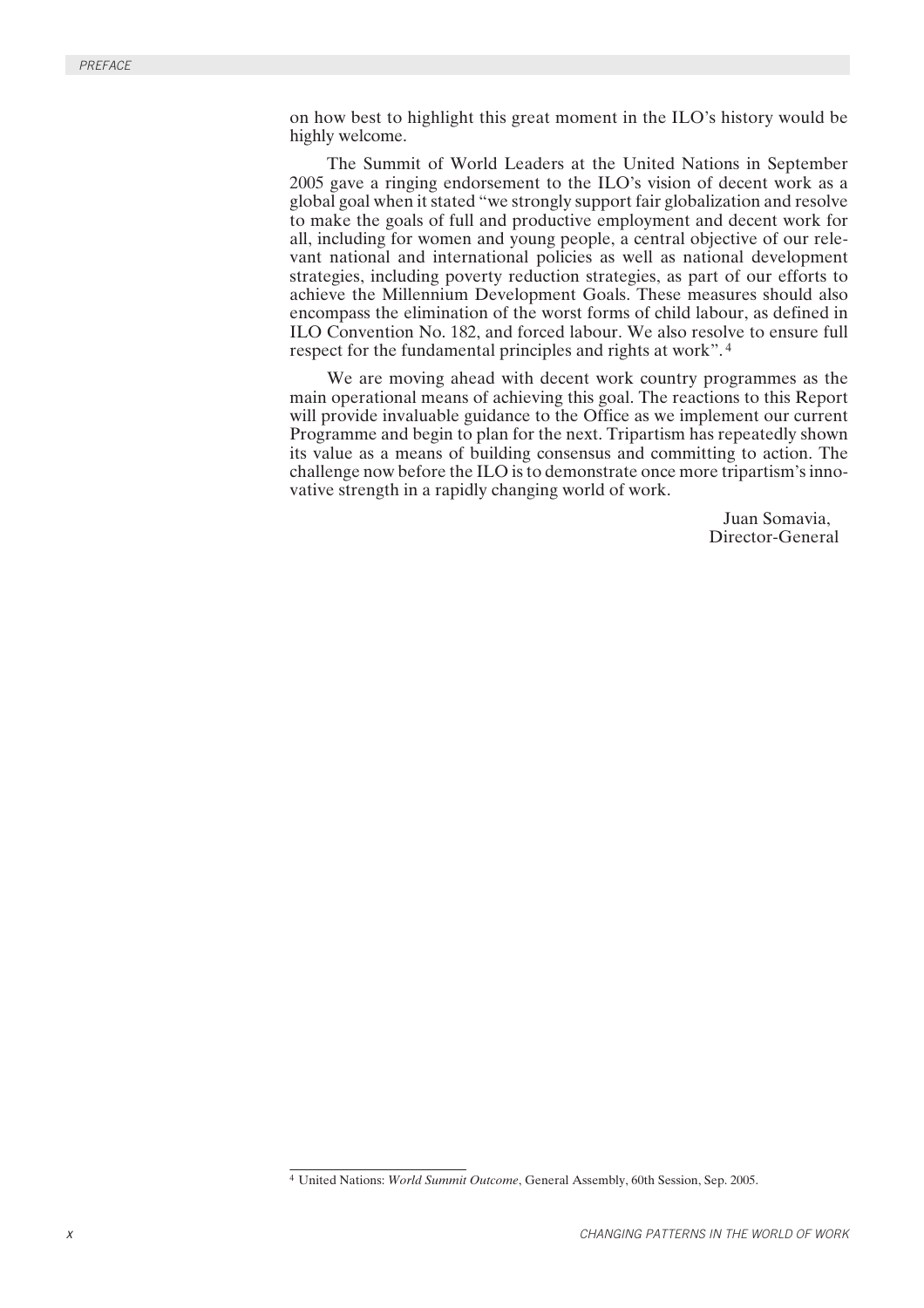## *Contents*

| $\mathbf{v}$ |    |                                                       |    |  |  |
|--------------|----|-------------------------------------------------------|----|--|--|
|              |    | A time of opportunity and uncertainty                 | 1  |  |  |
|              |    |                                                       |    |  |  |
|              | 1. | The development imperative                            | 3  |  |  |
|              | 2. | A technological transformation                        | 6  |  |  |
|              | 3. |                                                       | 7  |  |  |
|              |    | Trade liberalization and a new international division | 8  |  |  |
|              |    | Impact of increased investment by multinational       |    |  |  |
|              |    |                                                       | 12 |  |  |
|              |    | Financial openness and employment                     | 13 |  |  |
|              | 4. | Politics and policies: The roles of the State         | 16 |  |  |
|              |    | B. Trends in the global labour market                 | 18 |  |  |
|              | 1. | Changes in the world labour force                     | 18 |  |  |
|              | 2. | Global production systems and shifts in employment    | 23 |  |  |
|              | 3. | Skills shortages emerge worldwide                     | 25 |  |  |
|              | 4. | Increasing international labour migration             | 26 |  |  |
|              | 5. | Rural-urban migration and the growth of the informal  | 27 |  |  |
|              | 6. | Poverty trends and wages                              | 29 |  |  |
|              | 7. | Discrimination in employment and occupation           | 31 |  |  |
|              | 8. | Conditions of work: Rebalancing flexibility           | 33 |  |  |
|              |    | Stable employment relations with flexible working     | 34 |  |  |
|              |    | Changing hazards at work require constant vigilance   | 34 |  |  |
|              |    | Workers living with disability and sickness           | 35 |  |  |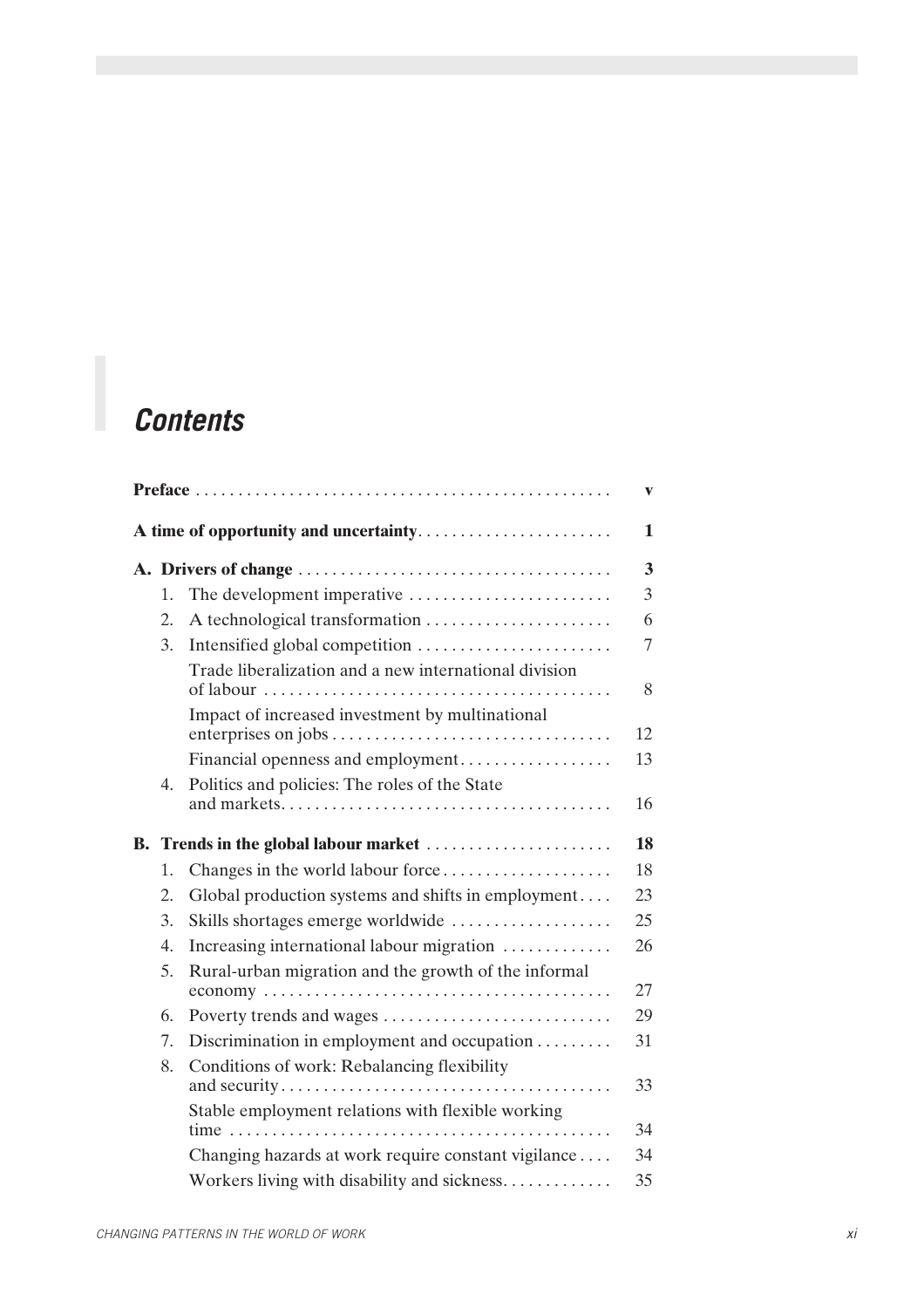|                  | C. Challenges for the future of social security                                                                            | 38 |
|------------------|----------------------------------------------------------------------------------------------------------------------------|----|
| 1.               | Reducing poverty and inequality                                                                                            | 40 |
| 2.               | Social security and international competitiveness                                                                          | 42 |
| 3.               | Demographic change and coping with increased<br>dependency ratios                                                          | 43 |
|                  | D. Adapting and modernizing labour market governance                                                                       | 46 |
| 1.               |                                                                                                                            | 47 |
| 2.               | Agricultural work and the reduction of poverty                                                                             | 50 |
| 3.               | The impact of technological change and intensified<br>competition on labour market governance                              | 51 |
| $\overline{4}$ . | Trends in labour law                                                                                                       | 53 |
| 5.               | Collective bargaining and social dialogue                                                                                  | 55 |
| 6.               | International dimensions of labour market                                                                                  | 58 |
|                  |                                                                                                                            | 59 |
|                  | Collaboration to build international social floors                                                                         | 59 |
|                  | Global production systems pose new governance                                                                              | 60 |
| 7.               | The impact of the international labour standards                                                                           |    |
|                  |                                                                                                                            | 63 |
|                  |                                                                                                                            | 66 |
| 1.               | Global labour force growth continues                                                                                       | 66 |
| 2.               | Technology plus open markets transforming world                                                                            | 67 |
| 3.               | Global shifts in structure of employment                                                                                   | 68 |
| 4.               | World political environment                                                                                                | 69 |
| 5.               | Growth, employment and sustainability                                                                                      | 70 |
| 6.               | Integrating the ILO's Decent Work Agenda with strategies<br>for poverty reduction and an inclusive globalization $\dots$ . | 72 |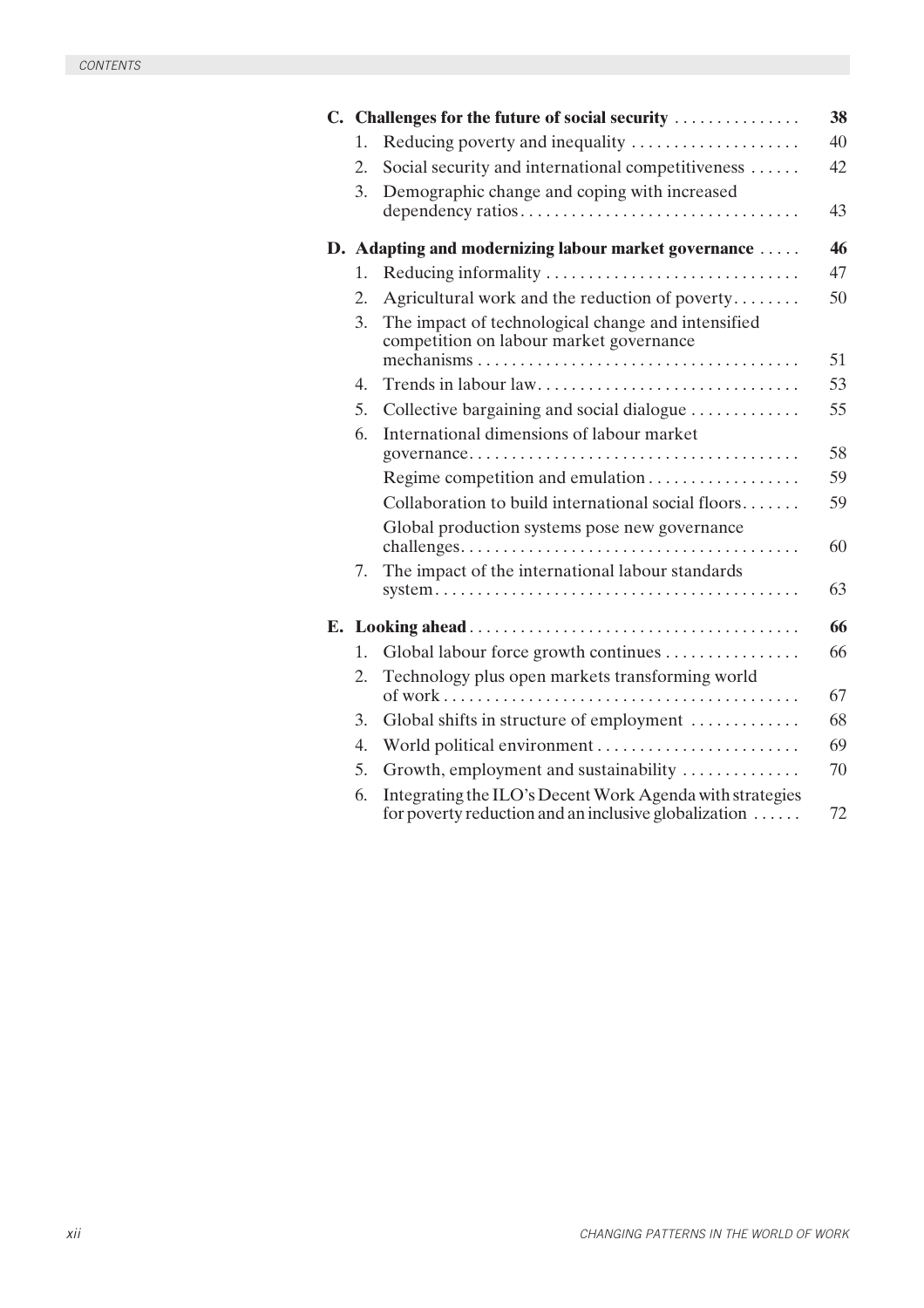### *A time of opportunity and uncertainty*

1. Work is at the centre of people's lives. It determines the stability and wellbeing of families and communities. It is at the heart of local and national politics. But as a result of unprecedented social and economic changes affecting all sectors of economic activity and all countries, uncertainty about the future of work is widespread. For many people, change provides welcome opportunities for more rewarding and satisfying work and a better life. For others it is worrisome, closing off rather than opening up chances for improved living and working conditions.

2. This Report provides a global perspective on the main features of the trans- *Growing uncertainty* formation of work. It identifies the major driving forces affecting the world of work, the way patterns of work are adapting, and the challenges these present for the goal of decent work for all. More than ever before the pace and scale of changes in one part of the world have consequences for women and men in other countries. Interdependency is widely felt but not always easy to measure.

3. Most of us rely on work to earn a living for ourselves and our families. Work is the link between the processes of production and consumption that characterize both the local and global economy. On the one hand work is the core activity of global commerce, while on the other it is a source of dignity, selffulfilment, identity and recognition, as well as material well-being. These vital social and economic roles are the basic reason why all societies have a range of different institutions to govern the many facets of work.

4. The International Labour Organization (ILO) – with its experts from different countries and backgrounds, a history of continuous engagement in labour policy since 1919 and role as an international forum for representatives of ministries of labour, employment and social affairs, employers and workers to exchange their knowledge and experience – is well placed to review what we know about the broad contours of global change.

5. The ILO, however, is not a neutral observer. The Organization has a mission to promote decent work. The analysis of change is vital to understanding what is driving the process so that it can be shaped to yield more and better jobs for working women and men everywhere.

6. This Report is an effort by the International Labour Office, the secretariat of the Organization, to understand better the strength and direction of the global trends that are shaping working lives. It is by no means definitive,

*What is happening to the world of work?*

*Work plays a central social and economic role*

*ILO brings together key actors in the world of work …*

*… to promote the goal of decent work for all*

*Need for a global perspective*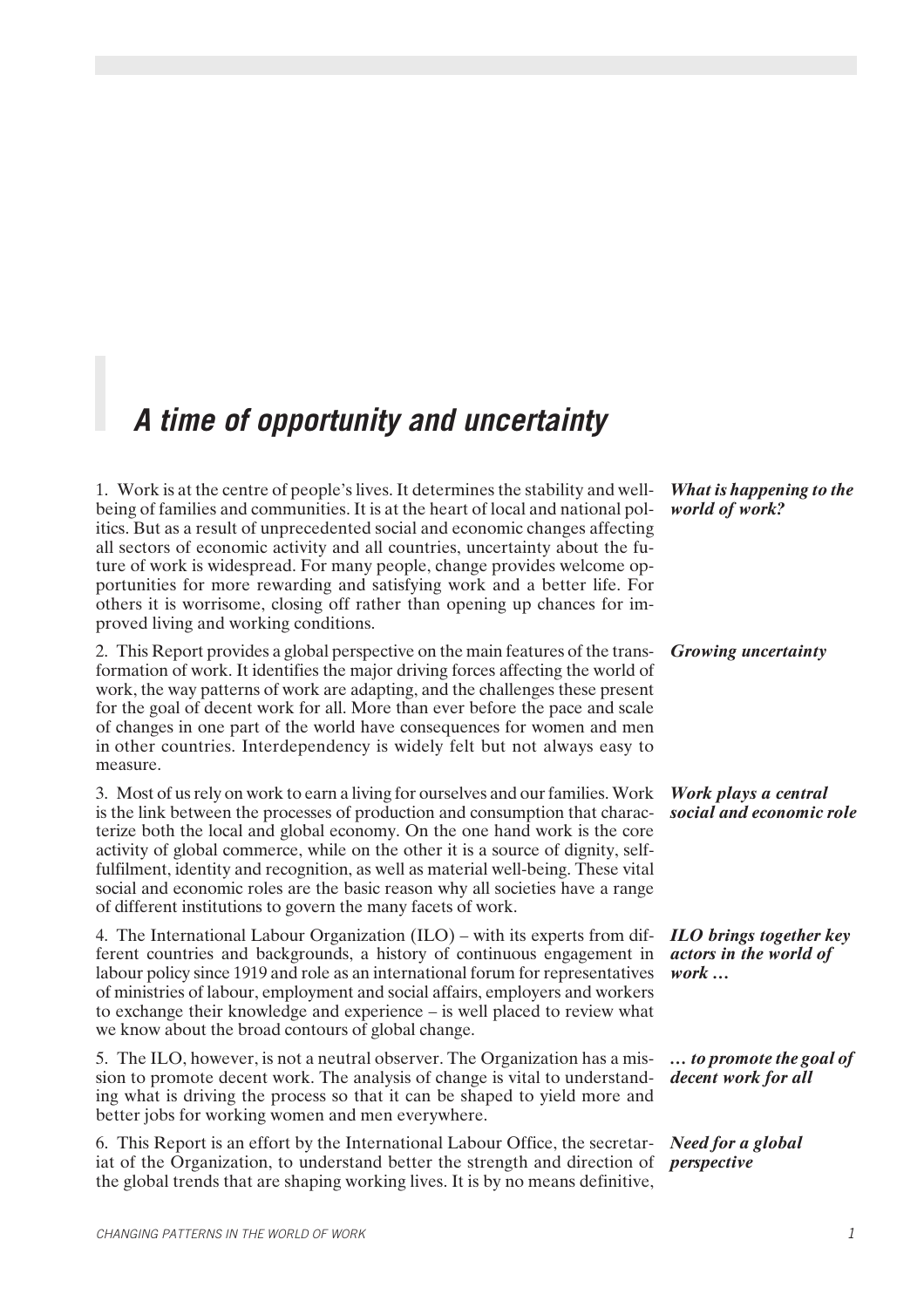as much because of the complexities of the world of work as the lack of information and data. By setting out in summary form the scale and pace of the global transformation under way, it aims to provide a context for debates about the policies and institutions needed to grasp opportunities for creating decent work for all and to lessen the uncertainties that rapid change provokes.

7. Dialogue between employers, workers and governments about these trends at the International Labour Conference and on other occasions will further enrich the Organization's knowledge and guide its research, policy agenda and technical services in the coming period. This, in turn, will provide a resource base of information and analysis to support the implementation of the ILO's Programme and Budget for 2006-07 and beyond.

8. The Report is structured in five parts. The opening section identifies the main forces driving change. The second describes some of the main shifts in the structure of employment and working conditions. The third section reviews the challenges facing the development of social security systems. The fourth looks at the institutions of governance of labour markets and how they are adapting to the new social and economic environment. Finally, a concluding section looks ahead and outlines some of the emerging issues that the ILO and its constituents are likely to face in the next decade. <sup>1</sup>

#### Decent work as a global goal

Decent work sums up the aspirations of people in their working lives – their aspirations for opportunity and income; rights, voice and recognition; family stability and personal development; and fairness and gender equality. Ultimately these various dimensions of decent work underpin peace in communities and society. Decent work reflects the concerns of governments, workers and employers, who together provide the ILO with its unique tripartite identity. In the ILO's action, decent work is captured in four strategic objectives: fundamental principles and rights at work and international labour standards; employment and income opportunities; social protection and social security; and social dialogue and tripartism. These objectives hold for all workers, women and men, in both formal and informal economies; in wage employment or working on their own account; in the fields, factories and offices; in their home or in the community. The primary goal of the ILO today is therefore to promote opportunities for women and men to obtain decent and productive work, in conditions of freedom, equity, security and human dignity.

<sup>1</sup> This Report is a shortened version of a larger study that will be published separately by the ILO.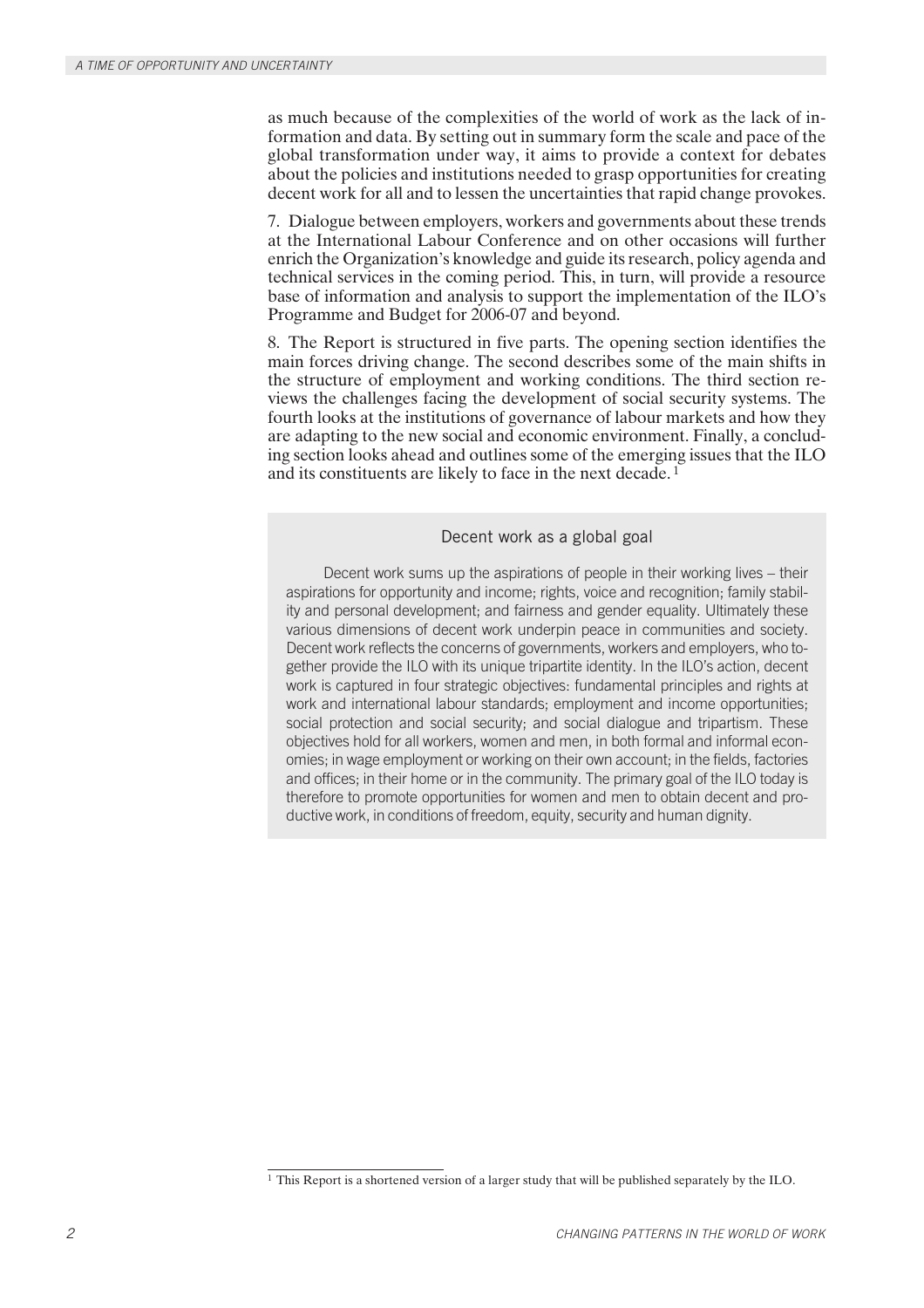### **Drivers of change**

9. Viewed from a global perspective, four powerful and connected forces are interacting to drive change in workplaces and labour markets. These can be described as:

- the development imperative, stemming from the urgent need to reduce poverty and inequality within and among nations;
- a technological transformation imparted by the diffusion of new means of information processing and communications;
- an intensification of global competition following trade and financial liberalization as well as a dramatic reduction of transport and communication costs; and
- a shift in political thinking towards greater reliance on markets and a reduced role for the State, accompanied by, and sometimes at odds with, increased political pressure for improved living and working conditions released by the spread of democratic mechanisms of representation and accountability.

10. These drivers are exerting a strong influence on employment patterns, working conditions, social security systems and the adaptation of governance mechanisms. However, it would be a mistake to treat this sequence of presentation as a statement of causality. The "drivers of change" we identify are to a certain extent also shaped by the way work is organized. In this Report the term "work" embraces both paid work and the unpaid productive and reproductive work mostly carried out by women. The interaction or feedback between the world of work and the social, technological, economic and political environment that surrounds work is complex and varied.

### *1. The development imperative*

11. The need to reduce absolute poverty and narrow income gaps is widely accepted in both developed and developing countries as essential on moral grounds, as well as from the *real politik* view of the underlying causes of social, economic and political instability. The retreat of authoritarian systems of government has also widened the scope for the expression of the democratic demand by women and men all over the world for a fair chance at a decent job. Elections in all parts of the world are frequently won and lost on the issue of jobs. Narrowing inequalities in the distribution of income within

*Need for a more equitable global development path*

*Forces that are reshaping the world of work*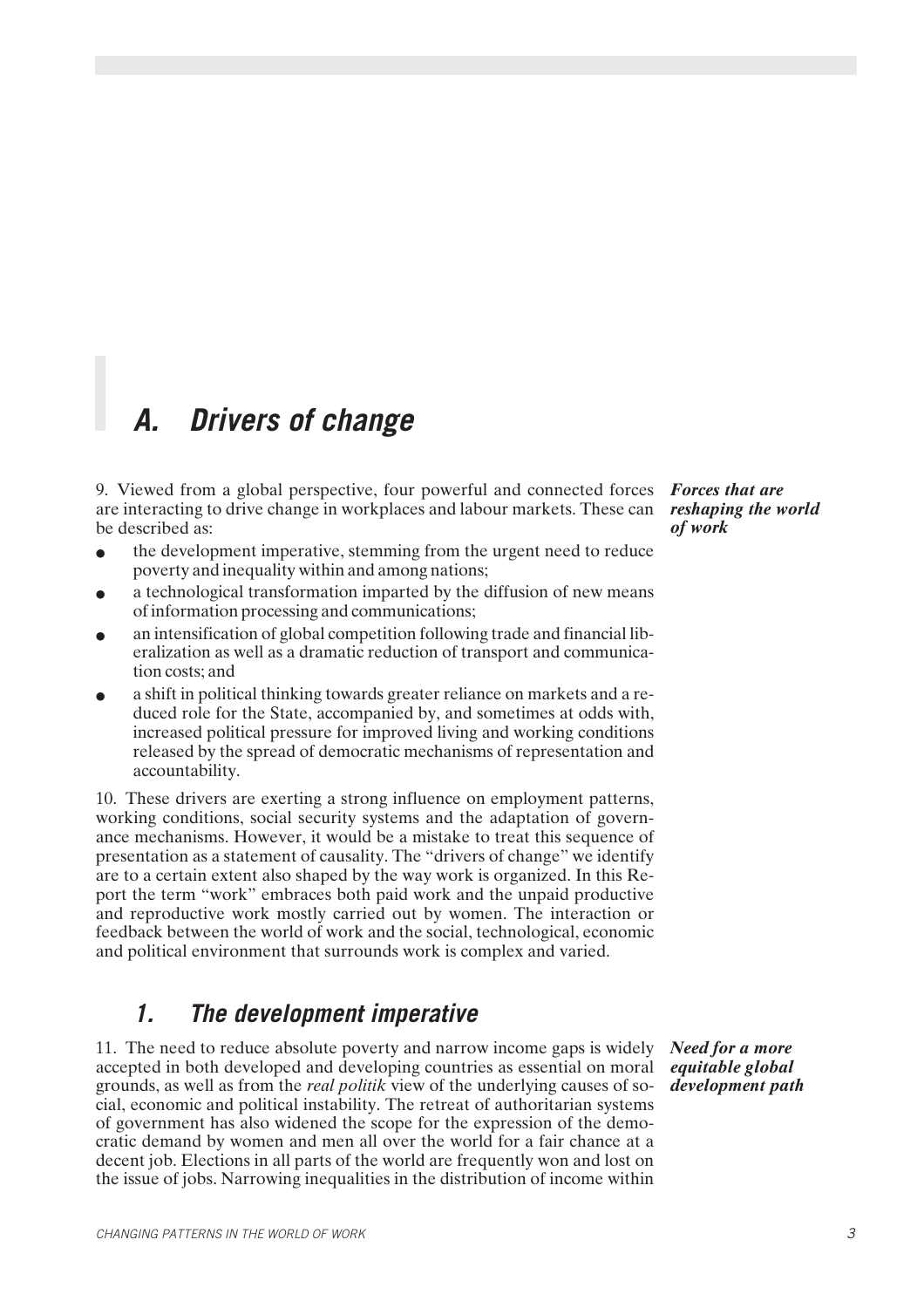countries, as well as the need to bring about a faster pace of convergence between poor and rich countries represent a development imperative that is – and will continue for decades to be – a powerful engine for change in many aspects of the world of work.

*Mixed progress in reducing extreme poverty* 12. In some areas the incidence of global poverty has fallen in recent years. Between 1981 and 2001, the number of people living on \$US1 a day or less fell from nearly 1.5 billion to just under 1.1 billion. Almost all of this aggregate fall was a result of a large decline in the numbers of the extremely poor (\$US1 a day or less) in China between 1981 and 1996. There were also smaller falls in other East and South Asian countries; but increases were registered in Africa, Latin America and the Caribbean, Eastern and Central Europe and the former Soviet Union. The extremely poor now represent a smaller share of the world population, a drop from 40 per cent in 1981 to 21 per cent in 2001. However, in Africa this ratio is up from 42 per cent to nearly 47 per cent. If a poverty line of \$US2 a day is used, absolute numbers actually increased from around 2.5 billion to nearly 2.7 billion over this period, although as a share of developing countries' population it decreased from 67 per cent to 53 per cent. <sup>2</sup>

*Income gaps between richest and poorest countries widening* 13. Reducing absolute poverty is imperative for most developing countries and a commitment made by world leaders at the Millennium World Summit. Furthermore, narrowing disparities in income levels between poorer countries and the developed world would provide an impetus to developing countries' efforts to achieve a faster rate of growth. However, the gap between average incomes in poorer and richer countries is wide and, by some measures, growing. For example, in 2004, average incomes per head in North America, Western Europe and Japan were above \$US25,000 a year, whereas in 61 lowincome countries and territories average incomes were \$US765 or less. In 1990 the average US citizen was 38 times richer than the average Tanzanian. Today the average American is 61 times richer. 3 On the (conservative) assumption that the world's 500 richest people listed by *Forbes* magazine have an income equivalent to no more than 5 per cent of their assets, their income exceeds that of the poorest 416 million people. <sup>4</sup>

*But poverty reduction in China narrowed population-weighted measures of global inequality*

14. Nevertheless, an increase in the incomes of the poorest in China, the world's most populous country – and a less spectacular rise in India, the second most populous – has narrowed a population-weighted measure of the gap between the richest and poorest countries. This is welcome progress but, for example, even if India's strong growth and poverty reduction performance in 2000-05 continues, it will still take a century to catch up with today's high-income countries.<sup>5</sup>

*Within-country income inequality increasing* 15. Within-country inequality is however increasing. In a large majority of countries, the Gini Index (a measure of income inequality on a scale ranging from 0, where everybody would have the same income, to 100, where one person would receive all a country's income) has increased. Over the past two decades, there has been a clear trend towards rising within-country inequality. Of the 73 countries for which data are available, 53 (with more than 80 per cent of the world's population) have seen inequality rise, while only nine (with 4 per cent of the population) have seen it narrow. This holds true in both high- and low-growth situations (such as China in the first case and Bolivia in the second) and across all regions. As measured by the Gini Index, income inequality in Latin America (57.1) and sub-Saharan Africa (72.2) is

<sup>2</sup> S. Chen and M. Ravallion: *How have the world's poorest fared since the early 1980s?* (Washington, DC, World Bank, Development Research Group, 2004) table 2.

<sup>3</sup> UNDP: *Human Development Report, 2005* (New York, 2005), p. 37.

<sup>4</sup> ibid., p. 37.

<sup>5</sup> ibid.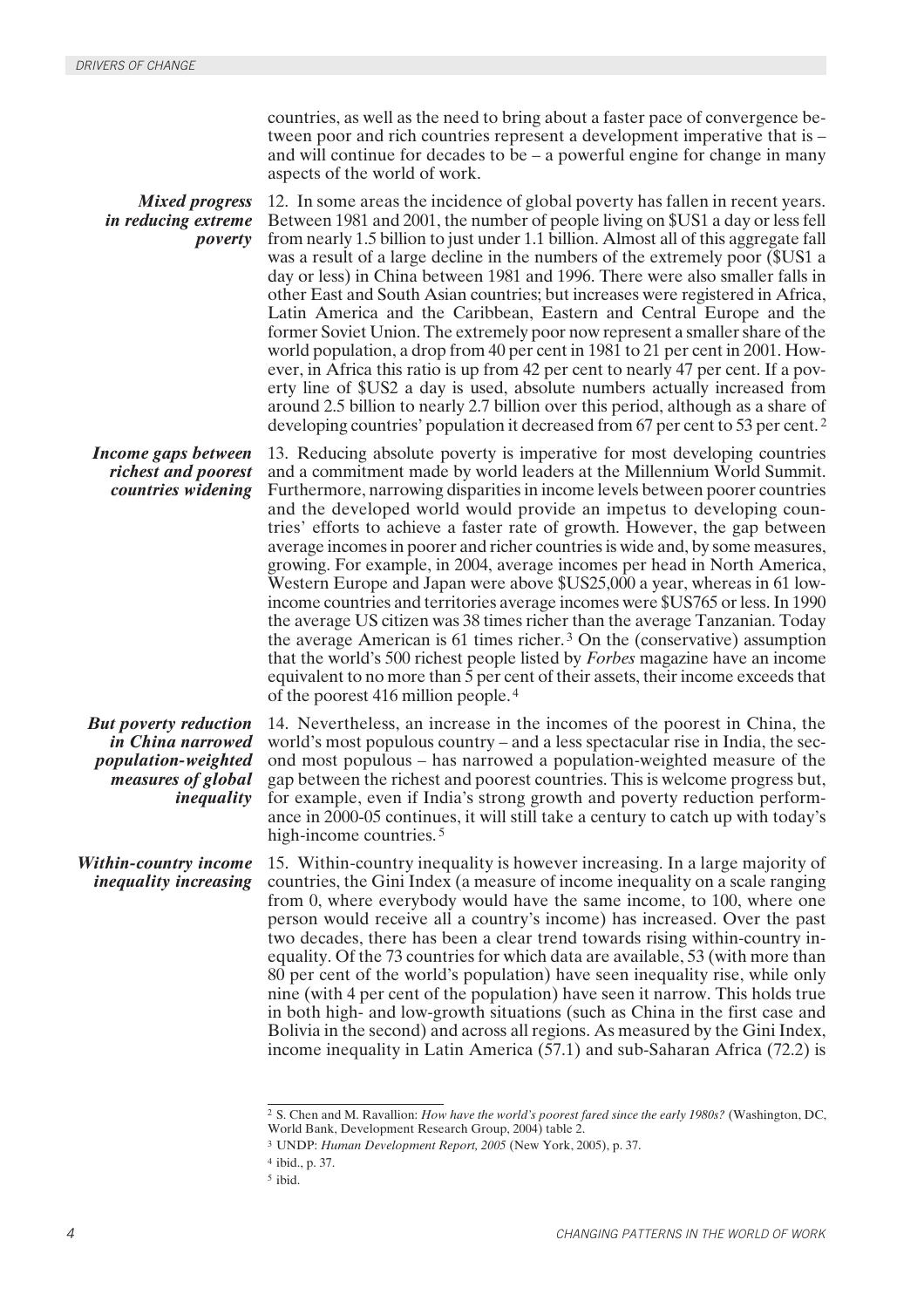higher than in East Asia and the Pacific (52.0), South Asia (33.4) and in highincome developed countries (36.8). In Brazil the poorest 10 per cent of the population account for 0.7 per cent of national income, and the richest 10 per cent for 47 per cent. In Zambia, for example, the ratio of the income of the richest to the poorest 10 per cent is 42:1. <sup>6</sup>

16. From 1995 to 2005, the global working-age population expanded from 3.90 to over 4.64 billion. Much of this increase took place in the developing world, where the working-age population grew by 2 per cent each year during this period to reach 3.85 billion, up from 3.16 billion in 1995. In industrialized countries, the working-age population grew by 0.8 per cent annually between 1995 and 2005 – largely as a result of an increase in the United States which, in turn, was partly a result of immigration. It was estimated that from 2005 onwards, the working-age population would cease expanding in most of Europe and Japan. <sup>7</sup>

17. One of the most dramatic aspects of demographic trends has been the rapid decline in average world fertility rates which decreased from 4.49 children per woman in 1970-75 to 2.69 children per woman in 2000-05. 8 This decline applies to both developed and developing countries. In addition, increased life expectancy in many developing countries, leading to a rise in the share of the elderly in total population, is adding more to population growth than the decline in fertility is taking away. In some countries, however, the HIV/AIDS pandemic is causing a dramatic drop in life expectancy. The relative share of the working-age population to the young and elderly non-working-age population is known as the dependency ratio. 9 It indicates how many people, who are not engaged in paid work, workers have to support. For most of recent history, dependency ratios have been falling and will continue to do so in most of the developing world for some time to come. Nonetheless, the phenomenon of rising dependency ratios is beginning to emerge in a number of industrialized countries and will, over the coming decades, gradually spread to the developing world. China for example had an estimated dependency ratio of 48 per cent in 2000, which is expected to fall to 40 per cent by 2015 before increasing to 50 per cent by 2030. <sup>10</sup>

18. In the near term, developing countries are facing increasing numbers of young women and men (aged between 15 and 24 years) entering the job market. Youth unemployment is particularly high in many developing countries, and is often two to three times higher than the adult rate, with young women hardest hit. This raises questions about how to increase employment opportunities for youth and equip them with the skills necessary for a rapidly changing labour market.

19. By contrast, developed countries have to meet the challenge of a rising share of people over 60 years of age in the total population. In developed countries, early retirement was, until recently, seen as one way of easing

*Developing world young and growing, while richer countries' population stabilizes and ages*

*Youth employment top of global jobs agenda*

*Richer countries facing up to "greying" of workforce*

*Background to global inequality is continued growth of developing world labour force*

<sup>6</sup> ibid., p. 56.

<sup>7</sup> ILO: *Economically active population estimates and projections* (http://laborsta.ilo.org/eapep.html); and United Nations: *World Population Prospects: The 2004 Revision Population Database* (New York, 2005). <sup>8</sup> United Nations: *The World Fertility Report 2003* (New York, United Nations Department of Economic and Social Affairs, Population Division, 2004); and UNFPA: *State of the World Population 2004* (New York, 2004).

<sup>&</sup>lt;sup>9</sup> The key indicators for the demographic stress on national social transfer systems are the dependency rates. The demographic environment of a social protection system, which includes the morbidity structure of the population with which the health system has to cope, co-determines the system dependency ratio; it influences the ratio of the number of beneficiaries (i.e. transfer recipients) in the system to the number of people financing these transfers or earning the national income out of which the transfers have to be financed.

<sup>10</sup> World Bank Health, Nutrition and Population Statistics Database (HNPStats). http://devdata.worldbank. org/hnpstats/HNPDemographic/dependency.pdf .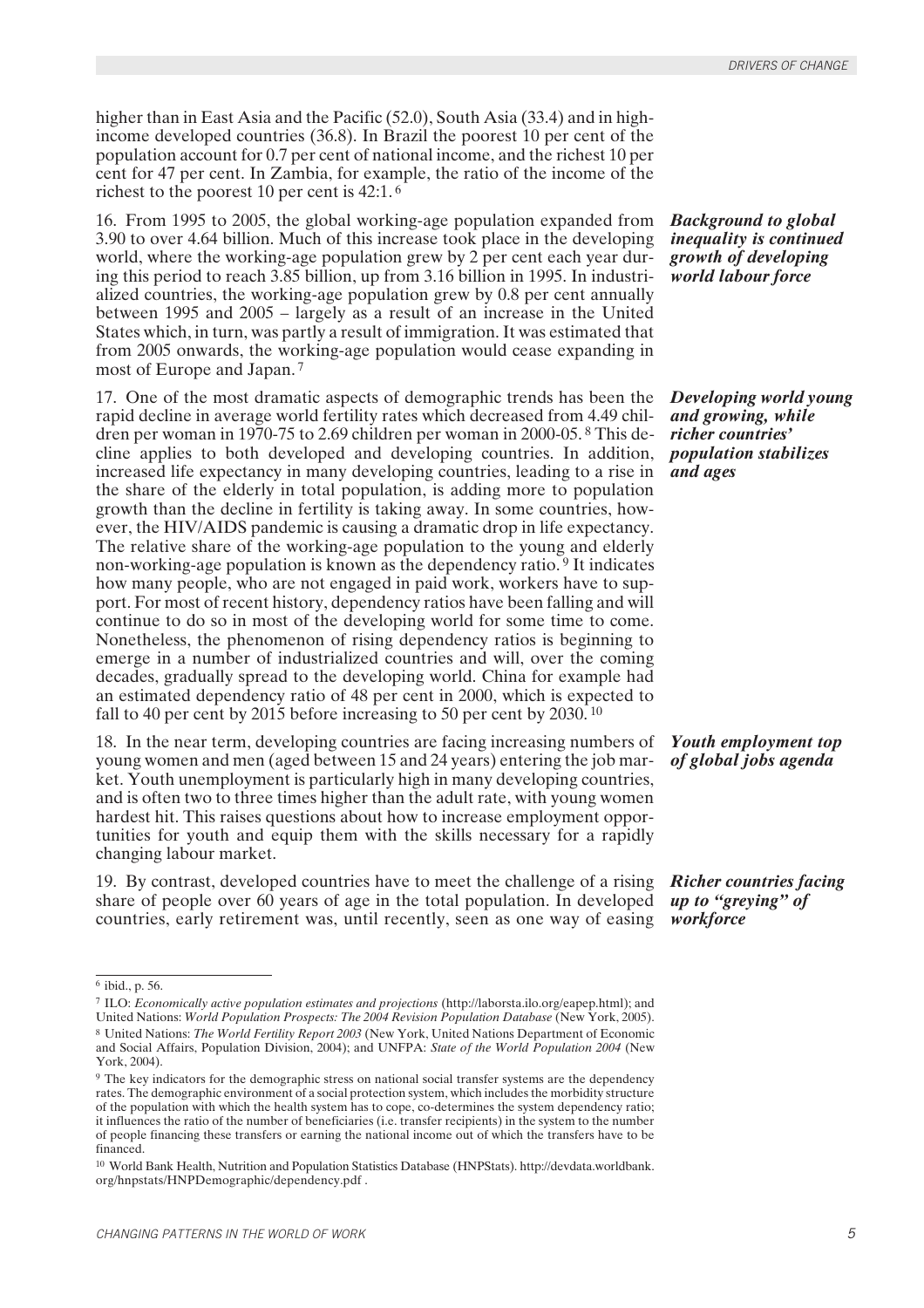employment adjustment; this solution is now out of favour as pressures on pension schemes mount. Many countries have started to discuss whether long-established retirement ages should be raised or immigration policies eased to try to slow the increase in dependency ratios.

#### *2. A technological transformation*

*Rise of ICTs powers global technological transformation* 20. The process of innovation and diffusion of new information and communication technologies (ICTs) that took off in the 1990s constitutes a radical transformation of the means of production, distribution and exchange (see figure 1). It has already profoundly affected international trade and investment, the movement of capital and labour, and many work processes and products. It has also accelerated the shift towards services and their outsourcing internationally. In turn, these factors have fed back into the further development of ICTs in a continuing circle of incremental innovations built on the breakthrough of the miniaturization of electronic circuits. The rapid spread, ongoing development and pervasiveness of this flow of innovation is driving a massive reconfiguration of world production and distribution, as well as the management systems of enterprises and public agencies – with major consequences for employment patterns. <sup>11</sup>

*Indirect effects of ICTs take time to boost aggregate economic performance*

other, the loss of jobs in redundant technologies or in firms that fail to keep up with competitors' rate of innovation.<sup>12</sup> Indirect effects include the impact of technological change on productivity, skill requirements and associated organizational adaptation. 13 The process of structural change driven by competition and new technologies is often described as "creative destruction". <sup>14</sup> 22. Measuring the overall economic impact of ICTs has proved controver-

21. The direct employment effects of ICTs are, on the one hand, new jobs created in producing and delivering new products and services and, on the

*Organizational changes lag pace and reach of new technologies* sial. For many years, economists were troubled by the "Solow Paradox", named after the famous economist who pointed out that computers were everywhere but that no impact was visible in productivity statistics! Economic history suggests that major technological shifts take years to spread widely enough to clearly affect aggregate economic performance. However, the accumulation of useful knowledge in the form of human and physical capital can eventually yield a substantial increase in per capita incomes. <sup>15</sup> The pace and reach of diffusion of ICTs are unprecedented but economies and societies are still at an early stage in learning how to make full use of their potential.

<sup>&</sup>lt;sup>11</sup> The notion of the change of "techno-economic paradigms" developed by Freeman and Perez is invaluable in understanding the link between the diffusion of ICTs, on the one hand, and growth and employment on the other. The change of "techno-economic paradigm" approach incorporates and stresses both the direct and indirect effects of ICTs. C. Freeman and C. Perez: "Structural crises of adjustment, business cycles and investment behaviour", in G. Dosi et al. (eds.): *Technical change and economic theory* (London, Pinter, 1988).

<sup>&</sup>lt;sup>12</sup> For a fuller discussion of the interaction between productivity growth and employment, see ILO: *World Employment Report 2004-05* (Geneva, 2004), Ch. 2.

<sup>&</sup>lt;sup>13</sup> An example would be personal computers. The computer industry itself has created many jobs, while the use of computers in many other industries has substituted to some extent for labour (e.g., financial services), thereby destroying jobs. See: C. Freeman, L. Soete and U. Efendioglu: "Diffusion and the employment effects of information and communication technology", in *International Labour Review* (Geneva, ILO), 134(4-5), 1995, pp. 587-603.

<sup>14</sup> The phrase comes originally from J. Schumpeter: *Capitalism, Socialism and Democracy* (New York, Harper, 1975) [orig. pub. 1942], pp. 82-85.

<sup>15</sup> A. Maddison: *The world economy: A millennial perspective* (Paris, OECD, 2001).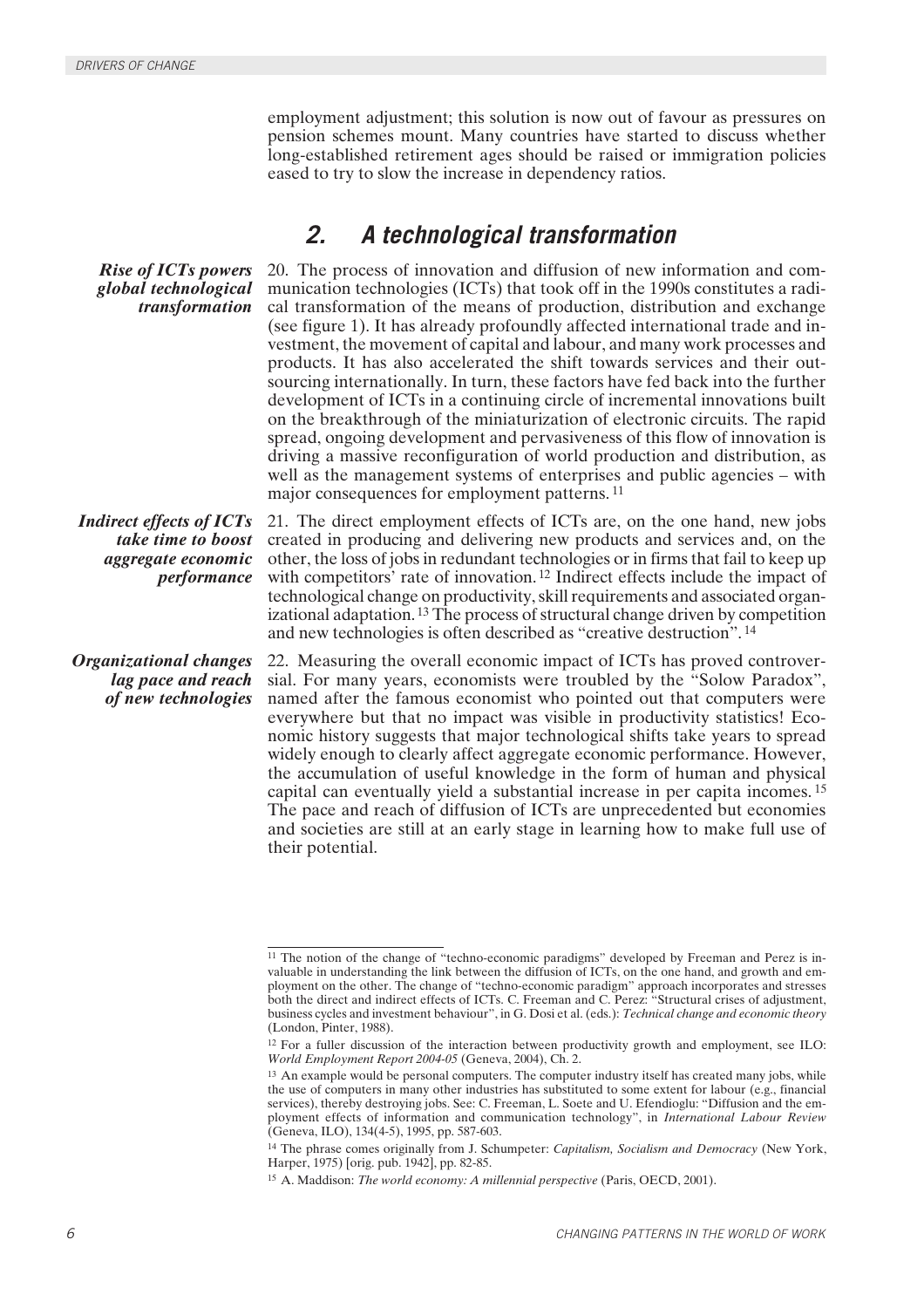

**Figure 1. Rapid growth of ICTs since the 1990s: Internet and mobile phone penetration** 

23. Realizing the benefits of the rapid and wide diffusion of radical technological advances in the form of cumulative gains in productivity, growth and employment depends on three conditions:

- First, the potential increase in supply of goods and services must be balanced with sufficient growth in aggregate demand. If not, this will result in surplus productive capacity and deflation as falling prices and employment induce a downward economic spiral.
- Second, ICTs must be utilized efficiently. Extracting the full value of new technologies is a collective learning process that can be held back by lack of investment in the skills of management and the workforce as well as in organizational adjustment. This is especially true for female workers who are under-represented in the information economy and tend to hold lower skilled positions.
- Third, investments in ICTs pay off most when network effects set in. The more firms and consumers that are part of the network the more profound the economic benefits to investors and consumers. To fully realize network benefits, public policies are needed to facilitate infrastructure investment and help ensure that low-income countries and communities are not excluded.

24. In the short term, the introduction of new technologies can lead to increases in productivity in certain sectors that exceed the growth of demand for the output of those sectors, thus causing firms to reduce employment. In the longer run, increased productivity – when it is spread across an economy, whether that be a country or the world – leads to rising incomes, increased demand and higher employment. Mechanisms to redistribute income from those parts of society benefiting most from technological change to the less advantaged are also important. <sup>16</sup>

### *3. Intensified global competition*

*products and finance* recent economic history. Liberalization of trade controls on manufactures, an 25. The reduction of barriers that first took place between local and national, then regional, and now intercontinental markets, is a dominant theme in

*An increasingly open global market for* 

*Productive potential of ICTs depends on buoyant demand, human resource development and realizing network benefits*

*Short-term adjustment but potential long-term gains*

<sup>16</sup> B. van Ark, E. Frankema and H. Duteweerd: *Productivity and employment growth: An empirical review of long and medium run evidence, Research Memorandum GD-71* (Groningen Growth and Development Centre, 2004).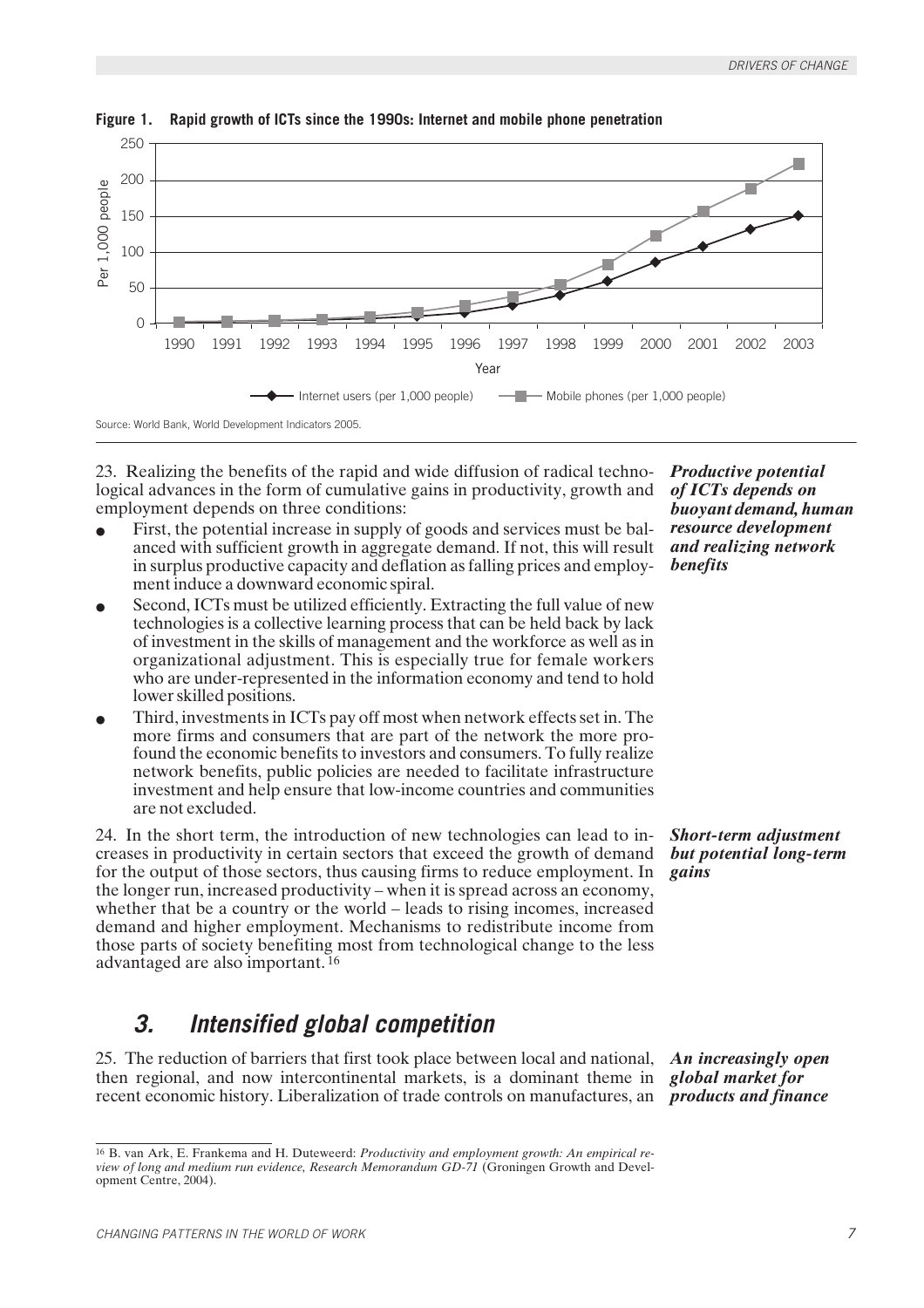easing of restrictions on foreign direct investment and other capital movements, as well as sharply reduced costs of transportation and telecommunications, have fostered the emergence of a global market economy. As a result of these changes more businesses face fiercer competition in their domestic and export markets. Intensified global competition for products and services feeds through into pressures to adapt workplaces and match the efficiency and quality of market leaders – or close down.

*An emerging but still fragmented global market for labour* 26. Since 1990, 1.47 billion economically active persons from the previously closed economies of the former Soviet Union and its allies, as well as from developing countries such as China and India, have doubled the workforce available to the global market economy – also presaging the emergence of a global labour market. 17 It remains, however, a market that is segmented in many ways. Half of the world's labour force is working in poverty, socially and economically excluded from globalization except that their meagre earnings serve as a brake on the market wage for unskilled labour in developing countries. Gender and other forms of discrimination remain widespread. And while skilled workers have greater opportunities to move within and between countries in search of better rewards, their mobility is also restricted. The interaction between this emerging but highly fragmented global labour market and the increasingly open markets for products and finance is a major driver of change in the world of work.

#### *Trade liberalization and a new international division of labour*

*Growing share of trade in world GDP* 27. The progressive easing of barriers to world trade encouraged a doubling of the share of imports and exports in world GDP from 24 to 48 per cent between 1960 and 2002 (see figure 2).<sup>18</sup> As a result economies are now much more interdependent. A decline in trade barriers induces shifts in comparative advantage, introduces new sources of competition into the multilateral system and poses adjustment challenges that vary according to countries' level of development. 19 A major consequence of this intensified competition for global markets is a change in the international division of labour.

*Manufacturing outpaces commodities* 28. Over the last 40 years, trade in manufactures has grown much faster than in primary goods. In 2003, manufactured goods accounted for nearly 77 per cent of world merchandise exports, fuels accounted for 8 per cent and food and agriculture for 9.5 per cent – compared to 64 per cent, 12.4 per cent and 16.5 per cent, respectively, in 1980. 20 This has naturally favoured employment in countries that are able to compete in the markets for manufactures. This group consists mainly of countries that were already industrialized before the recent era of liberalization, but has expanded to include some developing countries, most recently China. By contrast, most countries dependent on commodities for foreign currency earnings fared less well during the past two decades. Growth in this trade was slower, prices were volatile and – especially in the case of raw materials and fuel – the linkages to the domestic economy weak. The recent surge in commodity prices, particularly for oil and gas, has boosted growth in some countries still dependent on exports of primary goods.

<sup>&</sup>lt;sup>17</sup> See R.B. Freeman: *The Great Doubling: Labor in the new global economy*, Usery lecture, Georgia State University, 8 Apr. 2005.

<sup>18</sup> World Bank: *World Development Indicators 2005* (Washington, DC, 2005).

<sup>&</sup>lt;sup>19</sup> OECD: *Trade and structural adjustment: Embracing globalisation* (Paris, 2005).

<sup>20</sup> World Bank: *World Development Indicators 2005*, op. cit. The share of fuels is likely to be higher following the price rises in 2004 when new comparable statistics are released.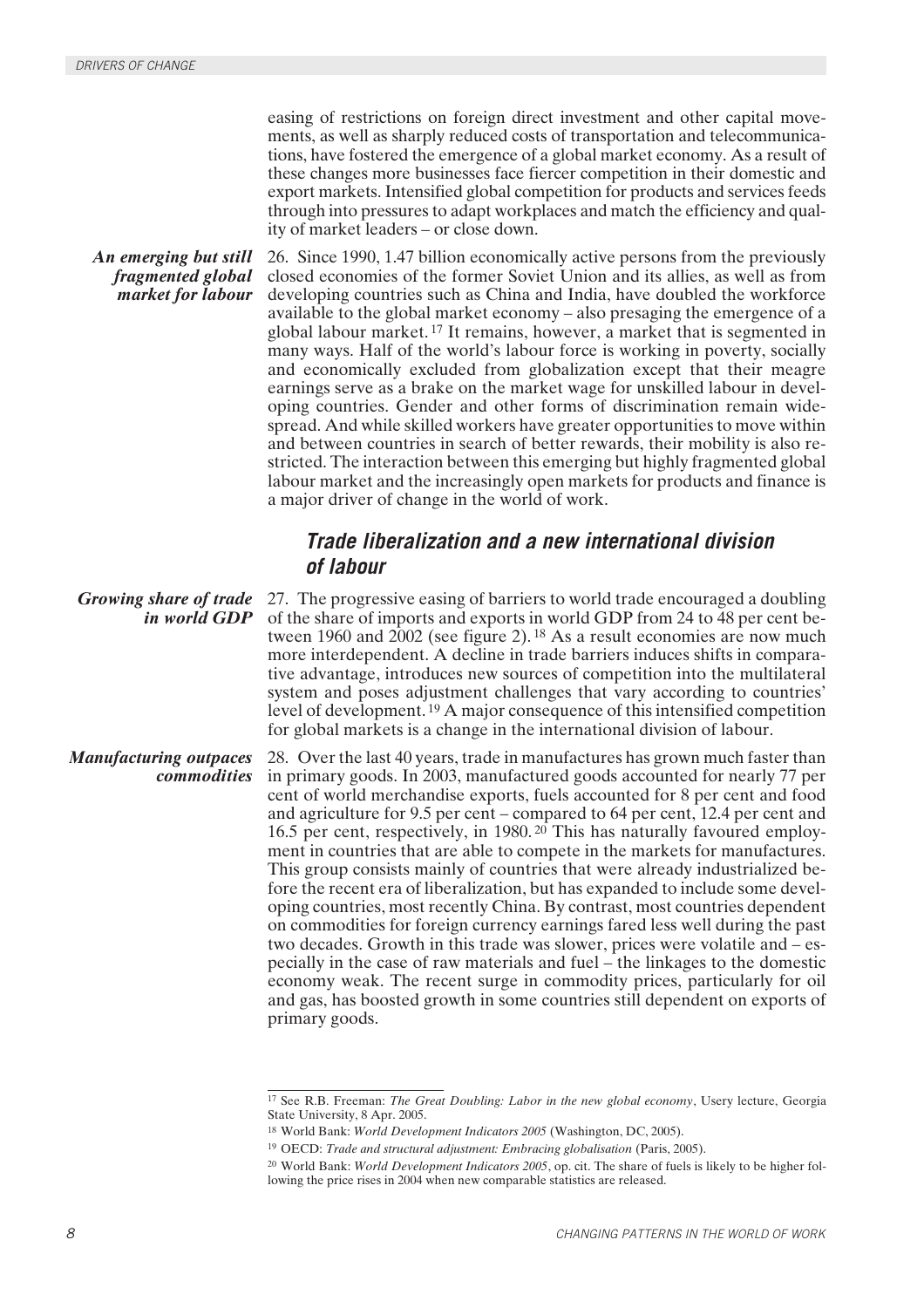

**Figure 2. Trade as a share of world GDP doubles between 1960 and 2002** 

29. Beginning in the 1980s, a period of increased international integration and connectivity saw many developing countries shift away from inwardlooking import substitution strategies to an export-oriented approach. From 1994 to 2004, developing country exports rose from 28 per cent to 33 per cent of world exports. 21 However, only 22 developing countries succeeded in significantly shifting their export base from primary commodities to manufactures. Exports in other countries either stagnated or declined, leading to the marginalization of a large group of developing countries from the global economy. <sup>22</sup>

30. The uneven character of developing country export growth is mirrored in its employment impact. In several Asian countries, such as China, India and Malaysia, trade has generally had a favourable effect on employment and wages in manufacturing. Unskilled (or low-skilled) workers have benefited from the growth of export-oriented industries such as textiles and clothing. 23 Many of the women and men employed in these new factories were drawn from rural areas characterized by low productivity farming. Real wages of workers in manufacturing have gradually risen as a result of this socalled "surplus" rural labour force migrating to the cities. 24 But in many countries this pool of unskilled labour remains very large, acting as a brake on improvements in wages and working conditions, including safety. In contrast, skilled workers are often hard to recruit and have generally seen their wages rise. 25 In some countries, workers in the new manufacturing industries have faced difficulties in exercising the right to join trade unions, partly as a result of weaknesses in laws or their enforcement, but also because of the

*Trade liberalization produces mixed results in developing countries*

*Growth of manufacturing exports boosts employment and wages in Asia*

<sup>21</sup> UNCTAD: *Trade and Development Report 2005* (Geneva, 2005), p. 11.

<sup>22</sup> A. Ghose: *Jobs and incomes in a globalizing world* (Geneva, ILO, 2003). The 22 developing country manufacturing exporters are Argentina, Bangladesh, Brazil, China (including Hong Kong), Egypt, India, Indonesia, Israel, Korea (Republic of), Malaysia, Mauritius, Mexico, Morocco, Pakistan, Philippines, Singapore, South Africa, Sri Lanka, Taiwan (China), Thailand, Tunisia, Turkey.

<sup>23</sup> ILO: *Trade, foreign investment and productive employment in developing countries*, Governing Body, 291st Session, Geneva, November 2004, GB.291/ESP/2.

<sup>24</sup> Surplus labour refers to the comparative advantage of developing countries in the supply of low-wage labour, much of which however consists of individuals that are underemployed or unemployed. This form of surplus labour has a depressing effect on the wages of those in low-skilled occupations.

<sup>25</sup> A. Ghose: *Trade liberalization and manufacturing employment*, Employment Paper 2000/3 (Geneva, ILO, 2000).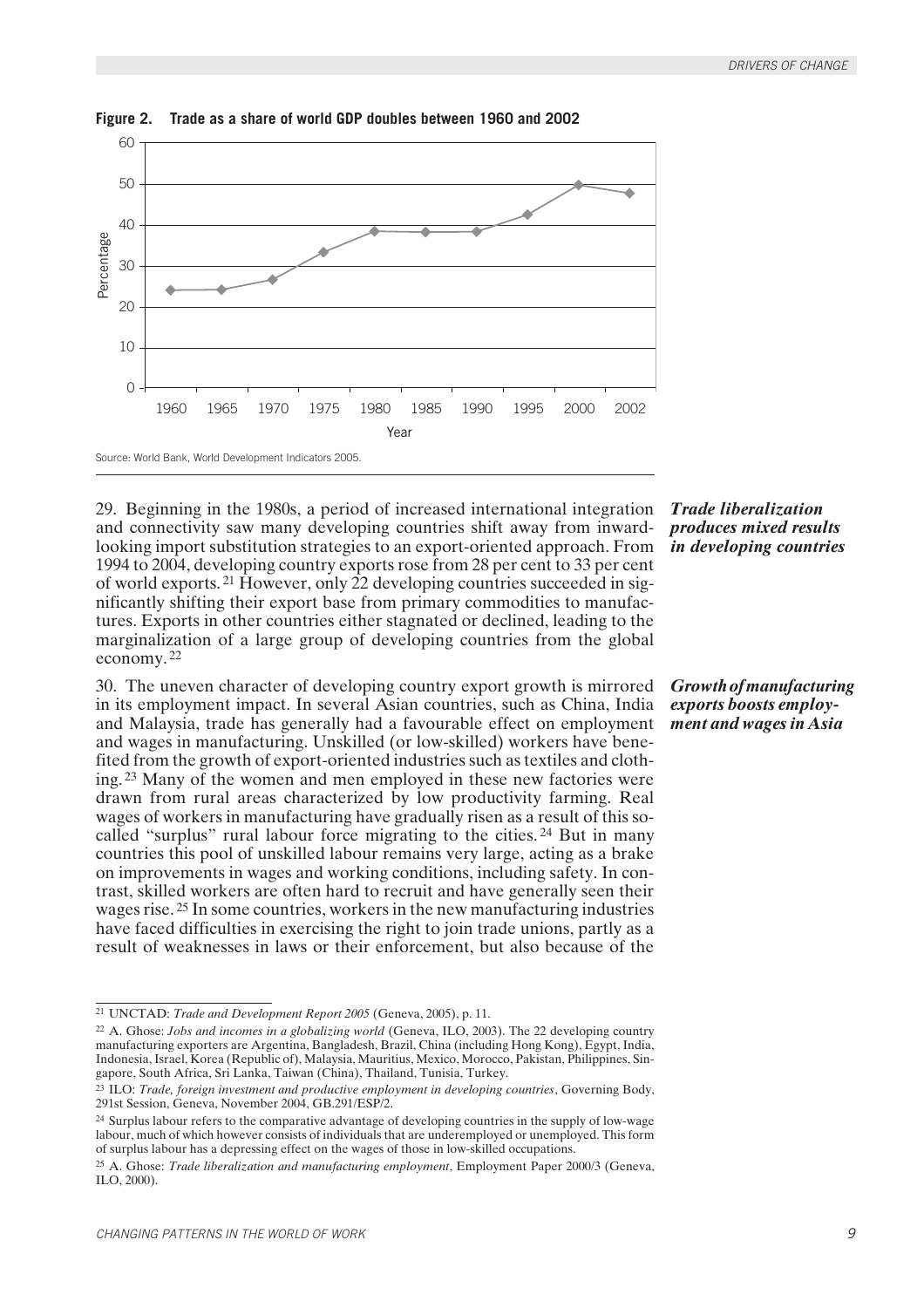risk of replacement from the massive pool of rural and informal economy workers.

31. Exports of manufactures from African and Latin American countries have not, with a few exceptions, taken off. 26 Real wages of unskilled workers have tended to decline and the wage differential between skilled and un-

32. The phasing out of quotas by 2005 under the Agreement on Textiles and Clothing (ATC) is likely to bring significant shifts in employment patterns

*Africa and Latin America miss out on opportunities for manufactured exports*

*Ending of textile and clothing quotas impacts employment in developing and developed countries*

within and among developing and developed countries.<sup>28</sup> Clothing and textiles are generally low-value goods and their production is labour-intensive – often employing unskilled workers, including a high share of women. ILO analysis suggests that following this phase-out of the Multifibre Arrangement (MFA) quotas, the industry will consolidate in a fewer number of wellplaced sourcing countries; furthermore, within these countries there is likely to be a consolidation around larger and more efficient enterprises. <sup>29</sup>

*Trade liberalization and gender pay gaps* 33. Evidence from developing economies where analyses have taken account of factors that may affect male and female wages in the manufacturing sector, such as differences in education and skill levels, has shown that the liberalization of trade and investment has led to wider gender pay gaps. 30 Possible factors related to this phenomenon include women's weaker ability to negotiate terms and conditions of employment; the excess supply of lowskilled women in rural areas willing to work for low wages; the more rapid decline of women's wages compared to men's, due to increasing demand for high-skilled labour; and downward pressure from highly mobile labourintensive firms.

skilled workers has increased sharply. <sup>27</sup>

*Trade liberalization raises anxieties for some in OECD countries*

34. The question of whether increased openness to trade – especially in manufactures – is responsible for the weakening of the jobs market in industrialized countries, is much debated. The average growth in the trade-to-GDP ratio between 1990 and 2002 for the OECD group was about 2.5 per cent per year. During this period, the unemployment rate in the OECD area rose from 6.1 per cent in 1990 to 6.9 per cent in 2004 (a decline from the 7.1 per cent recorded in 2003). 31 The share of OECD imports from developing countries is rising, mainly as a result of exports by China. However, 71 per cent of imports into industrialized countries were still from other OECD members in 2003, compared to 78 per cent in 1990. 32 Trade in services as a share of GDP grew faster than trade in goods in the 1990s. 33 The employment effects of low-cost imports, as opposed to imports from countries of a similar level of development, are also difficult to disentangle from productivity growth, which is in part a response to heightened competition. Most analyses do not find that low-cost imports have a large effect on aggre-

<sup>30</sup> UNRISD: *Gender equality: Striving for justice in an unequal world* (Geneva, 2005), p. 40.

<sup>26</sup> S.M. Shafaeddin: *Trade liberalization and economic reform in developing countries: Structural change or de-industrialization?* (Geneva, UNCTAD, 2005).

<sup>27</sup> A. Ghose, op. cit.

<sup>28</sup> The MFA restricted the volume of imports into industrialized country markets by product category and country of origin. It thus had the effect of forcing low-cost producers to diversify their production locations as quotas filled up for the main East and South-East Asian exporters. The global centre for the textile and clothing industries in 2004 was China (including Hong Kong) with 22.9 per cent of textile and 38 per cent of clothing exports.

<sup>29</sup> ILO: *Note on the proceedings*, Tripartite Meeting on Promoting Fair Globalization in Textiles and Clothing in a Post-MFA Environment, Geneva, 24-26 October 2005 (document TMTC-PMFA/2005/8); and C. Ernst, et al.: *The end of the multi-fibre arrangement and its implication for trade and employment* (Geneva, ILO, 2005).

<sup>31</sup> OECD: *OECD Employment Outlook*, (Paris, 2005).

<sup>32</sup> OECD: *International Trade by Commodity Statistics* (ITCS) (Paris, 2004).

<sup>33</sup> OECD: *National Accounts and Historical Statistics* (Paris, 2004).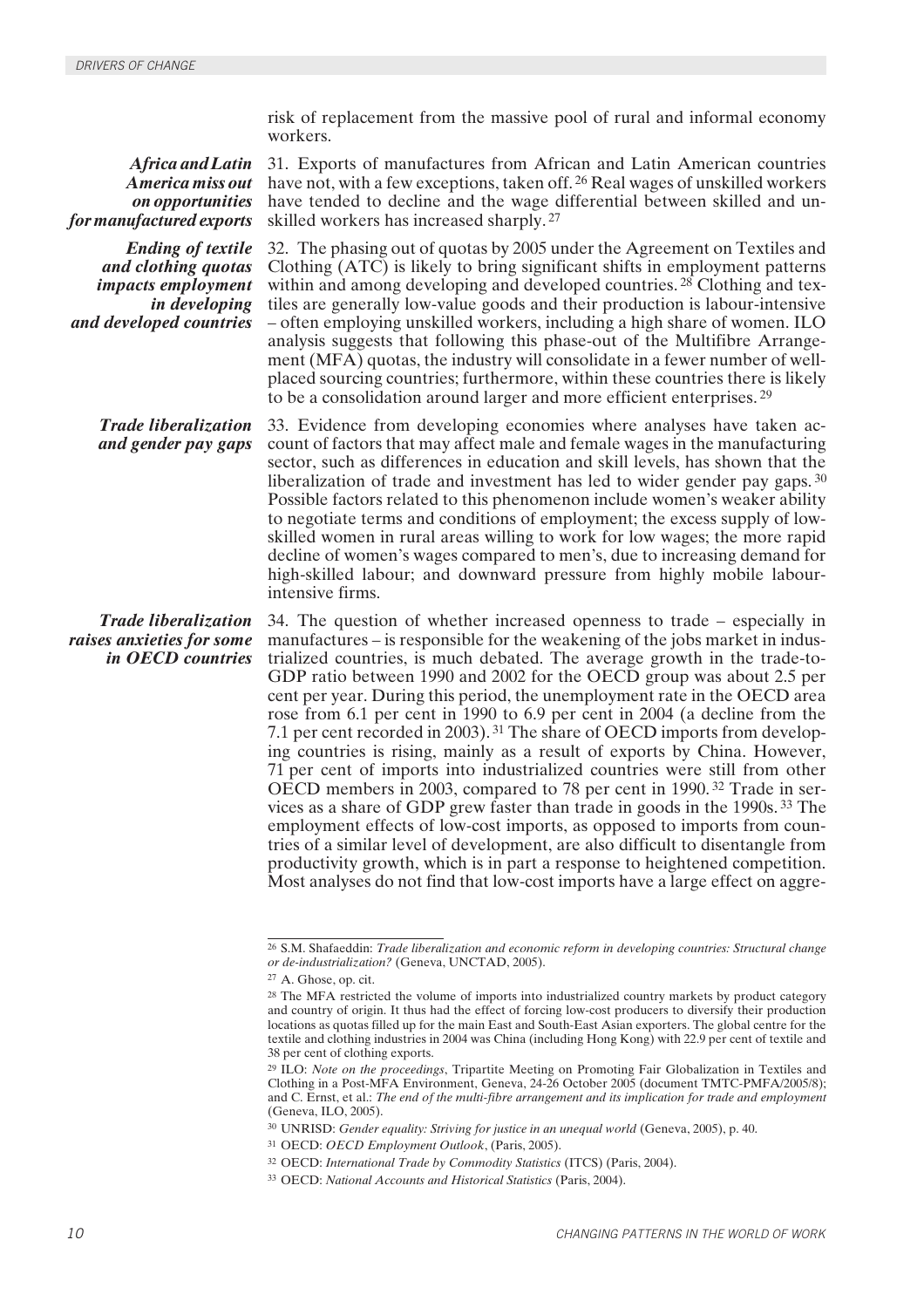gate employment. This has not nonetheless diminished the anxieties felt by many workers, especially those in the most vulnerable sectors.

35. An additional factor in the debate is that improved communications and cheaper freight costs have encouraged some companies in industrialized countries to subcontract the production of components and some finished products to developing countries, especially China. Such offshoring has had less impact on higher value added core functions such as product design. <sup>34</sup> With the spread of cheap, reliable and fast broadband connections, outsourcing of a number of service functions is now also feasible and has led to the growth of back-office processing, call centres and other IT services in some developing countries, notably India. Many Chinese, Indian and other developing country firms are moving up the value added ladder and are beginning to compete in the higher-skilled stages of design and production.

36. The scale of offshoring or global sourcing in both manufacturing and services nevertheless remains modest and is likely to grow at a gradual pace that will not have a sudden overall impact on developed country labour markets. 35 In 2004, approximately 565,000 women and men in developing countries were in jobs that delivered services to developed country customers. This figure is likely to increase, perhaps doubling by 2008, but will still represent a small fraction of total service sector employment in developed countries. 36 Those manufacturing industries most vulnerable to low-cost competition account for only 4 per cent of total OECD employment on average. This is not to say that there is no displacement effect from developing country competition. In particular, workers and employers in labourintensive manufacturing industries, and the communities in which they are located, face the difficult choice of adapting with better products or processes or finding new sources of employment. Neither strategy is easy nor guarantees success. <sup>37</sup>

37. Reducing industrial countries' protection of agriculture to allow more access to developing countries and the Cairns Group 38 is a major goal of the Doha Round. Less than 4 per cent of the workforce in the European Union (EU) and United States work in agriculture, whereas in developing countries around 50 per cent of those employed work in agriculture; the shares are even higher in the least developed countries where agriculture accounts for about a quarter of GDP. 39 Agriculture in most industrialized countries operates as a commercial industry with high yields per acre; in large parts of the developing world, however, farming remains a semi-subsistence family activity. Women represent a higher share of agricultural workers and predominate as unpaid workers in household farms, often with little control over the income they generate. Despite having a tiny fraction of the world's agricultural labour force, the EU25 and the United States were the leading exporters and importers of agricultural products in 2004. <sup>40</sup>

*Increased scope for offshoring*

*Impact of global sourcing on industrial country employment modest so far*

*EU25 and United States dominate production and trade of agricultural products*

<sup>&</sup>lt;sup>34</sup> Increasingly, however, developing countries are expanding their activities playing a greater role in product design and spending more on research and development to expand innovation beyond mere assembly work.

<sup>35</sup> McKinsey Global Institute: *Emerging global labour market* (2005), pp. 27-28; M. Lübker: "International outsourcing, employment and inequality: Some issues", in P. Auer, G. Besse, and D. Méda (eds.): *Offshoring and the internationalization of employment* (Geneva, ILO, International Institute for Labour Studies, 2006).

<sup>36</sup> McKinsey Global Institute, op. cit.

<sup>37</sup> OECD: *OECD Employment Outlook*, op. cit. (Editorial).

<sup>38</sup> Argentina, Australia, Bolivia, Brazil, Canada, Chile, Colombia, Costa Rica, Guatemala, Indonesia, Malaysia, New Zealand, Pakistan, Paraguay, Philippines, South Africa, Thailand and Uruguay.

<sup>39</sup> ILO: *Key Indicators of the Labour Market (KILM)* (Geneva, 2005).

<sup>40</sup> In 2004, EU25 share of world exports/imports in agricultural products was 44 and 44.6 per cent, respectively; in the United States, the share was 10.2 and 10.5 per cent, respectively. See: WTO: *International Trade Statistics 2005* (Geneva, 2005), table IV.8, p. 116.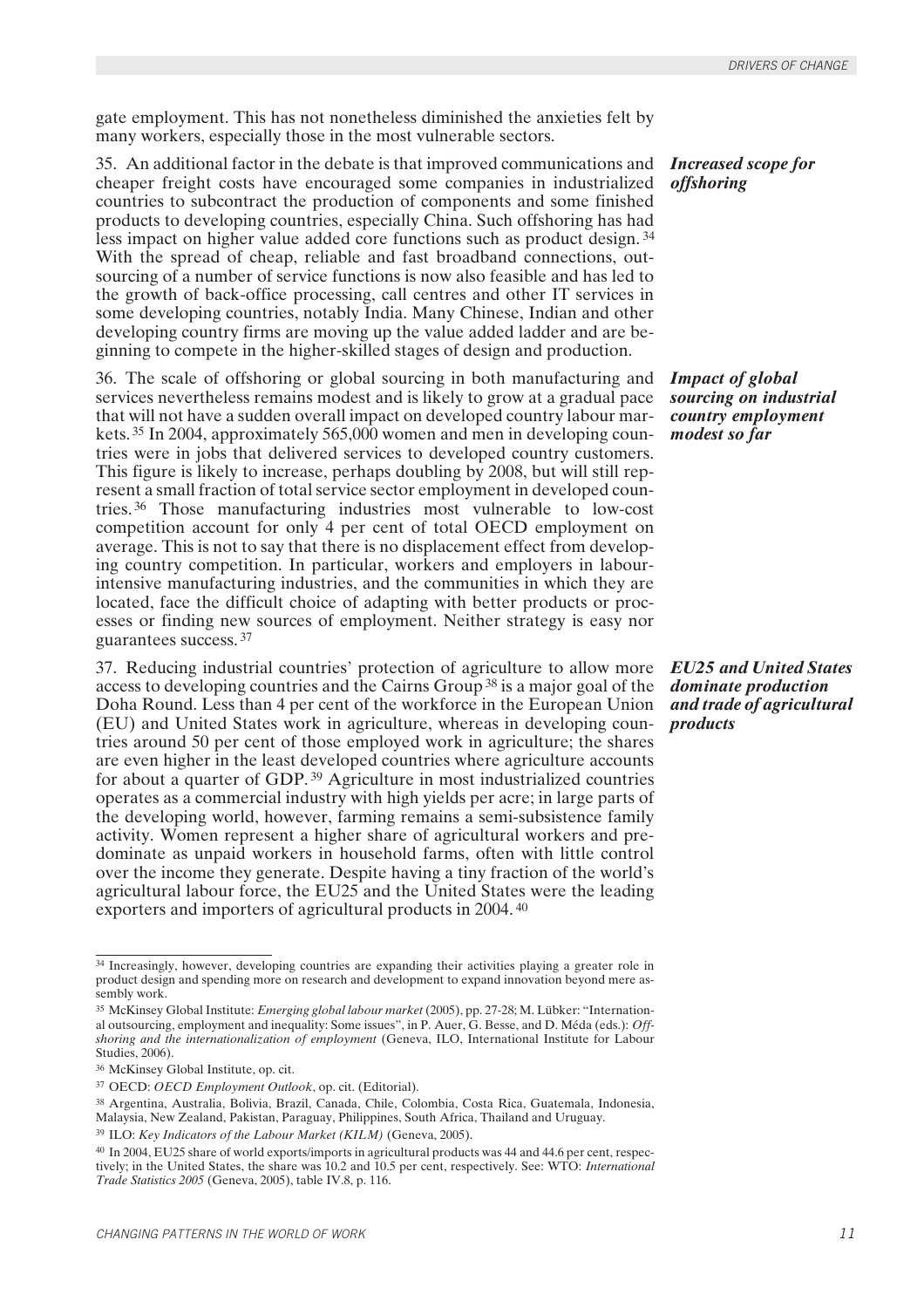*Rural employment strategies needed alongside lower farm protection* 38. The global employment impact of agricultural liberalization depends greatly on which products are allowed easier access. Many of the most protected products are not produced by the poorest farmers in the poorest regions of the least developed countries. To boost their prospects, lower trade barriers would need to be accompanied by measures to: improve farm yields and storage facilities; ensure that products reach domestic markets and transport hubs for export; and increase bargaining power with intermediate traders and the major supermarket chains that dominate food retailing. <sup>41</sup>

#### *Impact of increased investment by multinational enterprises on jobs*

*FDI flows spread to emerging exporting countries*

39. Foreign direct investment (FDI) has grown faster than trade in most years since 1990. Changes in trade patterns described above mirror trends in FDI. <sup>42</sup> Most FDI continues to go into the large markets of developed countries, 43 but since the 1990s there has been a marked rise in FDI flows to the group of developing countries that has successfully focused on exports. This followed measures by a number of countries to attract FDI, such as the easing of controls on inward flows and repatriation of profits, as well as the establishment of export processing zones. Mergers and acquisitions  $(M&A)$  of existing assets also grew much faster than investment in new assets (greenfield FDI), especially in countries that carried out extensive privatization of their public enterprises.

*Bulk of FDI goes to industrial countries and a few developing countries*

40. Annual flows of FDI vary with the business cycle but over the past 15 years, about two-thirds of all inflows on average went to developed countries – mostly from other developed countries. Developing countries account for about onethird of all inflows but only around 10 per cent of outflows. These shares were up to 36 per cent and 13 per cent, respectively, in 2004. Increasingly China has come to dominate inflows of FDI to developing countries, while the United States remains the main source of outward investment. One of the most striking features of world FDI is the concentration on a relatively small number of home and host countries. In the 2002-04 period, 15 of the top 20 countries for FDI outflows were also in the top 20 for inflows.<sup>44</sup> The top five developing economy recipients – China, Hong Kong (China), Brazil, Mexico and Singapore – accounted for over 60 per cent of total flows to developing countries. <sup>45</sup>

*Multinationals' foreign employment increasing but makes modest contribution to global jobs growth* 41. By 2004, the 690,000 foreign affiliates of at least 70,000 multinational enterprises (MNEs) accounted for 10 per cent of world output, one-third of world exports and around 10 per cent of investment (gross capital formation (GCF)). The growth of the sales of foreign affiliates of MNEs outpaced world exports markedly over the period between 1982 and 2004. 46 The ILO estimated that direct employment by MNEs was approaching 100 million in 2000 – an increase from about 40 million in the mid-1970s. At approximately 3.4 per cent, this represents a relatively modest contribution to total world employment. The estimate probably errs on the lower side due to under-

<sup>41</sup> S. Polaski: *Winners and losers: Impact of Doha Round on developing countries* (Washington, DC, Carnegie Endowment for International Peace, 2006).

<sup>42</sup> UNCTAD: FDI statistics online, http://www.unctad.org/fdistatistics .

<sup>43</sup> J.R. Markusen and K.E. Maskus: *General-equilibrium approaches to the multinational firm: A review of theory and evidence,* NBER Working Paper 8334, http://www.nber.org/papers/w8334 (accessed 11 Apr. 2006).

<sup>44</sup> These were United States, United Kingdom, Luxembourg, Spain, France, Canada, Hong Kong (China), Japan, Belgium, Italy, Australia, Singapore, Russian Federation, Brazil and Korea (Republic of). See UNCTAD: *World Investment Report 2005: Transnational corporations and the internationalization of R&D* (New York and Geneva, 2005), Annex Table BI.

<sup>45</sup> ibid.

<sup>46</sup> ibid.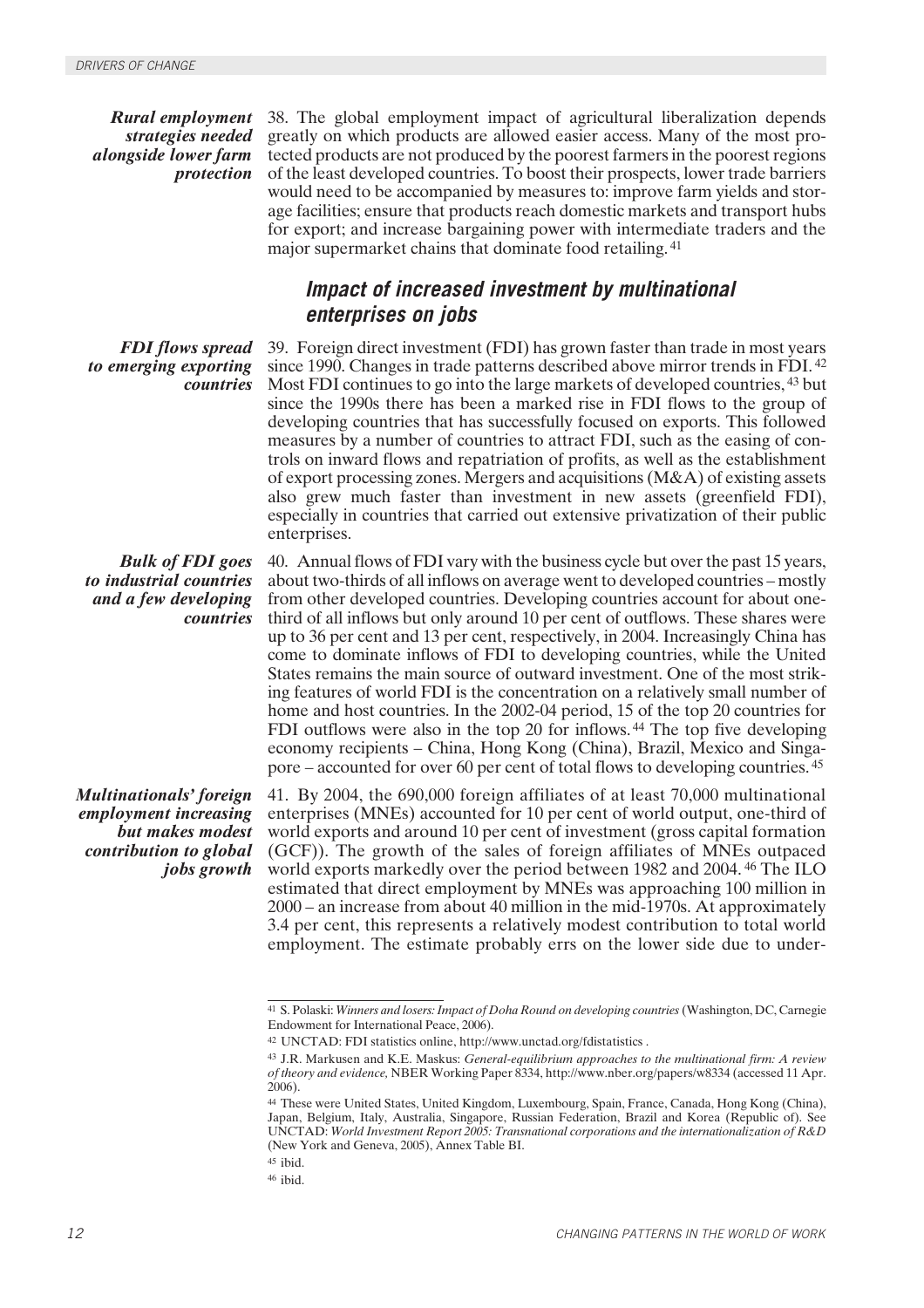counting of employment in smaller MNEs, the fact that employment statistics often do not identify establishment ownership and the difficulty of measuring employment in non-equity forms of investment such as franchising and licensing. 47 It also does not include indirect employment generated in local businesses by the presence of foreign companies. Both can be substantial – although variable.

governments for policy changes to attract MNEs. This has led to concern *freedom of association* 42. The job-creating potential of FDI is one of the main reasons cited by that countries may weaken labour protections as an incentive to inward investors. An OECD study on policy competition for FDI suggests that the danger of increasing downward pressure on labour standards always exists. Nonetheless, it concludes that there is "no robust evidence that low-standard countries provide a haven for foreign firms". 48 This finding is confirmed by a detailed ILO analysis of the possible links between FDI flows and stronger freedom of association, collective bargaining rights and democracy. Despite some evidence that these rights are associated with higher labour costs even after accounting for productivity gains, it would seem that the economic and social stability that freedom of association as a basic building block of democracy engenders is attractive to foreign investors. <sup>49</sup>

43. As described above, the job-creating potential of FDI can be overstated. Empirical research in developing countries does not show strong employment and labour market effects. A rising share of FDI in total investment tends to reduce the overall employment elasticity while shifting the pattern of labour demand in favour of high-skilled labour. Rising wage inequality is a consequence. On the positive side, a rising share of FDI in total investment leads to an improvement in the average quality of employment for both high-skilled and low-skilled labour.<sup>50</sup> Analysis of the comparative impact of "greenfield" investments and mergers and acquisitions on employment has so far proved inconclusive. <sup>51</sup>

#### *Financial openness and employment*

44. Until the 1970s most countries controlled the inflow of portfolio capital more tightly than capital for direct investments. Free movement of capital posed a risk to the fixed exchange rate system that lasted until the early 1970s. Industrial countries began to liberalize capital controls in the second half of the 1970s with a strong wave in the 1980s. Over the last decade, in addition to adopting policy measures to encourage FDI, many developing countries liberalized their capital accounts, by eliminating various forms of capital controls. This has led to the emergence of an essentially global market for capital and an acceleration of international capital flows. Worldwide gross private capital flows – the sum of the absolute values of foreign direct, portfolio, and other investment inflows and outflows – have been more than 20 per cent of world

### *No evidence that deters FDI*

*FDI creates skilled employment but overall impact on jobs weak*

*Global market for capital emerges from liberalization …*

<sup>47</sup> K.B. Kim: *Direct employment in multinational enterprises: Trends and implications* (Geneva, ILO, forthcoming).

<sup>48</sup> OECD: *International trade and core labour standards* (Paris, 2000), p. 34. See also D. Kucera: *The effects of core workers' rights on labour costs and foreign direct investment: Evaluating the conventional wisdom* (ILO, Decent Work Research Programme DP/130/2001).

<sup>49</sup> D. Kucera and R. Sarna: *How do trade union rights affect trade competitiveness?*, Working Paper No. 39, Policy Integration Department (Geneva, ILO, 2004).

<sup>50</sup> ILO: *Trade, foreign investment and productive employment in developing countries*, Governing Body, 291st Session, Geneva, November 2004, GB.291/ESP/2, para. 35.

<sup>51</sup> C. Calderón, N. Loayza and L. Servén: *Greenfield FDI vs. mergers and acquisitions: Does the distinction matter?* Working Paper No. 173 (Chile: Central Bank of Chile).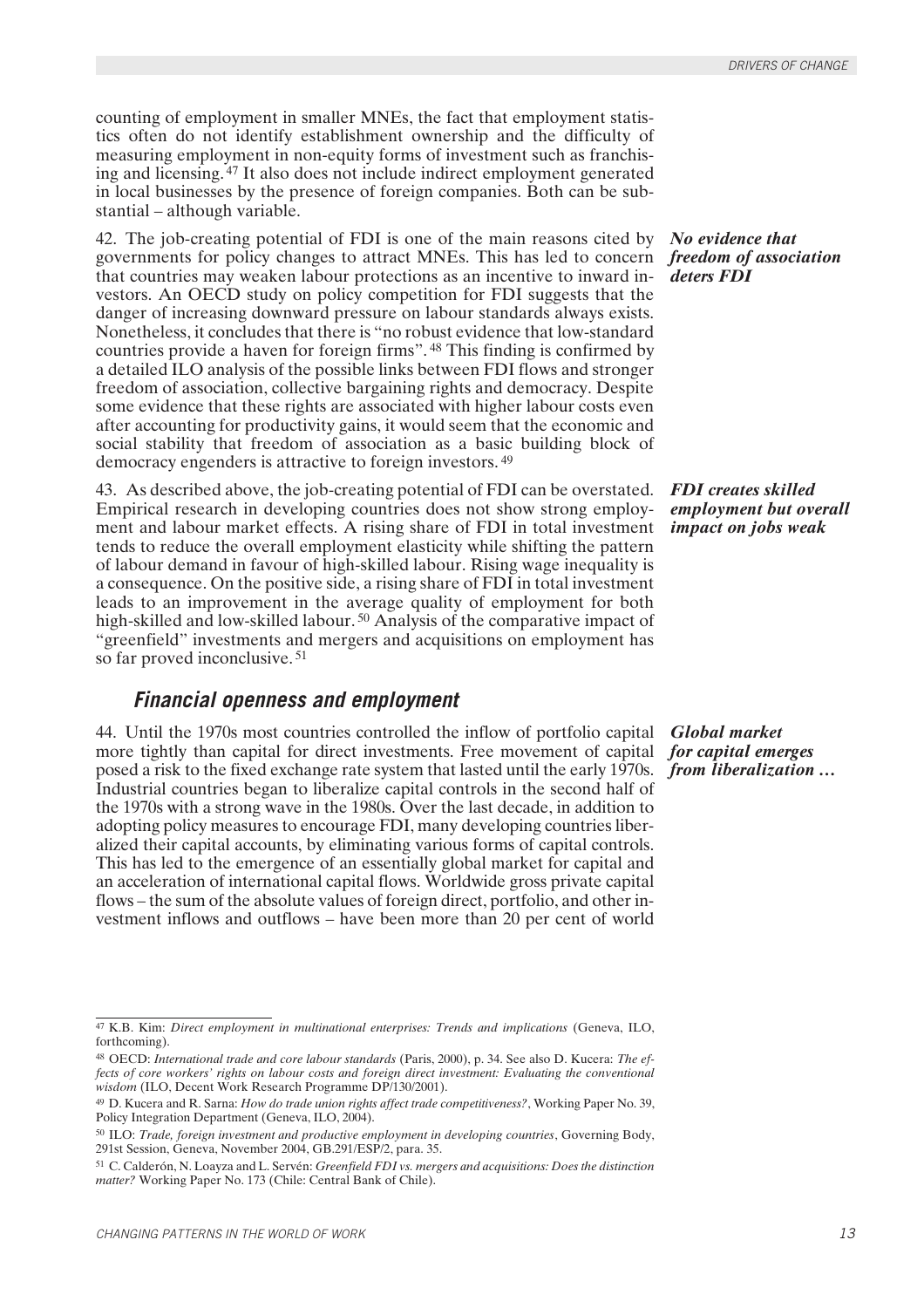GDP for the past seven years, compared to less than 10 per cent of world GDP before  $1990.\overline{52}$ 

*… but does not lead to more investment in infrastructure and productive capacity*

45. Despite an increase in total foreign capital flows in the 1990s, investments in new infrastructure and productive capacity – gross fixed capital formation (GFCF) – remained at around 22 per cent of world GDP throughout the 1990s (see figure 3). Private capital also flows mainly to richer countries. In 2002 (the latest year for which data are available for all regions), gross private capital flows equalled 23.2 per cent of GDP in high-income countries, but only 12.3 per cent of GDP in middle-income countries and 4.6 per cent per cent of GDP in low-income countries. Furthermore, foreign capital flows to developing countries remained imbalanced, concentrated on 12 middleincome economies. <sup>53</sup>

*Financial crises lead to large economic downturns* 46. Portfolio investments, which account for a large part of the increase in capital flows, are more volatile than FDI. This volatility in international financial markets has contributed to financial crises that often have a large impact on the economy and the labour market, particularly in developing countries. In the five countries most affected by the East Asian crisis of 1997- 98, GDP per capita fell between 2.8 per cent (Philippines) and 14.8 per cent (Indonesia). In Latin America, the Mexican crisis of 1994-95 led to a decline in incomes by 7.8 per cent, and the Argentinean financial crisis of 2001-02 reduced the country's per capita incomes by 16.3 per cent. 54 So-called "sudden stop" crises (a reversal in capital flows and a simultaneous currency crisis) have a particularly harmful effect on output – over and above that of "normal" currency crises. On average, they cause a cumulative output loss of 13- 15 per cent of GDP over a three-year period. <sup>55</sup>

*Impact of international financial crises* 47. Financial crises have detrimental long-term implications for labour and enterprises, particularly in developing countries. 56 Exchange rate depreciation, in conjunction with exposure to increased costs of loans in foreign currency, falling domestic demand and lower capacity utilization, and higher interest rates, have a substantial impact on enterprises and can force developing countries off their growth trajectory. This in turn leads to falling real wages, rising open unemployment, and shifts from formal employment to informal work and farming. <sup>57</sup>

*Recovery from substantial job losses slow* 48. During the East Asian crisis of 1997-98, real wages declined in the crisisaffected countries and by as much as 41 per cent in the case of Indonesia. About 2.1 million non-agricultural jobs were lost in the Republic of Korea, about 2.5 million in Indonesia and some 1.4 million in Thailand. 58 As Argentina went through two financial crises within ten years, unemployment rose from a moderate 6.7 per cent (1992) to almost 20 per cent (2002). Moreover, the harm was not limited to the short term. Survey data from five countries

<sup>52</sup> R. van der Hoeven and M. Lübker: *Financial openness and employment: The need for coherent international and national policies*, Working Paper No. 75, Policy Integration Department (Geneva, ILO, 2006).

<sup>53</sup> China, Brazil, Mexico, Hong Kong (China), Singapore, Argentina, Malaysia, Bermuda, Chile, Thailand, Republic of Korea and Venezuela. See: UNCTAD: *Handbook of Statistics 2004* cited in R. van der Hoeven and M. Lübker. ibid.

<sup>54</sup> World Bank: *World Development Indicators 2005*, op. cit., and ILO: *KILM*, 4th ed., op. cit.

<sup>55</sup> M.M. Hutchison and I. Noy: "Sudden stops and the Mexican wave: Currency crises, capital flow reversals and output loss in emerging markets", in *Journal of Development Economics* (Elsevier), Vol. 79, No. 1, Feb. 2006.

<sup>56</sup> V. Cerra and S. Chaman Saxena: *Growth dynamics: The myth of economic recovery*, IMF Working Paper 05/147 (Washington, DC, IMF, 2005).

<sup>57</sup> E. Lee: *The Asian financial crisis. The challenge for social policy* (Geneva, ILO, 1998); see also R. van der Hoeven and M. Lübker, op. cit.

<sup>58</sup> G. Betcherman and R. Islam (eds.): *East Asian labour markets and the economic crisis* (Washington, DC and Geneva, World Bank and ILO, 2001).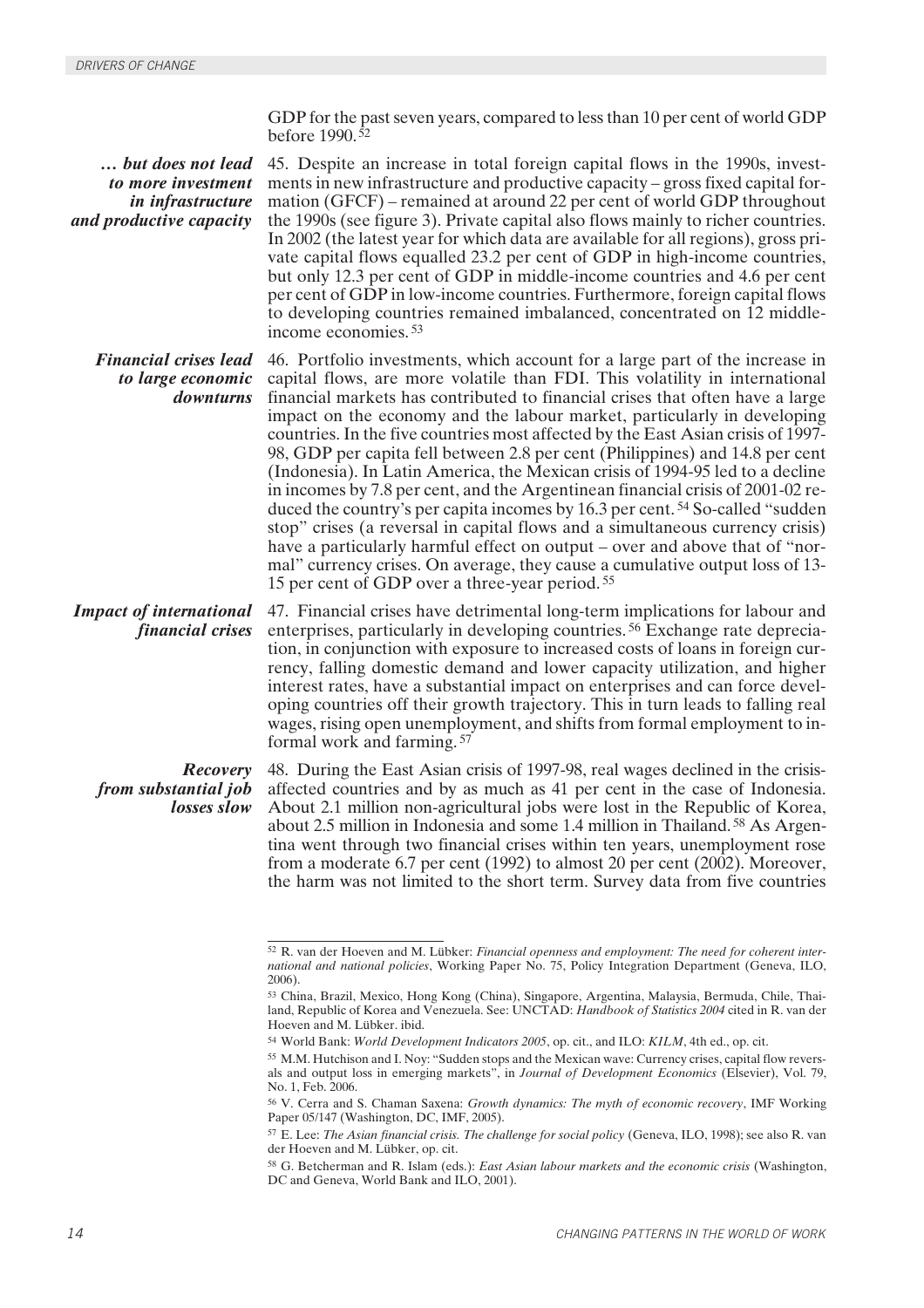

**Figure 3. FDI and investment as a share of world GDP, 1970-2004** 

worst affected by the East Asian crisis (Indonesia, Republic of Korea, Malaysia, Philippines, Thailand) show that about 50 per cent of firms reduced their workforce in 1998, while only a small fraction hired more staff. <sup>59</sup> Dismissals inevitably mean that firm-specific human capital is lost. Even when GDP per capita has regained pre-crisis level, the consequences of the crisis are still evident in the employment indicators. For the worst-affected countries, such as Indonesia, the 2005 data showed that unemployment levels had not yet recovered to pre-crisis levels. <sup>60</sup>

49. This lag in labour market recovery means that labour pays a disproportionate cost for financial crises. Furthermore, tracking the evolution of the labour share in national income shows that crises are particularly harmful for labour. As recent research indicates, financial crises have a permanent negative effect on the share of labour compensation in GDP. They are thus a factor behind a long-term decline in the labour share apparent from the early

*Wage shares down in crisis-hit countries*

Source: World Bank, World Development Indicators 2005.

<sup>59</sup> D. Dwor-Frécaut et al. (eds.): *Asian corporate recovery. Findings from firm-level surveys in five countries* (Washington DC, World Bank, 2001), Ch. I.

<sup>60</sup> ILO: *KILM*, 4th ed., op. cit.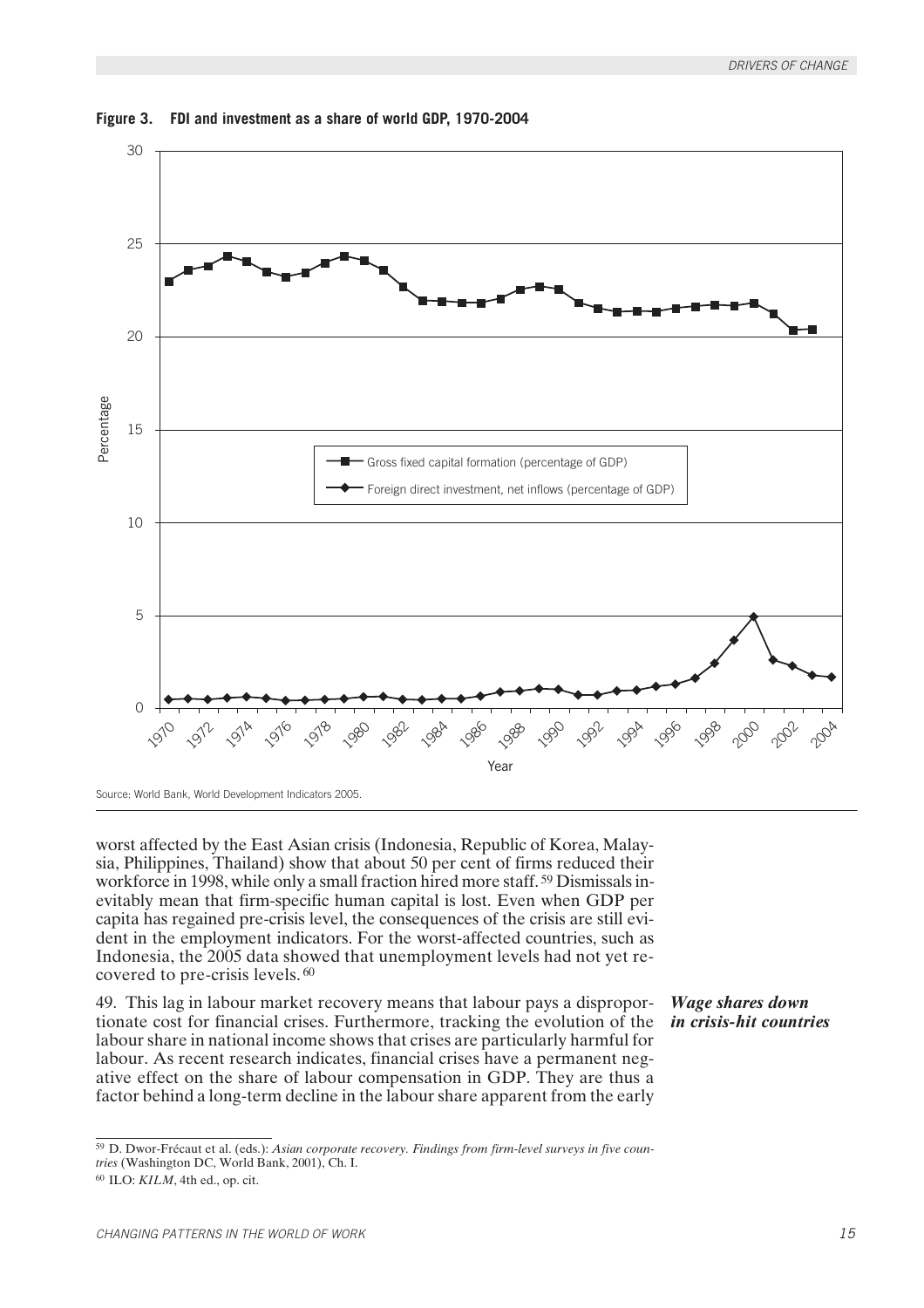1990s onwards. One such study uses the share of wages in GDP as an indicator and reports, based on a large sample of countries, an average drop in the wage share of 5 percentage points per crisis and a modest catch up thereafter. In the three years after the crisis, average wage shares were still 2.6 percentage points below their pre-crisis average. 61 This phenomenon has led to a "ratchet effect" because many countries undergo more than one crisis, with the decline of the wage share during a crisis and the partial recovery afterwards leading to a secular decline in the wage share. <sup>62</sup>

### *4. Politics and policies: The roles of the State and markets*

*Shifting balance in the role of the State and the market* 50. Politics and policies – and the ideas that provoke political discourse – provide the context in which transformations around the world of work are taking place. A central and long-standing issue of political and academic debate revolves around what is the best balance between the roles of the State and markets in the coordination of economic activity in general and work in particular. In the 1970s and 1980s a more pro-market view came to dominate policy thinking, especially in the world of finance ministries and international financial institutions.

*Questioning of the efficacy of intervention in the economy*

51. Tracing the origins of this shift are beyond the remit of this Report. However, the stagflation of the mid-1970s that followed the ending of the fixed exchange rate regime and the first OPEC oil price hikes clearly had a major impact both on political parties in the major industrialized countries and on policy advisers in universities and government. In many countries government intervention was felt to be holding back innovation and adaptation and compounding rather than solving problems. The policy shift in the OECD countries spread to many developing countries in the 1980s as they adopted stabilization and structural adjustment programmes to cope with the debt crisis. These initiatives, largely carried out under the auspices of the World Bank and the IMF, often incorporated programmes of liberalization of trade and foreign investment regimes. <sup>63</sup>

*Renewed concern over poverty and social inequities* 52. From the mid-1990s onwards, confidence in the view that markets would adjust better and faster with minimal state involvement started to diminish. This was prompted by the depth and length of the transition recession of the Eastern European countries, the Asian and Latin American financial crises, and the failure to stimulate growth in Africa. Increasing concern about social inequality within and among countries also re-emerged. At the global level, poverty reduction, the fostering of social cohesion and job creation made their way back up the political agenda, given fresh impetus by the Copenhagen World Summit for Social Development of 1995. The follow-up to this Social Summit and other major United Nations summits in the 1990s, culminated in the Millennium Summit and World Summit in 2005 that marked the 60th anniversary of the United Nations.

<sup>61</sup> D. Diwan: *Debt as sweat: Labour, financial crisis, and the globalization of capital*. Draft as of July 2001 (Washington, DC, World Bank, mimeo, p. 6). The cumulative drop in the wage share over the last 30 years is estimated at 4.1 per cent of GDP, and is especially large for Latin America where the figure reached 6.7 per cent of GDP over the period 1970-90. See also A. Harrison: *Has globalization eroded labor's share? Some cross-country evidence* (Cambridge, MA, National Bureau of Economic Research, 2002, mimeo).

 $62$  R. van der Hoeven and C. Saget: "Labour market institutions and income inequality: What are the new insights after the Washington Consensus?", in G.A. Cornia (ed.): *Inequality, growth and poverty in an era of liberalization and globalization* (Oxford, Oxford University Press, 2004).

<sup>63</sup> ILO: Governing Body document GB.291/ESP/2, op. cit.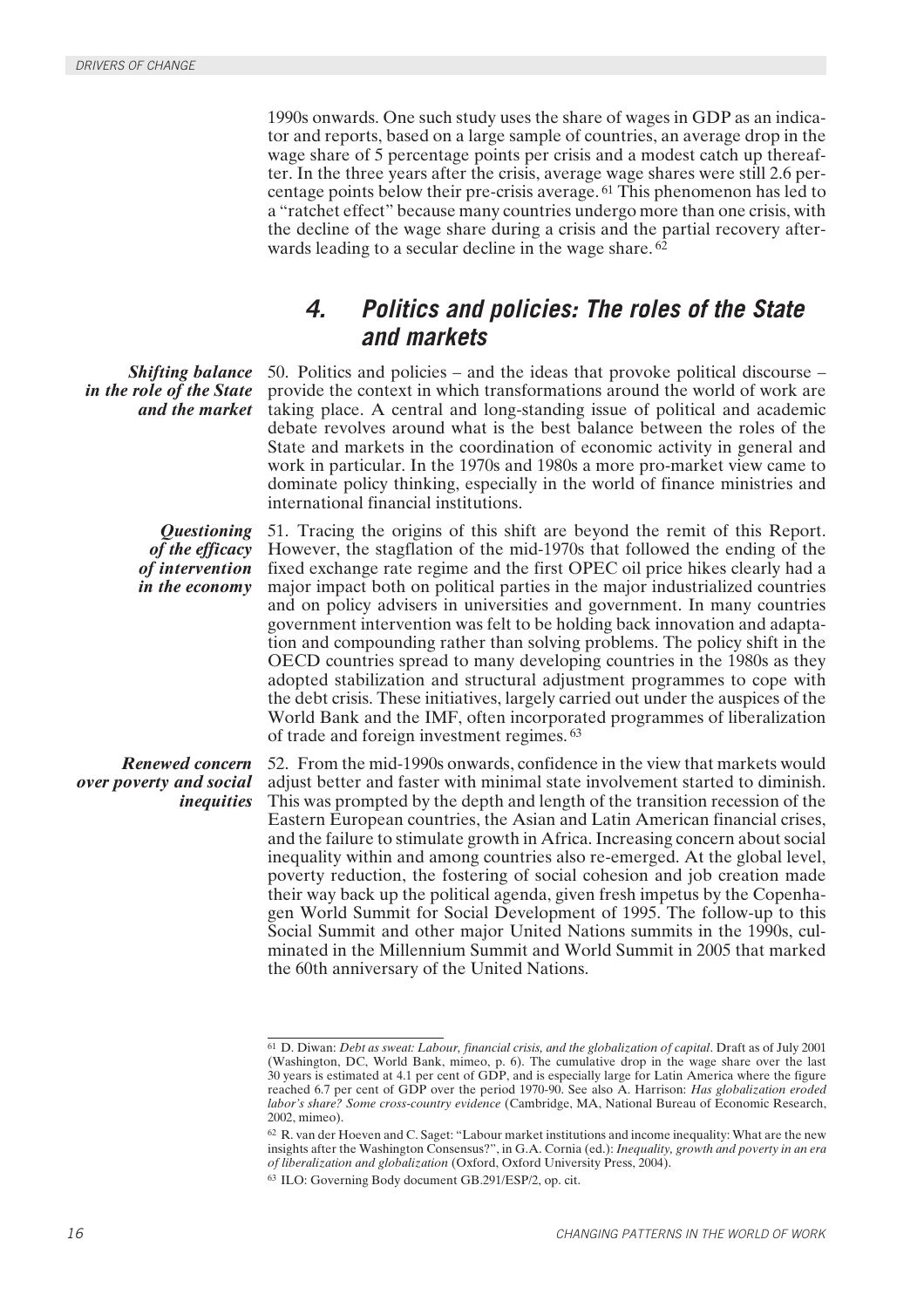53. Alongside the policy debate about the respective roles of the State and the market over the last two or three decades, many countries have undergone pronounced political change. Authoritarian and dictatorial systems have given way to more democratic forms of government in many countries. In addition to elections for legislatures and administrations, other mechanisms of accountability have increased with the emergence of vibrant – and often internationally connected – civil society organizations and new outlets for the exercise of freedom of expression. Political debate and policy action are increasingly influenced by discourse around civil and political rights, as well as economic and social rights, often drawing on international instruments as points of reference. These trends are mirrored in increased awareness of – and action to assert – fundamental principles and rights at work.

54. Although some have suggested that the debates about the respective roles of the State and the market have been resolved in favour of a modernized liberalism, many others argue that a new balance is far from being realized. Against this shifting background, discussions on employment policies, social security and labour market regulation have shown more concern for competitiveness and the stimulation of change than for social cohesion or the reconciliation of conflicting interests. Nevertheless, economic and social tensions often become focused on and around the world of work, mainly because it plays such a significant role in people's lives. The functions of the State as a regulator of markets and as the guarantor of citizens' rights are central issues in a continuing search for a balance in which greater importance is given to the organization of work and employment growth.

#### *Democratization affects work relations*

#### *Market/state balance not yet settled*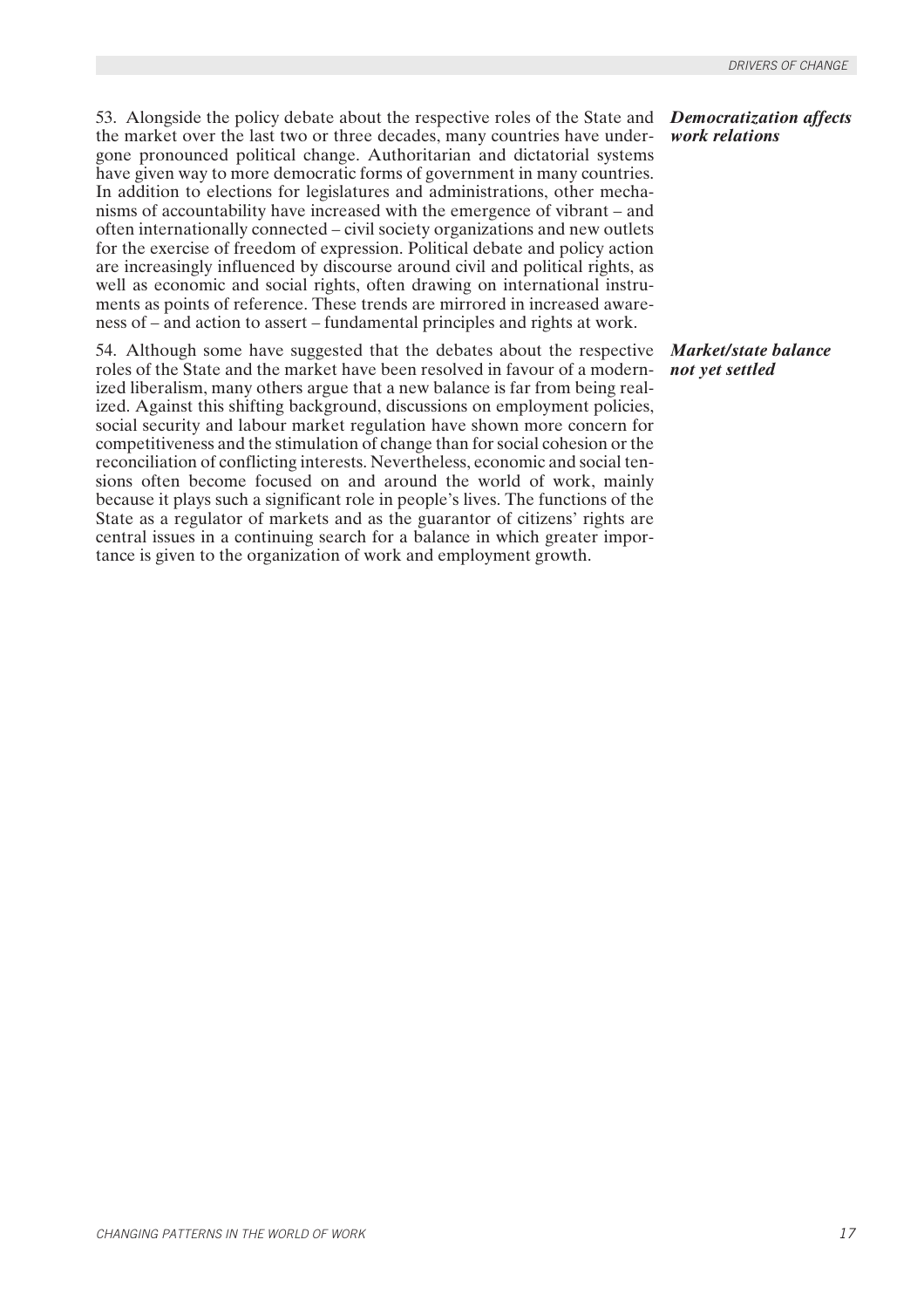### *B. Trends in the global labour market*

*of work evolving in reaction to the drivers of change?*

How are patterns 55. Patterns in the structure of employment, conditions of work and social security systems are adapting to – but also themselves shaping – the drivers of change. Demographic changes, innovation and diffusion of ICTs, as well as the emergence of a larger global market economy, are forces that come together and interact, inducing major changes in the workplace and the labour market. This section looks at the information we have on the main changes in patterns of work:

- size and structure of the world's labour force;
- emergence of global production systems and changes in the international division of labour;
- shift away from agricultural work and the growth of informal economies in developing countries;
- poverty and incomes from work;
- equality of opportunity in employment;
- diversity in conditions of work; and
- new challenges for social security.

#### *1. Changes in the world labour force*

*labour force lives in developing countries*

Vast majority of world 56. In 2005, of the 4.6 billion people of working age in the world, over 3 billion, around two-thirds, were either working or looking for work. 64 Of these, 84 per cent live in the developing countries of Asia and the Pacific, Africa, Latin America and the Caribbean, as well as the transition countries of the Confederation of Independent States (CIS) and South Eastern Europe. The remain-

<sup>64</sup> The working-age population includes all persons aged 15 and above. The labour force (or economically active population) is the portion of the working-age population that is either working (employed) or looking for work (unemployed). Employment is defined in the resolution adopted by the Thirteenth International Conference of Labour Statisticians (1982) as persons above a specified age who performed any work at all, in the reference period, for pay (or pay in kind), profit or family income, or were temporarily absent from a job. The total employed population includes: (1) wage and salaried workers (also known as employees); (2) self-employed workers; and (3) contributing family workers (also known as unpaid family workers). Self-employed workers can be broken down further into self-employed workers with employees (employers), self-employed workers without employees (own-account workers) and members of producers' cooperatives.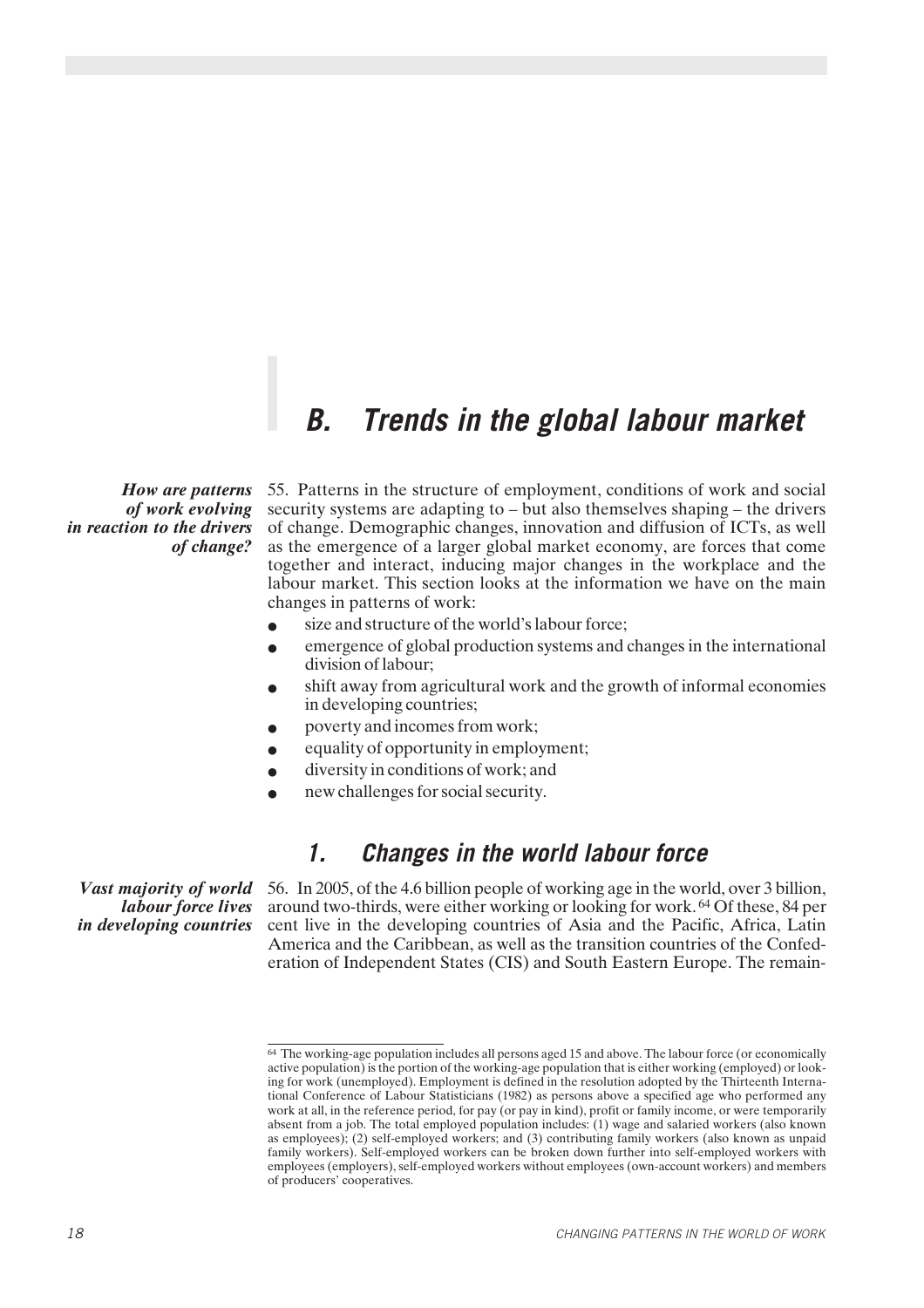ing 16 per cent live in the EU and other Western European countries, North America, Japan, Australia and New Zealand. <sup>65</sup>

57. Within the developing world, the populous Asia and Pacific region dominates, accounting for more than 57 per cent of all employment. The two giants, China and India, have 26.0 per cent and 14.8 per cent of world employment, respectively. Africa, south of the Sahara, has 9.3 per cent; North Africa and the Middle East 4.1 per cent; and Latin America and the Caribbean 8.4 per cent. The non-EU South Eastern Europe and CIS countries account for 5.9 per cent (see figure 4). <sup>66</sup>

58. From 1995 to 2005, the number of unemployed – those wanting to work but who could not find regular employment – rose from 157.3 million to 191.8 million, an increase of 21.9 per cent. 67 This pushed up the unemployment rate from 6 to 6.3 per cent. The East Asian and Latin American crises, the ensuing recessions, as well as the Central and Eastern European and CIS countries in transition are the major factors contributing to this rise in global unemployment. Despite relatively brisk growth of the global economy between 2002 and 2005, the global unemployment rate only declined from 6.6 to 6.3 per cent. Although the unemployment rate is widely used as an indicator of labour market tightness and vulnerability, the poor have no choice but to work in many developing countries with high poverty and an absence of safety nets. Their work is often of an irregular nature, unproductive and poorly rewarded but does not fall within a strict definition of unemployment. <sup>68</sup>

59. Labour force participation, i.e. the share of the working-age population either in work or actively seeking work, varies considerably between countries and regions. 69 It tends to be higher in countries with lower income and little or no social security coverage since poverty compels people to work to subsist. East and South-East Asia and sub-Saharan Africa have had the highest participation rates every year since 1991. However, female participation also affects overall participation rates. The Middle East and North Africa have traditionally had the lowest participation rates, primarily due to low female participation (see figure 5). Labour force participation in most industrialized countries has increased over the last decade but varies between 50 per cent in Turkey and 75 per cent in Iceland. <sup>70</sup>

60. In addition to levels of per capita income, the main factors explaining variations in labour force participation are: the issue of whether women work outside the home; the number of young people who stay, and for how long, in full-time education; and the effective age at which older people withdraw from the workforce. Public policy, often reflecting social and cultural values that among other things attribute unequal roles to women and men, affect all these variables. An additional influence on these issues is the health status of workers.

#### *Unemployment on the rise*

#### *Rate of labour force participation varies*

*Educational opportunities, health and social position of women affect numbers in work*

<sup>65</sup> ILO: Global Employment Trends Model database (Geneva, 2006). See http:/www.ilo.org/public/english/ employment/strat/wrest.htm .

<sup>66</sup> ibid.

<sup>67</sup> According to the resolution adopted by the Thirteenth International Conference of Labour Statisticians (1982), the standard definition of unemployed persons is those individuals without work, seeking work in a recent past period, and currently available for work. The unemployment rate is defined mathematically as the quotient resulting from dividing the total number of unemployed (for a country or a specific group of workers) by the corresponding labour force.

<sup>68</sup> The Sixteenth International Conference of Labour Statisticians (1998) adopted a resolution concerning the measurement of underemployment and inadequate employment situations which aimed to stimulate ways of measuring underemployment. However few developing countries collect data that would enable estimations of the numbers of people who, for example, have casual jobs that do not amount to be being fully employed but are above the threshold for unemployment.

<sup>69</sup> ILO: *World Employment Report 2004-05*, op. cit., table 1.3.

<sup>70</sup> ILO: *KILM*, 4th ed., op. cit.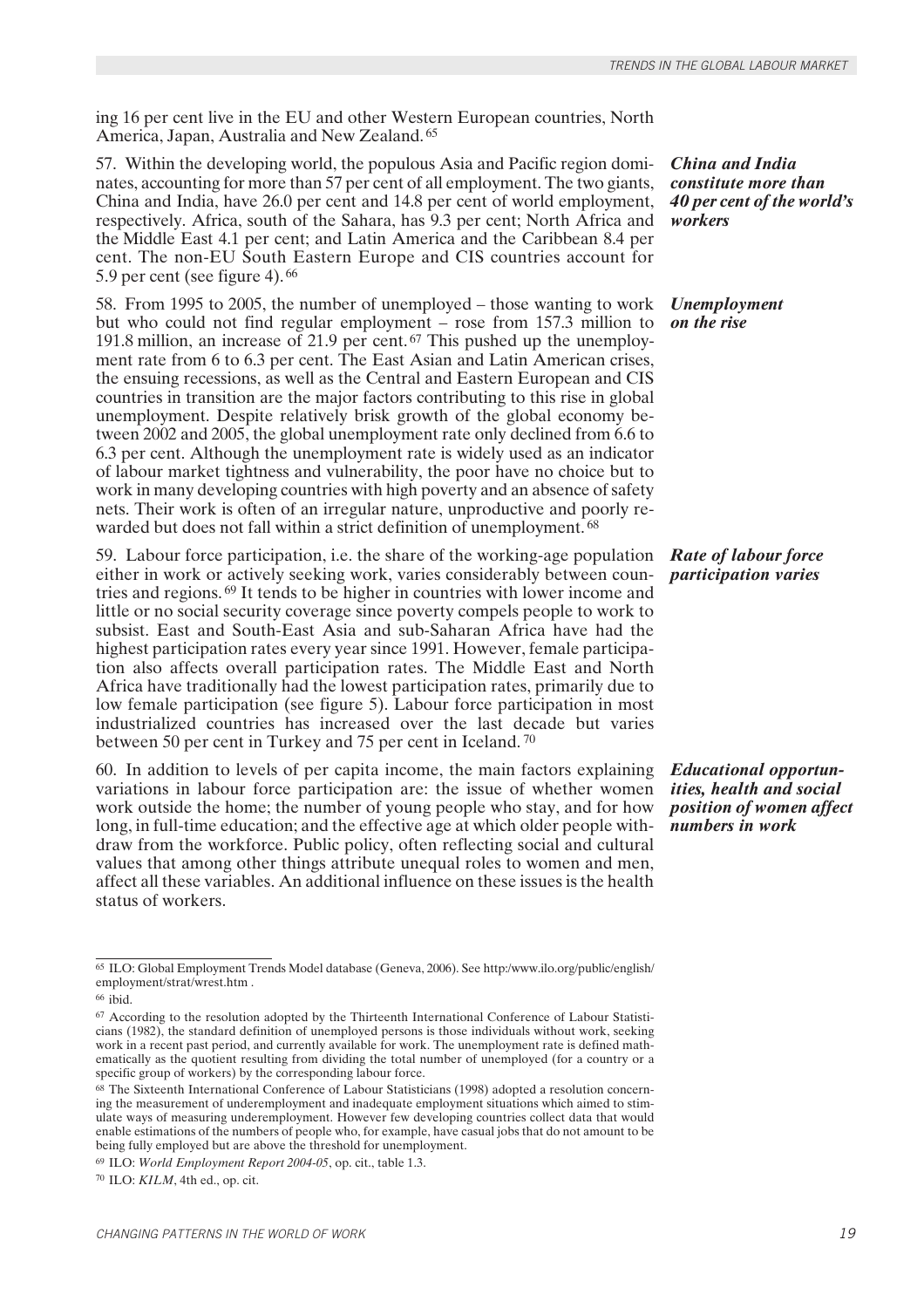





#### *Total number of women in employment increasing*

61. Women constitute 40 per cent of the world's labour force. From 1991 to 2005, the global female workforce increased from below 1 billion to 1.22 billion, mainly as a result of growth in the developing world. This represents 52.5 per cent of women of working age. Although the labour force participation of women has increased, women continue to be disproportionately involved in housework and care work. Of the women in the labour force, employment of women aged between 25 and 54 years increased, while that of younger women fell mainly as a result of increases in the numbers engaged in education (see figure 6).<sup> $71$ </sup> However, women still face many obstacles to equal integration in the labour market. Working women continue to contribute more to the care economy and are over-represented in the informal economy, agricultural sector and in particular kinds of employment occupations. Compared to men, this leaves them with lower earnings, insecure jobs and without opportunities for advancement. Although gender gaps in education have narrowed, including at university level, this development has not

<sup>71</sup> ILO: *Economically Active Population Estimates and Projections (EAPEP)* database, 5th ed., http:laborsta.ilo.org .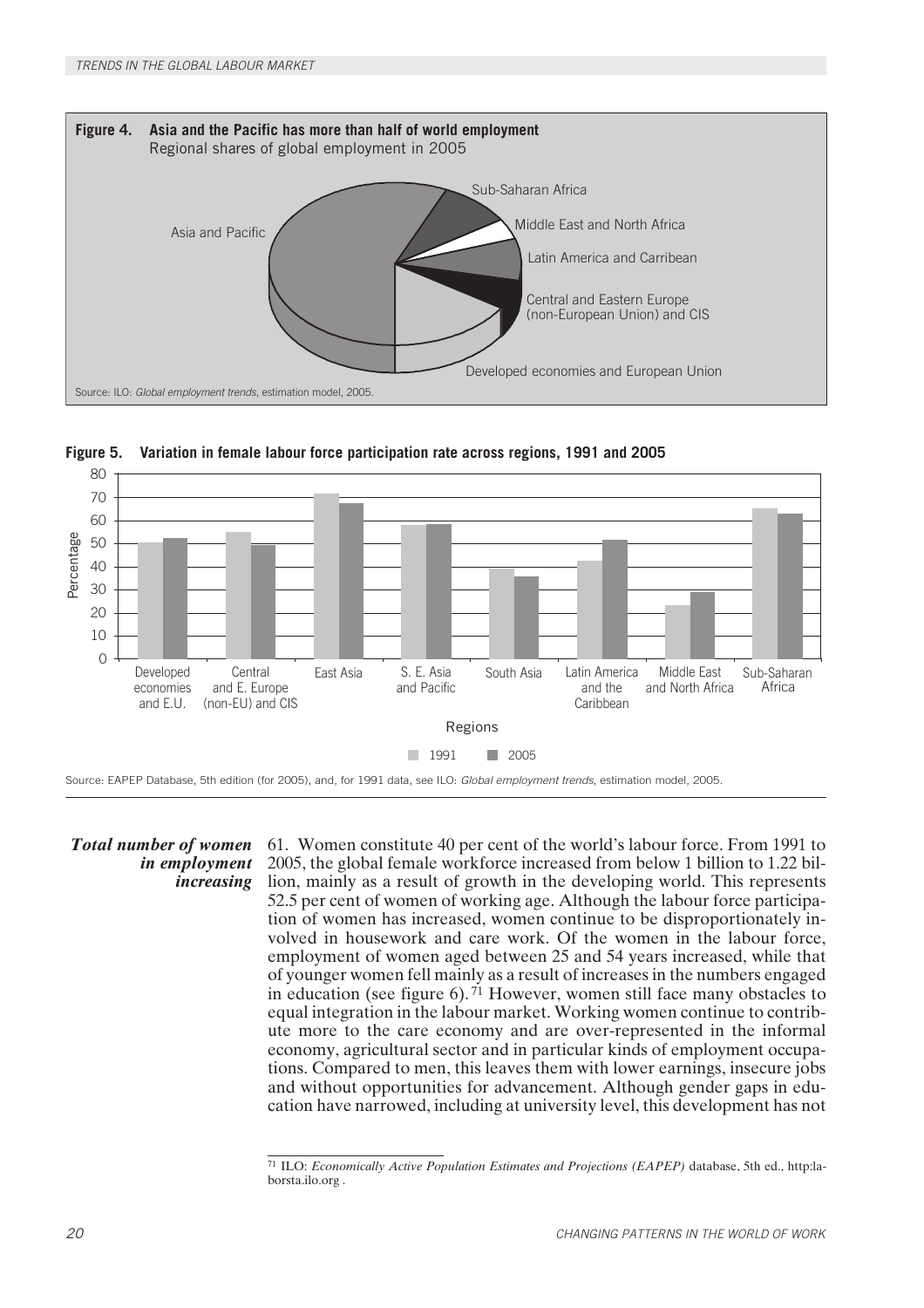

**Figure 6. Male and female labour force participation rates by age group, 2005**

been matched by similar increases in the shares of women in professional and managerial jobs.

62. In 2005, the unemployment rate for females was slightly higher than for males in the world as a whole, with 79 million women looking for work. Amongst vulnerable groups, such as migrants, young people, the elderly, people in rural areas and the disabled, unemployment was generally higher for women than for men.

63. Between 1995 and 2005, youth unemployment rates increased globally from 12.1 to 13.7 per cent. 72 The youth-to-adult unemployment ratio worsened slightly over the same period for the world as a whole (from 2.9 to 1 in 1995 to 3.1 to 1 in 2005). Overall, young people in developing regions in 2005 were 3.3 times more likely to find themselves unemployed when compared with adult workers, while in developed economies, youth were 2.3 times more likely to be unemployed than adults.<sup>73</sup>

64. The labour force participation rate of young people aged 15-24 years decreased in the world as a whole between 1995 and 2005. Specifically, there were large drops in youth participation rates in Central and Eastern Europe (non-EU) (–11 per cent), the CIS (–6.4 per cent), East Asia (–9.7 per cent) and Southern Africa (–5.6 per cent). Youth labour force participation rates remained significantly higher in low-income regions of the world (although they declined slightly). In 2005, the average rate among the sub-Saharan African subregions was 64.8 per cent (compared to 44.1 per cent in the EU). Only Western Europe (non-EU) and the Middle East saw an increase in the overall youth participation rate. <sup>74</sup>

65. The declining labour force participation of youth is typically attributed to one "good" and one "bad" influence. The "good" influence is that more young people are staying in the education system for longer periods of time. The "bad" factor is that more young people are discouraged, believing that as there are few suitable employment opportunities available to them, a job search would be futile.

*Unemployment higher among women*

#### *Youth unemployment increasing*

*Declining youth labour force participation*

*Increasing number of youth neither in work nor education*

<sup>72</sup> ILO: *KILM*, 4th ed., op. cit.

<sup>73</sup> ILO: Global Employment Trends Model database, op. cit.

<sup>74</sup> ILO: EAPEP database, 5th ed., op. cit.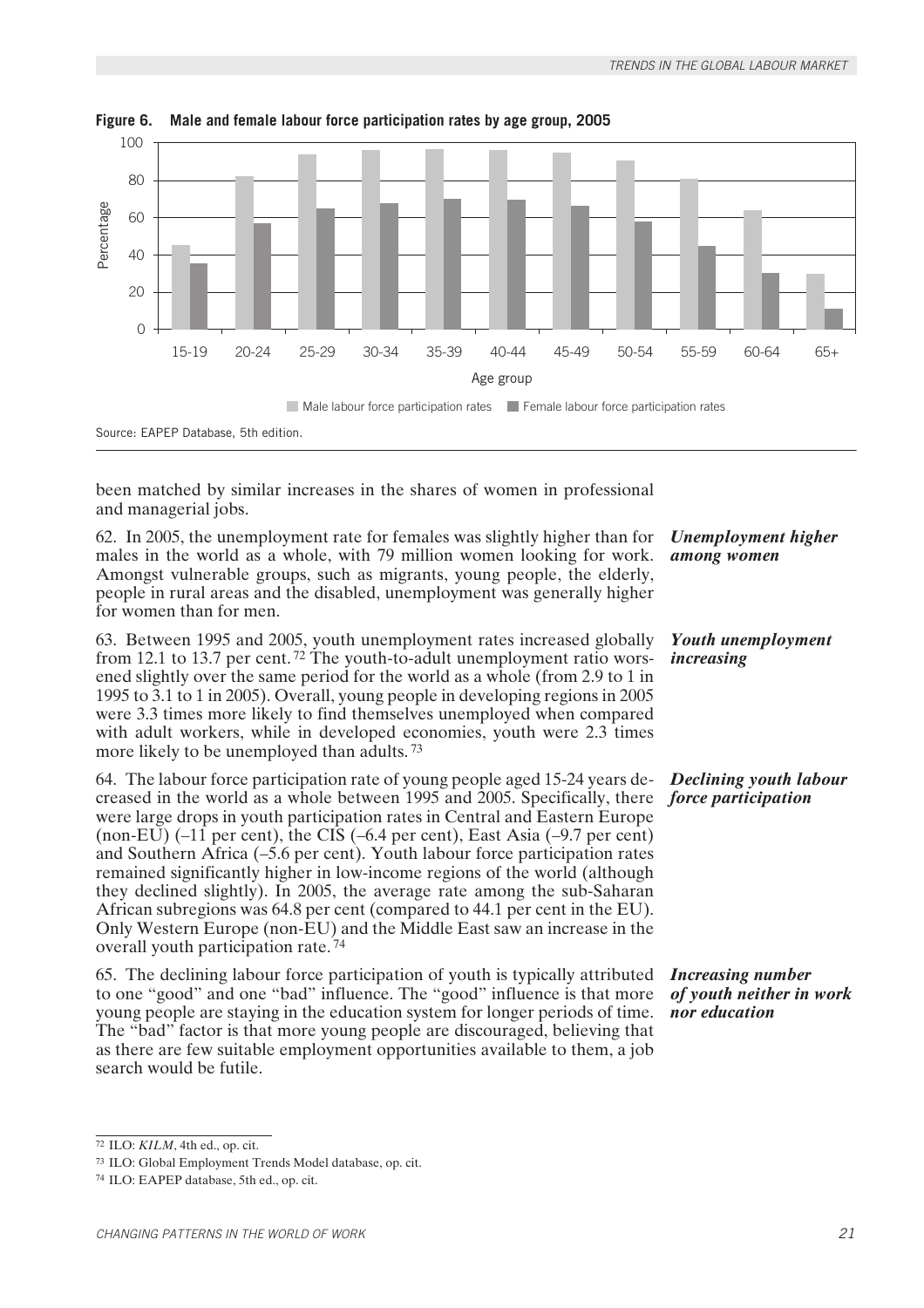Young persons neither in employment nor education (NEETs)

Data for OECD countries show increasing levels of discouragement among youth from 1993 to 2004, particularly among young women. The number of young discouraged workers as a percentage of youth population increased by 150 per cent over the period (a 130 per cent increase for young men and 180 per cent increase for young women). 1 The number of discouraged youth is particularly high in countries of South-East Europe, according to a recent study. <sup>2</sup>

In the early 2000s, about one in three teenagers (aged 15-19 years) was neither in education nor in employment in the South-East European countries of Albania, Bosnia and Herzegovina, Bulgaria and Kosovo.3 A person "neither in education nor in employment" (NEET) would only qualify as discouraged in the strict sense of the term if they claimed to have wanted to work; however, in the absence of information on desire to work, a measure of young NEETs is a useful proxy in itself as a measure of underutilized resources, since it includes both the number of unemployed, the number of discouraged workers and the number of persons who have no desire to work for whatever reason. The so-called "NEETness" phenomenon, especially among young people, is becoming an increasing challenge for governments that aim to improve the integration of young people into society. Especially in low-income countries, most young people do not have the choice of staying in education due to lack of education infrastructure or unaffordable education fees. Young people must take on any job in order to maintain a subsistence level of support for themselves and their families.

<sup>1</sup> OECD, Labour Force Statistics database, ("discouraged workers" dataset). <sup>2</sup> A. Kolev and C. Saget: "Understanding youth labour market disadvantage: Evidence from south-east Europe", in *International Labour Review* (Geneva, 2005), Vol. 144, No. 2, pp. 161-187. <sup>3</sup> ibid.

*First signs of a fall in numbers of children working* 66. In 2004 there were 218 million children trapped in child labour, of which 126 million were in hazardous work. Though the participation of girls in child labour and hazardous work is on a par with boys in the youngest age group (5-11 years), boys predominate considerably at older ages in both categories. However, the number of child labourers globally fell by 11 per cent over the last four years, while those engaged in hazardous work decreased by 26 per cent. In the 5-14 years age group, the decline in hazardous work was even steeper – 33 per cent. The global picture that emerges is that child work is declining, and the more harmful the work and the more vulnerable the children involved, the faster the decline. <sup>75</sup>

*Older men working less and older women more* 67. Globally, the number of people aged 60 years and over is growing faster than all other age groups; increasing life expectancy coupled with low fertility levels are contributing factors. Labour force participation rates for all workers above 50 years of age have increased worldwide and forecasts show that this trend will continue; but there are major differences between men and women. Previously high participation rates for men are declining, especially for the over-55 years range, but this is counterbalanced by an increase in the lower participation rates of women. Participation rates of older workers in Asia and Africa are the highest in the world for both older men and older women. About 49 per cent of people above the age of 64 in Africa and about 25 per cent in Asia are still in the labour force, mostly in the agricultural sector, whereas in the more developed parts of the world this rate is less than 10 per cent. 76 In Latin America, participation rates of older men are high and have not experienced a substantial decline. The participation rates of older women, on the other hand, are much lower. As the average age of

<sup>75</sup> ILO: *The end of child labour: Within reach*, Global Report I (B), International Labour Conference, 95th Session, Geneva, 2006.

<sup>76</sup> ILO: EAPEP database, 5th ed., op. cit.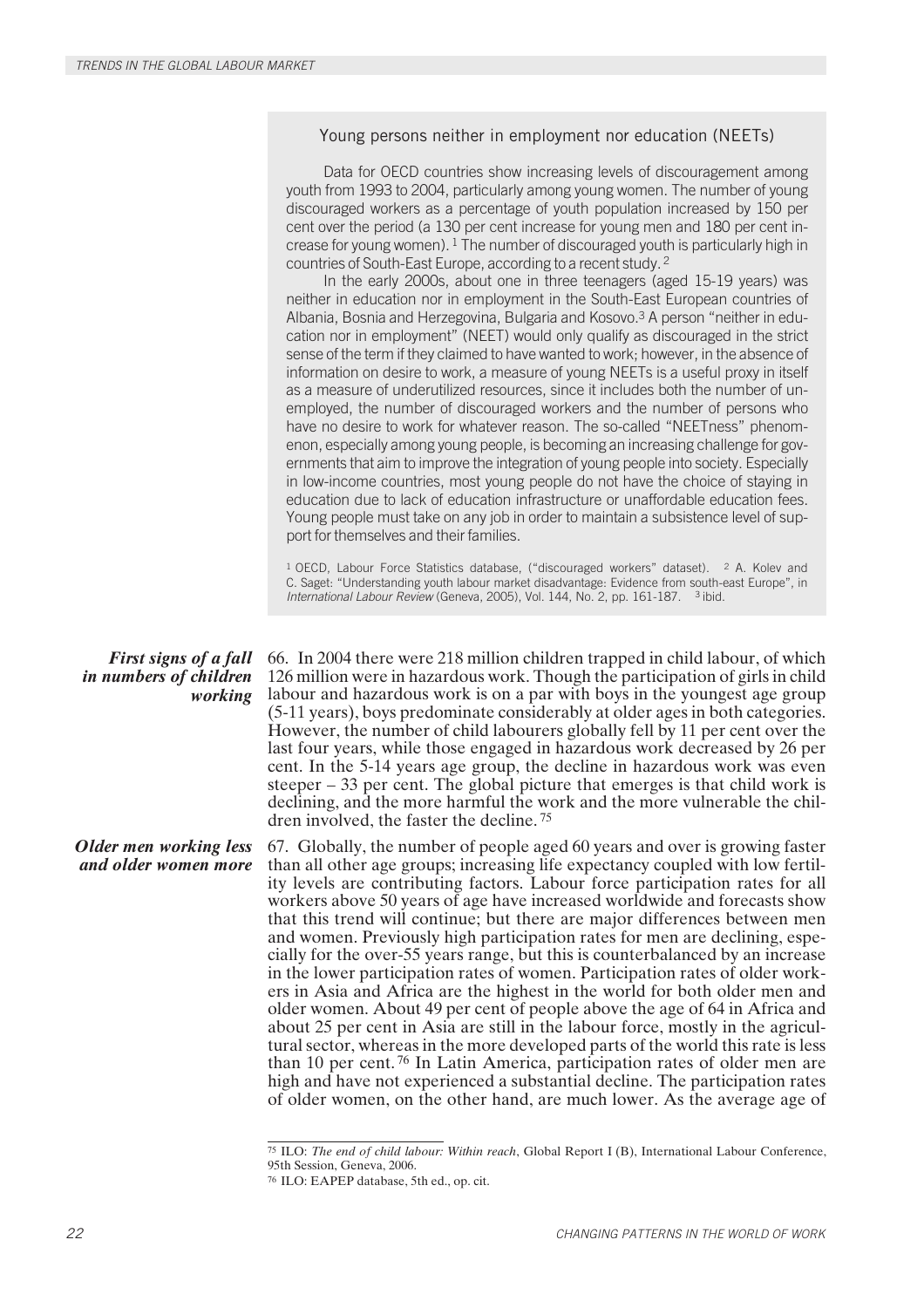the world's population rises, the age of effective withdrawal from work has an increasing impact on the financing of pension systems.

### *2. Global production systems and shifts in employment*

68. From the mid-1980s onwards, falling barriers to trade and investment, cheaper transport and rapid technological advances made it increasingly possible to break up production processes and locate them in different countries in order to take advantage of lower costs, the availability of raw materials, and/ or more favourable policy environments. Global production systems evolved, connecting developed and developing country product and labour markets.<sup>77</sup> These may be categorized as buyer-driven, producer-driven, and – increasingly since the mid-1990s – Internet-oriented. Buyer-driven chains are those involving large retailers, marketers and branded manufacturers that are key actors in setting up decentralized production in a number of exporting countries – often in the developing world (e.g. garments, toys, electronics). Producer-driven chains involve large, usually transnational, manufacturers that play a major role in coordinating production networks – often characteristic of capital- and technology-intensive industries such as automobiles. Finally, Internet-oriented networks are based on the "build-to-order" model and can create markets of a scale and level of efficiency that was not previously possible. <sup>78</sup>

69. In the last decade or so, a greater number of developing countries have *Moving up the ladder* acquired the ability to produce complex manufactured goods and are increasingly competing to capture the higher value added activities in global production chains. Buyer-driven production systems are a key channel in export-oriented industrialization. Over time, local firms in developing countries can establish closer relationships with lead firms in developed countries. This potentially allows for technology and knowledge transfer, as well as the consistent sourcing of material inputs, that enable local firms to upgrade their operations. As local entrepreneurs learn about consumer preferences in foreign markets, international standards for pricing and the quality and delivery of export merchandise, they can gradually shift from mere assembly work to full package supply and move on to original brand name manufacturing that involves product design and marketing. <sup>79</sup>

70. While some companies in a few developing countries have managed to move up the technology and skills ladder, the competitive advantage that businesses in already industrialized countries enjoy in terms of technology and investment finance makes it extremely difficult for new developing country entrants to break into many global markets. The failure to acknowledge that the "playing field" is not level for many developing countries is a major source of tension in trade relations. For instance, industrialized countries may threaten the use of anti-dumping measures to protect against low labour cost imports – but a similar case against low-cost technology imports is impossible. For developing country firms, access to global production systems is one of the main ways to start a process of product and process upgrading that can play a crucial role in economic and social development.

*The rise of global production systems*

*Technology threshold to enter global markets remains high*

<sup>77</sup> S. Hayter: *The social dimension of global production systems: A review of the issues*, Working Paper No. 25, Policy Integration Department (Geneva, ILO, 2005).

<sup>78</sup> G. Gereffi: *The new offshoring of jobs and global development: An overview of the contemporary global labour market*, lecture given at the ILO 7th Nobel Peace Prize Social Policy Lectures, Kingston, Jamaica, December 2005.

<sup>79</sup> ibid.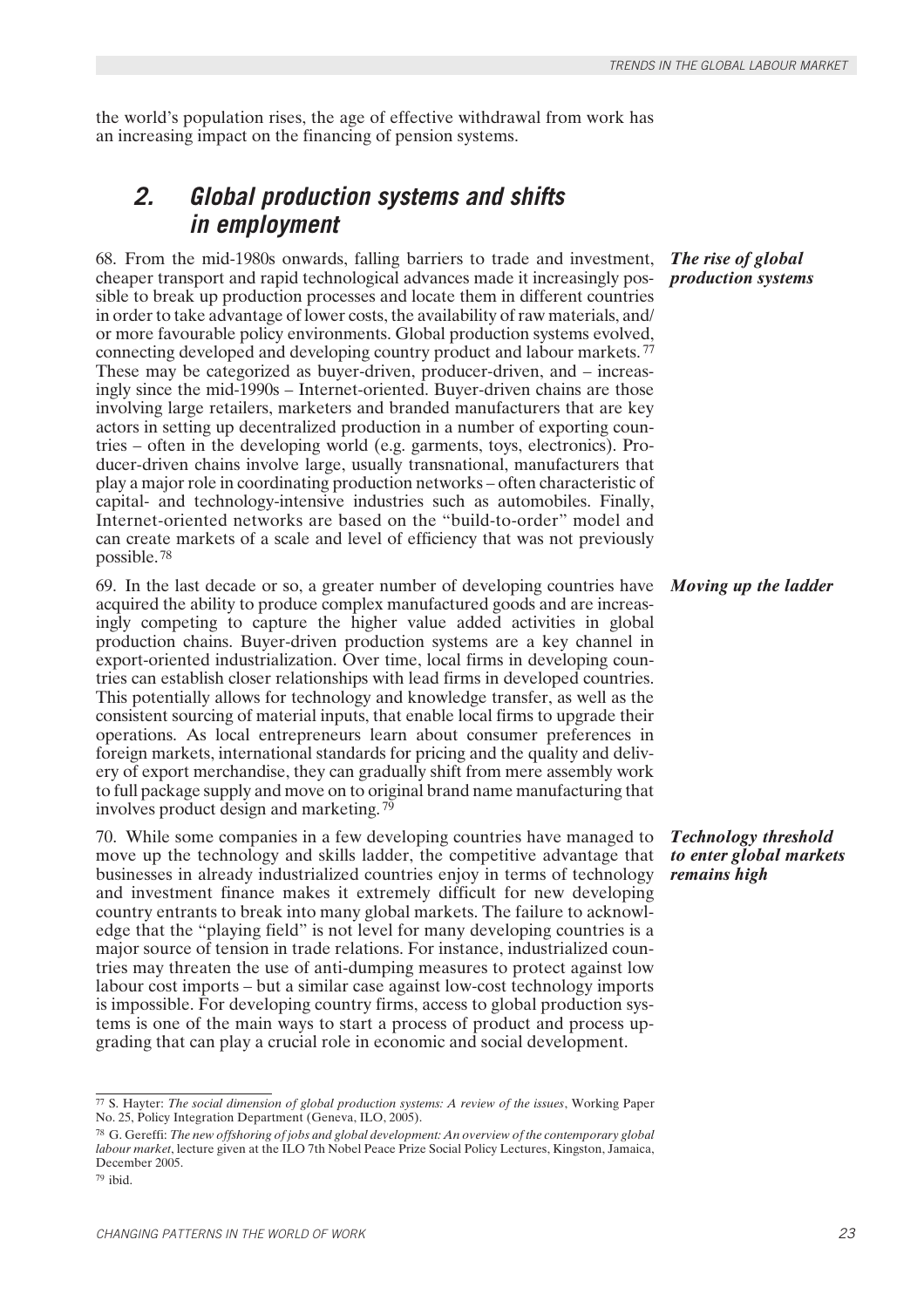#### *Increased international competition leads to comparison of labour conditions*

71. These networked forms of organization and coordination attract workers from rural to urban areas in developing countries and provide employment for low-skilled workers, including women who may otherwise have few opportunities for paid employment. However, there is some evidence that as export firms in developing countries upgrade technologically, women's share in manufacturing declines, with their low-skill jobs being replaced by higher-skill jobs performed by men. 80 Although wages and working conditions are often much lower in developing countries, unit labour costs are often comparable because of higher productivity levels in the more developed countries. Nevertheless, comparisons are inevitably made, leading to questions about whether it is possible to envisage a floor for employment standards in global production systems.

#### *Share of global employment in industry declines*

72. One way of assessing the impact of increased competition for some types of manufacturing jobs is through the global figures on employment in industry, of which manufacturing is the largest component. 81 As a share of total employment, industry stood at approximately 21.0 per cent in both 1995 and 2005. The flat trend masks a decline in the share of industrial employment in total employment from 28.7 per cent in 1995 to 24.8 per cent in 2005 in a number of industrial countries and a rise in the share in some large developing countries. In all developing countries, the share of industrial employment in total employment rose from 19.4 per cent in 1995 to 20.2 per cent in 2005. A small number of countries experienced both a significant increase in total employment in industry and an increase in the share of industry employment in total employment during the same period. These included Brazil, China, Indonesia, Mexico, Pakistan, Russian Federation, South Africa, Thailand, Turkey and Viet Nam. Total global employment in industry increased by 83 million between 1995 and 2005. Half of this net growth was in East and South-East Asia, a region that is fast becoming the assembly hub of global production systems. <sup>82</sup>

*Services employment increasing worldwide* 73. In contrast to industrial employment, services went up as a share of global employment from 34.4 per cent in 1995 to nearly 39 per cent in 2005 (see figure 7). In developed countries, employment in services as a percentage of the total increased by 5.3 percentage points in ten years to equal 71.4 per cent in 2005. 83 Services include wholesale and retail trade; hotels and restaurants; transport; storage and communications; finance; property and business activities – including research and development; public administration; education; health and social work; community and personal services; and domestic service. This is an extremely varied group of industries and may include some services that, before the trend towards outsourcing, might have been counted within the totals of manufacturing firms (e.g., catering or cleaning). International competition in many service industries is limited, either because delivery across borders is not feasible or because of commercial restrictions. However, trade is gradually opening up as a consequence of technological changes that affect some services and liberalization measures. From 1995 to 2005, one of the fastest growing subsectors of services in industrialized countries was business services. Furthermore, education and health are amongst the largest employers and are continuing to grow in most countries.

sale and retail trade, restaurants and hotels, transport, storage and communications, finance, insurance, real estate and business services, and community, social and personal services.

<sup>82</sup> ILO: Global Employment Trends Model database, op. cit.

<sup>80</sup> M. Carr and M. Chen: *Globalization, social exclusion and work: With special reference to informal employment and gender*, Working Paper No. 20, Policy Integration Department (Geneva, ILO, 2004). <sup>81</sup> The agriculture, industry and services sectors are defined by the International Standard Industrial Classification (ISIC) System (Revision 2 and Revision 3). The agriculture sector comprises activities in agriculture, hunting, forestry and fishing. The industry sector comprises mining and quarrying, manufacturing, construction and public utilities (electricity, gas and water). The services sector consists of whole-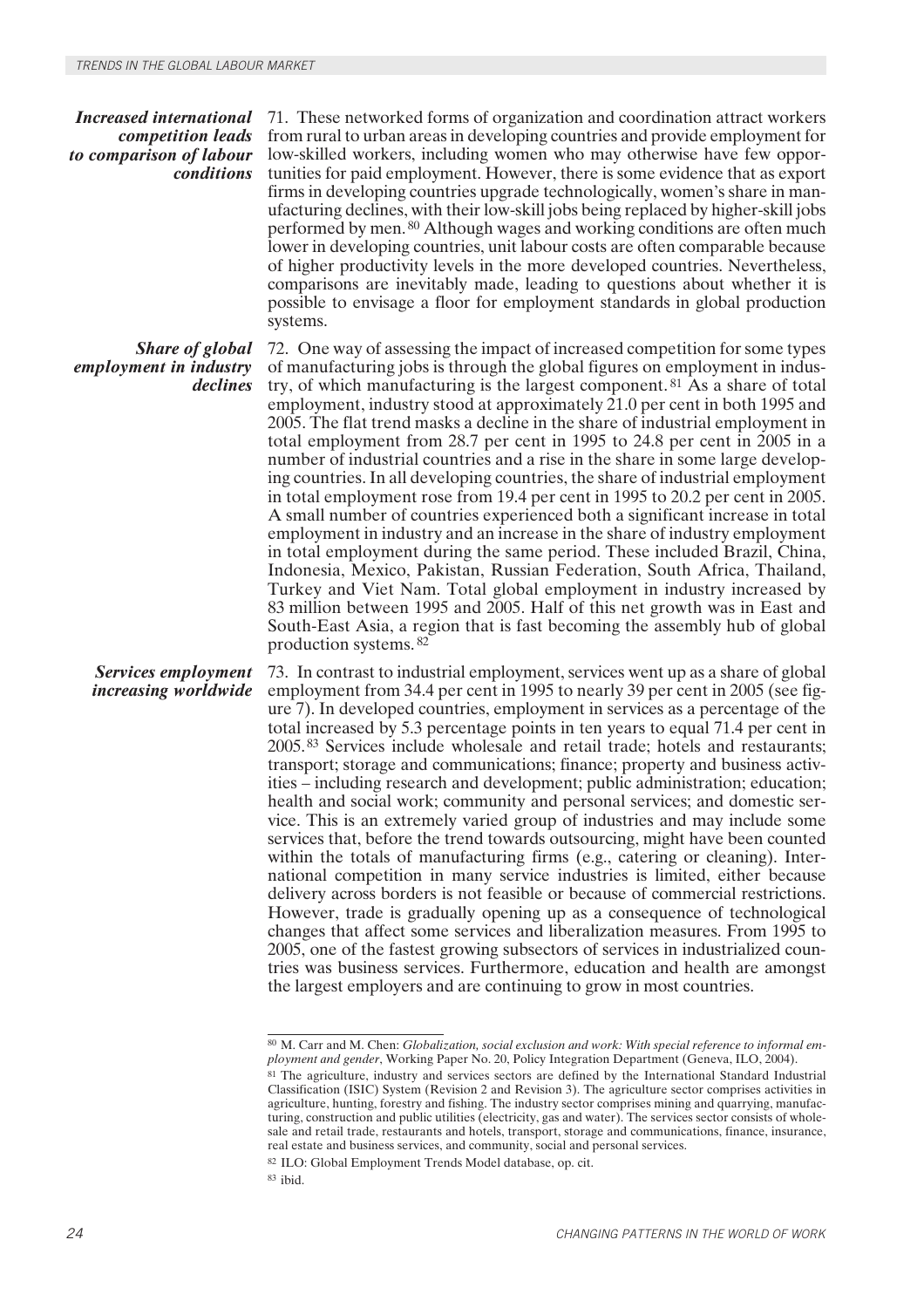

**Figure 7. Shares of world employment by sector, 2005**

### *3. Skills shortages emerge worldwide*

74. The current process of economic and technological transformation requires a constant renewal of skills on the part of workers, employers and managers, and it favours those countries best able to meet this demand for enhanced skills. Put another way, current growth is skill-biased – and not only in developed but also developing countries. 84 Worldwide, firms increasingly require workforces that are more flexible, more skilled (especially in terms of computer literacy) and more adaptable to rapid changes in the business environment. What is more, firms need to reorganize their management methods to exploit fully the potential of new technologies that can provide frontline production and service workers with vastly increased information – thereby giving them considerable scope to decide how to perform their work. <sup>85</sup>

75. In industrialized countries, high-skilled occupations, including professional, technical, and administration categories, 86 recorded the highest growth of all occupations in the 1980s and 1990s; this trend was accompanied by slower growth in some lower-skilled industrial occupations and increased employment in some lower-skilled service sector jobs.

76. The scenario in developing countries is mixed. ICTs and integration of the global market economy have allowed some countries to take advantage of technology and knowledge transfers and acquire the necessary skills to upgrade their activities from standard assembly work to complex manufacturing and higher value added activities. High-skilled manufacturing has grown rapidly in a number of East Asian and South-East Asian economies (Hong Kong (China), Republic of Korea, Malaysia, Singapore and Taiwan (China))

*New skills in short supply*

*Higher-skilled jobs growing fastest in industrial world*

*Skill shortages in some fast-growing developing countries*

<sup>84</sup> E. Berman and S. Machin: "Globalization, skill-biased technological change and labour demand", in E. Lee and M. Vivarelli (eds.): *Understanding globalization, employment and poverty reduction* (New York, Palgrave, 2004), pp. 39-63.

<sup>85</sup> D.N. Ashton and J. Sung: *Supporting workplace learning for high performance working* (Geneva, ILO, 2002).

<sup>86</sup> See ISCO-68 and ISCO-88 for the classification of occupations. http://www.ilo.org/public/english/bureau/stat/isco/docs/introl.htm .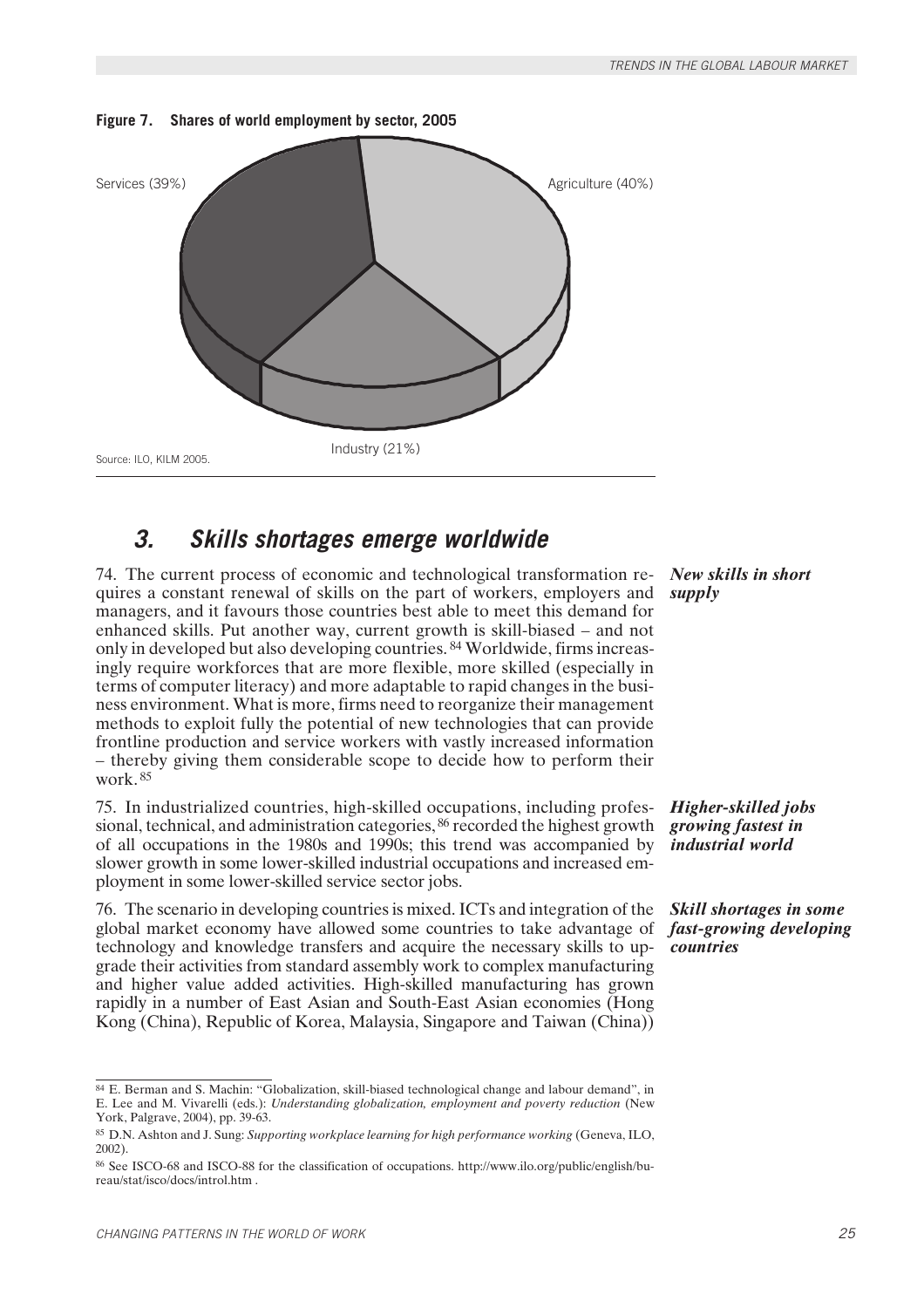over the past two decades. In other countries in South Asia and Africa (e.g., Bangladesh, Kenya, Mauritius, Pakistan, Sri Lanka) a fall in the share of highskilled employment within manufacturing indicates a specialization in lower-skilled assembly work with the risk they might become trapped in the relatively low-skilled, low value added and poorly rewarded end of global production chains. <sup>87</sup>

*Schools and training systems need to adapt to new skill demands* 77. Given the skill-biased nature of the current economic and technological transformation, worker training (formal education, vocational training and training in firm-specific activities) assumes an increasingly crucial role. Public and private institutions, including educational institutions, employment agencies, counselling and community organizations, are all instruments intended to assist individuals develop skills to find and retain formal employment. However, these institutions and formal training systems face a number of challenges, particularly in developing countries. Currently, vocational training options are often oriented to rigidly defined occupations, and focus on narrowly defined technical skills at a time when there are enormous shifts in employer needs. 88 In both developed and developing countries, considerable effort is required to rapidly improve literacy rates and general education levels, as well as to equip those in the informal economy with skills for which there is a demand – or to create demand for the skills that informal workers have to offer. <sup>89</sup>

#### *4. Increasing international labour migration*

*Numbers of migrant workers increasing*

78. As well as changes in trade and investment leading to the movement of certain types of work between countries, workers themselves are also on the move internationally. Migrant workers, of whom women now represent nearly half, constitute a growing share of the world's workforce. In 2000 there were more than 86 million migrant workers throughout the world, with 34 million of these in developing regions. Taking into account those not economically active, about 175 million people were residing outside their country of birth or citizenship, accounting for about 3 per cent of the world's population. From 1985 to 1995, the number of international migrants increased by nearly 6 million a year, a faster rate of growth than that of the world's population. <sup>90</sup>

*Differences in skills and gender stereotyping mark migrants' work experiences*

79. Migrant workers include two major categories: the highly skilled, much sought-after and usually able to obtain the necessary papers to live and work in the host country; and the unskilled who are often equally in demand but for low-status/low-paid jobs that few nationals want to do. The unskilled often have difficulty in obtaining visas and work permits. Information obtained from regularization programmes and other sources suggest that 10 to 15 per cent of migrants are irregular. 91 Both developing and developed countries have irregular migrant workers. At the worst extreme are irregular workers who have fallen into the hands of traffickers to take them across borders. The ILO estimated in 2004 that 2.45 million people in forced labour

<sup>87</sup> Calculated from *UNIDO Industrial Statistics database 2005.*

<sup>88</sup> ILO: *Youth: Pathways to decent work*, Report VI, International Labour Conference, 93rd Session, Geneva, 2005, para. 55.

<sup>89</sup> ILO: *Learning and training for work in the knowledge society*, Report IV(1), International Labour Conference, 91st Session, Geneva, 2003.

<sup>90</sup> ILO: *Towards a fair deal for migrant workers in the global economy*, Report VI, International Labour Conference, 92nd Session, Geneva, 2004.

<sup>&</sup>lt;sup>91</sup> An important facet of migration involves workers in an "irregular status." The term covers a variety of situations, ranging from those who arrive in a country without valid immigration documents to those who work while on a tourist visa or remain after their visa has expired.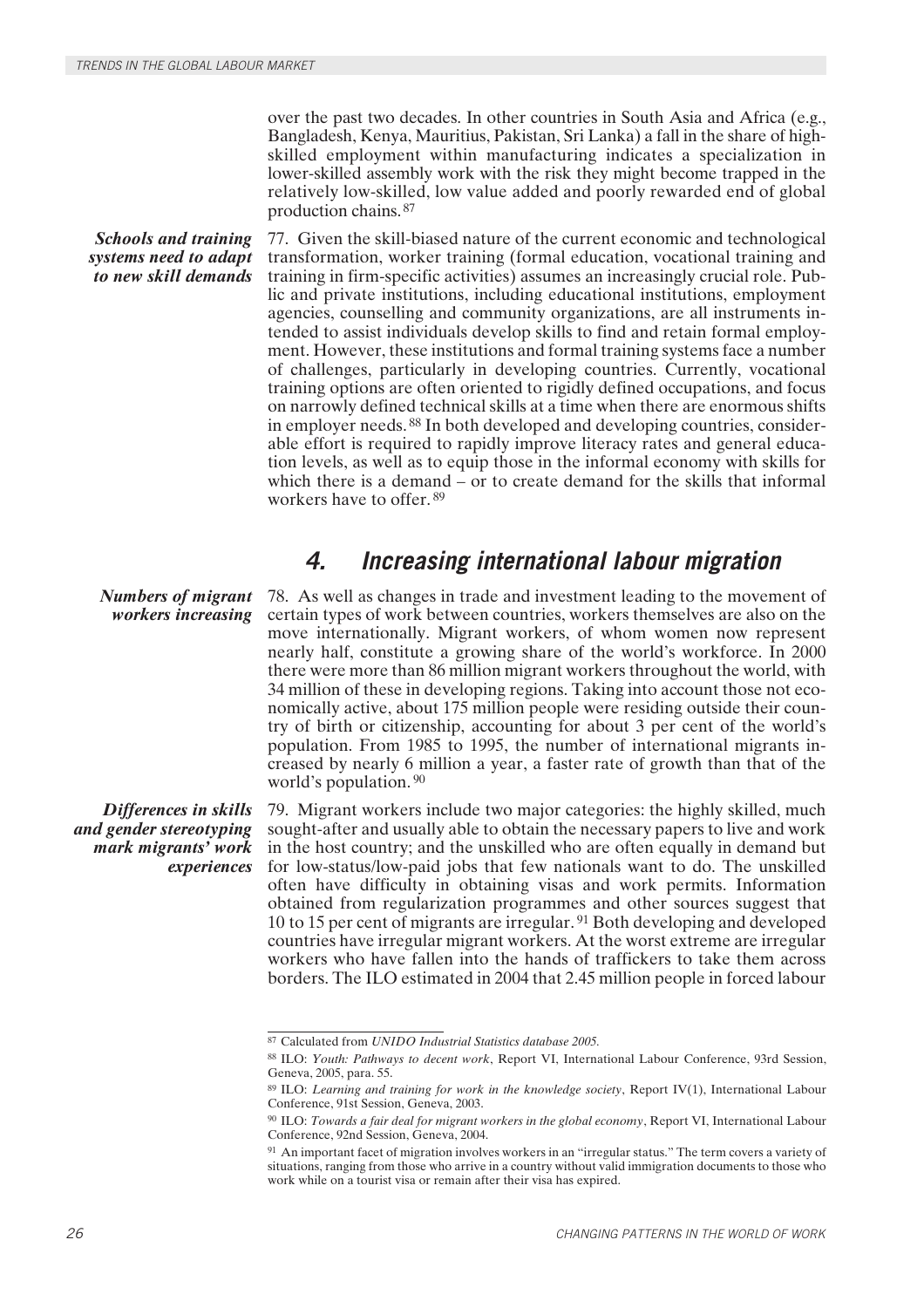had been trafficked across international boundaries. Of these, about 43 per cent had been destined for commercial sexual exploitation and a third for economic exploitation. Of those trafficked for sexual exploitation, 98 per cent were women and girls. 92

Women migrant workers risk exploitation to help families back home

Women's migration can be positive as increased earnings may enhance their role in decision-making and reduce the poverty of their families in their home countries. At the same time, women tend to be restricted to jobs associated with their traditional "female roles", such as caregivers, nurses and domestics.<sup>1</sup> Similarly, migrant women are more vulnerable to particular forms of gender-specific violence and sexual abuse, especially when working as domestics and sex workers.2 Furthermore, gender-blind migration policies of destination countries can have disproportionately negative impacts on women and leave them at a higher risk of irregular forms of employment and deportation.3

1 M. Chen et al.: *Progress of the world's women 2005: Women, work and poverty* (New York, UNIFEM, 2005). 2 G. Chammartin: "The feminization of international migration", in *Labour Education 2002/4*, No. 129 (Geneva, 2002). 3 I. Omelaniuk: *Gender, poverty reduction and migration* (Washington, DC, World Bank, 2005).

## *5. Rural-urban migration and the growth of the informal economy*

80. By the onset of the twentieth century, industrialization in developed *Moving off the land* countries had led to a concentration of people in urban centres. A similar process has been under way in developing countries over the last century. <sup>93</sup> The movement of people from rural to urban areas and a rise in the number of urban dwellers is part of a general development pattern that characterizes the transformation of economies and societies based on agriculture to more diversified systems of production. It is estimated that in 1960, 58 per cent of all those employed worldwide worked in agriculture, varying between approximately one-third in developed countries and more than 73 per cent in developing countries. <sup>94</sup>

*force still very large in*  around 90 million working women and men – compared to ten years earlier. 81. By 2005 the share of agricultural employment in total world employment was down to 40.1 per cent, a fall of nearly three percentage points – or In developed countries the share of agricultural employment in total employment was below 4 per cent but remained at 48 per cent in developing countries. 95 Despite the declining share of agricultural workers in total employment, the absolute numbers of those engaged in agriculture are still rising, most notably in South Asia, East Asia, and sub-Saharan Africa.

*Large-scale migration to cities but rural workdeveloping world*

<sup>92</sup> ILO: *A global alliance against forced labour*, Global Report under the follow-up to the ILO Declaration, Report I(B), International Labour Conference, 93rd Session, Geneva, 2004, para. 60.

<sup>93</sup> H. Zlotnik: "World urbanization: Trends and prospects", in T. Champion and G. Hugo (eds.): *New forms of urbanization* (United Kingdom, Ashgate Publishers, 2003).

<sup>94</sup> P. Bairoch and J.M. Limbor: "Changes in the industrial distribution of the world labour force, by region, 1880-1960", in *International Labour Review* (Geneva, ILO), Oct. 1968, pp. 311-336.

<sup>95</sup> ILO: *KILM*, 4th ed. op. cit.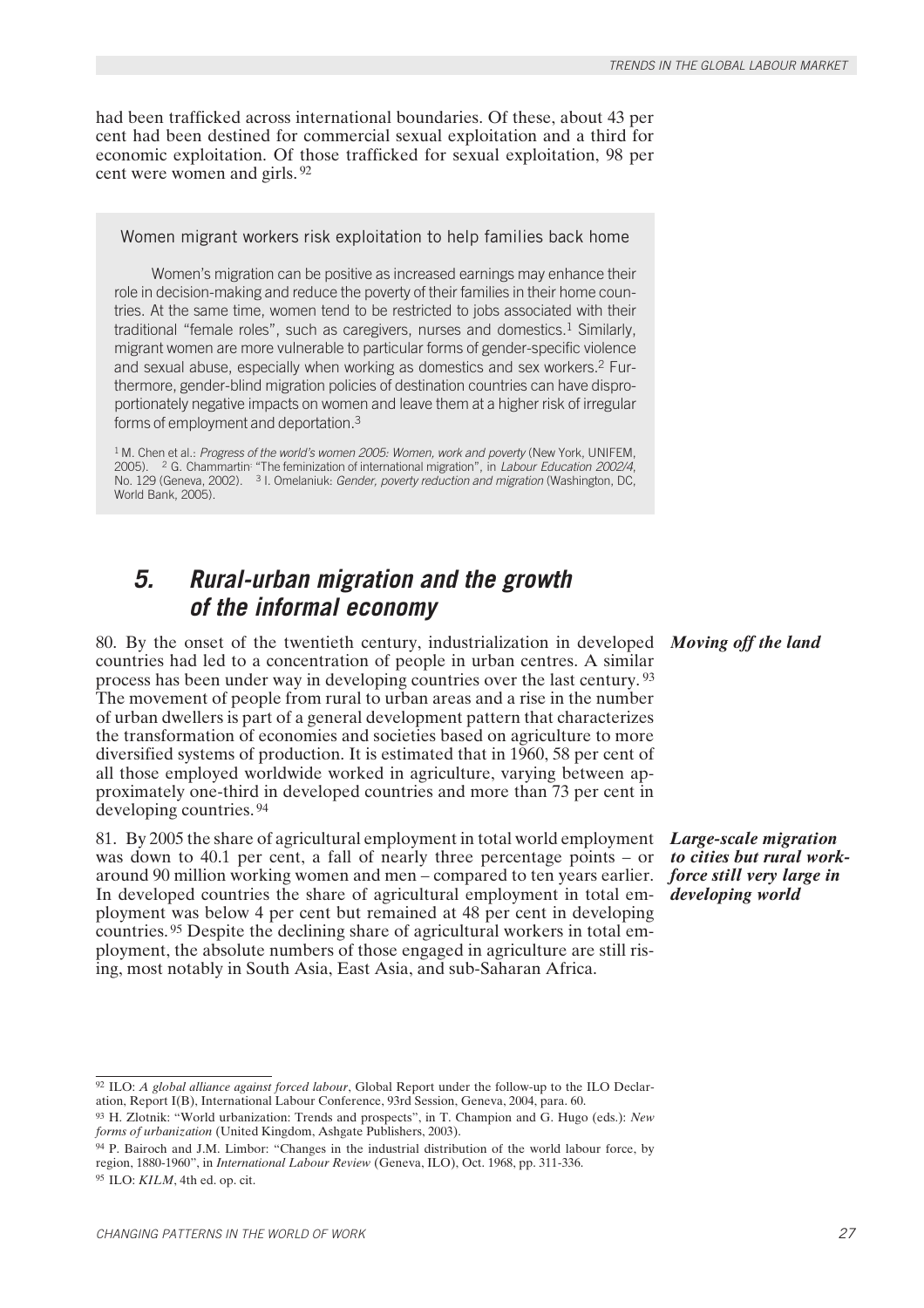*Rural exodus pushed by poverty and pulled by dream of better jobs in cities* 82. Three-quarters of the world's poorest people live in rural areas of developing countries and are directly or indirectly dependent on earnings from agriculture. 96 Improving agricultural productivity and earnings is therefore critical to poverty reduction. Development policies are largely founded on a "dual-economy model" that identifies shifts out of a low-productivity agricultural sector, in which most women and men work in household units, to higher-productivity wage labour in manufacturing and service firms located primarily in urban areas. Higher-productivity – and therefore better-paid-jobs in manufacturing and services pull workers from agricultural occupations. However, rural poverty may also push workers to migrate to urban areas in the hope of a better job – a hope that is not always realized. *Families dispersed by rural migration* 83. In many cases women are left behind to do the farm work while the men go to work wherever they can, sending part of their earnings home. But increasingly women are also leaving rural areas to help supplement family incomes with remittances. Migration has accelerated the spread of HIV/ AIDS which is a major threat to efforts to improve productivity and reduce poverty in many predominantly rural countries, especially those in Africa. *Employment in services as a percentage of total employment shows a rise* 84. The "dual economy" model, drawing on the experience of the early industrializing countries, expected most agricultural workers to move into factories in urban areas. However, in the late twentieth century, manufacturing ceased being a major sector of employment growth, except in East and South-East Asia. In developing economies, the declining shares of agricultural employment thus coincided with a rise in services from 28.0 in 1995 to 32.6 per cent of employment in the 1995-2005 period. 97 Within the several categories of services, the fastest growing in employment is commerce, which includes the petty trading informal activities that dominate developing country towns and cities. <sup>98</sup> *Informal economy grows where development lags* 85. Countries have different definitions for the informal economy, making it difficult to accurately gauge its size. 99 However, the ILO has estimated that informal employment as a share of non-agricultural employment in the second half of the 1990s was 48 per cent in North Africa, 72 per cent in sub-Saharan Africa, 51 per cent in Latin America and 65 per cent in Asia.<sup>100</sup> Recent research by the ILO shows some evidence of the informal economy gradually shrinking in the faster growing economies of East and South-East Asia where the rise of the manufacturing industry is powering development. In other slower growing countries, notably in Africa and Latin America, the main increases in employment are in services – especially informal petty trading. Poverty trends mirror this pattern. In the countries where informality is retreating, the numbers of working poor are also declining. In countries where informality is on the rise, the numbers of working poor are increasing or remain the same. <sup>101</sup> *Informal economy is only means of survival* 86. In countries with little or no social security coverage, the informal economy provides a means of livelihood for women and men with few other

*for many of the poorest workers and their families*

options for survival, such as older people, migrants, ethnic minorities and other vulnerable groups. 102 Insecurity and poverty also contribute to the problem of child labour. ILO research in seven developing countries found

<sup>101</sup> N. Majid, op. cit.

<sup>96</sup> IFAD: *Rural Poverty Report 2001* (Oxford, Oxford University Press, 2001).

<sup>97</sup> ILO: Global Employment Trends Model database, op. cit.

<sup>98</sup> N. Majid: *On the evolution of employment structure in developing countries*, Employment Strategy Paper 2005/18 (Geneva, ILO, 2005).

<sup>99</sup> R. Hussmanns: *Measuring the informal economy: From employment in the informal sector to informal employment*, Working Paper No. 53, Policy Integration Department (Geneva, ILO, 2005).

<sup>100</sup> ILO: *Women and men in the informal economy: A statistical picture* (Geneva, 2002), p. 7.

<sup>&</sup>lt;sup>102</sup> See the conclusions concerning decent work and the informal economy, adopted by the 90th Session of the International Labour Conference (2002); and ILO: *Decent work and the informal economy*, Report VI, International Labour Conference, 90th Session, Geneva, 2002.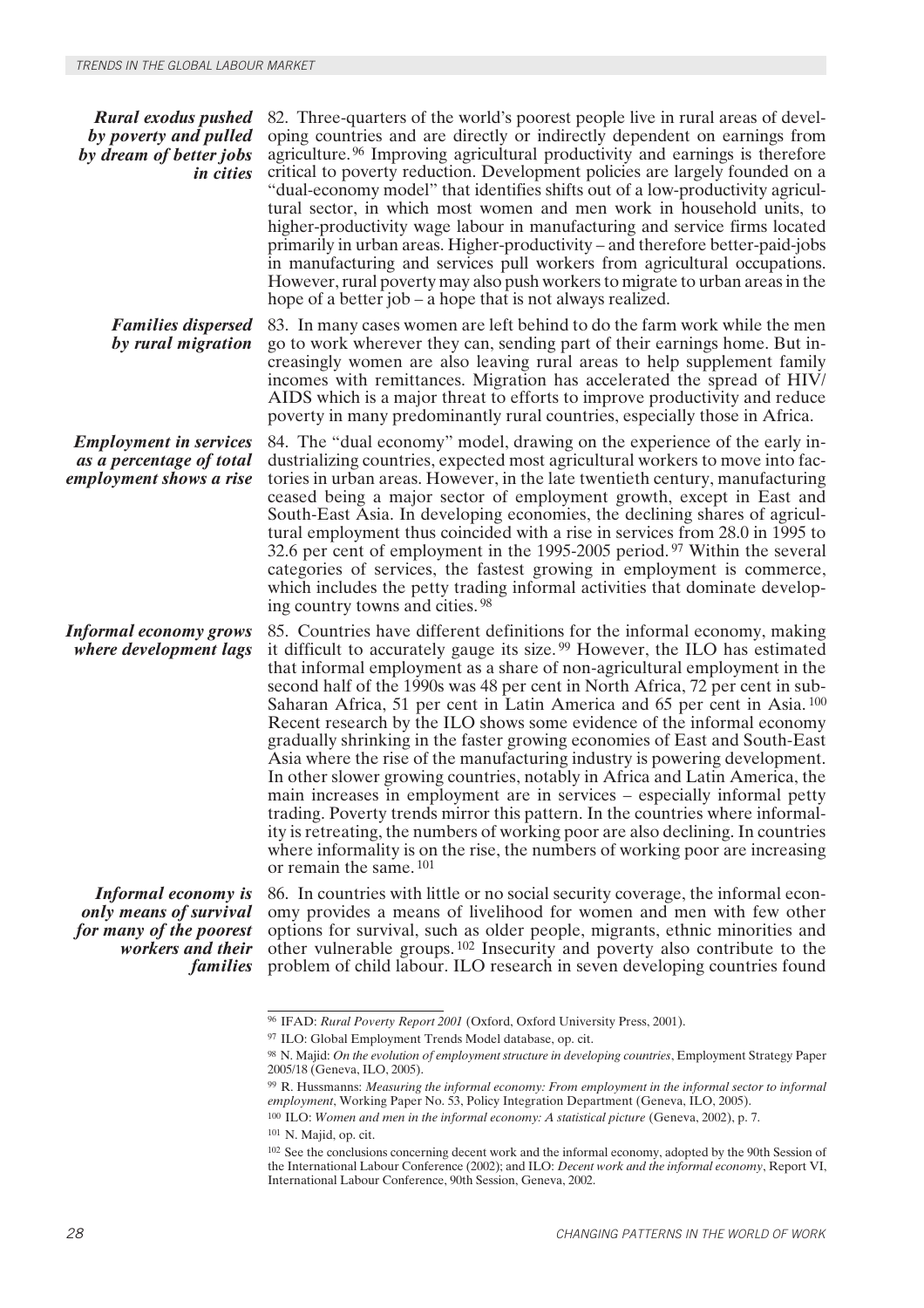that the share of employment in micro- and small enterprises, many of which operated at least in part informally, rose in economic downturns and when jobs were being shed in large enterprises or the public sector. Many such enterprises, often headed by women, were survivalist in nature and offered poor-quality employment. The research also found a sharp distinction between these forms of micro businesses and more dynamic and prosperous small businesses which tended to expand employment in upswings and were more prevalent in countries with a stronger overall growth performance. <sup>103</sup>

87. Women make up a substantial proportion of informal workers, in part because of the continuing burden of family responsibilities or as a result of discrimination. This puts strong pressure on women to take up insecure jobs in the informal economy as self-employed and wage workers. In developing economies, informal self-employment includes unregistered employers, ownaccount workers and unpaid contributing family workers, whereas informal wage employment covers casual labourers, domestic workers and unregistered employees – among others. In fact, low unemployment rates for women are often misleading indicators of women's working conditions since female unemployment may be masked as employment in the informal economy.

88. Excluding North Africa where women account for just over 40 per cent of informal workers, 60 per cent or more of the developing world's working women are in informal employment outside agriculture. In sub-Saharan Africa, women's participation in this form of informal employment is nearly 85 per cent; in Latin America the share is nearly 60 per cent; and in Asia the figure is 65 per cent, compared with 63 per cent, 48 per cent, and 65 per cent of men, respectively. Moreover, country data for six developing economies have also revealed that women working informally outside agriculture are most likely to be working as own-account workers, unpaid contributing family workers and domestic employees. By contrast, men are more often working as informal employers and wage labourers. This may suggest that more women than men are taking up insecure and lower-quality jobs in the informal economy outside agriculture. When the same country analysis was narrowed down to five economies, findings revealed that workers in informal own-account employment and domestic work, where jobs are taken up by large numbers of women, received lower hourly earnings relative to earnings under all other forms of formal and informal work. <sup>104</sup>

#### *6. Poverty trends and wages*

89. Nearly half of the world's 2.8 billion workers are unable to earn enough to lift themselves and their family members above the \$US2 a day poverty line. This is roughly the same total as in 1994 – but it now accounts for just under half of the world's labour force, compared to 57 per cent at that time. Of that total, 535 million working women and men are surviving on \$US1 a day or less. 105 With the exception of sub-Saharan Africa, all other developing regions have seen a decline in the share of working poverty in total employment. China and its East Asian neighbours show the most dramatic decline. It would appear that many of those who have escaped \$US1 a day extreme poverty are now in the less than \$US2 a day band.

*Women make up most informal economy workers*

*Women mainly engaged in family micro businesses or as domestics*

*1.4 billion working poor below the \$US2 a day poverty line, down from 57 per cent to 49 per cent of global labour force between 1994 and 2004*

<sup>103</sup> G. Reinecke and S. White: *Policies for small enterprises: Creating the right environment for good jobs* (Geneva, ILO, 2004).

<sup>104</sup> Chen et al., op. cit., p. 39, pp. 44-45, tables 3.2 and 3.4.

<sup>105</sup> ILO: *Global Employment Trends Brief* (Geneva, Feb. 2005).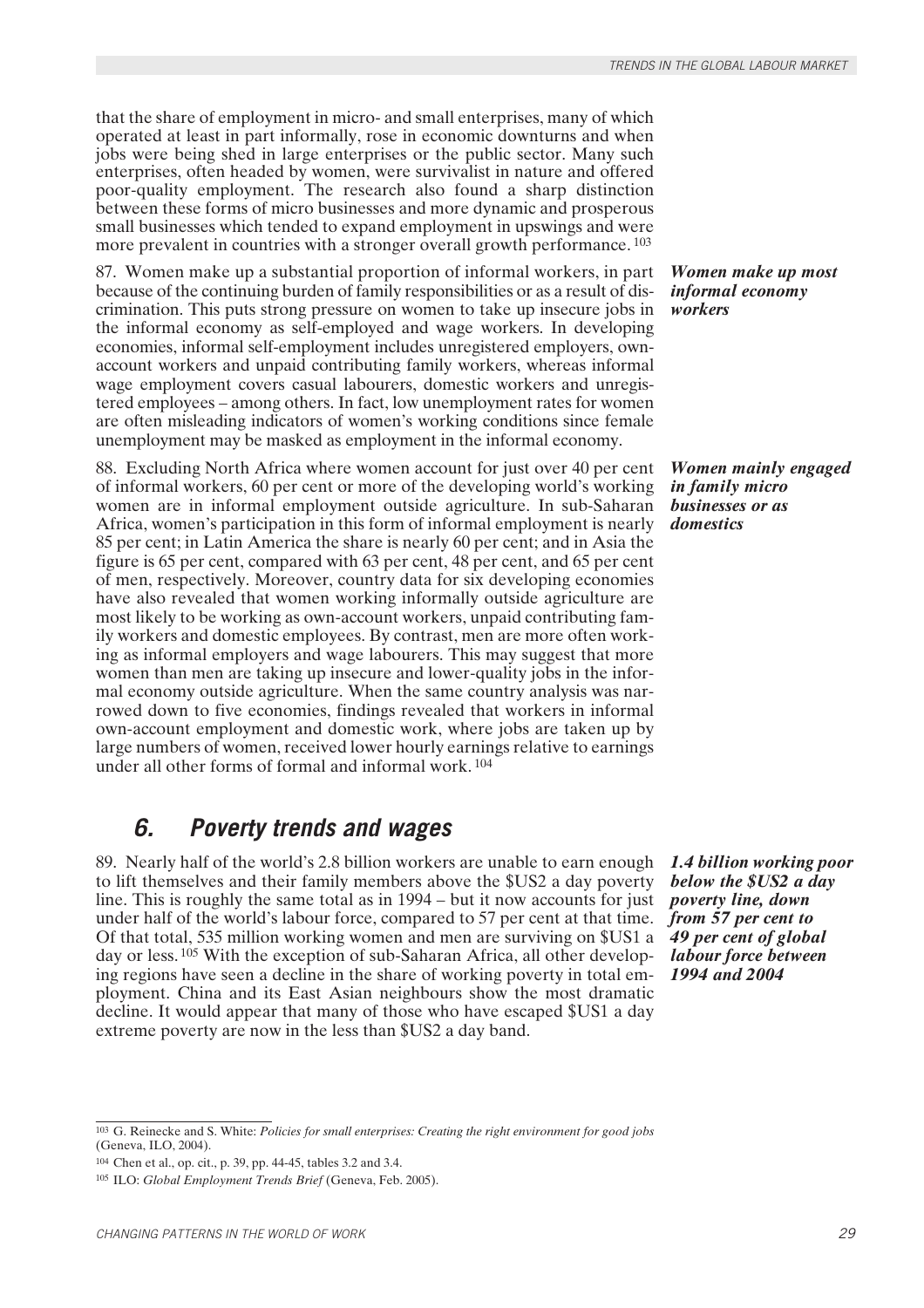*Sharp rise in working poverty in early years of transition*

> *Poverty increasing in many developed countries*

*Work and family*

*circumstances determine risk of in-work poverty*

90. In the early years of transition in Central and Eastern Europe when the old state-owned enterprise-based system of employment and social security was breaking down, there was a big surge in working poor starting in 1990- 91. Since then, however, non-EU Central and Eastern European countries have seen a reduction in the share of working poor in total employment.

91. As the most severe problems of subsistence-level poverty have ebbed in most industrialized countries, a relative concept of poverty that moves with increases in the standard of living of the non-poor – often set at half of the median income of the population – has become a widely used measurement method. On this basis the average poverty rate for 20 OECD countries in 2000 was 10.6 per cent. This is higher than the level in the mid-1990s when the average was 10 per cent. Poverty rates were above 15 per cent in Ireland, Japan, United States and Turkey, and above 20 per cent in Mexico. Child poverty was rising in the 1990s and progress in reducing old-age poverty slowed. <sup>106</sup>

92. The main sources of information on poverty come from household surveys of income and expenditure. These do not always enable researchers to establish the relationship between individuals' incomes from work, based on labour force surveys, and levels of per capita income or consumption of family members. A household may be poor because there are many nonworking members dependent on the income of a single worker with earnings that are not low. Similarly, two low wage earners with no dependants are not likely to constitute a family living in poverty. A study of in-work poverty in the EU25 has concluded that about 14 million workers, or 7 per cent of the labour force, live in households with incomes below national poverty lines. As well as the number of dependants workers have to support, irregular and/ or part-time work, together with low earnings, were the main factors linked to in-work poverty. Single parents or the sole earners of households with several dependants were most vulnerable. The study also finds that having a regular job substantially reduces the risk of poverty. <sup>107</sup>

*Average wages in some developing countries are catching up with those in industrialized countries*

93. A trend towards "catching-up" real wage increases in those developing countries that have become major exporters appears to have emerged in the 1990s. Although this was interrupted for many Asian countries by the financial crisis of 1997-98, there are signs of the trend resuming. The average annual rate of growth of real wages per worker over the period 1985-97 for India, Malaysia and China (1984-95) was 1.17, 3.52 and 5.40 per cent, respectively. <sup>108</sup> More recent figures show that real wages in the manufacturing sector in China almost doubled between 1990 and 2000. 109 In Latin America, the situation is more mixed, but on the whole real wages in the sector increased on average by more than 15 per cent between 1990 and 2003, with much higher increases in Ecuador and Chile (61 and 46.6 per cent, respectively). 110 It appears that the effect of globalization or trade openness on income inequality depends mainly on wage setting and redistribution institutions. <sup>111</sup>

<sup>106</sup> M. Förster and M. Mira d'Ercole: *Income distribution and poverty in OECD countries in the second half of the 1990s* (Paris, OECD, 2005).

<sup>107</sup> L. Bardone and A.C. Guio: "In-work poverty", in *Statistics in focus* (European Communities, 2005) 5/2005.

<sup>108</sup> Ghose, op. cit.

<sup>109</sup> D. Kucera and A. Chataignier: *Labour developments in dynamic Asia: What do the data show?*, Statistical Development and Analysis Group, Working Paper No. 61 (Geneva, ILO, 2005) table 9.

<sup>110</sup> ILO: *Labour Overview: Latin America and the Caribbean* (Geneva, 2005).

<sup>111</sup> M. Slaughter: *Globalisation and wages: A tale of two perspectives* (University of Nottingham, Centre for Research on Globalisation and Labour Markets, 1999); Majid, op. cit.; and European Commission: *Employment in Europe*, *2005* (Brussels, 2005).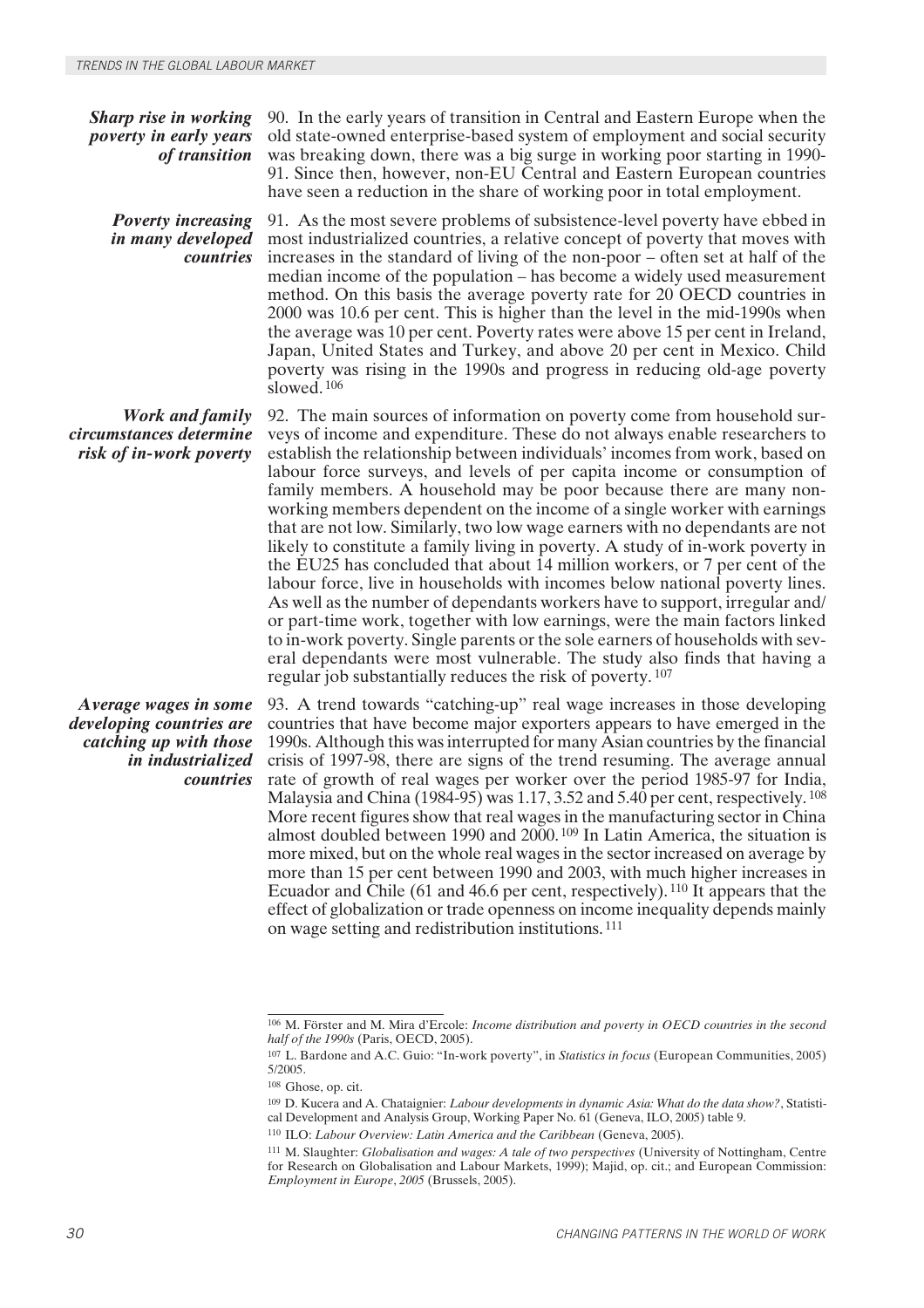#### 94. The increase in average real wages in several developing countries has, *Wage inequality rising* however, gone hand in hand with an increase in income inequality. Those at the top end of the earnings spectrum have done better than those at the bottom, pulling the average (mean) up. Inequality has risen dramatically in most transition economies and has also grown sizeably in some Latin American countries. The picture is mixed in Asia, where some countries have managed to reduce income inequality; but others, such as China and Sri Lanka, have witnessed sharp increases.  $112$  Gross earnings inequality – measured over the employed population – has increased on average in OECD countries, for which data are available.<sup>113</sup>

95. The widening dispersion of wages and concerns over poverty amongst more vulnerable workers has focused attention on minimum wage systems. A number of countries have made remarkable efforts to extend minimum wage protection to workers that were previously not covered. These include: South Africa's inclusion of domestic and farm workers in 2000-01; Bolivia's extension of the minimum wage to agricultural workers in 2005; and China's inclusion of domestic workers in 2003. Furthermore, there is some evidence that wages in the informal economy often adjust with changes in the minimum wage, even though they are unlikely to be legally enforced.<sup>114</sup> Nonetheless, minimum wage laws do face limitations in their attempts to reduce inequality and poverty. Minimum wages are often set by hourly rates – but for many of the poorest whose work is casual or part time, the total hours may be insufficient to yield an income above the poverty threshold. In a number of countries the minimum wage is very low with respect to the level of average wages and even market rates for unskilled work. In addition, minimum wages by definition do not apply to self-employed workers who may also have very low earnings.

# *7. Discrimination in employment and occupation*

96. Discrimination in employment and occupation often exacerbates or perpetuates poverty, while poverty furthers discrimination at work in a vicious cycle. Lack of work or work that is unproductive, insecure and unprotected are the main causes of the material deprivation and vulnerability that poor people experience. Discrimination in the labour market, by excluding members of certain groups from work or by impairing their chances of developing marketrelevant capabilities, lowers the quality of jobs to which they can aspire. This, in turn, enhances their risk of becoming or remaining poor, which further reduces their ability to obtain jobs that can lift them out of poverty. <sup>115</sup>

97. Discrimination in the world of work not only constitutes an abuse of fundamental principles and rights at work but is of huge cost to society. It deprives not just the individuals and communities concerned of the full benefits of their capabilities but also society as a whole. A global assessment of whether discrimination is increasing or decreasing is well beyond the scope of this Report and would in any case be very difficult to measure. However,

*Minimum wage systems and the reduction of poverty and inequality*

*Poverty and discrimination: A vicious cycle*

*Awareness increasing of discrimination as an abuse of rights and a waste of human capabilities*

<sup>112</sup> N. Majid: *What is the effect of trade openness on wages?* (Geneva, ILO, 2004); Ghose, op. cit.; G.A. Cornia: *Inequality, growth and poverty in an era of liberalization and globalization* (Oxford University Press, 2004); W. Milberg: "The changing structure of trade linked to global production systems: What are the policy implications", in: *International Labour Review* (Geneva, 2004), Vol. 143, No. 1-2.

<sup>113</sup> OECD: *OECD Employment Outlook 2004* (Paris, 2004) Ch. 3.

<sup>114</sup> S. Devereux: "Can minimum wages contribute to poverty reduction in poor countries?", in *Journal of International Development* (John Wiley and Sons, 2005), Vol. 17.

<sup>115</sup> The following section draws heavily on ILO: *Time for equality at work*, Global Report under followup to the ILO Declaration, Report I(B), International Labour Conference, 91st Session, Geneva, 2003.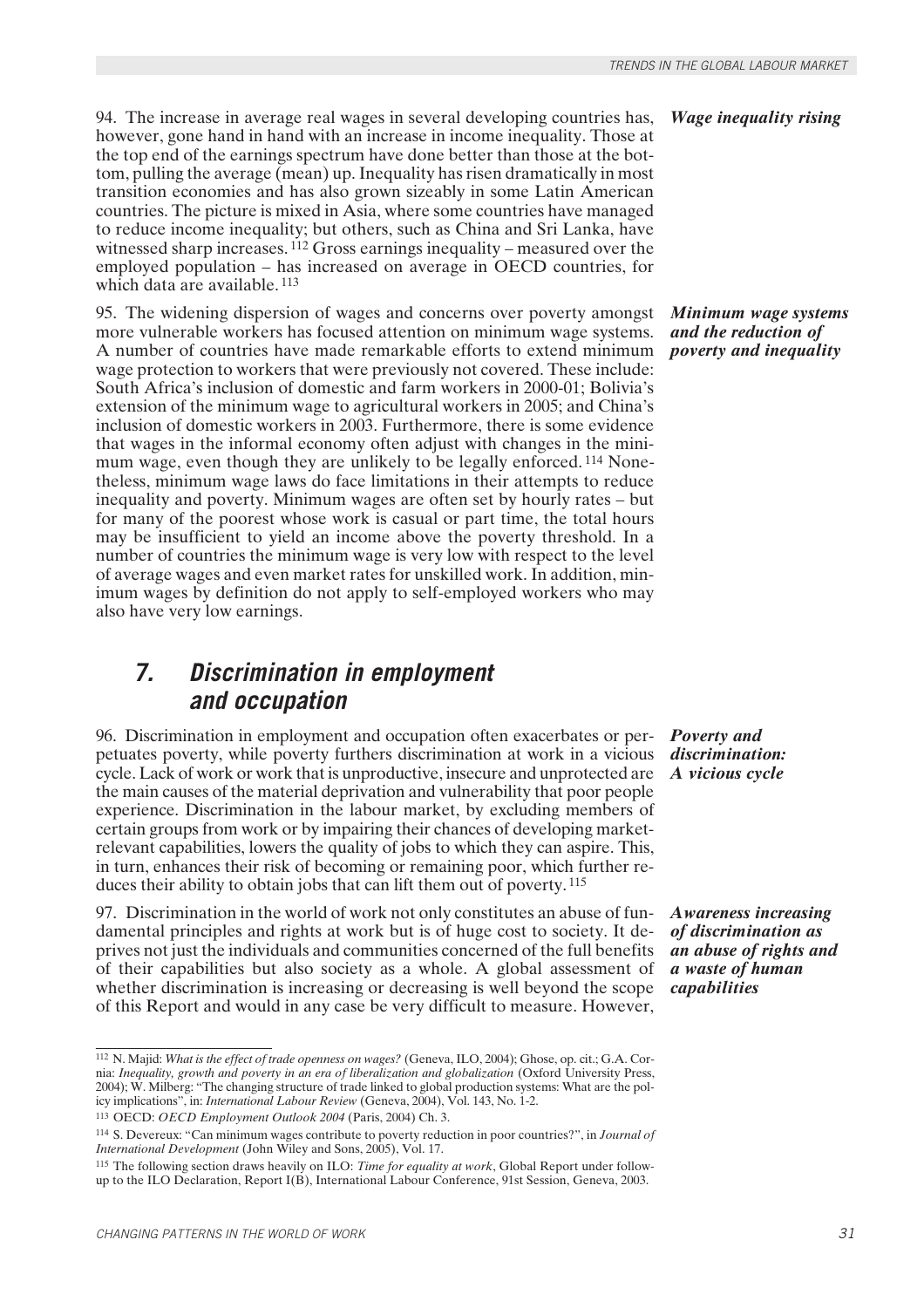it is perhaps possible to say that awareness of discrimination and the damage it does is increasing along with action to counter it.

*Some signs of progress in the long struggle against gender discrimination in the world of work …*

98. Throughout this Report, the gender dimensions of trends in the world of work have been identified. While the last 15 years have seen increasing female labour force participation rates and economic activity, a look at female employment by status, sector and wages or earnings reveals that: women are still less likely than men to be in regular wage and salaried employment; women continue to contribute more to household work than men; and women are more likely to earn less than men for the same type of work, even in occupations that are "traditionally female". 116 Although the gender pay gap in manufacturing is still high in practically all countries, it has been narrowing in a number of countries. 117 Some of the countries with the largest differences in female and male earnings are also those where the growth in female employment has been the fastest, such as Chile, China, Republic of Korea and Singapore. In a number of countries, the key ILO Conventions – the Equal Remuneration Convention, 1951 (No. 100), the Discrimination (Employment and Occupation) Convention, 1958 (No. 111), the Workers with Family Responsibilities Convention, 1981 (No. 156), and the Maternity Protection Convention, 2000 (No. 183) – have influenced legislative measures to promote gender equality.

*… but it remains deeply entrenched* 99. But women still face many obstacles to equal integration in the labour market. Across nearly all occupations they still do not get equal pay for work of equal value or balanced benefits that would ensure equality with men. An overview of women in the world of work shows that they are still overwhelmingly segregated in occupations that tend to be at the lower end of the wage scale. In the United Kingdom, 60 per cent of women workers are employed in ten occupations, with the majority concentrated in "the five 'Cs': caring, cashiering, catering, cleaning and clerical. Women still also generally receive lower levels of education, making it much more difficult for them to get more productive and better-paid jobs. A further struggle for women today is to break through the "glass ceiling"; that is to gain access to opportunities for positions with decision-making authority and power. 118 Women are also more likely to be engaged in the informal economy than are men and now represent nearly half of all international migrants.

*Racial discrimination widespread* 100. In the world of work, "racial discrimination" refers to arbitrary barriers to the advancement of members of linguistic communities or minorities whose identity is based on religious or cultural characteristics or even national origin. Ethnic minorities, indigenous and tribal peoples, "coloured" people and migrant workers are common victims of racial discrimination in employment and occupation. Patterns of racial discrimination against migrant workers, second and third generations of migrants and citizens of foreign origin have changed considerably with the intensification of global migration. Although nationality is what often leads to discrimination against non-nationals, race, colour and perceived religion are also factors. It is the perception of these workers as foreigners that may explain discriminatory behaviour against them. Throughout the world, migrant labour today is a vital asset in many sectors, including agriculture, construction, labour-intensive

<sup>116</sup> ILO: *Women's employment: Global trends and ILO responses*, ILO contribution to the 49th Session of the Commission on the Status of Women, United Nations, New York, 28 February-11 March 2005.

<sup>117</sup> M. Corley, Y. Peradel and K. Popova: *Wage inequality by gender and occupation: A cross-country analysis*, Employment Strategy Paper No. 20 (Geneva, ILO, 2005).

<sup>118</sup> Looking at the extent to which legislators, senior officials in government and managers in private establishments are women is a typical way, at the international level, to measure women's opportunities for positions with decision-making authority and power.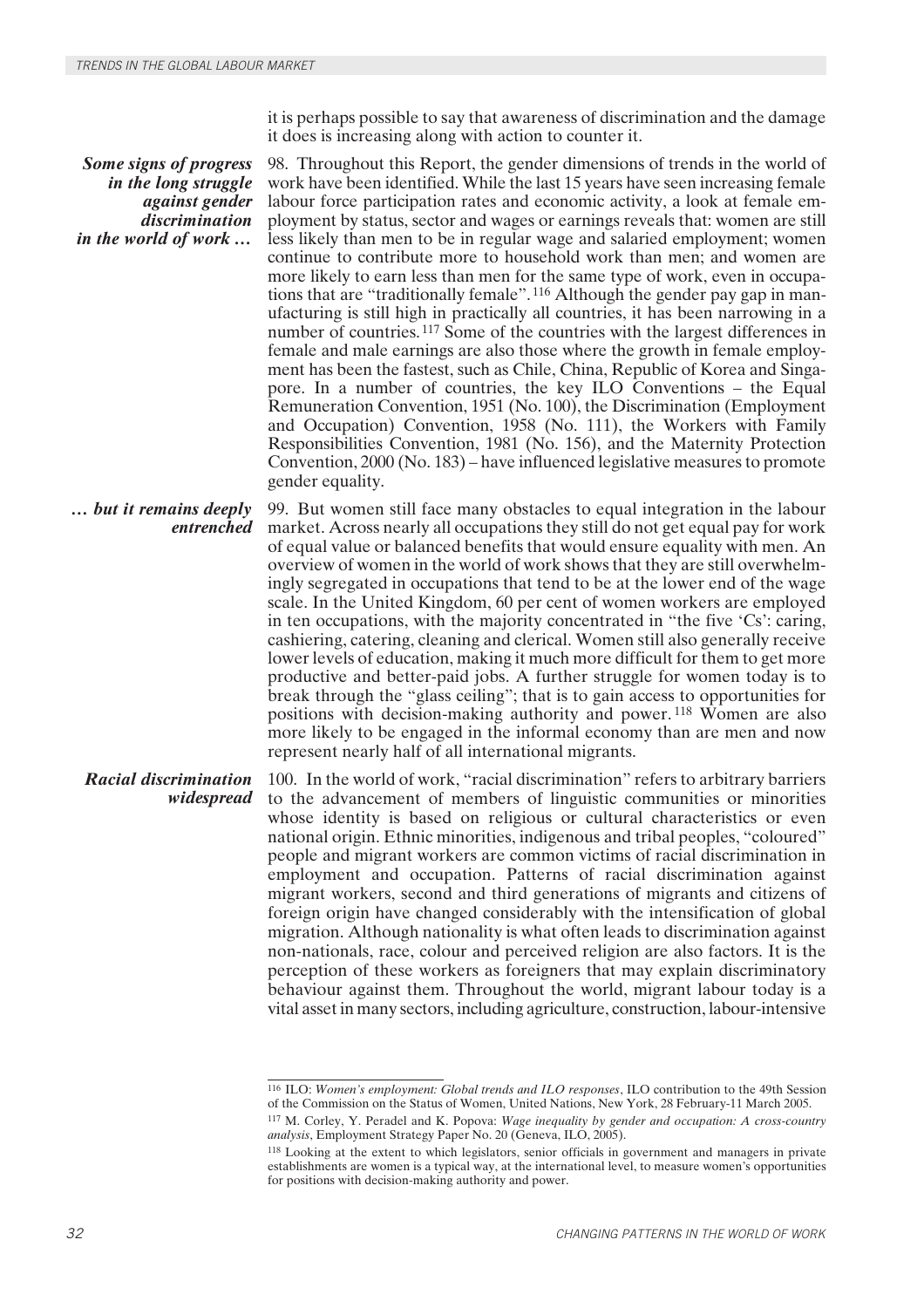manufacturing, domestic work and the sex sector. This has, in some cases, led to competition between nationals – particularly in the marginal segments of the labour force – and migrant workers who are willing to work under inferior conditions. This, in turn, has reinforced sentiments of racism against the newcomers. Often, however, migrants take jobs that the locals refuse.

101. The intensification of domestic and international migration has revealed the difficulty of reconciling social cohesion and inclusion with respect for religious and cultural diversity. Particularly in the past decade, discrimination based on religion appears to have acquired greater significance. The present urgency of countering and preventing terrorism has fuelled sentiments of mutual fear and discrimination between Muslims and non-Muslims. It is clear, however, that any strategy aimed at tackling conflicts of interest should respect religious freedom; denying the basic right to follow a religion of one's choice can destabilize societies and generate violence. The fight against religious discrimination in employment and occupation, and concrete demonstrations that religious discrimination can be eliminated in the workplace, constitute a useful pathway to encourage religious tolerance in society. The dynamics and manifestations of religious discrimination in the workplace have not been researched as much, and as well, as other forms of discrimination. This is related in part to the difficulty of discussing a topic that is seen as pertaining to the private sphere and to the broader question of freedom of conscience. Another constraint, as in the case of national origin or political opinion, deals with the legal prohibition in many countries on requesting or gathering information about religion. In practice, detecting and distinguishing religious discrimination from discrimination based on race or national extraction is often problematic because religion, race and national extraction are closely intertwined; indeed, they are frequently perceived as together defining distinct cultural or ethnic identities.

102. People experience discrimination in the labour market differently. The intensity or severity of the disadvantages they may confront depends on the number and interplay of the personal characteristics that generate discrimination against them. For example, a person may be different in race/colour, e.g., black; a black person may be a woman; a woman may have a physical disability; a person with a disability may be old; and one person can have all these characteristics, e.g., be an older, disabled, black woman, and therefore experience very complex forms of discrimination. Furthermore, discrimination has clear life-cycle dimensions. If no remedial action is taken, disadvantages tend to accumulate and intensify over time, with negative repercussions on life after work – and on society more generally. For example, gender inequalities in social protection reveal the perverse consequences of direct and indirect forms of discrimination against women throughout working life. Women's interrupted careers, lower pay and fewer contributions, as well as earlier retirement records, mean that social protection benefits are, on average, lower for women than they are for men.

## *8. Conditions of work: Rebalancing flexibility and security*

103. Employment structures are changing, as are working conditions. Detect- *Increasing diversity* ing a pattern of change in key elements of the terms and conditions for work is, however, particularly difficult as the main feature revealed by labour market researchers is increasing diversity. Underlying the observed changes are the twin pressures for flexibility and security and the search for new ways of balancing them.

*Risks of religious and cultural discrimination*

*Multiple discrimination highlights importance of a life-cycle approach to equality of opportunity*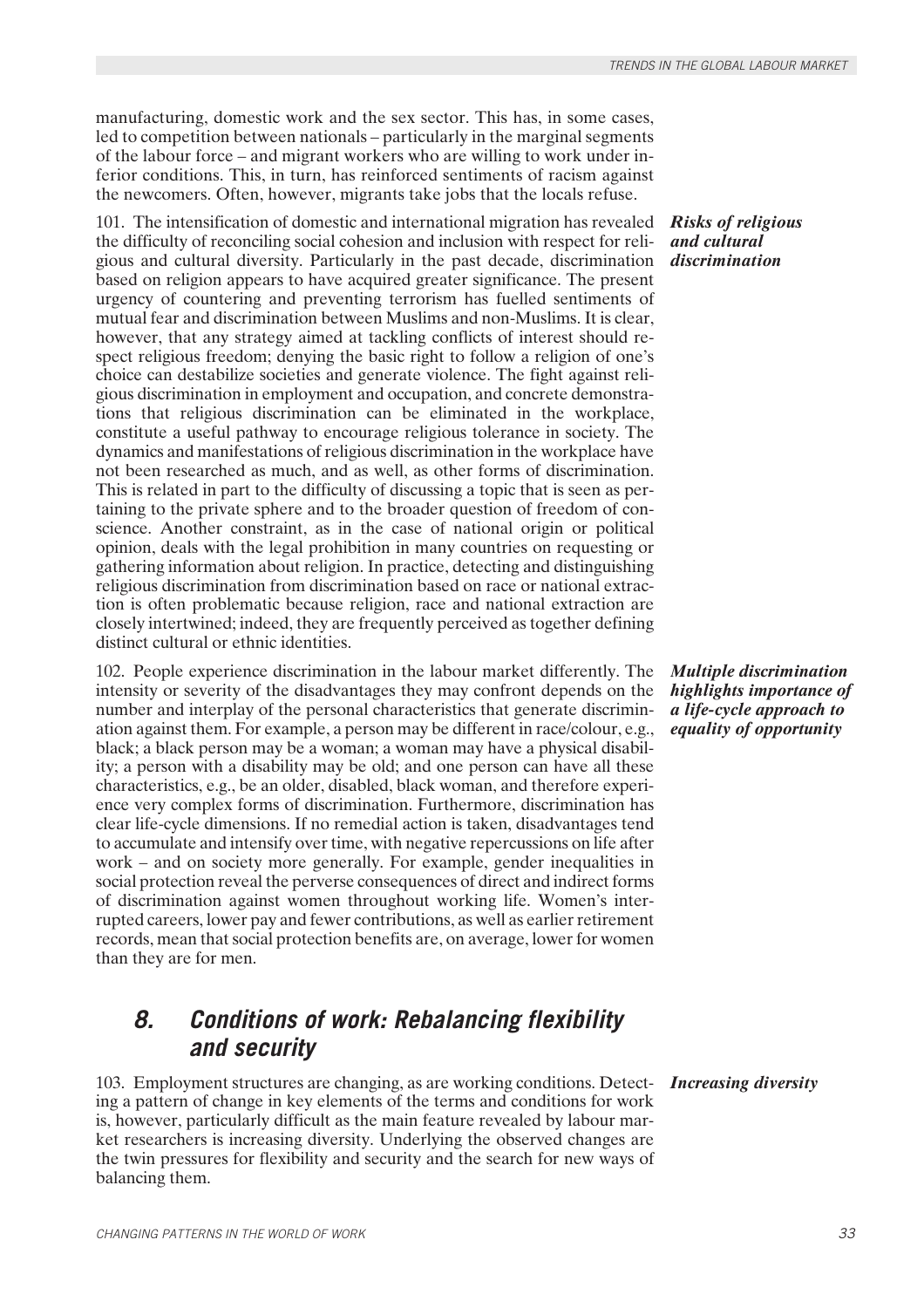#### *Stable employment relations with flexible working time*

*Continuing value of employment stability*

104. While there are some signs of an increase in self-employment in a number of countries, the bulk of work in industrial countries is done within an employment relationship, usually of indeterminate length. The value of a stable employment relationship for employers is that workers are available when required, skills learned are retained and tasks can be adapted as needed. From the workers' side an employment relationship, as opposed to the status of selfemployed independent worker, offers greater security of income and does not require investment in tools, materials and premises. A study of 13 European countries between 1992 and 2002 reveals that employment stability of the workforce is beneficial to productivity levels, human capital investment and worker motivation. 119 In developing countries, one of the most pressing problems is that the majority of employment relationships are informal and insecure, hampering the developmental transition from the household-based economy to more complex and productive systems for organizing productive work. <sup>120</sup>

*Increased pressures for flexible working time* 105. The pressure for flexibility is focused both on the ease of hiring and firing and on working time (see below), with many employers seeking ways to lengthen the time in which capital is fully utilized. This can involve shift or oncall work and other flexible-time arrangements. In many industrialized countries more people are working longer hours than the standard 35 to 40-hour week, while an increasing number work shorter hours. In consequence, the middle group, whose hours are grouped around the standard week, is shrinking. 121 Temporary contract workers are more likely to work at unconventional times. In a number of developing countries the average work week, although declining, remains longer than in developed countries, ranging from 40 to 50 hours per week.

*Part-time work increasing in some industrial countries* 106. Although by no means a universal trend, part-time work is increasing in some industrial countries. For many women, a substantial portion of their income comes from part-time work as they attempt to balance the need for income with their family and other personal responsibilities. 122 In industrialized countries, part-time work can reflect workers' genuine needs and preferences, whereas in developing countries, many part-time jobs fall into the category of "time-related underemployment" consisting of individuals who would like to work more but cannot find sufficient work. <sup>123</sup>

#### *Changing hazards at work require constant vigilance*

*Heavy toll of occupational accidents and diseases*

107. The ILO has estimated that, globally, about 2.2 million people die every year from occupational accidents and diseases, while some 270 million suffer serious non-fatal injuries and a further 160 million women and men fall ill for shorter or longer periods from work-related causes. This represents an enormous toll of suffering for workers and their families. Further-

<sup>119</sup> P. Auer, J. Berg and I. Coulibaly: *Is a stable workforce good for the economy? Insights into the tenureproductivity-employment relationship* (Geneva, ILO, 2004).

<sup>120</sup> A. Trebilcock, S. Davidov and B. Langille (eds.): *Boundaries and Frontiers of Labour Law: Goals and Means in the Regulation of Work* (Hart, 2006, forthcoming).

<sup>121</sup> J.C. Messenger (ed.): *Working time and workers' preferences in industrialized countries: Finding the balance* (London, Routledge, 2004).

<sup>122</sup> C. Hein: *Reconciling work and family responsibilities: Practical ideas from global experience*, (Geneva, ILO, 2005).

<sup>&</sup>lt;sup>123</sup> See resolution I concerning the measurement of underemployment and inadequate employment situations adopted by the Thirteenth Conference of Labour Statisticians, Geneva, 6-15 October 1998, in *Report of the Conference* (Geneva, ILO) Appendix I.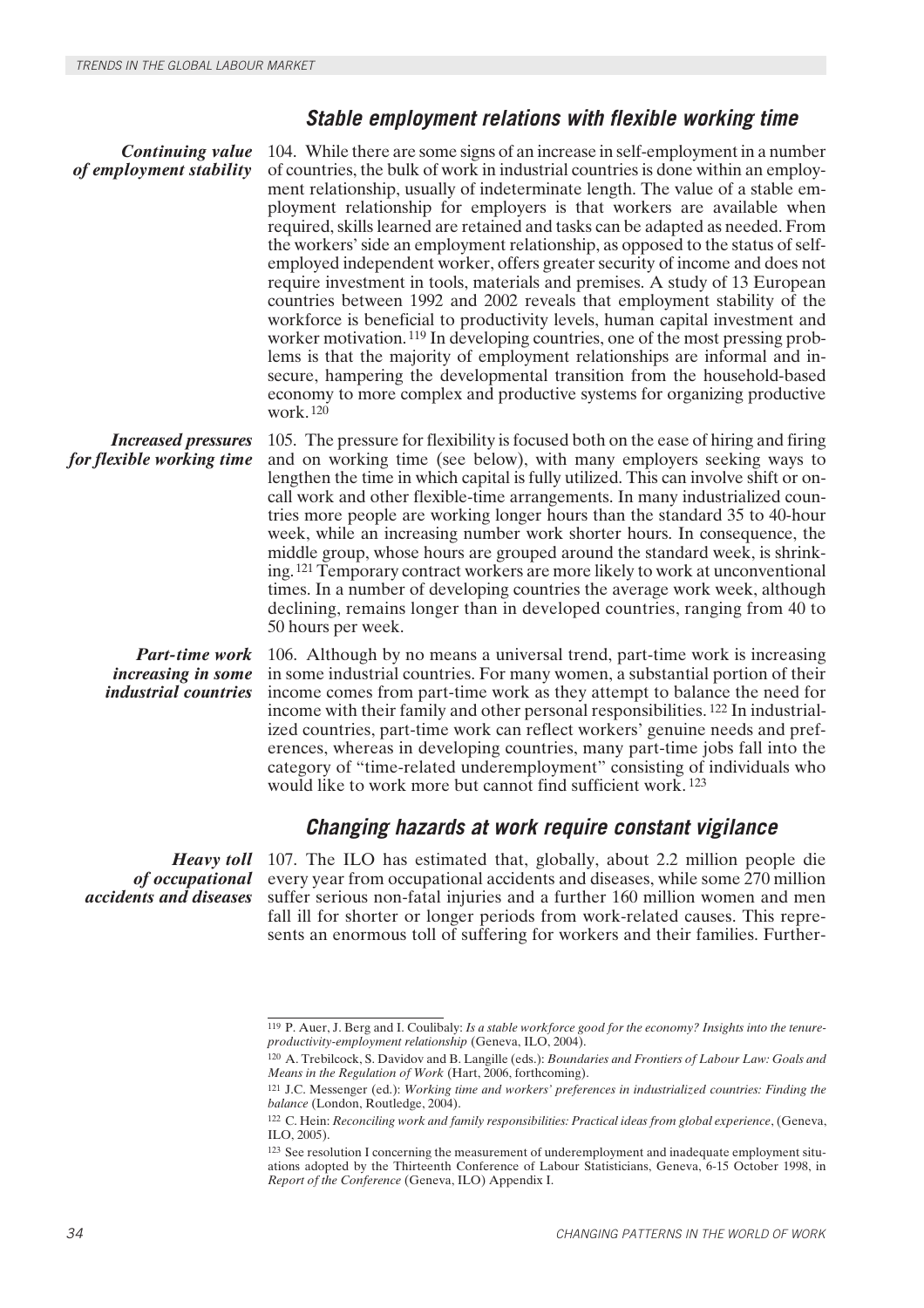more, the ILO has estimated that the total costs of such accidents and ill health amount to approximately 4 per cent of the world's GDP.<sup>124</sup>

108. The changing occupational and sectoral structure of employment is altering the pattern of work hazards. Some of the most dirty and dangerous jobs have been disappearing from industrialized countries. This trend reflects both a shift from mining, manufacturing and agriculture towards services and the redesign of production processes, accompanied by technological change, in favour of safer work environments. However, other hazards are emerging. Stress and violence at work are also becoming recognized as significant hazards to health and safety in the world of work. While the increase in electronic surveillance and monitoring of workplaces and workers may contribute to health and safety standards, it can also reduce privacy and lead to the possibility of discrimination in the case of an illness.

109. In some developing countries, many occupational diseases and accidents go undiagnosed or unreported, especially in the informal economy. The quantification of trends is thus difficult. In agriculture, which is the largest employer in most countries, the increased use of chemicals and machinery can exacerbate risks. The transfer of processes from industrialized to developing countries can nevertheless have a positive effect on safety and health if adequate technical support, monitoring and, most importantly, worker and manager training is provided. For example, written health and safety notices are important but ineffective if they are not in a language workers can read or if literacy levels are weak.

#### *Workers living with disability and sickness*

110. There are approximately 417 million people with disabilities of working age around the world, 125 with 335 million living in less-developed regions. <sup>126</sup> Sources of information on employment of people with disabilities are patchy but in many countries a very high proportion, including those most able to work, cannot get a job. The costs of having so many people with disabilities of working age out of the active labour force are enormous. The annual loss to GDP globally resulting from this has been estimated at between US\$1.37 trillion and US\$1.94 trillion. This arises from the lost productivity, the foregone tax income, the cost of income support, as well as the dampening effect on consumer spending. <sup>127</sup>

111. A fundamental transformation in the way in which disability is understood is under way. Gradually, a medical or welfare model of disability, in which the focus is on the individual's disability as a personal issue, is being displaced by a social and rights-based model, in which barriers in society are seen as a major source of disadvantage. This is leading to a focus on the sources of disadvantage women and men with disabilities face at every level of society, down to the organization of jobs in individual workplaces, including mistaken assumptions about the abilities and working capacity of disabled persons. The new approach, based on expanding the opportunities for the abilities that disabled people have, is by no means universally accepted and applied in richer countries; it faces even greater challenges in the developing world.

*Work-related hazards changing in developed countries*

*Information and knowledge vital to reducing work hazards*

*About one in ten adults are disabled to some degree*

*A new social and rightsbased approach to disability is gradually replacing the old welfare model*

<sup>&</sup>lt;sup>124</sup> "Decent work – Safe work", introductory report to the XVIIth World Congress on Safety and Health at Work, 2005 – www.ilo.org/public/english/protection/safework/wdcongrs17/intrep.pdf .

<sup>125</sup> United Nations: *World Population Prospects*, op. cit.

<sup>126</sup> Less-developed regions refers to Africa, South and Central America, the Middle East and Asia – except for Japan.

<sup>127</sup> R.L. Metts: *Disability issues, trends and recommendations for the World Bank*, (Washington, DC, World Bank, 2000).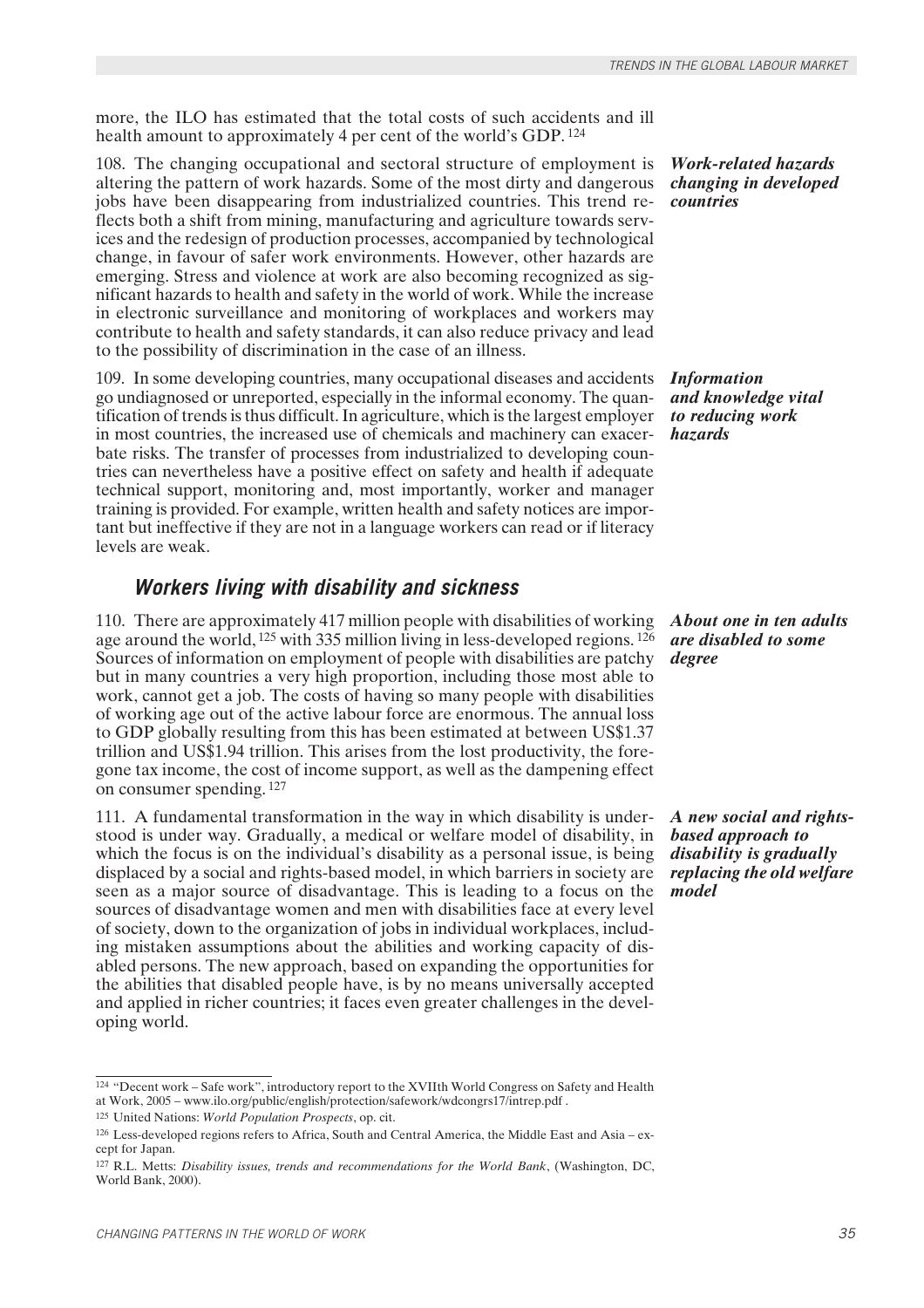| <b>Employment impact</b><br>of major diseases           | 112. HIV/AIDS, malaria, tuberculosis – all of which are aggravated by mal-<br>nutrition – are responsible for around 14 million deaths a year in people<br>under 60. Most of these deaths occur in developing countries, which spend<br>the least on health care, and where the poorest people are worst affected.<br>However, the high death toll from major diseases is only part of the story.<br>Hundreds of millions of adults – mainly in developing countries – are sick<br>and unable to work at all, or only at a low level of productivity. <sup>128</sup> This con-<br>stitutes a major economic loss as healthy workers are physically and mentally<br>more active and vigorous, are likely to be better educated, and are more pro-<br>ductive and less likely to be absent from work.                                                                                                                                                                                                                                                                                                                                                                                                                                                                                                                |
|---------------------------------------------------------|--------------------------------------------------------------------------------------------------------------------------------------------------------------------------------------------------------------------------------------------------------------------------------------------------------------------------------------------------------------------------------------------------------------------------------------------------------------------------------------------------------------------------------------------------------------------------------------------------------------------------------------------------------------------------------------------------------------------------------------------------------------------------------------------------------------------------------------------------------------------------------------------------------------------------------------------------------------------------------------------------------------------------------------------------------------------------------------------------------------------------------------------------------------------------------------------------------------------------------------------------------------------------------------------------------------------|
| <b>HIV/AIDS</b> and work                                | 113. HIV/AIDS is a disease that has a particularly damaging effect on the<br>world of work because it mainly affects working-age persons. The number of<br>people living with HIV globally reached its highest level in 2005, with an<br>estimated 40.3 million people – up from an estimated 37.5 million in 2003.<br>More than 3 million people died of HIV/AIDS-related illnesses in 2005; of<br>these, more than 500,000 were children. In addition, there were 5 million<br>new infections that year. Aside from the misery that this inflicts on individ-<br>uals, the loss of large numbers of workers and damage to the labour produc-<br>tivity of untreated HIV sufferers is hitting many economies hard. The<br>incidence and patterns of spread of the disease are connected to the move-<br>ment of persons in search of work, and poverty. Migrants, transport workers<br>and people involved in sex services are at high risk of infection.                                                                                                                                                                                                                                                                                                                                                         |
| <b>Severe impact on labour</b><br>market and workplaces | 114. Labour productivity is diminished by the HIV/AIDS pandemic in sev-<br>eral ways. Persons who become ill are increasingly less able to work at ad-<br>vanced stages of the disease. There are at present more than 2 million<br>workers who are partially or fully unable to work as a result of HIV/AIDS.<br>When skilled workers are lost, they may be replaced by less-skilled workers,<br>or new workers who need the time to acquire skills; replacement workers<br>may be brought in only sporadically to keep labour costs down. On the basis<br>of the UNAIDS HIV prevalence estimates, United Nations population data,<br>and ILO data on the economically active population, the ILO has estimated<br>that 26 million persons in the labour force are HIV-positive. The vast major-<br>ity of persons in the labour force who are HIV-positive (over 70 per cent)<br>live in Africa. Furthermore, the supply of labour is reduced by HIV/AIDS as<br>by now, a generation of workers has become ill and died. The ILO has esti-<br>mated that a cumulative total of 28 million labour force participants had<br>been lost to the global workforce by 2005, and that 48 million will be lost by<br>2010 and 74 million by 2015 if nothing changes. The biggest losses are in<br>Africa. <sup>129</sup> |
| <b>Action at the workplace</b><br>against HIV/AIDS      | 115. Discrimination at work against people with known or suspected HIV/<br>AIDS can take many forms. Pre-employment testing, which results in a re-<br>fusal to hire, is widespread, even where national and workplace policies<br>against discrimination based on HIV/AIDS are in place, including in south-<br>ern Africa. A growing number of countries require mandatory HIV/AIDS<br>testing from long-term foreign visitors (i.e. students and workers) prior to<br>entry. In some Asian countries, migrant women workers are subjected<br>to compulsory HIV/AIDS tests. The ILO code of practice on HIV/AIDS<br>and the world of work $130$ provides a set of guidelines to address the HIV/<br>AIDS epidemic in the world of work and within the framework of the<br>promotion of decent work. The guidelines cover the following key areas of<br>action:                                                                                                                                                                                                                                                                                                                                                                                                                                                   |

<sup>128</sup> WHO: *Macroeconomics and health: Investing in health for economic development*, Report of the Commission on Macroeconomics and Health (Geneva, 2002).

<sup>129</sup> ILO: *HIV/AIDS and work: Global estimates, impact and response* (Geneva, 2004).

<sup>130</sup> ILO: *An ILO code of practice on HIV/AIDS and the world of work* (Geneva, 2001).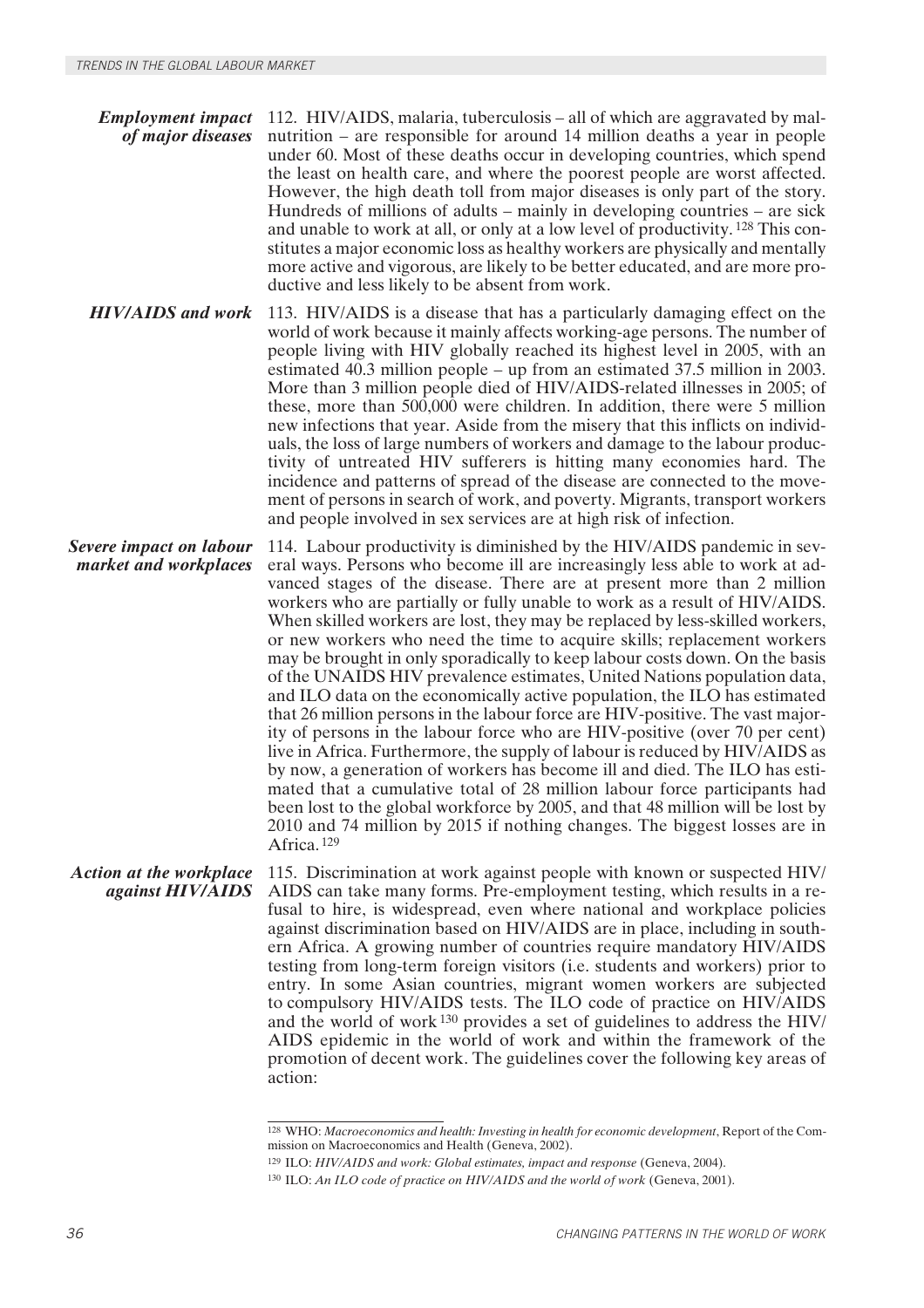- prevention of HIV/AIDS;
- management and mitigation of the impact of HIV/AIDS on the world of work;
- care and support of workers infected and affected by HIV/AIDS;
- elimination of stigma and discrimination on the basis of real or perceived HIV status.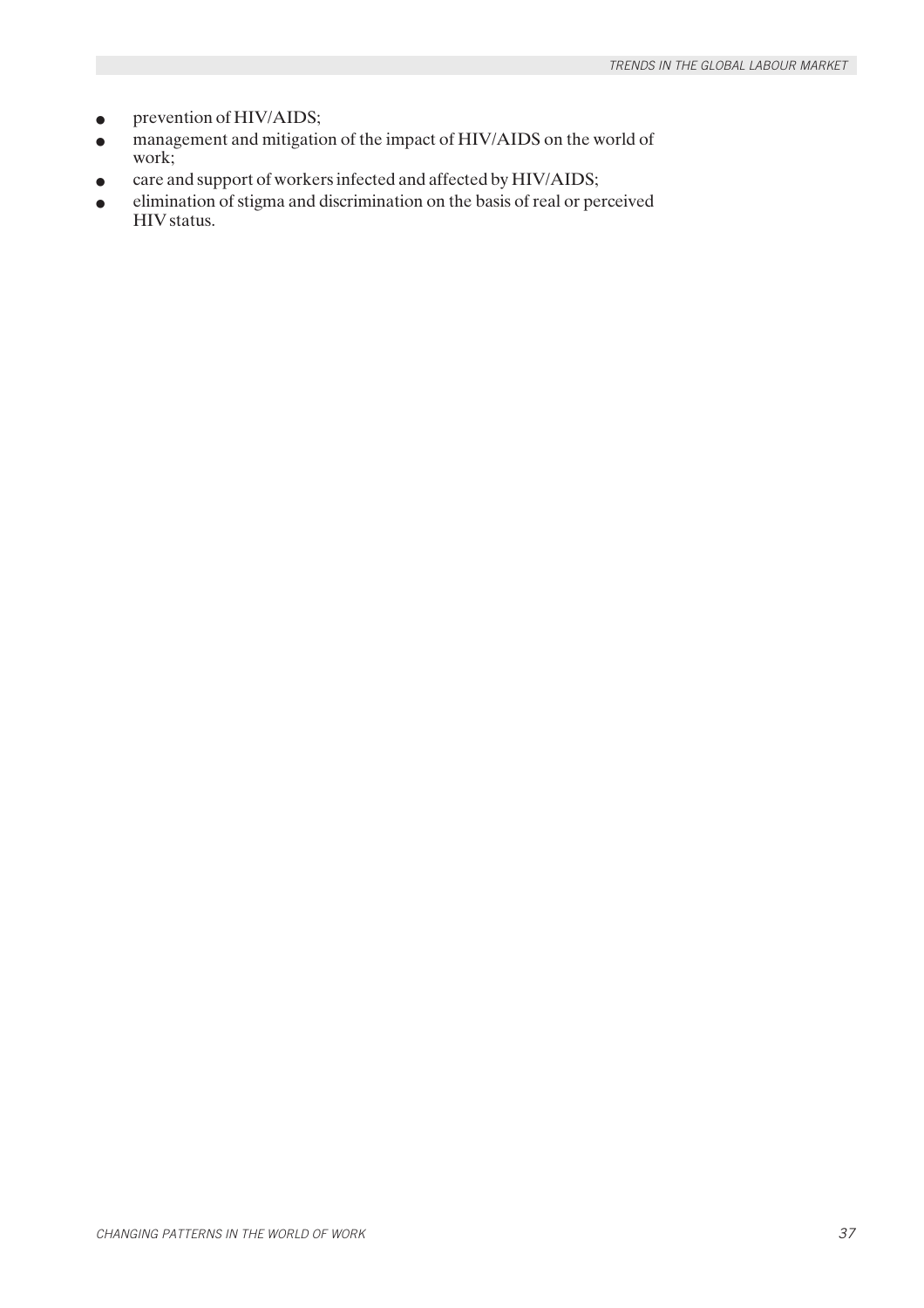# *C. Challenges for the future of social security*

*Social security embraces traditional informal systems and the modern welfare state*

*Social security institutions have evolved as part of the development process*

*Drivers of labour market change also affecting social security*

> *Demographic profiles are foundation for system design*

*Intensified global competition creates new*

116. Social security systems aim to support individuals at times in their life when income from work is inadequate or if they are not able to work at all. As the name implies, it is a way for individuals to share with a wider social group the costs of meeting these contingencies. All societies have some form of social security system. In traditional farming communities, the basis for group security is the family, a larger kinship group or neighbours. In most industrialized societies, where such group identities are weaker, the State has taken on a major role of providing a framework for social security.

117. A key consideration in the evolution of formal systems was the need to ensure that society and the economy were not weakened by poverty and social dislocation. A further important factor was the identification of the appropriate group for the pooling of risks. Smaller groups tend to have a stronger sense of identity and mutual trust, but larger groups are able to apply more resources to cover more risks. Formal social security can be understood as a set of institutions, measures, rights, obligations and transfers whose primary goal is to guarantee access to health and social services and to provide income security to help cope with certain significant risks (such as loss of income due to invalidity, old age or unemployment) and to help prevent or alleviate poverty.

118. Social security systems now face new demands triggered by factors such as the need to extend coverage to the world's poorest people, shifting patterns in employment, pressures for greater mobility in labour markets, changing family arrangements, ageing populations and new health hazards.

119. A key concept in designing and operating all systems is the dependency ratio; i.e., the ratio of the economically active part of the population to the dependent part. The demographic environment of a social protection system, which includes the morbidity structure of the population with which the health system has to cope, co-determines the system dependency ratio (see figure 8).

*environment for social* threatened by a weakening of informal mechanisms of protection<sup>131</sup> and consecurity cerns that their overall cost to society can reduce national competitiveness. 120. While, on the one hand, the need for social security is arguably greater in an era of far-reaching change, on the other hand, social security systems are

<sup>131</sup> J. Morduch and M. Sharma: "Strengthening public safety nets from the bottom up", in *Development Policy Review*, Vol. 20 (London, Blackwell Publishing, 2002), pp. 569-588.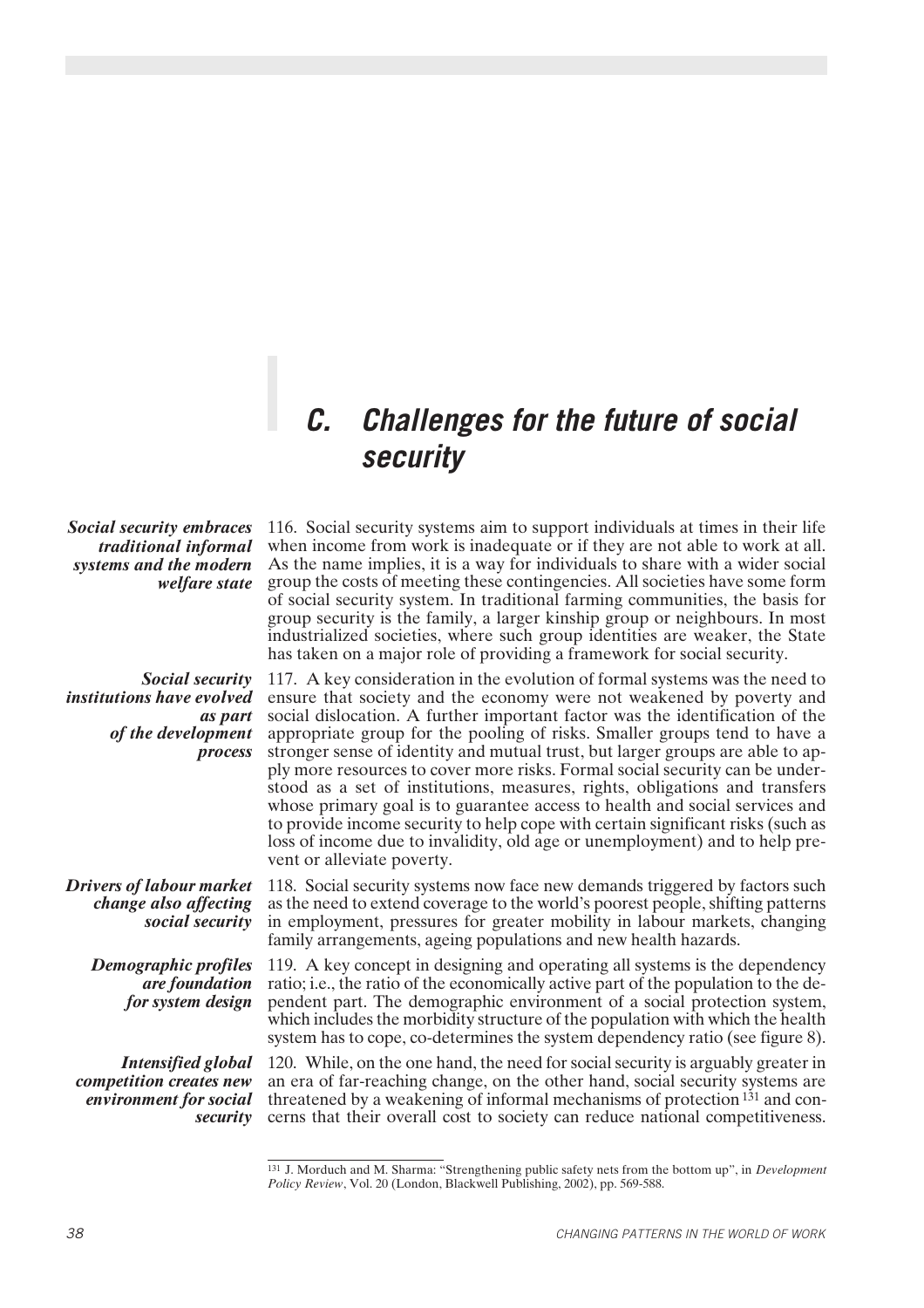

**Figure 8. World youth, old-age and total dependency ratios**

Source: United Nations, World Population Prospects, The 2000 Revision, Volume II: The sex and age distribution of the world population, United Nations, New York, 2001. Note: Youth refers to the number of people aged 0-14 years of age, per thousand. Old age refers to the number of people aged 65+, per thousand.

#### Social security: A new consensus

Social security is very important for the wellbeing of workers, their families and the entire community. It is a basic human right and a fundamental means for creating social cohesion, thereby helping to ensure social peace and social inclusion. It is an indispensable part of government social policy and an important tool to prevent and alleviate poverty. It can, through national solidarity and fair burden sharing, contribute to human dignity, equity and social justice. It is also important for political inclusion, empowerment and the development of democracy.

Social security, if properly managed, enhances productivity by providing health care, income security and social services. In conjunction with a growing economy and active labour market policies, it is an instrument for sustainable social and economic development. It facilitates structural and technological changes which require an adaptable and mobile labour force. It is noted that while social security is a cost for enterprises, it is also an investment in, or support for, people. With globalization and structural adjustment policies, social security becomes more necessary than ever.

There is no single right model of social security. It grows and evolves over time. There are schemes of social assistance, universal schemes, social insurance and public or private provisions. Each society must determine how best to ensure income security and access to health care. These choices will reflect their social and cultural values, their history, their institutions and their level of economic development. The State has a priority role in the facilitation, promotion and extension of coverage of social security. All systems should conform to certain basic principles. In particular, benefits should be secure and non-discriminatory; schemes should be managed in a sound and transparent manner, with administrative costs as low as practicable and a strong role for the social partners. Public confidence in social security systems is a key factor for their success. For confidence to exist, good governance is essential.<sup>1</sup>

<sup>1</sup> Paras. 2-4 of the conclusions concerning social security, adopted at the 89th Session of the International Labour Conference, Geneva, 2001; see also ILO: *Social security: A new consensus* (Geneva, 2001).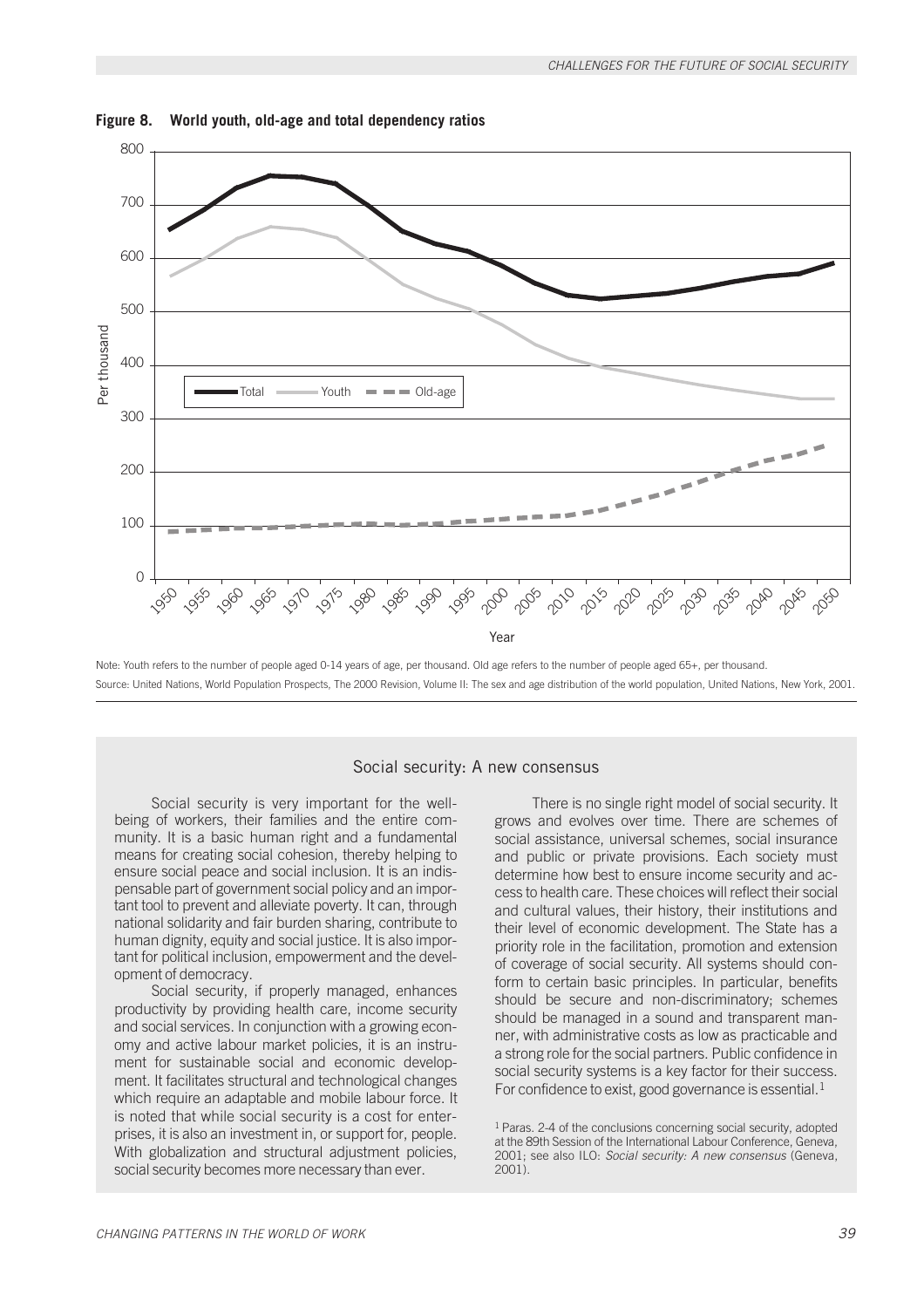Furthermore, adaptation is often contentious because confidence in the longterm availability of social security is very important to many people's lives.

*Reforming and extending: Two facets of the global social security challenge*

121. Taking a global perspective, there are two groups of countries at different stages in the development of social security systems. The first consists of industrialized countries and a group of middle-income developing countries that have national frameworks covering a reasonably large – or in the case of the emerging economies increasing – proportion of the population. The second comprises most developing countries that have a thin formal system covering rather few people and continue to rely on informal systems. While there are important differences in national systems, the former group are confronting the need for reform and the latter the need to establish and extend systems. A running thread in the policy debates in both groups of countries is whether social security systems are a "cost" to society and the economy or an "investment". The ILO made a major contribution to the resolution of this often controversial confrontation of ideas at the 89th Session of the International Labour Conference (2001) when it adopted conclusions on social security pointing the way to a new consensus.

### *1. Reducing poverty and inequality*

*Social transfers are substantial in all societies*

122. Empirical research and social expenditure modelling suggests that in most countries, regardless of the level of development, up to a third of national income is transferred between the earning and dependent populations. 132 In developing countries the bulk of this transfer is through informal mechanisms, whereas in Western Europe it is through formal systems. In North America, this formal/informal split is about even. The main question is therefore to determine what methods of organizing these transfers are most efficient in terms of reducing poverty and inequality, meeting the support needs of those unable to work, and of contributing to the overall performance of the economy.

*Foundation for social security systems is decent formal sector jobs*

> *Informal transfer mechanisms tend to exclude chronically poor*

123. A decent formal sector job remains the greatest source of income security. Such jobs not only provide relatively reliable income that can be shared with other family or household members, but also provide an earnings pool for contributions to national social security schemes. These contributions provide the finance that guarantees access to health services and replacement for work income in the case of old age, invalidity, the loss of the breadwinner, unemployment, sickness, or maternity – and in the event of employment injury or an employment-related disease. However, only a minority of the global labour force enjoys the security of a formal sector job. Even in those countries where a regular formal sector job is the norm, some groups, especially women, have less employment and income security. In developing countries, high and rising informality means that coverage through formal systems remains low (e.g., 10 per cent in Bangladesh and Nepal and 35 per cent in Indonesia).  $133$ 

124. One of the main differences in social impact between informal and formal systems of social security is that most informal mechanisms operate within kinship networks. Wealthier family members support the less welloff. Transfers between relatively well-off families and poor families are less likely. The risk of low-income families having little or no support in times of need and becoming trapped in chronic poverty with no support mechanism

<sup>132</sup> ILO: *Social security: A new consensus* (Geneva, 2001), Ch. 5.

<sup>133</sup> Asian Development Bank: *Social protection index for committed poverty reduction*, Multi-Country Report (Manila, 2005), table 4.6.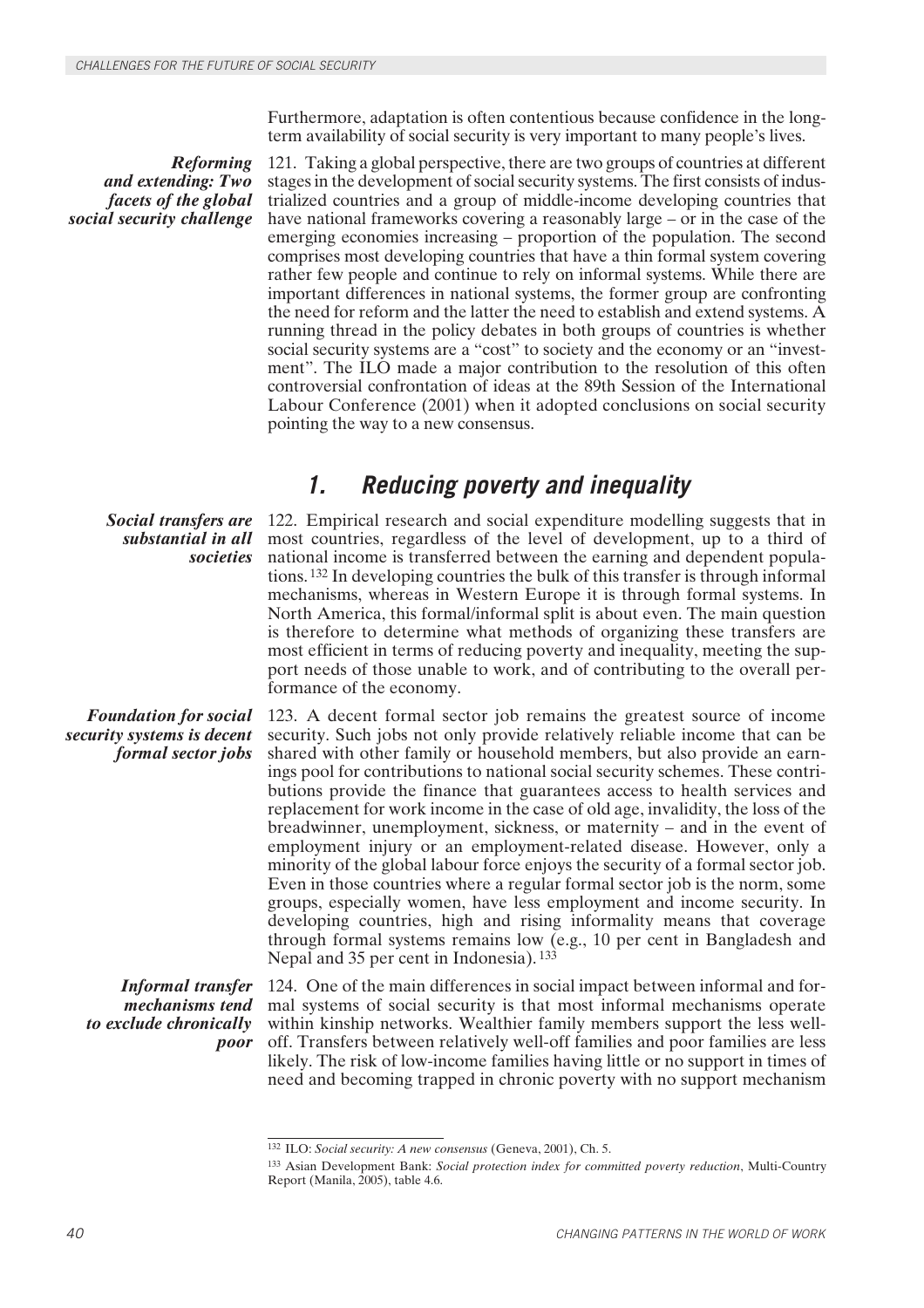or escape route is thus high. Informal systems are also unlikely to produce transfers between ethnic groups, compounding problems of disadvantage and discrimination.

125. By contrast the efficacy of comprehensive rights-based tax and transfer systems in reducing initial or market poverty in a number of industrialized countries is well demonstrated. Such systems have reduced pre-tax and transfer poverty rates by about 10 percentage points in the United States to a high of around 30 percentage points in Sweden. These systems also reduce income inequality. Evidence from the mid-1990s showed that the combined tax and transfer systems in OECD countries had reduced income inequality by between 40 and 50 per cent in countries including Belgium, France, Germany and Sweden, and by between 20 and 30 per cent in countries such as Australia, Canada, the United Kingdom and the United States. 134 The redistributive impact of tax and transfer systems seems to have waned since this period as a result of social expenditure containment policies in many countries. <sup>135</sup>

126. Comprehensive tax and transfer systems require effective public sector institutions. The least-developed countries in particular are still beginning to build up the public institutions needed to manage both contributions to the social expenditure pool and their distribution to those in need. However, a number of developing countries have in recent years introduced basic pensions or child benefit schemes financed from the general exchequer which are proving to be a powerful means of combating poverty. Strong evidence of positive experience comes from countries as diverse as Brazil, Mauritius, Namibia, Nepal and South Africa. 136 The ILO has calculated that even in some of the poorer African countries, such a package of benefits consisting of basic pensions for the elderly and disabled and child benefits (that could be made contingent on school attendance) would cost between 1 and 2 per cent of GDP, equating to roughly between 5 and 10 per cent of national budgets. Implementing such a package in many countries could represent a major first step in a broader attack on deep-rooted and chronic poverty.

127. In health care, community-based schemes are springing up in the informal economies of the developing world, most frequently in Africa and in parts of Asia. These mostly small-scale schemes at present provide coverage to about 40 million persons. While there is certainly room for further growth in these schemes, they cannot become a substitute for a universal basic layer of security based on national solidarity. A possible way forward is to link up small-scale local initiatives, through subsidized supplementary contributions or underwriting of major risks to national or international agencies in a position to help ensure the long-term viability of such schemes. A 2004 health insurance law in Ghana was the first to put these concepts into a legal framework and the fund it established made its first payments in 2005. Community-based insurance schemes have the potential to increase the overall resource base for social security and hence the fiscal space of the government – not least by bringing informal economy operators into the social security pool.

*Tax and transfer systems reduce poverty and inequality*

*Basic pensions and child benefits are a viable first step towards national schemes*

*Scaling-up microinsurance for health care*

<sup>134</sup> J. Ruiz-Rueta et al.: *Earnings inequality, unemployment and income distribution in the OECD* (Syracuse University, New York, 1999).

<sup>135</sup> A.B. Atkinson: *Income inequality and the welfare state in a global era*, Douglas Gibson Lecture, 2 Oct. 2002 (Ontario, Queen's University, 2002).

<sup>136</sup> HelpAge International: *Age and security: How social pensions can deliver effective aid to poor older people and their families* (London, 2004); and K. Pal et al.: *Can low income countries afford basic social protection? First results of a modelling exercise* (Geneva, ILO, 2005).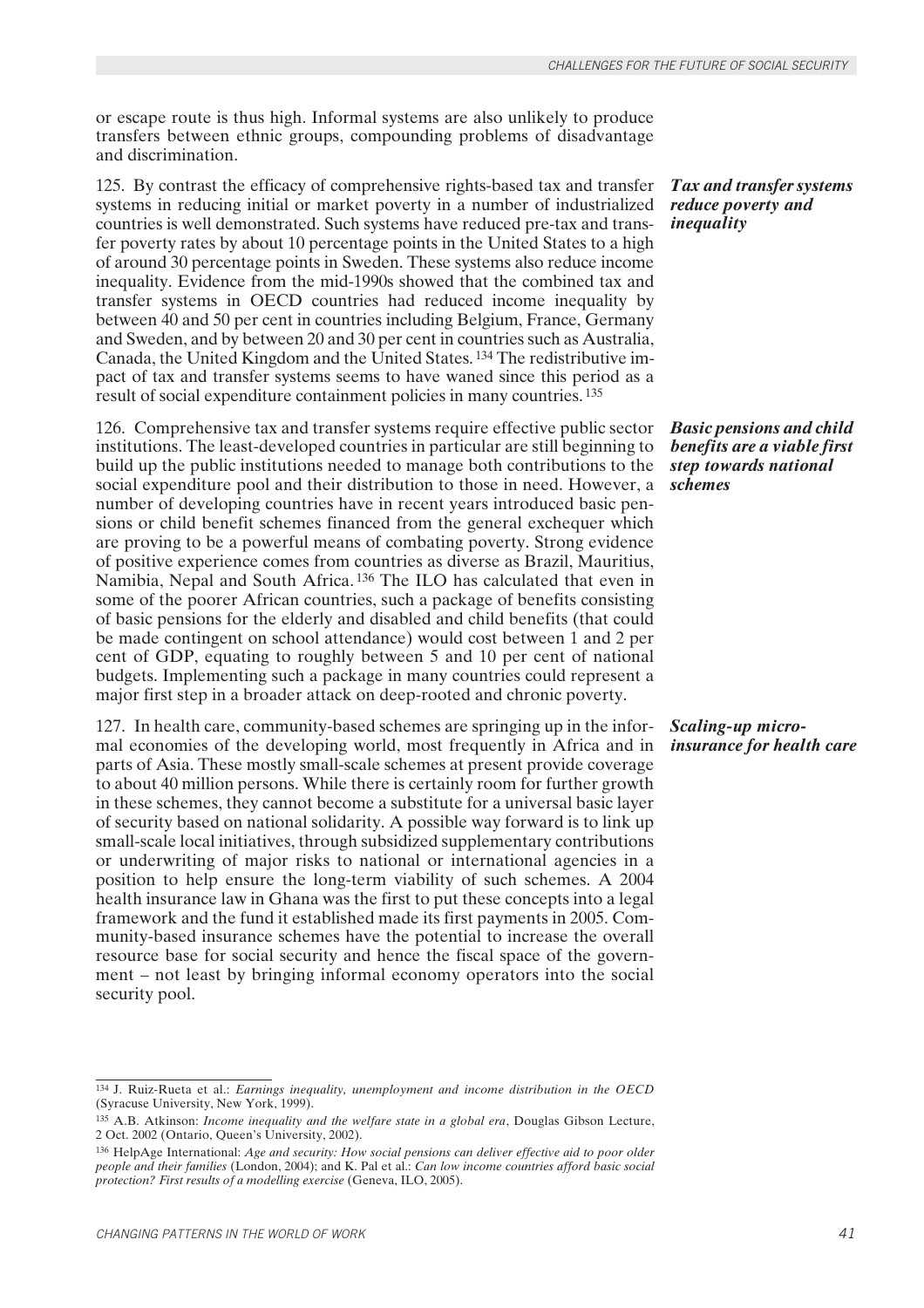#### *2. Social security and international competitiveness*

*Economic efficiency and social security* 128. The post-Second World War climate of high economic growth rates in many industrialized countries was conducive to the development of extensive systems of health security and social transfers. However, under more recent conditions of reduced growth and high unemployment rates, particularly in some European countries with extensive welfare states, increases in taxes have hit a political barrier and social expenditure has been criticized by some economists and politicians as a drag on economic efficiency. 137 In developing countries, a lack of resources, capacity, and the alleged trade-off between social transfers and growth have similarly played a role in constraining the development of welfare regimes.

*Social security provision positively related to productivity growth* 129. Although the size of social security systems varies considerably between industrial countries, growth performance and shares of social security budgets in GDP levels show no strong correlation. 138 Indeed, the coexistence in a close trading relationship of the Canadian public health care system and the largely private United States system suggests that the society-wide costs of comprehensive schemes are not more – and maybe less – than those of more fragmented systems. The total cost of all health expenditure from public, private insurance, other private and "out-of-pocket" sources is about 10 per cent of GDP in Canada and 15 per cent in the United States. 139 A recent ILO study showed that there is a strong correlation between social expenditure per capita and productivity measured in GDP per hour worked, 140 demonstrating that a productive and competitive economy and a decent social transfer system can coexist. The actual size of social security budgets is more a consequence of social attitudes, policy preferences with regard to redistribution and trust in the efficiency and effectiveness of the system rather than of alleged economic trade-offs between the size of the social sector and economic performance.

*Competition and ageing nevertheless provoke rethink*

130. An additional factor that may affect economic performance is the design of financing mechanisms and benefit delivery. In many industrialized countries, a substantial part of contributions is in the form of a deduction from workers' wages and/or a wage-related payment by employers. With intensified international competition, high social security contributions from earnings may reduce the trade competitiveness of countries and deter foreign investors. On the benefit side, some countries have attempted to target payments from state schemes onto the poorest members of society through various forms of means testing, with a view to reducing expenditure "wasted" on those able to support themselves. In other countries, the focus has been on unemployment benefit, with efforts to increase the incentives for active job search and reduce the duration and level of payments. Targeting, however, involves high administrative costs and can create disincentives for benefits recipients to return to the labour market. Tighter qualifications for unemployment benefits function best in tandem with active support for job search, for example through counselling.

<sup>137</sup> IMF: "Unemployment and Labour Market Institutions: Why Reforms Pay Off", in *World Economic Outlook* (Washington, DC, 2003), Ch. IV.

<sup>138</sup> For several years, Nordic countries with high levels of social spending have dominated the top echelons of the World Economic Forum's Global Competitiveness Index. See *Global Competitiveness Report 2005-6* (Palgrave Macmillan, 2005).

<sup>139</sup> *OECD Health Data 2005: Statistics and indicators for 30 countries* (online: http://www.oecd.org/  $document/30/0)$ 

<sup>140</sup> ILO: "Social protection as a productive factor", Governing Body, 294th Session, Geneva, November 2005, GB.294/ESP/4.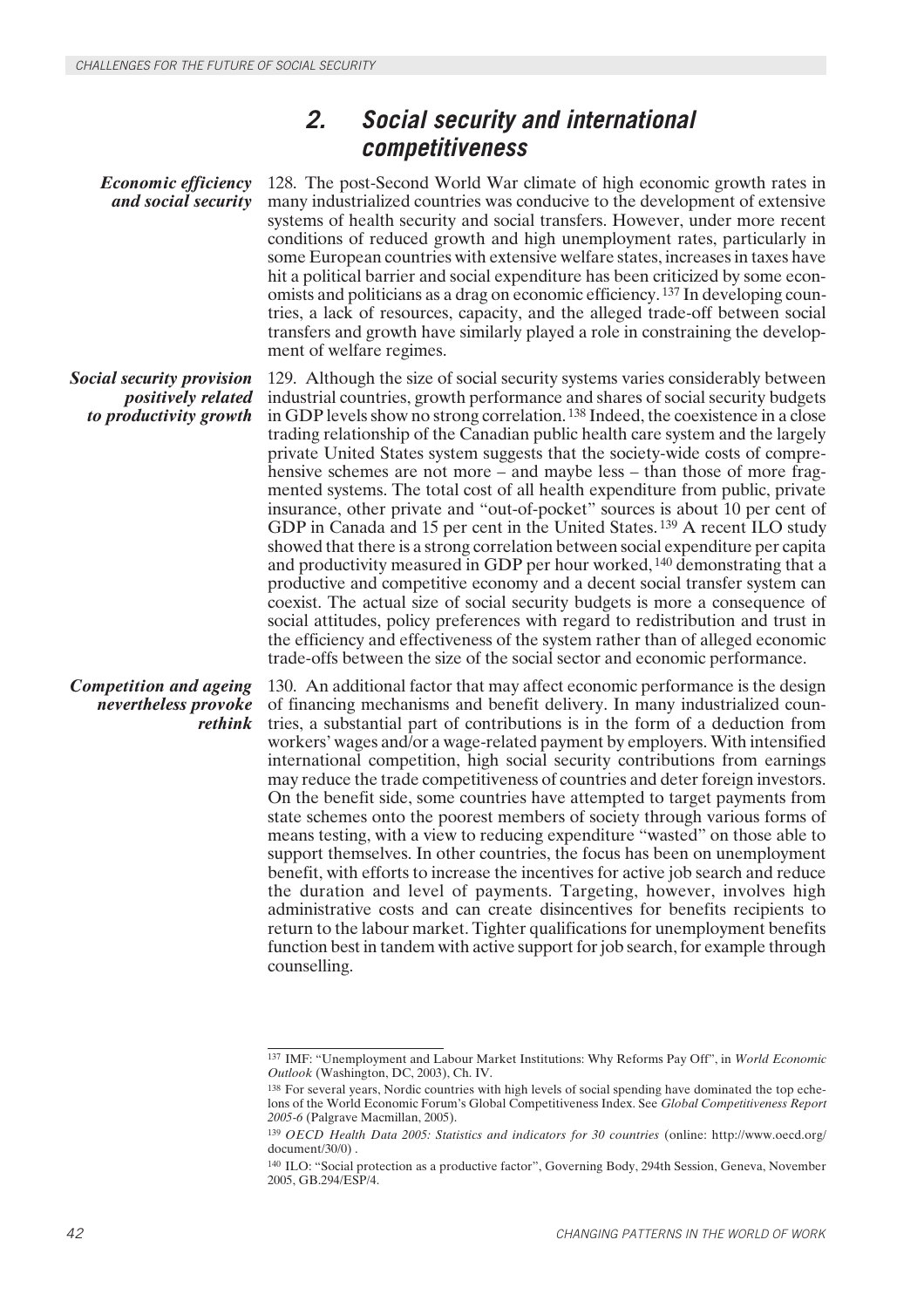# *3. Demographic change and coping with increased dependency ratios*

131. Over more than a decade, the global pension reform debate has been focusing on two issues. The first, concerning mainly – but not only – developed economies has been the need to adjust pension systems so they are able to face the challenges of ageing populations. The second, concerning mainly – but not only – developing countries has been the need to reform pension systems in such a way that they provide adequate income security in old age to the currently uncovered majority. It was strongly advocated that an answer to the problems of availability and affordability of pension schemes would be to convert defined-benefit pension schemes, financed on a pay-asyou-go basis, into pre-funded defined contribution schemes.

132. Such reforms were expected to prevent contribution rates and other costs of the pension systems rising as a result of ageing populations by encouraging people to retire later and thus contribute longer. There was also a strong belief that such reformed systems, closely linking amounts contributed with future benefits and relegating redistributive components to social assistance schemes, would provide strong incentives to individuals to save for their retirement. Such systems were thus seen as a major instrument to increase the coverage of all those uncovered, particularly the self-employed. Privatization of the management of the funds was furthermore supposed to strengthen these incentives: through providing higher rates of return and also through regaining higher public confidence lost from allegedly bankrupt public schemes. Overall the reforms were expected to improve economic performance through higher and more productively invested savings. <sup>141</sup>

133. From the earliest days of these new pension schemes, the ILO raised warnings that they would significantly reduce income security in old age, make future benefits less predictable, incur high administrative costs of the privately managed pension funds, and reduce effective coverage of those disadvantaged in the labour market such as women and others with shorter, incomplete careers and low earnings. 142 Numerous studies of the performance-reformed pension systems, particularly of those in Latin America143 and in transition countries of Central and Eastern Europe, 144 have confirmed these drawbacks to pension reform.

134. The ILO's early concerns are echoed in a report by the World Bank's Independent Evaluation Group (IEG). 145 The Group's report on the World Bank's assistance to pension reforms concluded, inter alia: "There is little evidence that privately funded pillars have succeeded in increasing national savings or in developing capital markets …" and "… the Bank's preoccupation with fiscal sustainability tended to obscure the broader goal of pension policy, that is, to reduce poverty and improve retirement income adequacy

*Defined benefits versus defined contributions*

*More incentives and less redistribution*

*New schemes costly to run and reduce coverage*

*Tide of pension reform turns*

<sup>&</sup>lt;sup>141</sup> World Bank: *Averting the old-age crisis: Policies to protect the old and pro growth* (Washington, DC, 1994).

<sup>142</sup> C. Gillion and A. Bonilla: "Analysis of a national private pension scheme: The case of Chile". *International Labour Review* (Geneva, ILO), Vol. 131, No. 2, 1993, pp. 171-195. See also ILO: *World Labour Report 2000* – *Income security and social protection in a changing world* (Geneva, 2000).

<sup>143</sup> F. M. Bertranou, A. Arenas de Mesa (eds.): *Protección social, pensiones y género en Argentina, Brasil y Chile* (Oficina Internacional Del Trabajo, 2003), ISBN 92-2-313562-1; *El sistema de pensiones en Chile en el contexto mundial y de América Latina: Evaluación y desafíos, Ponencias del Seminario Internacional Oficina Internacional del Trabajo, Ministerio del Trabajo y Seguridad, Social Fundación* Chile 21, Santiago, 2004; M. Nitsch, H. Schwarzer: Recent developments in financing social security in Latin America: Issues in social protection, Discussion Paper 1, ILO, Geneva, 1996.

<sup>144</sup> E. Fultz: "Pension reform in the EU accession countries: Challenges, achievements and pitfalls", in *International Social Security Review*, Geneva, Vol. 57, No. 2, Apr. 2004, pp. 3-24.

<sup>145</sup> World Bank: *Pension reforms and the development of pension systems: An evaluation of World Bank* assistance (Washington, DC, 2005), pp. xvi and xvii.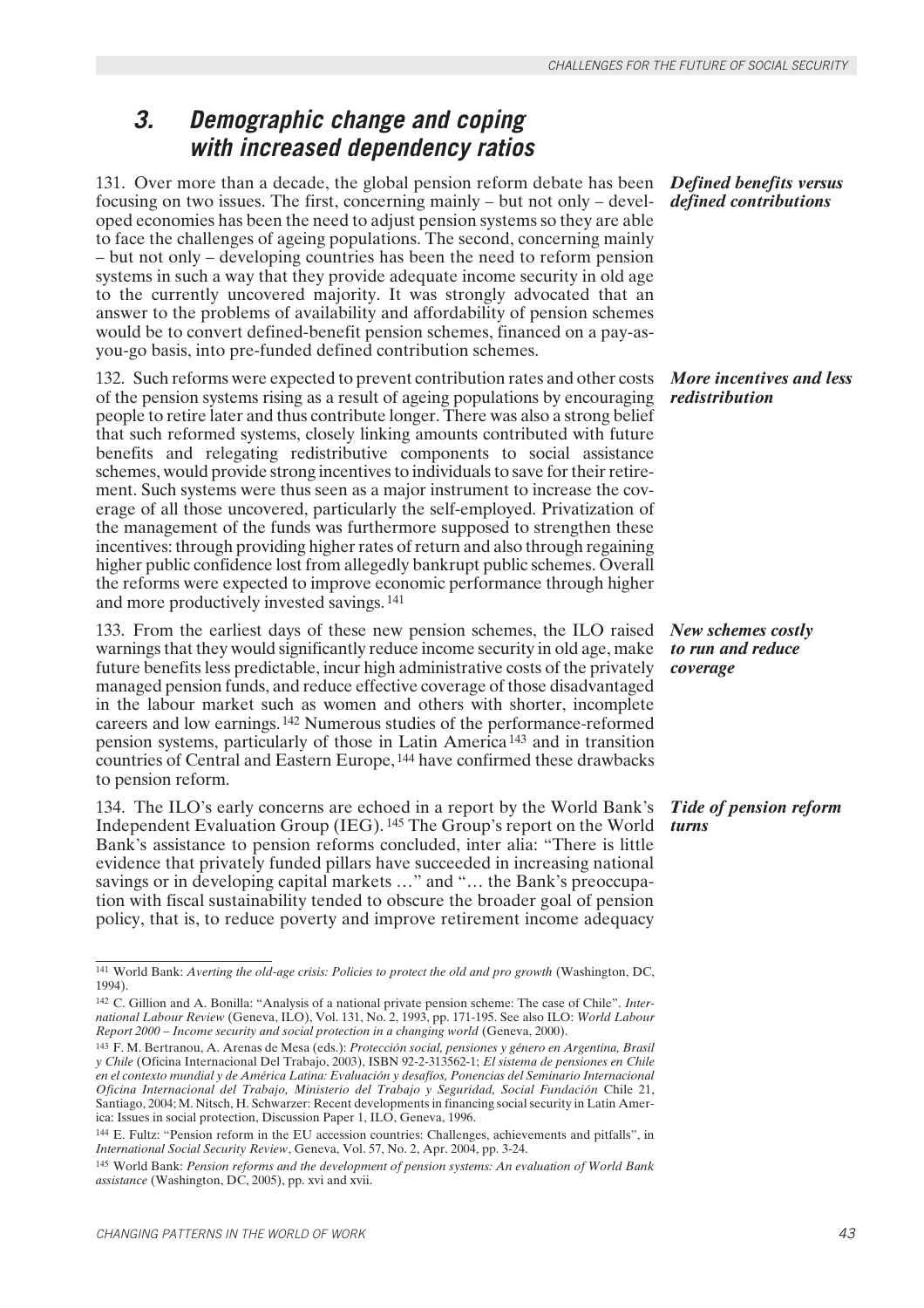within a fiscal constraint". High administrative charges have been a persistent complaint since the earliest days of reform. In other cases, the enforcement of compliance might have remained deficient. And even privatized pensions have remained subject to political risk. In some countries, pension funds have been directed to invest heavily in government bonds, and severe restrictions have been put on investments in foreign securities.

*Private schemes facing financial difficulties* 135. Defined contribution systems thus have a number of weaknesses and do not provide an easy escape from the need to design national schemes for a population with an older profile. Chile, a pioneer in these reforms, has now embarked on a major policy review. An additional emerging issue is that in countries where employers provide private pension schemes to supplement basic coverage in national schemes, increasing life expectancy, falling investment returns and rising health-care costs are making many defined benefit schemes unviable. They are also switching to a defined contribution formula, substantially reducing the expected coverage of future retirees. One consequence of this is likely to be an increasing pressure on the State to make up for the shortfall in schemes by improving national systems.

*No escape from reality of transfer from working to dependent population* 136. The economic reality is that the current working population essentially pays from their earnings for retirees' pensions and health care, whether through taxes on wages and a state transfer mechanism or through the dividends paid on investments in the companies for which they work. Up to now, these intergenerational transfers were made within national frameworks – but in a global market, it is increasingly the global workforce that supports the global population of dependents. Migrant workers from developing countries remit a substantial part of their earnings to dependents back home, while industrial country pensions are in part earned from dividends on investments in emerging markets.

*Ageing in industrial countries manageable* 137. The first group of countries to experience an increase in the dependency ratio is in Europe and Japan. The shift is nevertheless gradual and current systems could retain their actuarial viability if the effective age of retirement were raised to nearer the age of 65 years than is currently the case. Although a number of countries are debating raising the retirement age, a substantial increase in contributions could be made by reducing premature withdrawal from work. Similarly a lower level of unemployment would reduce calls on the system. Increased immigration could also have the effect of reducing dependency ratios – but only temporarily as migrant workers themselves have increasing social security needs, especially as they approach retirement age. Although no new general pattern has emerged for social security, it seems likely that many countries will end up with a mix of compulsory state schemes providing a minimum universal coverage and supplementary private schemes for those who want and can afford to pay extra.

*Middle-income developing countries need to anticipate a fast pace of ageing* 138. A second group of middle-income countries including China will start experiencing rising dependency ratios between 2015 and 2025. 146 They will, however, experience a much faster rise in these ratios. It is important for this group to establish viable systems now so that the social strain of ageing is anticipated and addressed (see figure 9).

*Social security extension in poorest countries needs an international approach*

139. The poorest countries will be the last to age, but there is a danger that they will reach the turning point towards increased dependency ratios with a still very low per capita income. The effects of this shift are compounded by the workforce loss caused by the HIV/AIDS pandemic, especially in Africa.

<sup>146</sup> World Bank dependency ratios table from health, nutrition and population online database. http:// devdata.worldbank.org/hnpstats/HNPDemographic/dependency.pdf .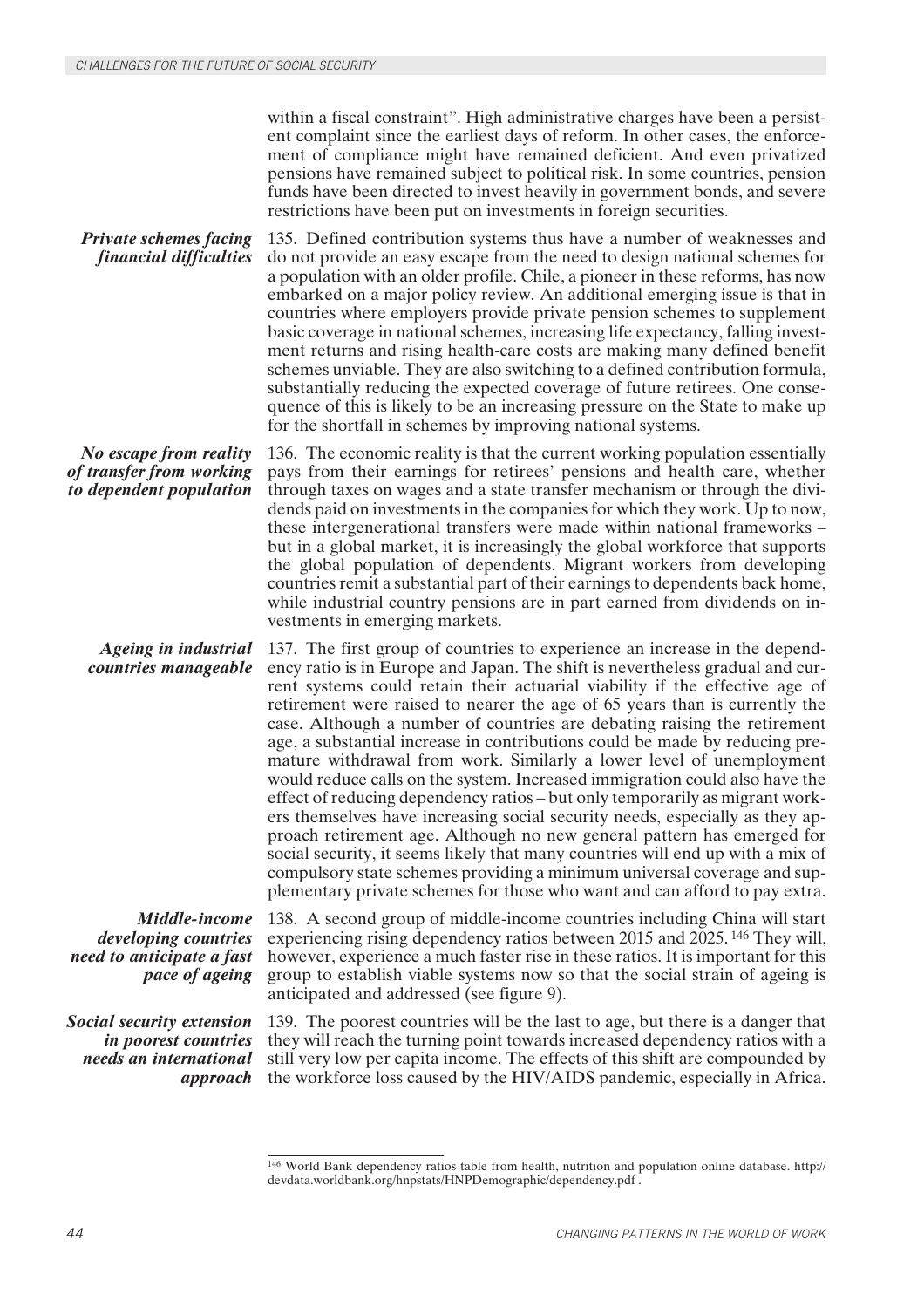

**Figure 9. Rate of increase in share of population aged 60+**

Source: United Nations, World Population Prospects, The 2000 Revision, Volume II: The sex and age distribution of the world population, United Nations, New York, 2001.

While national social security systems for low-income countries can be envisaged, a major reduction in poverty and acceleration in development is likely to require external support, including assistance in starting up social security systems. In some ways the massive increase in migrant workers' remittances constitutes the beginnings of a global social security system, albeit of an informal nature. Evidence suggests that migrant workers' remittances to poor rural villages in many developing countries are reducing poverty and insecurity especially in the case of the young and old.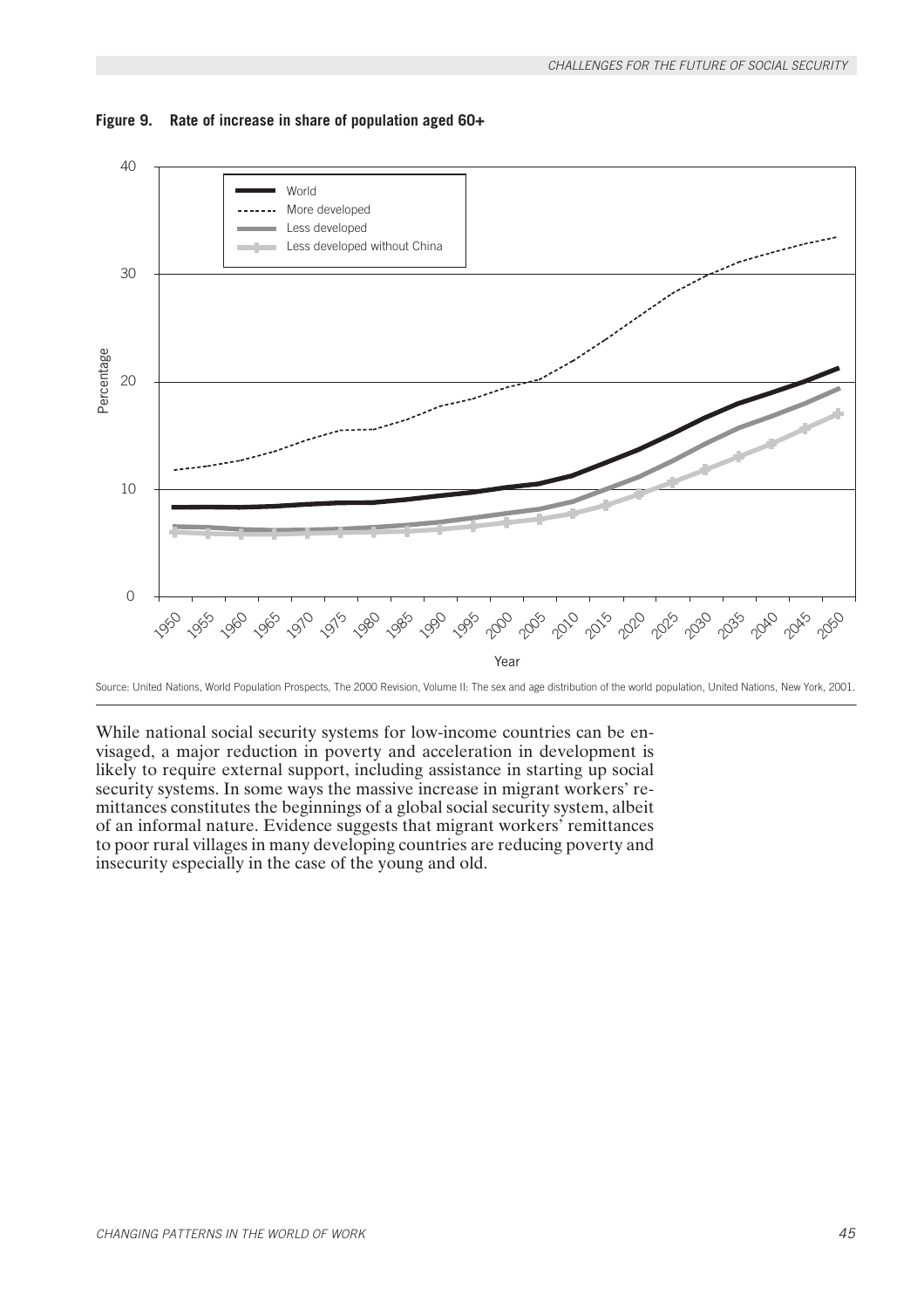# *D. Adapting and modernizing labour market governance*

| <b>Pressures to modernize</b>                                       | 140. The far-reaching changes in technology and the integration of hundreds<br>of millions of working women and men from previously closed societies into<br>the global economy are exerting a powerful influence over work organization<br>and labour markets worldwide. They are also affecting how work is regulated.<br>The extent of such changes is hard to quantify and often incremental rather<br>than revolutionary. There are also strong elements of continuity in the foun-<br>dations of labour market governance.                                                                                                                                                                                                                |
|---------------------------------------------------------------------|-------------------------------------------------------------------------------------------------------------------------------------------------------------------------------------------------------------------------------------------------------------------------------------------------------------------------------------------------------------------------------------------------------------------------------------------------------------------------------------------------------------------------------------------------------------------------------------------------------------------------------------------------------------------------------------------------------------------------------------------------|
| <b>Work institutions</b><br>constantly adapting                     | 141. Employers, workers and governments in all countries are constantly<br>reviewing the many and varied institutions that underlie work organization<br>and the way in which rules for collaborative productive activities are deter-<br>mined and applied. The term "governance" is used in this report to describe<br>the public and private institutions, structures of authority and means of collab-<br>oration that coordinate or control activity at work and in the labour market.                                                                                                                                                                                                                                                     |
| <b>Influences</b><br>on governance wide<br>and varied               | 142. These mechanisms of governance embrace informal but often powerful<br>social norms, private contracts, laws and regulations, collective agreements<br>and international standards. They are likely to have an important influence<br>on productivity performance – and by extension economic growth, income<br>distribution and social cohesion – and thus political stability. Many factors<br>influence these governance mechanisms – respect for human rights at work,<br>perceptions of fairness, the state of the markets in which the products of<br>labour are sold, the technologies in use, the way firms are organized,<br>decision-making processes and the extent to which working women and men<br>are represented and heard. |
| <b>Impact of globalization</b><br>on national governance<br>systems | 143. Labour market governance systems have strong national characteris-<br>tics reflecting different social, economic and political paths of development.<br>However, as with many other mechanisms for governance of markets, there<br>may be a tendency for systems to converge around a dominant model or<br>models.                                                                                                                                                                                                                                                                                                                                                                                                                         |
| The ILO's global<br>normative framework                             | 144. The ILO, through its international labour standards, provides a global<br>normative framework for labour market governance and employment and<br>social policies. Many countries have been guided by this when developing<br>their national laws and practice. While pressures in the direction of conver-<br>gence are much discussed, most expert observers see great diversity, not only<br>between countries at different levels of development and in different regions                                                                                                                                                                                                                                                               |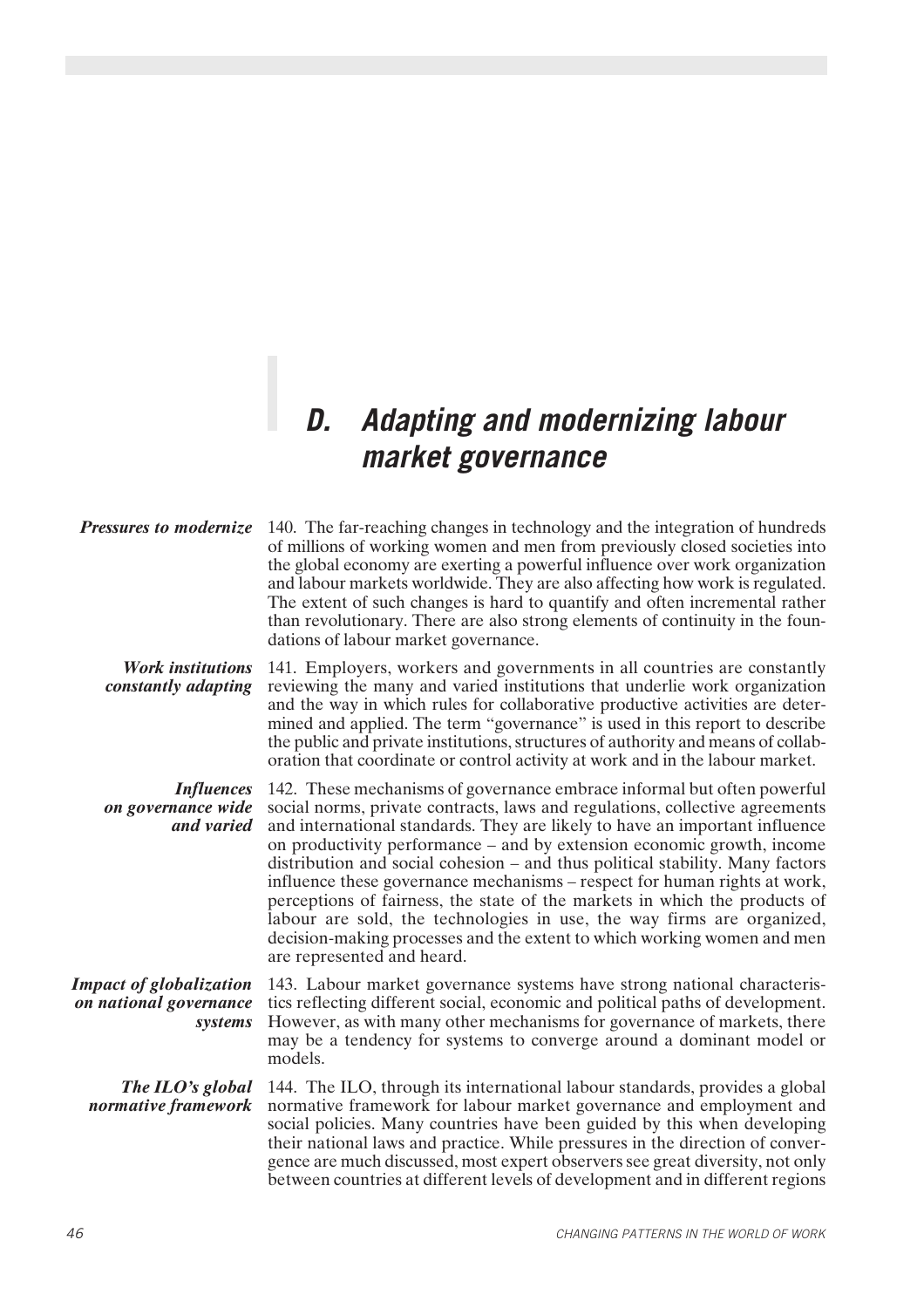of the world but also at similar levels of development and in close geographic proximity.

145. This review of how systems are adapting and modernizing identifies some common patterns in continuing diversity. It suggests that the enormous variety of work requires mechanisms for decentralized governance anchored within a framework of broadly accepted principles that are the foundations for laws, regulations and contracts. In some countries the focus is on rethinking existing arrangements built up over many years, including systems of regulation and collective bargaining, to usher in a new environment of increased competition, technological change and international interdependence.

146. But for most of the world's working women and men and their employers, it is a matter of laying the foundations for governance mechanisms that foster opportunities to earn a decent income and develop enterprises, respect human rights and provide a basis for competing in an increasingly complex and global open market system. Informal customs that often entrench the arbitrary exercise of power while holding back investment and innovation need to give way to systems in which rights and duties are clear, fair and promote development. Moving from informal to formal labour market governance mechanisms is a vital stage in the development process, holding the key to prospects for decent work. From the smallest micro businesses up to – and including – the largest transnational corporations, employers and workers must resolve a variety of coordination issues in the organization of work. The institutions of labour market governance provide the framework for this process to function fairly and efficiently.

# *1. Reducing informality*

147. Arresting and reversing the growth of the informal economy is a priority for many developing countries. Both businesses and workers operating in the informal economy suffer from the insecurities that stem from a lack of fair and enforceable rules. Weak property rights regimes hold back investment. Inadequate enforcement of labour laws allows dangerous working practices, long hours and low wages to proliferate. Private contracts, including labour contracts, are not enforceable by public courts in an open and fair manner, leading to inefficiency and exploitation.

148. Overall, the productivity growth essential for business development and the improvement of living and working conditions is stymied. Businesses that do try to meet minimum legal obligations are undercut. With between a half and two-thirds of the world's working women and men outside the formal economy, breaking out of informality onto a development trajectory in which increased private and public sector investment feeds into the creation of decent work opportunities is the single biggest challenge for labour market governance worldwide. <sup>147</sup>

149. A starting point for coherent national strategies to overcome the trap of informality is the increasingly widespread recognition that the "regulatory" costs of working informally are high to businesses, workers and the community. 148 The absence of law does not mean the absence of rules and rule enforcers. Private means of imposing some order in the informal economy are often very costly to businesses and to workers and sometimes rest

*Continuing diversity with some common patterns*

*Strengthening rightsbased governance*

*Informality weakens efficiency and security*

*Breaking out of informality biggest governance challenge*

*Recognizing the costs of informality …*

<sup>147</sup> Resolution concerning decent work and the informal economy, International Labour Conference, 90th Session, 2002.

<sup>148</sup> J. Capp, et al.: "Reining in Brazil's informal economy", Geneva, in *The McKinsey Quarterly*, (McKinsey Global Institute), Jan. 2005.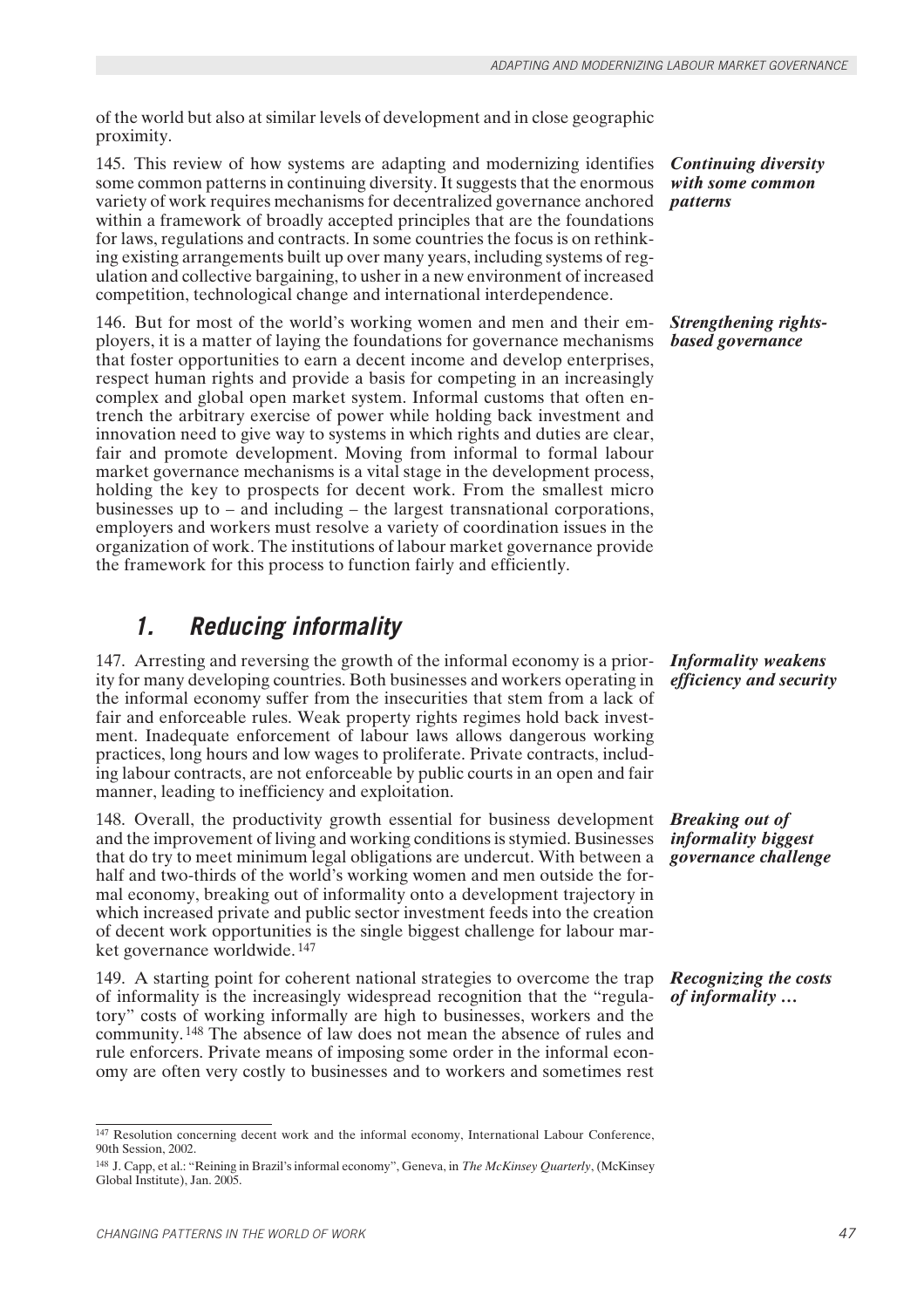on the threat of violence. If the costs of moving into formality can be eased, many businesses may volunteer to come above ground, pay their taxes, observe labour laws and benefit from the security that access to the judicial system can give to property and contracts.<sup>149</sup> ILO research in seven developing countries has found that micro- and small enterprises that complied with basic registration requirements had better access to financial services and provided better social security coverage to their workers. Enterprises that complied with registration requirements were found to create more employment over time than those that did not. <sup>150</sup>

*… and that it embraces a continuum of economic activity* 150. The concept of informality covers activities that are not illegal in themselves, such as trading in banned drugs, but those outside the reach of the legal system. The informal economies of developing countries, and to a certain extent of developed countries too, are extremely varied and represent a continuum in which, at one extreme, all production and exchange take place outside the reach of laws and, at the other, most activity occurs within the framework of a public regulatory order. Some informal operators are barely touched by laws and regulations, while others are partly inside the legal system and partly outside.

*Informal economy grows when public sector and large firms downsize* 151. In very poor neighbourhoods the driving force of the informal economy is survival and there may be few linkages to the formal economy. ILO research in South Africa and the United Republic of Tanzania found that micro- and small enterprise employment grew when employment in the public sector and large enterprises declined. Many of these small businesses were a last resort to earn a livelihood. 151 Nearly two-thirds of women in the developing world not engaged in farming, work in the informal economy – often in small family businesses. 152 Reducing informality by tackling its root causes in poverty is essential.

*Reducing compliance costs for informal operators* 152. Even in poor districts, however, some businesses may have links to the formal and better-off parts of the economy and society. In some areas, the informal economy is to a large extent servicing and producing for the formal economy. Avoiding to pay taxes or social security contributions or failing to observe occupational safety and health regulations may give informal operators a cost advantage over competitors who do follow the law. Devising ways to prevent the avoidance and evasion of laws and regulations is also important. This is likely to include reviewing some laws and regulations to ease the costs of compliance for micro- and small enterprises. Simplifying business registration procedures for start-up enterprises is often a priority, coupled with help in understanding how to move into the formal economy or how to raise productivity so that micro- and small enterprises can start to grow more securely.<sup>153</sup>

*Increasing formal economy opportunities through growth*

153. In recent years, slow and intermittent economic growth in many developing countries has led to an increase in informality, with enterprises in the formal economy and the public sector reducing rather than increasing job opportunities. Only in East and South-East Asia have jobs in industry and the modern service sector grown sufficiently to cause a fall in the numbers of workers in the informal economy. <sup>154</sup>

<sup>149</sup> H. de Soto: *The mystery of capital* (Bantam Press, 2000).

<sup>150</sup> Reinecke and White, op. cit.

<sup>151</sup> ibid.

<sup>152</sup> *Women and men in the informal economy*, op. cit.

<sup>153</sup> Reinecke and White, op. cit.

<sup>154</sup> Majid, 2005, op. cit.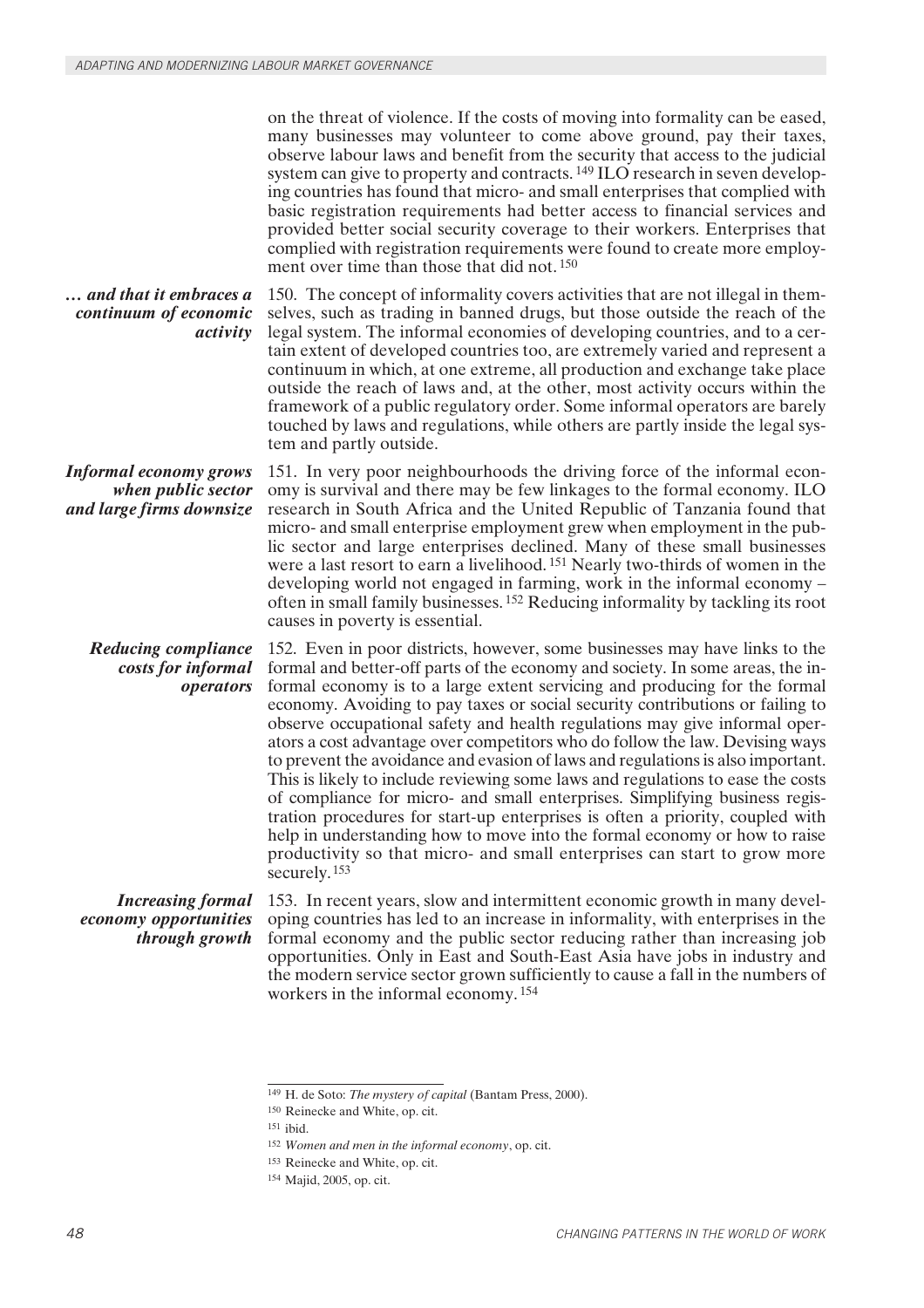154. Reducing informality is not just a matter for government. Entering the formal economy is part of a process of raising the skills and productive capacities of micro- and small businesses, building social protection mechanisms that reduce the risks of becoming trapped in poverty, and promoting the development of self-help associations such as cooperatives, microcredit institutions, trade bodies, employers' and workers' organizations.

*Associations of informal economy operators offer mutual support and a voice in decision-taking*

Street vendors in India make progress by getting organized

Two of the key demands of the National Association of Street Vendors, India (NASVI), a coalition of various trade unions and voluntary organizations working to protect the rights and improve living conditions of hawkers and vendors, are to secure spaces to lay out their wares and a document that proves that they have the right to trade. Their campaign has achieved government support. A comprehensive national policy for street vendors was promulgated on 12 August 2004 with the aim of ensuring that legislation and urban planning policies at national, state and city levels protect vendors from harassment and provide suitable clean and safe spaces for street trading.<sup>1</sup> Now the challenge for the public authorities and the NASVI is to ensure that the national policy is reflected in local practice.

1 S.K. Bhowmik: "Street vendors in Asia: A review", in *Economic and Political Weekly*, (Mumbai), 28 May 2005; and *National policy for urban street vendors*, Ministry of Urban Development and Poverty Alleviation, Government of India, 12 Aug. 2004 (http://www.muepa.nic.in/policies/natpol.htm).

155. Reducing informality requires a comprehensive approach across several policy dimensions attuned to the particular characteristics of countries and localities. It is essential that there be a process of dialogue with representative organizations to ensure that people living and working in the informal economy are able to move into the security of a rights-based system in which all have the chance of a decent job. For women and men with an often tenuous grip on survival, replacing even an oppressive status quo for the promise of a better life can seem a huge and risky leap.<sup>155</sup> The following are some of the main building blocks of a strategy to upgrade informal work:

- Government policies and laws should be reviewed to remove biases against micro- and small businesses and to facilitate compliance. Creating a conducive environment for legitimate small business development is vital.
- Employers' and workers' organizations should be encouraged to enhance the representation of informal economy actors by, for example, fostering self-help groups around issues like health insurance, legal advice, microfinance or producer cooperatives. Biases in policies and laws against small-scale operators are often perpetuated by their difficulty in being heard in policy-making.
- Micro- and small businesses often need advice and access to credit to improve productivity. Such advice should promote awareness of the links between improved working conditions and performance. Social protection initiatives are important to prevent working families from becoming trapped in poverty as a result of personal crises such as ill health.
- Labour inspection services should promote compliance with labour laws with a strong emphasis on technical assistance to improve work practices and build networks for mutual support, reserving sanctions for situations of gross or persistent abuse and serious danger.

*Comprehensive approach needed to address many aspects of social and economic insecurity*

<sup>155</sup> G. Wood: "Staying secure, staying poor: The 'Faustian bargain'", in *World Development* (Elsevier), Vol. 31, No. 3, Mar. 2003.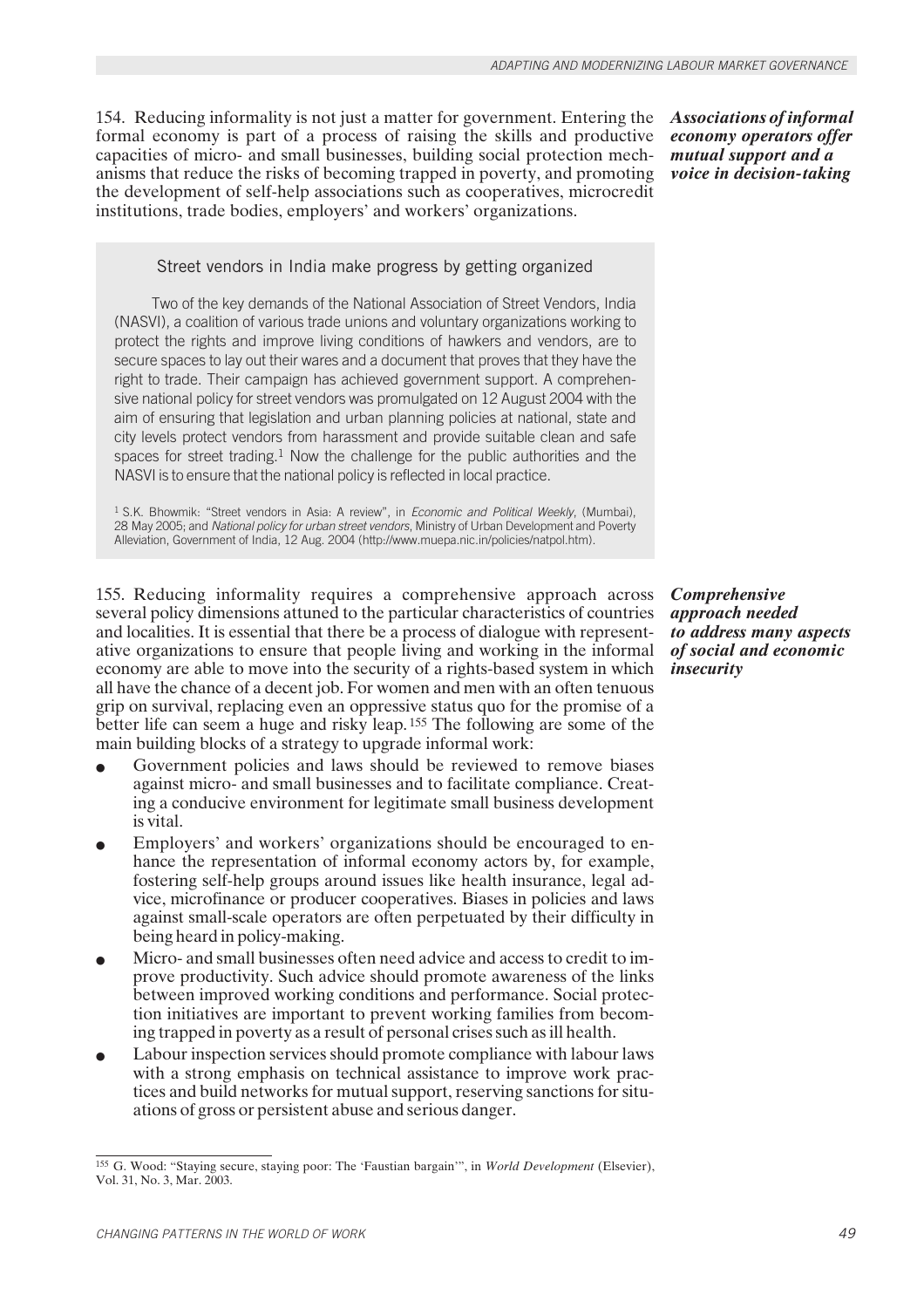Urban planning should take into account the needs of small businesses and workers for cheap and safe workplaces, housing, public transport, electricity, water supply and waste disposal. Infrastructure development should also use, wherever appropriate, construction techniques that foster the expansion of decent work opportunities and stable legitimate small businesses.

#### *2. Agricultural work and the reduction of poverty*

*Rural work often beyond the reach of laws and regulations* 156. With three-quarters of the world's poorest people living in the rural areas of developing countries – often dependent on family earnings from agriculture – improved productivity, incomes and working conditions in farming are vital to development. In some countries, traditional forms of agricultural life persist, with working arrangements determined by often deeply entrenched customs and community norms. Countries with dispersed land tenure tend to have a larger share of farming in the hands of small peasant farmers working on their own account. *Paid employment on the rise but many rural workers also farm on own account* 157. Where agriculture is more commercialized, the proportion of workers who are employees is higher. Paid employment is on the rise and, at 450 million workers worldwide, could exceed 40 per cent of the global agricultural workforce.<sup>156</sup> One of the difficulties in measuring this trend is that many female and male members of own-account farming households often also work off the farm on a casual basis to supplement the family's income. Little sound data is available on the scale of such casual work; however, a study of the Mexican agricultural labour market in the early 1990s estimated that 4.8 million farmers – or nearly 80 per cent of the rural labour force – undertook some wage work for at least part of the year. <sup>157</sup> *Increasing agricultural productivity is a social as well as a technical challenge* 158. Despite the continuing large rural exodus, on current trends about onethird of the world's labour force will still be working in agriculture by 2015. 158 Reducing extreme poverty is thus to a large extent a question of improving the earning power of agricultural workers and small farmers, together with developing non-farm employment opportunities in rural areas. While the technical possibilities for productivity improvement, even in arid areas, are considerable, the poorest farming communities face many barriers – not least the debilitating effects of malnourishment and disease – to accessing both inputs and markets that could yield higher incomes. Discrimination, often of a multiple character, is a social reality for many women and men from indigenous or other disadvantaged ethnic groups. *Cooperatives have vital role in rural development* 159. In addition to investment in infrastructure and education, breaking rural poverty traps requires a major effort to develop collective organizations of workers and small farmers, such as cooperatives. These can represent the poorest in policy-making for rural development and provide key services such as health insurance and microcredit, bulk purchasing of seeds,

fertilizers and tools, as well as improved marketing. In Bangladesh, the Milk Vita cooperative has expanded dramatically since the early 1990s, raising its

<sup>158</sup> ILO: EAPEP database, 5th edition, op. cit.

<sup>156</sup> P. Hurst: *Agricultural workers and their contribution to sustainable agriculture and rural development* (FAO-ILO-IUF, 2005).

<sup>157</sup> R. Plant: *Role of rural workers' organizations in economic and social development: A case study of ILO Convention No. 141 in Mexico and the Philippines* (Geneva, ILO, 1993).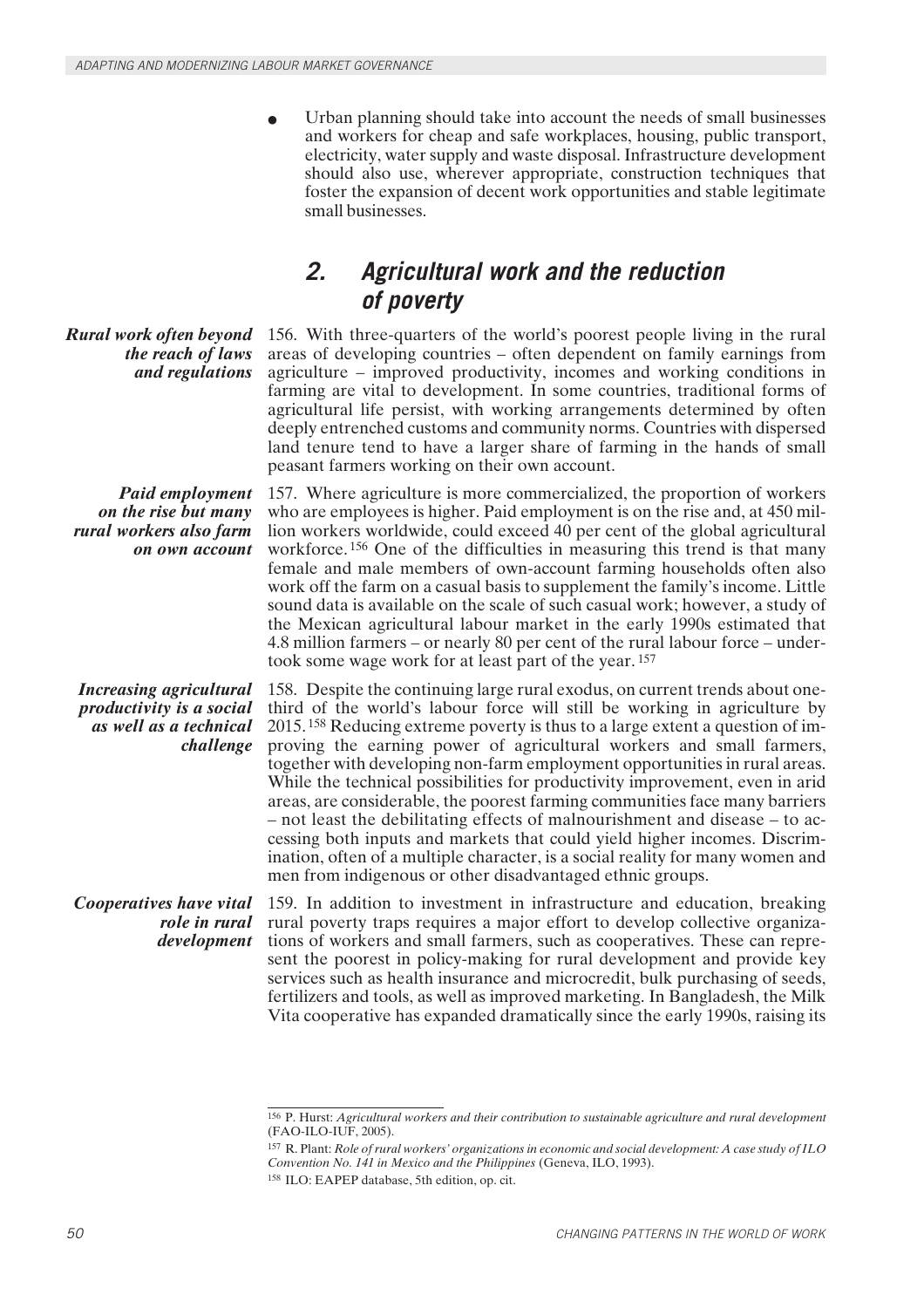previously very poor farmer members' living standards, providing safe milk to the cities at competitive prices and creating jobs in milk distribution. <sup>159</sup>

160. Where larger scale farming, especially on plantations, is important, dialogue and negotiation between agricultural workers' unions, farmers' organizations and large enterprises is increasing and creates scope for improving working conditions and pay alongside productivity. Major purchasers of agricultural products also have a responsibility to work with producers to improve working conditions and the social and ecological environment in rural areas. <sup>160</sup>

161. Compared to those working in other economic sectors, many agricultural workers are only weakly protected by national labour law. 161 The role of law in agricultural work is closely connected to patterns of land ownership, the size of farms and the extent of commercialization. Yet all around the world, farm workers experience discrimination, hazardous working conditions, low pay and lack of social protection, contributing to the high incidence of poverty. Agriculture is sometimes excluded entirely from the coverage of labour laws. Size thresholds may also mean that many farming employers are outside its application.

162. The casual, seasonal or temporary nature of much farming work is an- *Rural work insecurity* other reason for weak legal protections. Many farm workers are perpetual migrants, following crop cycles to different regions and even to foreign countries. Much of the labour-intensive harvest work in Europe and North America is done by gangs of workers from lower-income countries. Furthermore, the remote and isolated location of farm work makes the task of labour inspectors particularly difficult. In some countries, the general absence of the rule of law in the rural areas creates a vacuum in which private militia, crime and banditry are unchecked, exacerbating the insecurity and vulnerability which prevents communities from working out of poverty.

163. Comprehensive strategies for the achievement of the goal of decent work for farm and other rural workers must become an important element in poverty reduction. In addition to improving the effectiveness of legal protections of working conditions, the exercise of farm workers' and peasants' right to freedom of association needs to be extended, secured and encouraged. Working alongside other voluntary bodies – such as farmers' and landowners' organizations, other organizations of rural employers, cooperatives, social insurance and microcredit institutions – and local authorities and agencies of central Government, farm workers' and peasants' organizations, can enrich the social capital of rural areas and contribute to escaping the multiple poverty traps that hold back agricultural productivity and rural development.

#### *3. The impact of technological change and intensified competition on labour market governance mechanisms*

164. The combination of intensified international competition and the scope **Intensified competition** offered by changes in technology to restructure enterprises, including through *increases pressure* increased outsourcing, has led to increased uncertainty over employment for flexibility

*Collective bargaining leads to improved productivity and working conditions*

*Agricultural workers need better legal protection*

*Organizing for rural change*

<sup>159</sup> J. Birchall: *Cooperatives and the Millennium Development Goals* (Geneva, ILO, 2004).

<sup>160</sup> L. Rusgaard: *The IUF/COLSIBA-CHIQUITA framework agreement: A case study*, Working Paper No. 94 (Geneva, ILO, 2004).

<sup>161</sup> ILO: *Sustainable agriculture in a globalized economy*, report for discussion at the Tripartite Meeting on Moving to Sustainable Agricultural Development through the Modernization of Agriculture and Employment in a Globalized Economy (Geneva, ILO, 2000).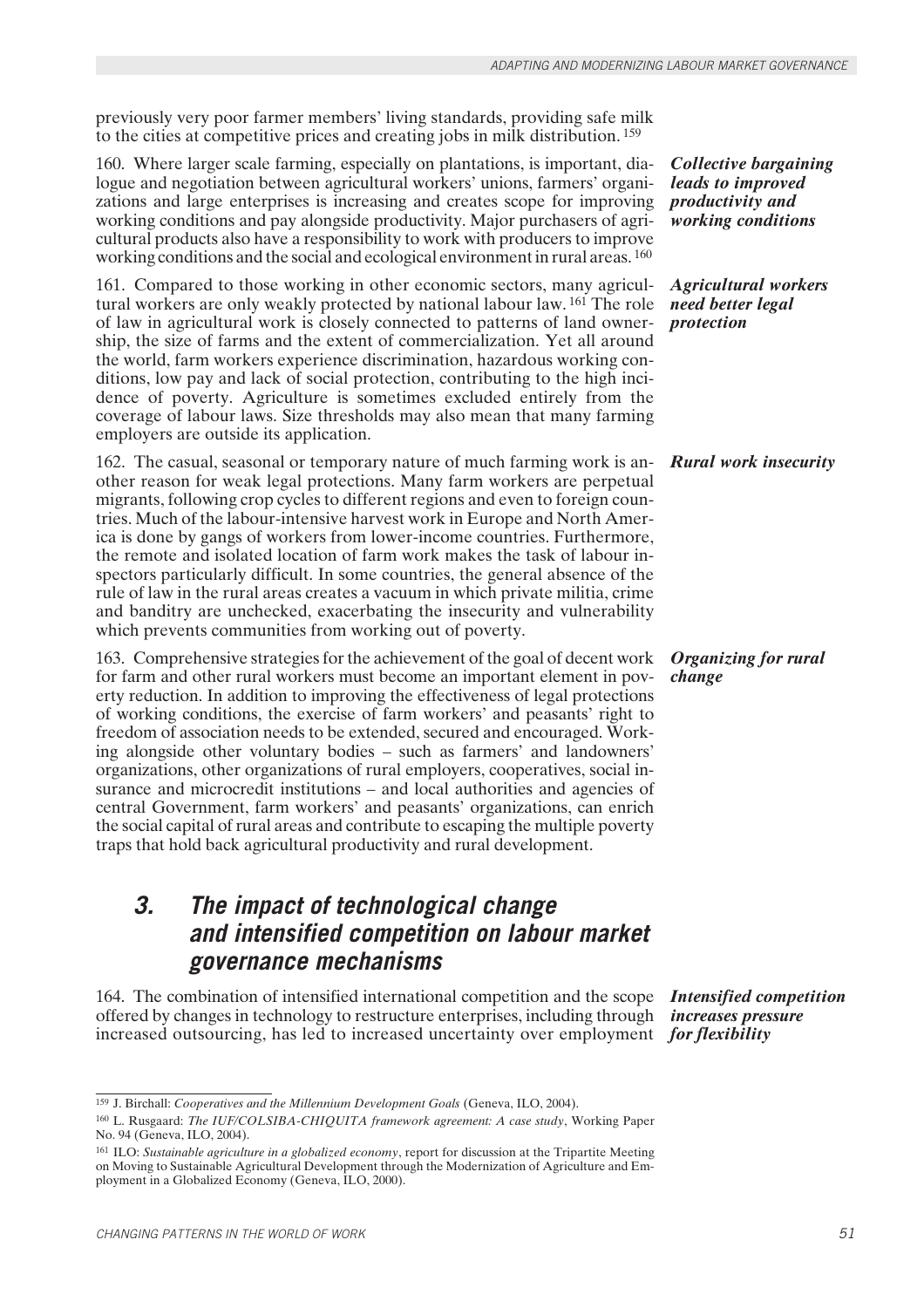security in many countries. With businesses less confident about their market position and under pressure to keep up with the pace of their most innovative competitors, many employers have sought to find ways of increasing the flexibility of working arrangements both through internal reorganization (functional flexibility) and by the easing of rules on hiring and firing (numerical flexibility). Labour market governance systems condition employers' response to these pressures. <sup>162</sup>

*Quality of laws on employment and enterprise critical for development* 165. Two important foundations for the governance of open market economies and the promotion of sustainable development are the employment relationship and the limited liability company or firm. Although they both have formal definitions in national laws, they are also social institutions that have developed in parallel to play a vital role in the coordination of the production process and the functioning of the market. While the legal constructs for employment for the firm – that have evolved over the last 200 years – vary from country to country, they display a remarkable underlying similarity in their purpose and basic principles. The quality of the laws concerning employment relationships and the firm, and most importantly the effectiveness of their implementation, are critical to development and the adjustment to economic and technological change.

*Modern production methods founded on employment relationship* 166. Despite the scale and pace of economic and social change there is little sign of fundamental change in the role of the employment relationship and the firm in modern market economies. Where the production process requires some degree of division of labour and thus the coordination of work teams, employers need to hire workers so that they are available when required; they also need to ensure that skills learned are retained and that tasks can be adapted as needed. From the workers' side an employment relationship offers some security of income and does not require investment in tools, materials and premises.

*Integrated production processes require stable working relations* 167. The alternative of breaking the work process up into a series of tasks undertaken by independent self-employed workers who "sell on" each intermediate product in a chain eventually leading to the final consumer is, in theory, possible. However, for most goods and services the transaction costs involved makes the option of integrating at least a good part of the process inside a firm employing a group of workers more efficient. About nine out of ten workers in most industrialized countries are in an employment relationship of some sort and the share is rising in the faster growing developing countries. <sup>163</sup>

*Outsourcing option is changing shape of firms* 168. Many businesses all over the world are restructuring their production processes with important impacts on the terms of employment and the shape of the firm. New information and communication technologies, the opening of markets and reduced costs of transportation are altering the parameters that firms – both publicly and privately owned – use when deciding what to buy from others and what to do themselves. For many firms, the option of outsourcing an increasing range of production or service functions, even to another country, is now feasible. This implies that firms also want to have the option to increase or reduce their workforce according to the choices they make about what to do and what to buy. In turn, this has led to the questioning of laws that restrain employers' ability to employ at will and protect workers from the effects of employment instability.

<sup>162</sup> K. Van Eyck: *Flexibilizing employment: An overview*, SEED Working Paper No. 41 (Geneva, ILO, 2003), provides a survey of the several ways of analysing employment flexibility.

<sup>&</sup>lt;sup>163</sup> D. Marsden: *A theory of employment systems: Micro foundations of societal diversity (Oxford; New* York, Oxford University Press, 1999).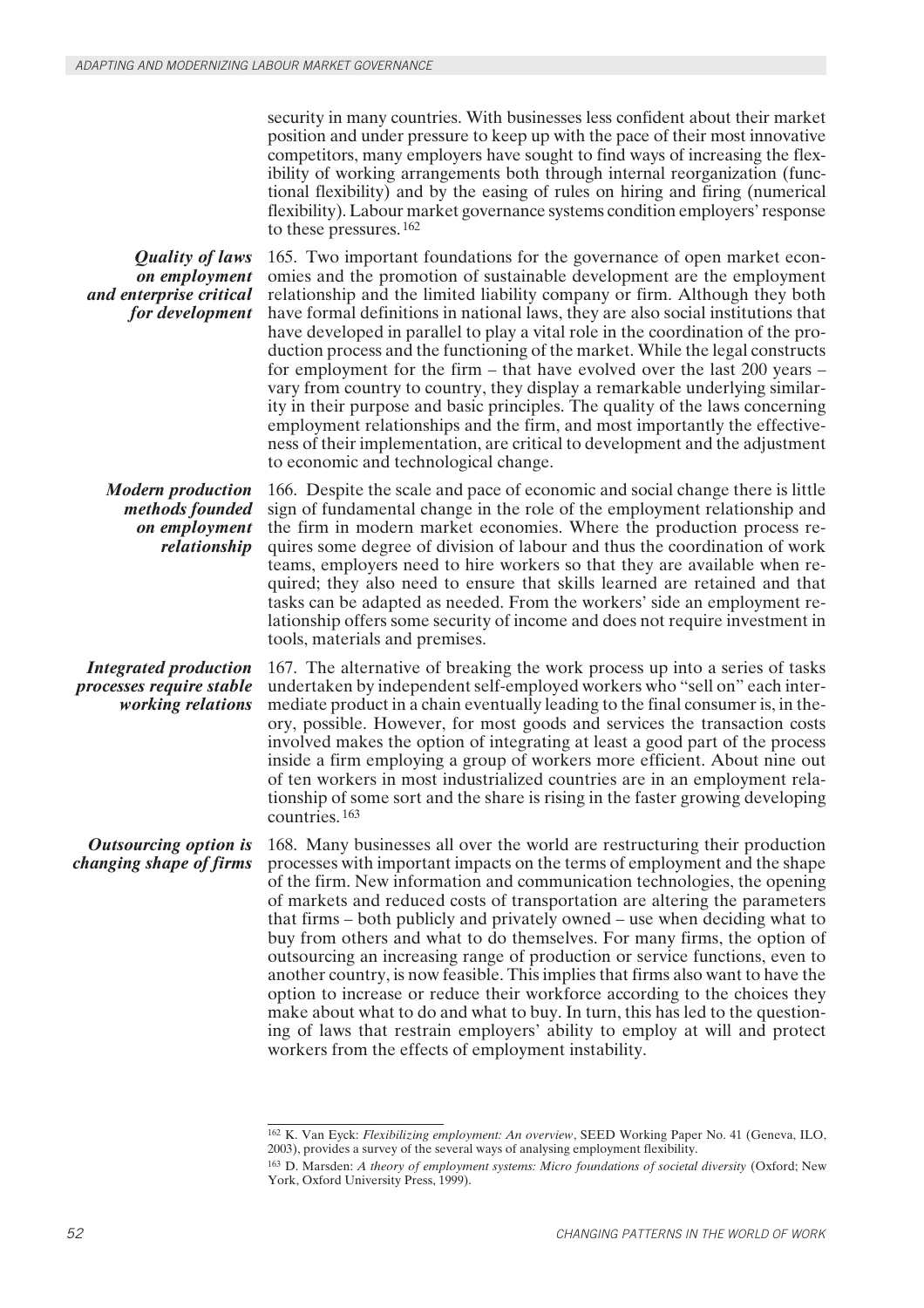169. Similar pressures are also pushing firms to reorganize work internally by, for example, operating for longer hours, arranging work schedules to meet peaks in demand or requiring workers to undertake multiple tasks. Temporary and part-time work and agency contracting are on the increase in some countries. These trends are apparent in both the public and private sectors in many countries, where government departments and agencies, as well as local authorities, are re-examining work processes with a view to cutting costs and/or improving services. The scope for such internal or functional flexibility is constrained to varying degrees by labour laws and collective agreements, on the one hand, and by the need for explicit or implicit rules that encourage commitment and cooperation from work teams, on the other. <sup>164</sup>

170. A robust capacity of employers and workers to adapt to changes that affect work and the labour market without costly disruptions or high unemployment provides a competitive advantage to countries. This has stimulated renewed interest in the role of active labour market policies (ALMPs) as a means of encouraging change through "protected flexibility". Such policies facilitate the matching of labour supply and demand through an array of programmes that include, employment services and labour market information, training, public works and support for enterprise development. Countries that have a high ratio of trade to GDP tend to have high levels of spending on ALMPs. Furthermore, spending on ALMPs is also positively co-related with workers' perceptions of security.<sup>165</sup>

# *4. Trends in labour law*

171. The pressures for change in how work is organized and rewarded are *Labour law influx* provoking debate over the coverage and content of labour laws, regulations and collective agreements. On the one hand, increased uncertainty is resulting in demands, especially from workers and unions, for stronger protection. On the other hand, the effects of intensified global competition are felt, particularly by business, to require a faster pace of adaptation less constrained by laws or collective agreements. As a result labour law is currently in a state of more or less constant adjustment. Between 2000 and 2005, the ILO was actively engaged in labour law reform deliberations over 50 countries.

172. The issues involved in labour law reform are extremely varied; however, two major trends have emerged in the last few years. First, much of the legislative action recorded by the ILO has been in the form of new or amended laws designed to give effect to fundamental principles and rights, particularly concerning the fight against discrimination at work and child labour. Second, a number of countries have eased regulations to lower the costs to employers of hiring and firing and/or introducing new work arrangements.

173. During recent years, often as part of a process of movement towards democratic systems of government, many countries have adopted laws on fundamental principles and rights at work. Discussion of freedom of association has decisively shifted from whether these rights and principles should be respected to how best to respect and make use of them. A number of countries are still in the process of introducing or improving freedom of association laws and many allow various exceptions to legal protection – particularly for agricultural, export processing zone, migrant, domestic and informal economy

*Flexible working on the rise*

*Broadening of protections for fundamental rights at work and easing of regulations on job security*

*Debate on union rights shifts from whether to how*

<sup>164</sup> M. Marchington: "Fragmenting work: Blurring organizational boundaries and disordering hierarchies (Oxford University Press, 2005).

<sup>165</sup> P. Auer, U. Efendioglu and J. Lescheke: *Active labour market policies around the world: Coping with the consequences of globalization* (Geneva, ILO, 2005).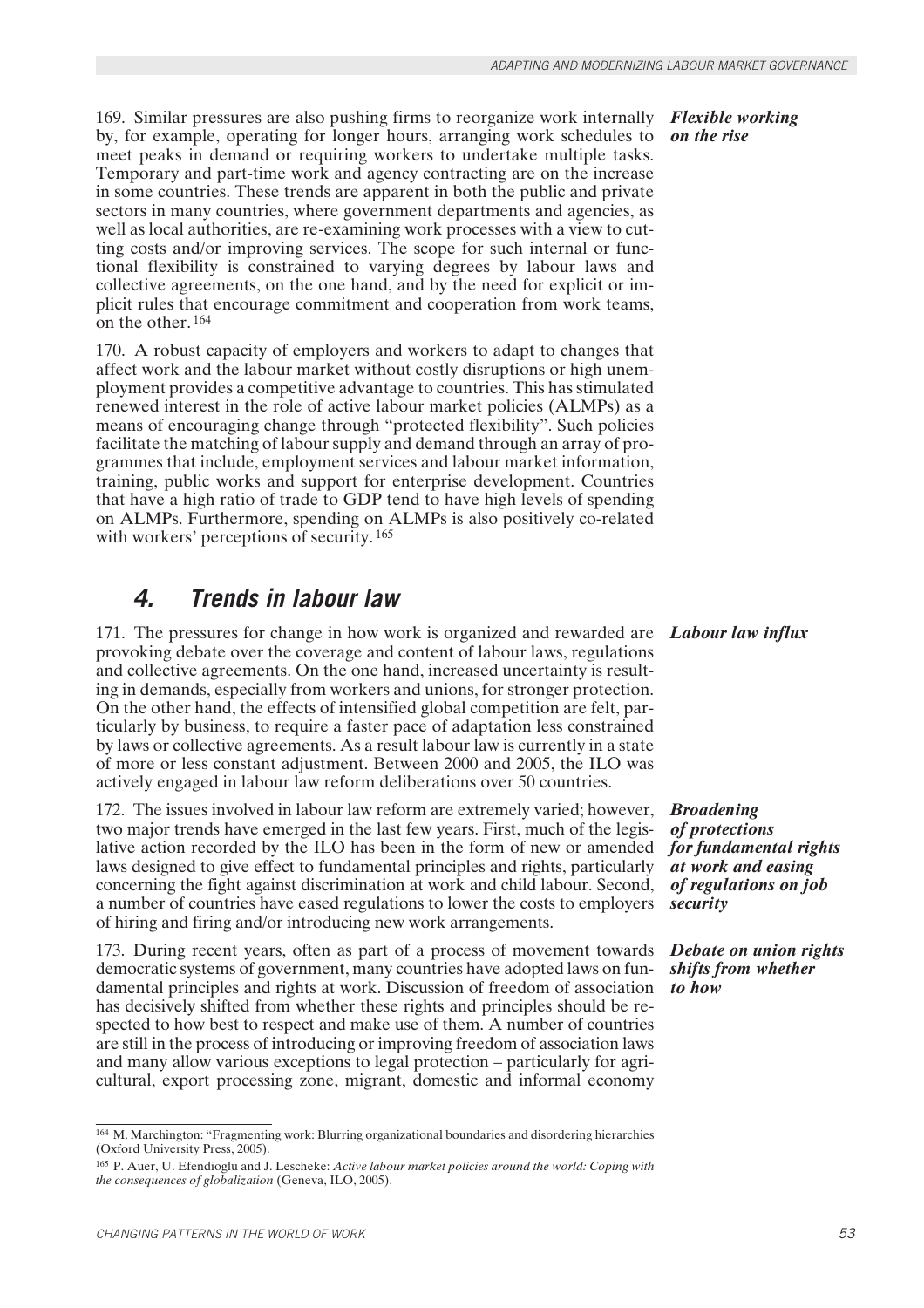workers. Nevertheless, the fact that the principles of freedom of association are less contested has allowed increased focus on ways to ensure that, in practice, women and men are able to form and join organizations of their own choosing without fear of reprisal. <sup>166</sup>

*Legal offensive against discrimination spreads* 174. The strengthening of laws concerning discrimination at work is a particularly noteworthy trend, especially in Europe. There has been an increase in measures to combat indirect gender discrimination, as well as in organizations set up to promote equal opportunities at work. While reforms have mainly focused on discrimination on grounds of gender or race, other motives such as sexual orientation, physical disability and HIV/AIDS status are also being addressed.

*Worldwide drive to eliminate worst forms of child labour*

*More variety in employment contracts* 175. Since its adoption in 1999, the Worst Forms of Child Labour Convention, 1999 (No. 182), has been ratified by 158 member States, many of which have had to update their laws as a consequence.

176. The easing of legislative protection concerning dismissal is another prominent area of labour law reform. Although most legislation still presumes that, unless otherwise specified, employment contracts are full time and of indefinite duration, many reforms have made it easier to offer socalled "atypical" contracts. Such contracts could be for a fixed term, temporary, part time or covering a training period. Many countries have also introduced legislation covering private employment agencies and temporary work. 167 Reviews of statutes on the status of public service workers, often with a view to easing restrictions on changes in working arrangements, have taken place in many countries.

*Protections against mass dismissal eased but not abolished* 177. Nearly all countries have some form of legislative limitation on an employers' decision to dismiss large groups of workers. Most specify a minimum period of notice. In addition, two forms of consultation are widespread: an obligation to consult workers and/or their representatives with a view to finding alternatives to closure or determining terms for separation; and/or an obligation to notify a public authority which could be a local ministry official or even the minister, again with the objective of providing time for consultation over alternatives or to mitigate the effects of the lay-offs. Although such employment protection legislation is often criticized as inhibiting flexibility, most reforms have in practice tended to focus on improving the pace and transparency of procedures for consultation and, if necessary, approval of mass dismissals. Protections against discriminatory practices in the termination of employment have often been strengthened as part of new laws promoting equality of opportunity.

*Labour inspection squeezed* 178. The volume of labour law and regulation is not diminishing. Rather it is adapting to democratic pressures for improved rights and economic and technological forces for greater flexibility. Nonetheless, in many countries, especially developing countries that have undergone years of austerity, one of the main means of enforcement of labour law – labour inspection services – have been in retreat. Many countries have good laws based on the Labour Inspection Convention, 1947 (No. 81) but lack the means to employ, train and equip an adequate labour inspectorate. 168 In many countries prolonged austerity measures affecting public service pay has made retention of skilled inspectors more difficult and increased the risk of corruption.

<sup>166</sup> ILO: *Organizing for social justice*, Global Report under the follow-up to the Declaration, Report 1(B), International Labour Conference, 92nd Session, Geneva, 2004.

<sup>167</sup> Despite the relatively low number of ratifications of the ILO Private Employment Agencies Convention, 1997 (No. 181), its provisions appear to have influenced many of these new laws.

<sup>168</sup> ILO: *General Survey: Labour inspection*, Report III (Part IB), International Labour Conference, 95th Session, 2006 (http://www.ilo/public/english/standards/relm/ilc/ilc95/pdf/rep-iii-1b.pdf).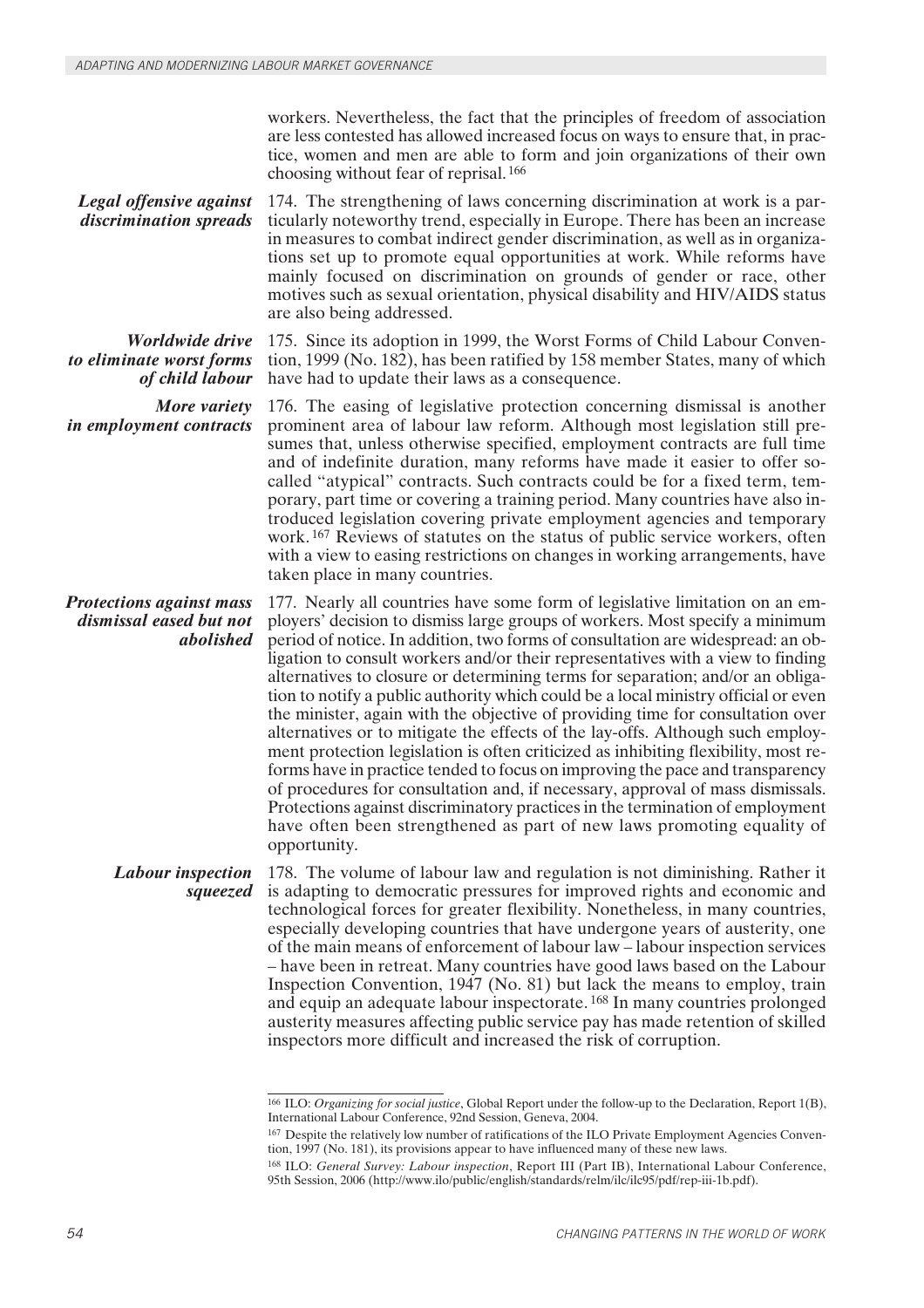179. Debates over laws on employment protection have also involved discussion of unemployment benefit regimes and the effectiveness of training systems. The terms for separation are influenced by the extent of income protection workers enjoy while searching for a new job and the availability of training options to reskill for a different occupation. There is a lively discussion over the concept of "flexicurity", especially in Europe, but also in other regions. This is a model for employment adaptation in which the formal constraints on employers to dismiss are relatively modest but other measures ensure that any unemployment is of short duration. Consultation with unions and public authorities, backed up by the social security and training system, are geared to ensure that workers experience little income loss for a short period of job search and are further assisted by active support of occupational or geographical mobility. <sup>169</sup>

180. The trend towards increased protections for freedom of association and against discrimination, coupled with an easing of laws concerning dismissal, may presage a more general move towards a rights-based approach in which recognition of the need for dynamic labour markets is conditioned by respect for rights and negotiated solutions to workplace changes. This is sometimes characterized as a shift towards procedural rights and away from guaranteed substantive outcomes. 170 Such an approach would require modernization of social security systems and the upgrading of human resource policies. Furthermore, mechanisms for the day-to-day governance of work by dialogue and negotiation, with less reliance on reference to statutes and legal processes, require strong and effective representative organizations of employers and workers.

# *5. Collective bargaining and social dialogue*

181. Collective bargaining between free associations of workers and employers, as well as other forms of social dialogue, are features of democratic societies. In many countries, the historical process in which the State accepted and encouraged the right to freedom of association often marked a turning point in the emergence of democracy. However, the internal dynamic of work processes imparts a strong natural logic for work groups to form and for employers to reach accommodations with them. In many countries, unions were formed and functioned, often clandestinely, before they acquired legal status or a functioning democracy was established. The social struggle to assert labour rights can lead to their realization – at least in part – despite the absence of an orthodox legal route to their application. Nevertheless, in order for freedom of association and collective bargaining to become effective and be integrated into labour market governance based on social dialogue, these rights need an anchor in law.

182. The international reference points for freedom of association and collective bargaining are ILO Conventions Nos. 87 and 98. 171 The spread of democracy in the last decades of the twentieth century was paralleled by an increase in ratifications of the ILO Conventions on freedom of association. In many countries where freedom of association was previously heavily restricted, legal obstacles to the functioning of free trade unions and employer

*Search for a new policy blend for flexibility with security*

*Negotiated change, protected mobility: A trend for the future?*

*The rights foundations of social dialogue*

*The role of international labour standards in the spreading of democracy*

<sup>169</sup> ILO: *Managing transitions: Governance for decent work*, Report of the Director-General, Vol. II, Seventh European Regional Meeting, Budapest, February 2005 (Geneva, ILO, 2005).

<sup>170</sup> B. Hepple (ed.): *Social and labour rights in a global context: International and comparative perspectives* (Cambridge; New York, Cambridge University Press, 2002) p. 15.

<sup>&</sup>lt;sup>171</sup> The Freedom of Association and Protection of the Right to Organise Convention, 1948 (No. 87), and the Right to Organise and Collective Bargaining Convention, 1949 (No. 98).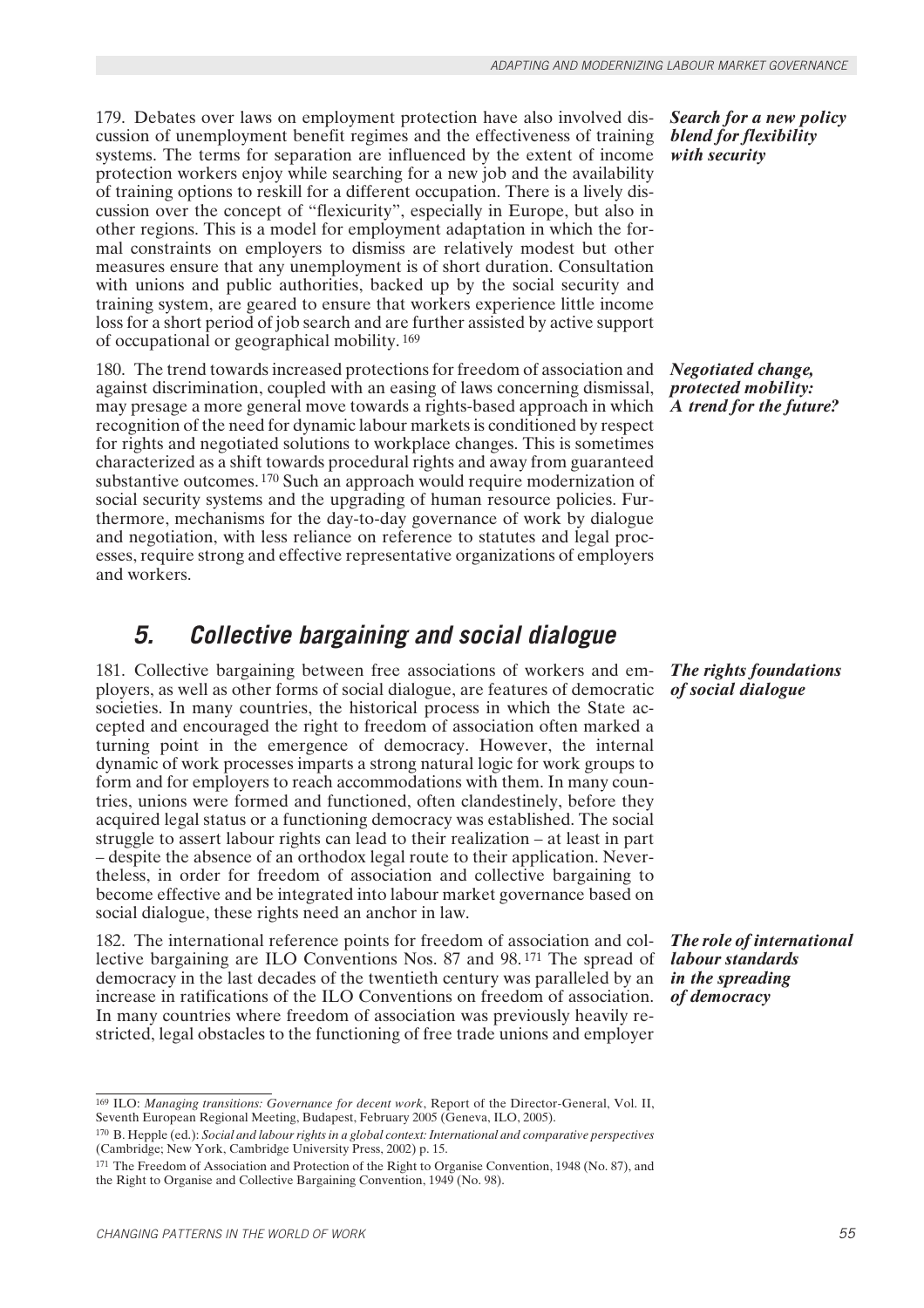organizations have been much reduced. The scope for collective bargaining and social dialogue has thus spread and developed. At the same time, economic and social changes have led to considerable changes in the organized labour movement and, to a certain extent, in employers' organizations as well.

*Union membership down in most countries* 183. Union membership as a proportion of the workforce has fallen in most countries. The drop has been particularly sharp in the former Communist countries, where membership of party-controlled organizations was virtually compulsory. In the EU, membership was about 26 per cent in 2002 with lower rates in the "new" Member States. 172 United States union membership in 2000 was also down to about 13 per cent compared to 15 per cent ten years earlier. In Japan, union members constituted 22 per cent of employees – also down by about 3 percentage points since 1990. 173 The size of union membership in developing countries is equally variable and depends to a large degree on the size of the non-agricultural workforce. Sources of information are also thin. If measured as a share of total paid (formal) employment between 2000 and 2003, it is as high as 25-45 per cent in countries such as Brazil, Egypt, Mauritius, Nicaragua, Singapore and Sri Lanka; between 10-20 per cent in Costa Rica, India and Republic of Korea; and under 10 per cent in many other countries. Measured as a share of total employment, including the urban informal economy and agriculture, union density figures are much lower in countries such as India. <sup>174</sup>

*Union recruitment in new economy fails to keep pace with falling employment in "smokestack" industries*

*Women playing greater role in unions holds promise of reducing gender inequality at work*

sector. The fall in union membership is much less marked in countries where unions play a prominent role in the social security system, e.g. in Scandinavia. 185. Against this overall picture of decline, women are rising as a share of total membership in many countries. The empowerment or presence of women in decision-making bodies is key for promoting gender equality in the world of work. Women's and men's equal participation and representation in social dialogue at the highest levels has the potential to influence labour market outcomes – resulting in the removal of barriers that prevent women from engaging in full employment on equal terms with men and the reversal of any inequalities in their capabilities to engage equally in decent work opportunities. Equal participation in decision-making can therefore lead to the introduction of more gender-equal legislation and better policies to balance family and working life; increased equality in access to decent work oppor-

184. The main cause of decline in the industrialized countries, is the fall in employment in heavily unionized industries such as coal, railways, steel, shipbuilding and manufacturing in general. Recruitment in new service sectors and in smaller establishments has not compensated for these falls. Public sector unions have suffered less membership loss than those in the private

*Social and political hostility hampers organizing efforts* 186. A more intangible factor affecting union membership is a change in the social and political environment in some countries. Unions depend on volunteers in the workplace to maintain levels of organization. If playing this important social role attracts the hostility of managers, employers or other figures of authority and is felt to put at risk continued employment, the number and enthusiasm of volunteers is reduced. It seems likely that part of the difficulty unions face in some countries is due to inadequate protection

tunities; and enhanced social protection for women and men working in infor-

mal and insecure jobs.

<sup>172</sup> European Commission: *Industrial relations in Europe 2004* (Brussels, 2004), table 1.3.

<sup>173</sup> *OECD Employment Outlook* (Paris, 2004), table 3.3.

<sup>174</sup> S. Lawrence and J. Ishikawa: *Trade union membership and collective bargaining coverage: Statistical concepts, methods and findings* (Geneva, ILO, 2005).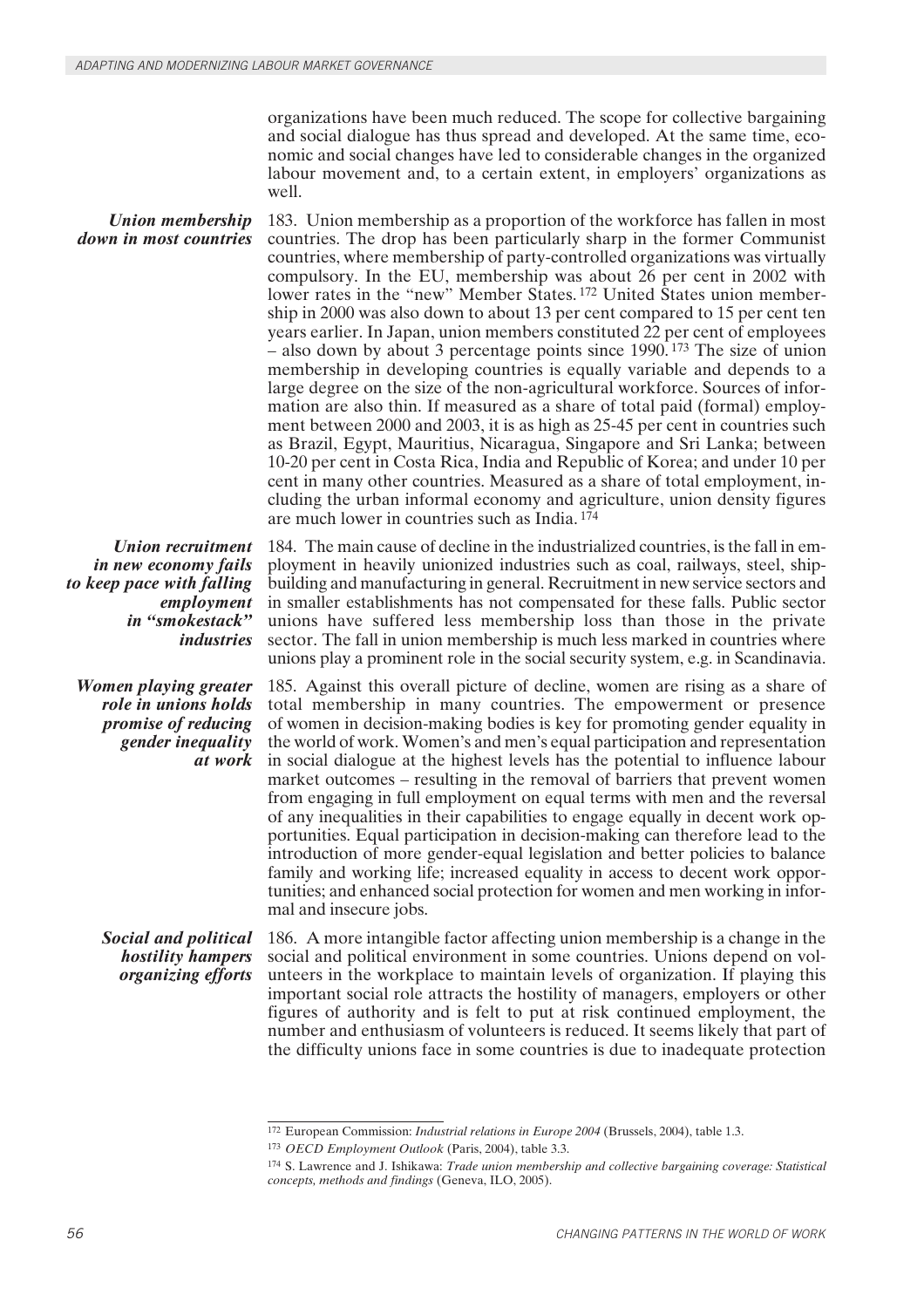of union activists from discrimination, particularly when seeking to recruit in previously unorganized workplaces.

187. Structural change in employment is also affecting employers' organizations – although this is harder to quantify. Data from Europe show that companies belonging to employers' organizations still continue to employ around 60 per cent of all workers. This is probably a relatively high figure by comparison with other regions although membership is weaker in the new Member States of Central and Eastern Europe. Support for employer institution building remains important in the transformation countries. <sup>175</sup>

188. The structure of unions and employers' organizations has changed, with many unions merging and previously separate business associations for commerce and employment issues combining in some countries. In November 2006, the World Confederation of Labour (WCL) and the International Confederation of Free Trade Unions (ICFTU) will form a new global labour international, bringing together most independent and democratic national centres of unions.

189. The decline in union participation rates – and to a certain extent employers' organizations – has had some effect on the coverage and content of collective bargaining and other institutions of social dialogue. However, in many countries far more workers benefit from collective agreements than are actually members of unions or employees of firms that are members of employer organizations. For example, in EU Member States, about 78 per cent of employees in the old 15 – and 35 per cent in the new ten – Member States were covered by collective agreements in 2001. These figures are high by comparison with other countries because of the continued strength of industry bargaining and the use of voluntary or legal procedures to make agreements binding on all employers in the sectors concerned. In 2000, the average for the industrial countries of the OECD was 35 per cent in 2000, down from 45 per cent in 1980. Information on the coverage of collective bargaining in developing countries is scant. The practice is less common than in industrial countries and limited mainly to the public sector and larger enterprises. <sup>176</sup>

190. A shift away from national- or industry-level bargaining towards bargaining at plant or company level is apparent in some countries. In others, bargaining takes place at two or three levels and the degree of decentralization can vary from round to round. In a number of European countries, there is an observable trend toward more local agreements within an industry or national framework. 177 This, however, contrasts with the resurgence in some countries of tripartite agreements on social pacts that embrace issues such as pay, training, social transfers, tax strategies and labour law reforms. <sup>178</sup>

191. A further emerging trend is international social dialogue between multinational companies and global union federations. By the end of 2005 there were over 40 framework agreements largely based on the ILO's Declaration of Fundamental Principles and Rights at Work covering over 3.5 million workers. These agreements do not cover issues such as pay and working conditions but do establish agreed principles that can facilitate improved union management relations throughout a global company.

*Employers' organizations affected by employment changes*

*Union and employer structures consolidating*

*Coverage of collective agreements falling but remains high in Europe*

*Some trends towards more decentralized bargaining*

*International social dialogue emerging*

<sup>175</sup> European Commission: *Industrial relations in Europe 2004*, op. cit., table 1.5.

<sup>176</sup> *OECD Employment Outlook*, 2004, op. cit.; Lawrence and Ishikawa, op. cit.

<sup>177</sup> P. Marginson, K. Sisson: *European integration and industrial relations: Multi-level governance in the making* (New York, Palgrave Macmillan, 2004).

<sup>178</sup> H.C. Katz and O. Darbishire: *Converging divergences: Worldwide changes in employment systems* (Ithaca, New York, Cornell University Press, 2000).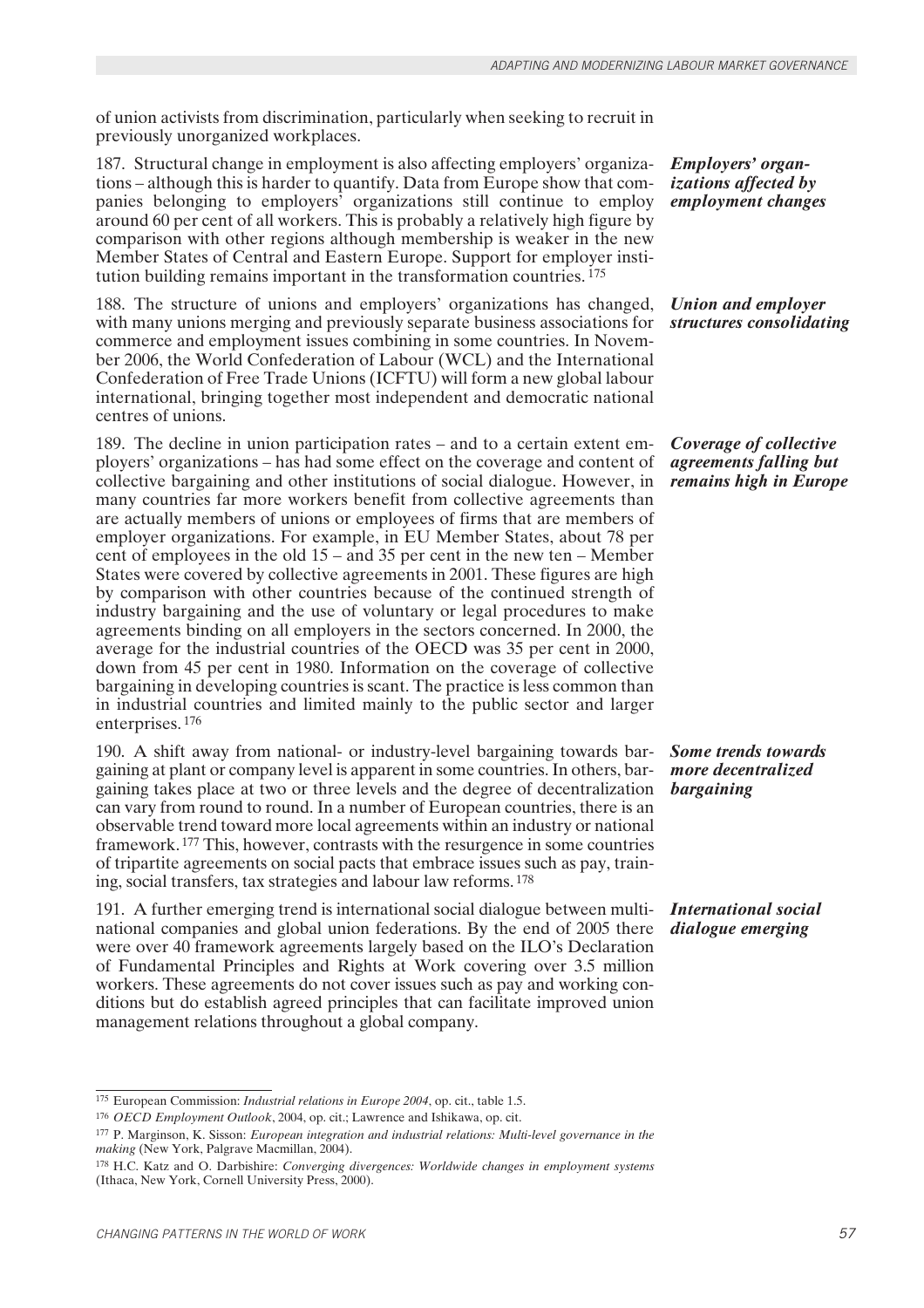#### *6. International dimensions of labour market governance*

*for labour and product markets*

*National frameworks* 192. Current governance mechanisms for the world of work, principally laws and collective bargaining, evolved during the nineteenth and twentieth centuries in settings bounded by the jurisdictional reach of the nation State. There was an international dimension to the development of labour law even in the nineteenth and early twentieth centuries, partly as a result of colonial interests but also stemming from the work of the ILO and its precursors in establishing common standards for national law and practice. Nevertheless the impact of systems of labour market governance on the price and quality of final products and also on social relations was mainly contained within national markets.

*Product markets go global* 193. In the twenty-first century, the markets for goods and services are increasingly global. Workers are much less able to move internationally – although labour migration is significant and growing. This has created a new environment for labour law and social dialogue. Reforms or the continuation of the status quo, are often assessed against their expected effect on the competitiveness of individual enterprises or the country as a whole.

*Concern about equity in working conditions internationalized* 194. At the same time, working conditions in other countries are increasingly scrutinized by workers, consumers, businesses and governments, motivated at least in part by legitimate fears that increased international competition will undermine hard-won social progress. In addition, global concerns about abuses of human rights and continued poverty in other countries have increased in parallel with the availability of information. But it cannot be denied that uncertainties arising from increased international competition can also be exploited for narrow protectionist purposes.

*International influences on labour market governance increase* 195. Increased awareness of the international dimensions to labour market governance has evoked several different but overlapping approaches to modernization and adaptation. First, as discussed earlier, many countries are reviewing national laws or social dialogue systems, often with the explicit goal of matching the performance of competitors and sometimes of importing their governance mechanisms. This might be characterized as a process of regime competition or emulation. For example, comparisons between the United States, European and Japanese labour market systems are frequently used to support arguments for reform, even though the evidence for the superiority of any of the models is weak. A second trend is a search for ways of harmonizing laws, if not globally then within a regional market such as that created by the European Union. Such approaches are often based on the search for a social floor for competition. A third response is to think across national jurisdictions and define norms that multinational businesses could apply wherever they operate and to the subcontractors with which they do business. The governance frame for such an approach is a global production system and thus the norms are not legally binding – but they rely on other means of application such as market pressures on enterprises to maintain a reputation of corporate social responsibility.

*A new, more integrated, approach to labour rights apparent in the market*

196. An important new feature of discussions about national labour law reform, regional or global social floors and corporate social responsibility, is that labour rights are no longer seen as outside or in opposition to the market but are treated as integral to it. 179 For the ILO this approach is, of course, not new. The potential for a positive relationship between improved productivity and better working conditions and rights is one of the building blocks

<sup>179</sup> Hepple, op. cit., p. 15.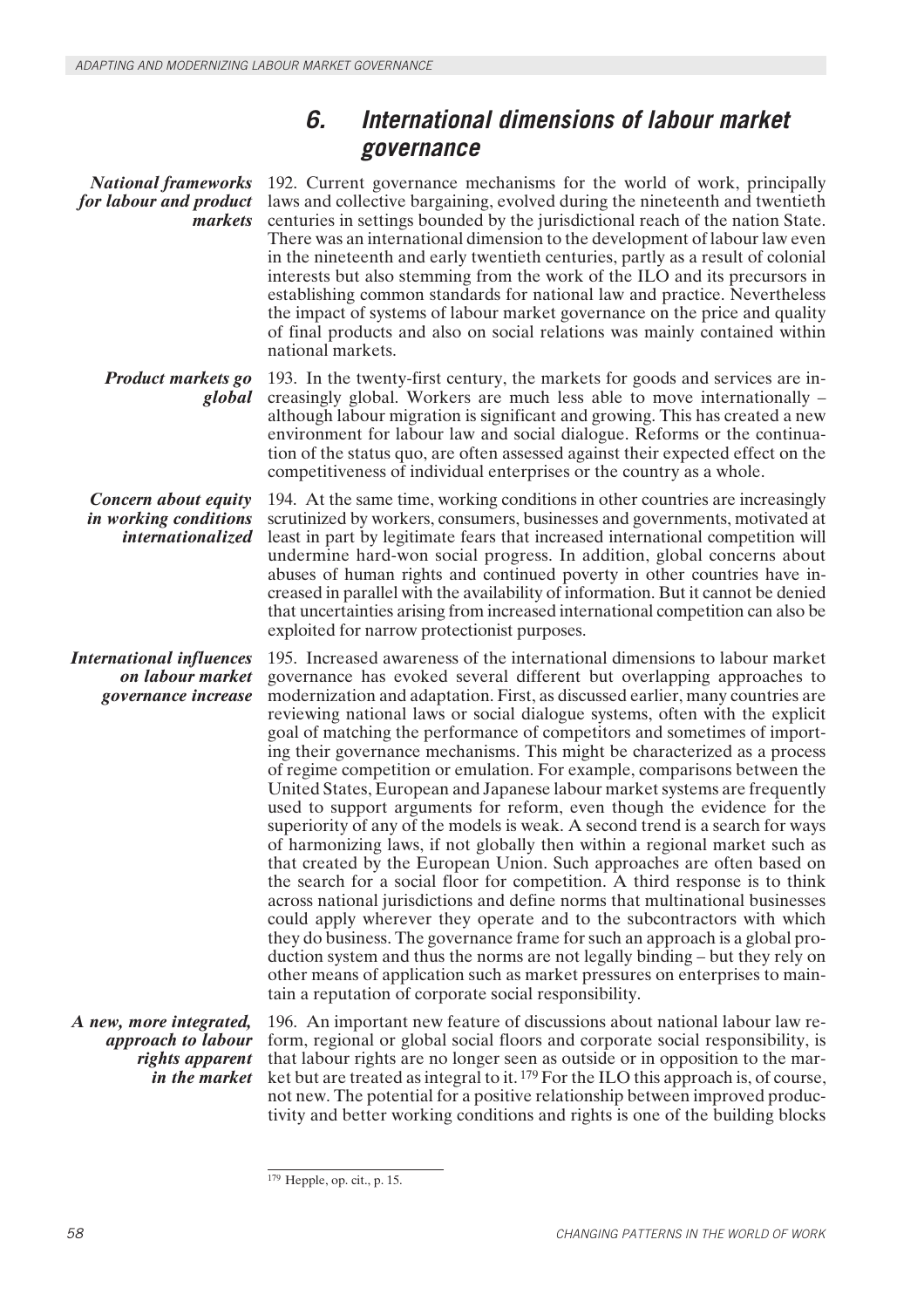of the ILO's tripartite system of governance and standard setting. Nevertheless, the notion that the improved application of labour rights can act to support the development of the market for goods and services has become more widely accepted recently.

#### *Regime competition and emulation*

197. Intensified competition worldwide has prompted businesses of all sizes to seek faster-paced, more frequent and more extensive workplace changes – "flexibility". The practical meaning of increased flexibility can vary considerably for different firms and sectors. Labour economists often distinguish "functional" and "numeric" flexibility. The former implies changed tasks, roles, hours of work and skills within a more or less stable workforce. The latter suggests a capacity to hire or fire more easily in an effort to adjust the number of workers to the order book on hand.

198. In discussions on the flexibility of national labour market governance systems, attention has tended to focus on issues such as the termination of employment. However, stability of employment and the retention of workers with firm specific skills are important for many firms. <sup>180</sup> Reflecting the importance of a balance between the encouragement of external mobility and the fostering of security and commitment, labour law reforms have in most countries produced incremental rather than systemic changes. It is also clear that there is no single model for success. Different labour law regimes have proved to be quite compatible with the achievement of high levels of competitiveness on world markets. For example, over several years the *Global Competitiveness Report* of the World Economic Forum has placed the Nordic countries alongside the United States and Singapore in its top ten rankings. <sup>181</sup>

199. The pressure for flexibility has nevertheless caused concern that in the competition for scarce foreign investment, some countries may weaken labour laws that protect against worker exploitation. This is more likely to be a risk in countries specializing in low-skill labour-intensive assembly industries where there is an abundant supply of workers. The growth of a number of export processing zones where national labour laws are not enforced has fuelled such concerns. There is risk of such a form of competition causing a so-called "race to the bottom". Other factors suggest that this can be avoided.

200. For FDI in export-oriented manufacturing industries to contribute to national development of low-income countries, it is important that it be part of a strategy for raising value added, skills, technology transfer – and thus economic growth and poverty reduction. If all or a large part of the returns do not stay in the country, little is gained from a "jobs-at-any-cost" approach to attracting FDI. Employment policies and labour laws therefore need to be framed as part of a dynamic strategy for the upgrading of productivity, skills and working conditions for improved competitiveness. Respect for fundamental principles and rights at work contribute to such national strategies.

#### *Collaboration to build international social floors*

201. Collaborative action to promote respect for shared principles and avoid undermining them has inspired the development of ILO standards since 1919 and more recently regional initiatives. A leader in this regard is the European Union. Following the adoption of the social protocol in Maastricht in 1991, which was incorporated into the European Union Treaty in Amsterdam in

<sup>180</sup> P. Auer and S. Cazes: *Employment stability in an age of flexibility. Evidence from industrialized countries* (Geneva, ILO, 2003).

*Intensified competition increases pressure for flexibility*

*But stability of employment remains important too*

*Risk of "race to bottom" highest in labourintensive low-skill assembly work*

*Competitiveness and development require strategies for increasing value added*

*Regional innovations led by European Union*

<sup>181</sup> WEF: *Global Competitiveness Report 2005-06*, op. cit.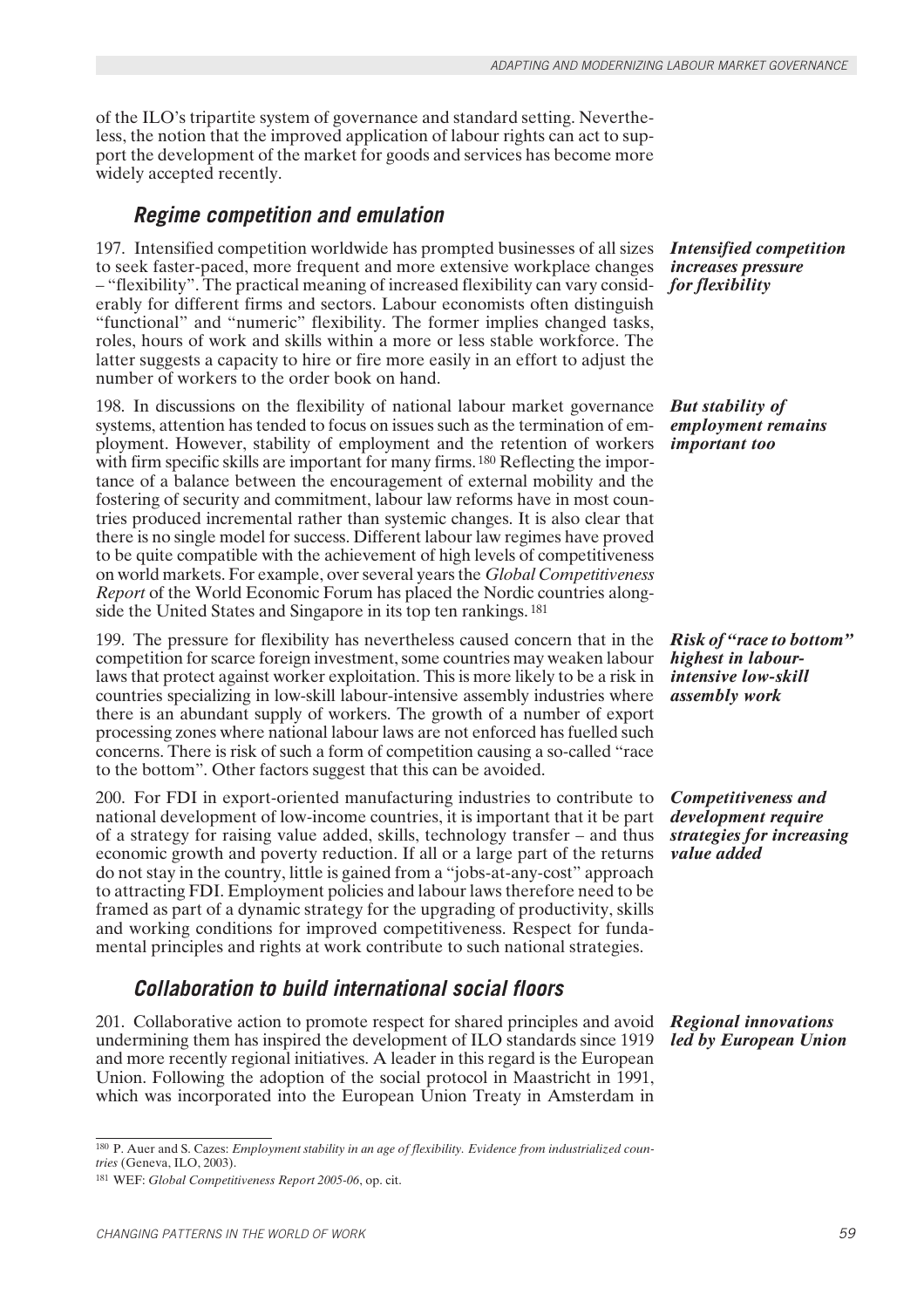1999, the European Commission has the authority to promote Europe-wide agreements between the Union of Industrial and Employers' Confederations of Europe (UNICE), the European Centre of Enterprises with Public Participation and of Enterprises of General Economic Interest (CEEP) and the European Trade Union Confederation (ETUC). This has led to a number of agreements, which have been transposed into legally binding European Directives. They include directives on parental leave, part-time work, fixed-time work and working time in the maritime and air transport sectors. Since 1994, the European Works Council Directive has led to the formation of some 650 works councils covering over 11 million workers, aimed at promoting improved information and consultation between management and employees in pan-European meetings. <sup>182</sup>

*Labour and social provisions linked to regional free trade deals* 202. Regional free trade areas such as NAFTA, MERCOSUR and SADCC have also included a labour and social dimension, often drawing on ILO principles or practice. A variety of mechanisms are now functioning with the common underlying goals of discouraging any tendency to undermine existing labour protections and promoting a strengthening of laws, especially those concerning fundamental principles and rights at work. The EU and the United States have also included incentives to improve labour law regimes in trade and aid policies such as their Generalized System of Preferences (GSP) tariff reductions.

#### *Global production systems pose new governance challenges*

*Impact of growth of global production systems on jobs* 203. The growth of global production systems, and especially shifts in the location of assembly work, has evoked a vigorous debate about whether they help or hinder development. They have also posed the question of whether new forms of governance are needed to protect working women and men in both developed and developing countries. On the one hand, conditions in the export factories in many developing countries are better than in the agricultural or urban informal economies from which many of the workers are drawn. Furthermore, many of the assembly line jobs are taken up by women, who otherwise might have few opportunities for paid employment. On the other, there is concern that opportunities for low-skilled workers will disappear in industrialized countries, and that this phenomenon will increasingly start to affect middle-class office workers as some services start to become organized in a similar way.

*Rise of corporate social responsibility initiatives* 204. These concerns about global production systems have prompted multinational enterprises MNEs to respond in a number of ways. Corporate social responsibility (CSR) is one of the ways in which enterprises give consideration to the impact of their operations on society and affirm their principles and values, both in their own internal methods and processes and in their interaction with other actors. CSR is a voluntary, enterprise-driven initiative and refers to activities that are considered to exceed compliance with the law. CSR thus falls within the broad scope of governance as it seeks to establish norms of behaviour within businesses that affect how work is organized and performed.

*CSR embraces a wide variety of initiatives* conduct intended to guide managers' behaviour on employment issues and 205. CSR embraces a wide variety of initiatives, including company codes of

<sup>&</sup>lt;sup>182</sup> The Council Directive (94/45/EC) covers undertakings with more than 1,000 employees and at least 150 in two Member States. Seventeen companies in two non-Member States, Norway and Switzerland, have also set up EWCs. See: European Commission: *Industrial Relations in Europe 2004* (Brussels, 2004), Chapter 5.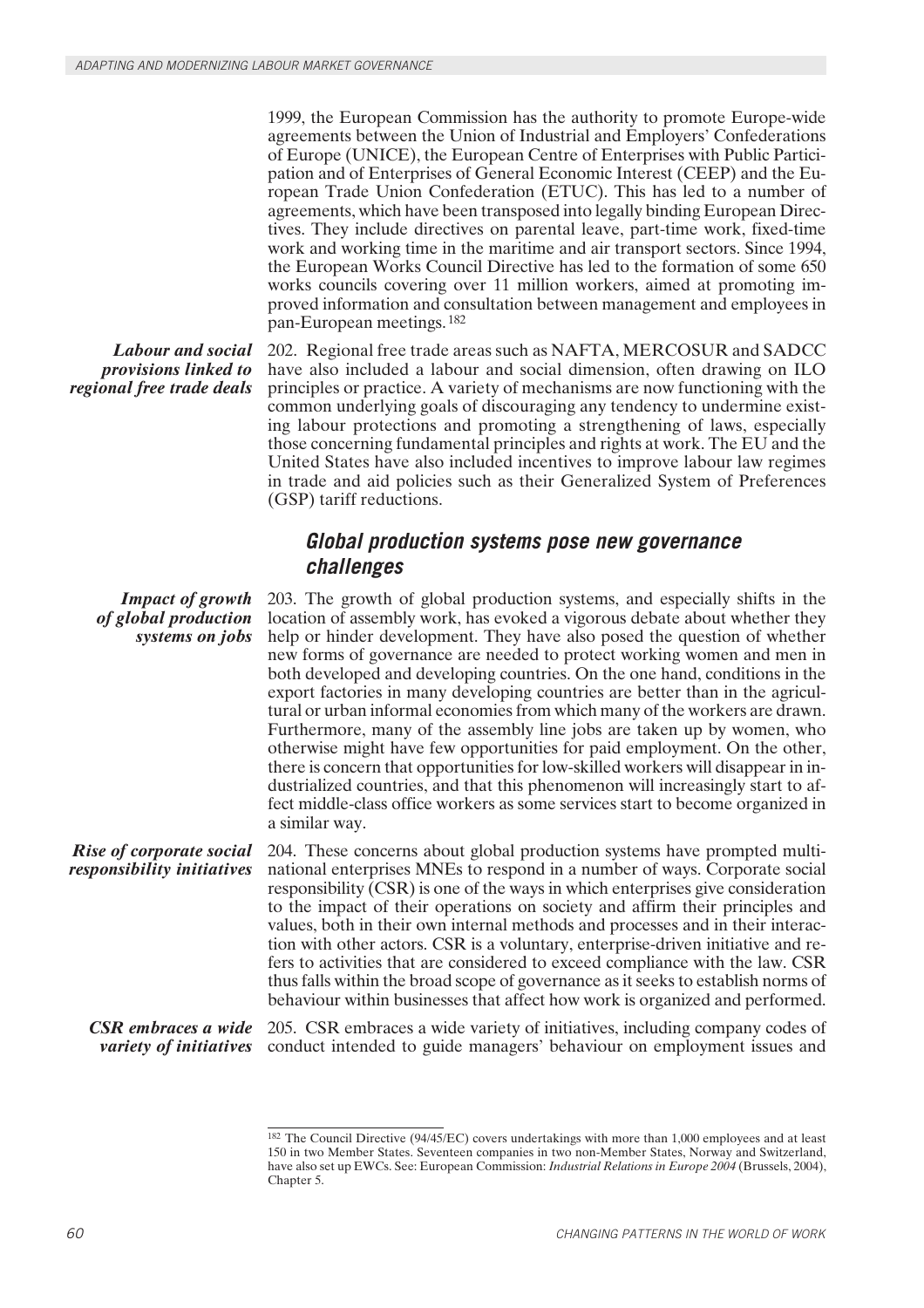community involvement. 183 Others involve national or international business federations, usually covering particular sectors. Some are non-governmental in origin but invite the adherence of businesses. Many are purely declaratory, whereas others include extensive measures for reporting and monitoring, in some cases by external social auditors. Socially responsible investment, which is closely related, involves assessment by investment groups, often employee pension funds or unit trusts, of the companies in which they invest against social responsibility criteria. Nearly 1 out of every 10 dollars – or US\$2.3 trillion out of US\$24.4 trillion – under professional management in the United States is involved in socially responsible investing. 184 In many cases, social and environmental responsibility issues are dealt with in the same initiatives. The International Finance Corporation (IFC), the private lending arm of the World Bank, has recently strengthened its environmental and social performance standards for borrowers to include labour rights provisions based on the ILO's fundamental principles and rights at work. <sup>185</sup>

206. There is considerable debate on CSR and on the role of enterprises in society. Some are concerned that the expectations of enterprise CSR initiatives extend well beyond what might be considered as the legitimate role of an enterprise in society: CSR cannot substitute for the role of government. While others might agree with the primacy given to the law and its implementation, they note that CSR is a voluntary concept involving responsibilities unilaterally identified by enterprise management. There is also criticism that in some instances CSR commitments represent little more than declaratory statements of intent. There are concerns over the number and quality of audits being conducted by buyers. Some argue that this is introducing a multiplicity of demands and unnecessary costs in supply chains with little return to suppliers in terms of market expansion, or to workers in terms of an improvement in working conditions.

207. Predating the current wave of interest in CSR – and differing from private initiatives because it consists of official public statements endorsed by governments – is the ILO Tripartite Declaration of Principles concerning Multinational Enterprises and Social Policy (the MNE Declaration). The MNE Declaration is the ILO's reference point in its CSR-related activities. Adopted in 1977 and revised in 2000, it represents a unique set of guidelines for voluntary action on labour issues and the only one agreed to by governments, employers' organizations and trade unions on the basis of universal standards. The OECD Guidelines for Multinational Enterprises (OECD Guidelines) adopted in 1976 and revised in 2000 are also backed by governments. They contain non-binding recommendations that provide "voluntary principles and standards for responsible business conduct consistent with applicable laws". Together these two instruments articulate a set of principles to guide the global operations of enterprises and their social policies and is intended to inspire good CSR policy and practice.

208. The United Nations Global Compact is a partnership initiated by Sec- *Global Compact* retary-General Kofi Annan to bring companies together with the United Nations, its agencies, organized labour and civil society, to show that a globalized economy can be both sustainable and inclusive. The Global Compact

*CSR implementation and its relationship with laws*

*ILO and OECD voluntary codes*

<sup>183</sup> Information on over 800 corporate social responsibility initiatives is contained in an ILO online database: www.ilo.org/basi records .

<sup>184</sup> Social Investment Forum: *2005 Report on socially responsible investing trends in the United States* (Washington, DC, 2006). http://www.socialinvest.org/areas/research/trends/sri\_trends\_report\_2005.pdf . <sup>185</sup> IFC: *IFC reviews environmental and social standards*, http: footnote http://www.ifc.org/ifcext/ media.nsf/Content/IFC\_Performance\_Standards .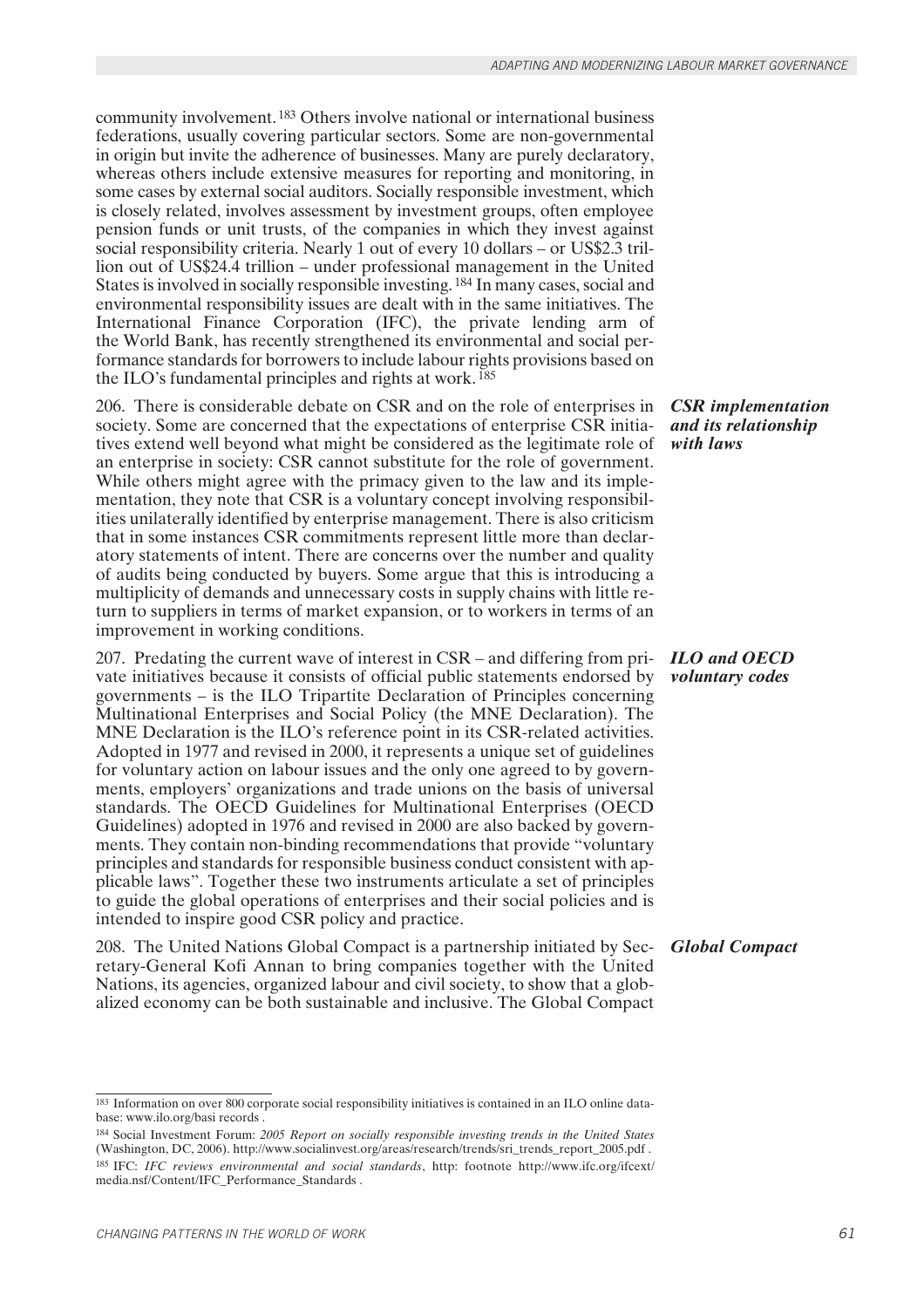### Global Social Dialogue: Framework agreements between multinationals and unions

consists of ten principles in the areas of human rights, labour, the environment and transparency. The labour section is based on the ILO Declaration on Fundamental Principles and Rights at Work. **Influence of ILO** 209. A common feature of the new private CSR initiatives, the MNE Declaration, the OECD Guidelines and the United Nations Global Compact is the extent to which they draw on ILO standards in their provisions regarding employment matters. Not surprisingly, the MNE Declaration is the instrument that most systematically references its sources in ILO Conventions, Recommendations and codes of practice, but others explicitly or implicitly draw inspiration from the ILO, especially its fundamental principles and rights at work. *Reputation: A marketbased enforcement mechanism?* 210. CSR codes, the ILO MNE Declaration, the OECD Guidelines and the United Nations Global Compact set standards of behaviour for employers operating internationally but eschew the classical international legal route of ratification and assimilation of the standards into laws, enforceable by domestic courts. Since in the employment field they draw heavily on ILO Conventions and Recommendations which have often been absorbed into national laws there is considerable overlap between CSR initiatives that are aimed at influencing management behaviour and legal obligations. However, up to now the main incentive for observing such voluntary instruments has been to enhance or avoid damage to a company's reputation in the marketplace. The main mechanism for applying the principles in such codes is Beginning in the 1990s and accelerating after the adoption of the ILO Declaration on Fundamental Principles and Rights at Work, an increasing number of transnational corporations have been signing "framework agreements" with global union federations representing unions by sector. By the beginning of 2006, 43 companies had reached agreements covering over 3.7 million workers. The agreements typically commit the company and the unions to respect the ILO's core standards within the company's global operations. Some include procedural arrangements for periodic review. In a number of cases, the framework agreement has provided a vehicle for companies to develop closer relations with unions in an international setting, which has proved helpful in settling disputes on such issues as restructuring of operations. Most framework agreements cover companies in which the union in the company headquarters has an established bargaining relationship with the company. In many cases, other subsidiaries are also well organized, and the unions have got to know each other through the global union federation to which they are affiliated.

transparency; i.e., the possible exposure of a firm to not living up to voluntarily accepted standards of behaviour, a consequent loss of reputation and a possible loss of business. Consumer, investor and business partner reactions are thus playing a role in stimulating compliance with codes.

*Potential and limits of CSR* 211. Some CSR instruments include built-in mechanisms for auditing of behaviour and remedial action. Many do not; or have systems that do not provide a credible assessment of behaviour. Nevertheless, the debate about "enforcement" of voluntary codes highlights the difference between CSR and law. CSR principles are, in the main, good practices which in most circumstances are in companies' interests to strive to attain. They cannot replace laws that seek to prevent bad practices and are backed up by sanctions. Their potential value lies in encouraging employers to adopt best practices that go beyond minimum legal requirements and in reducing the compliance costs faced by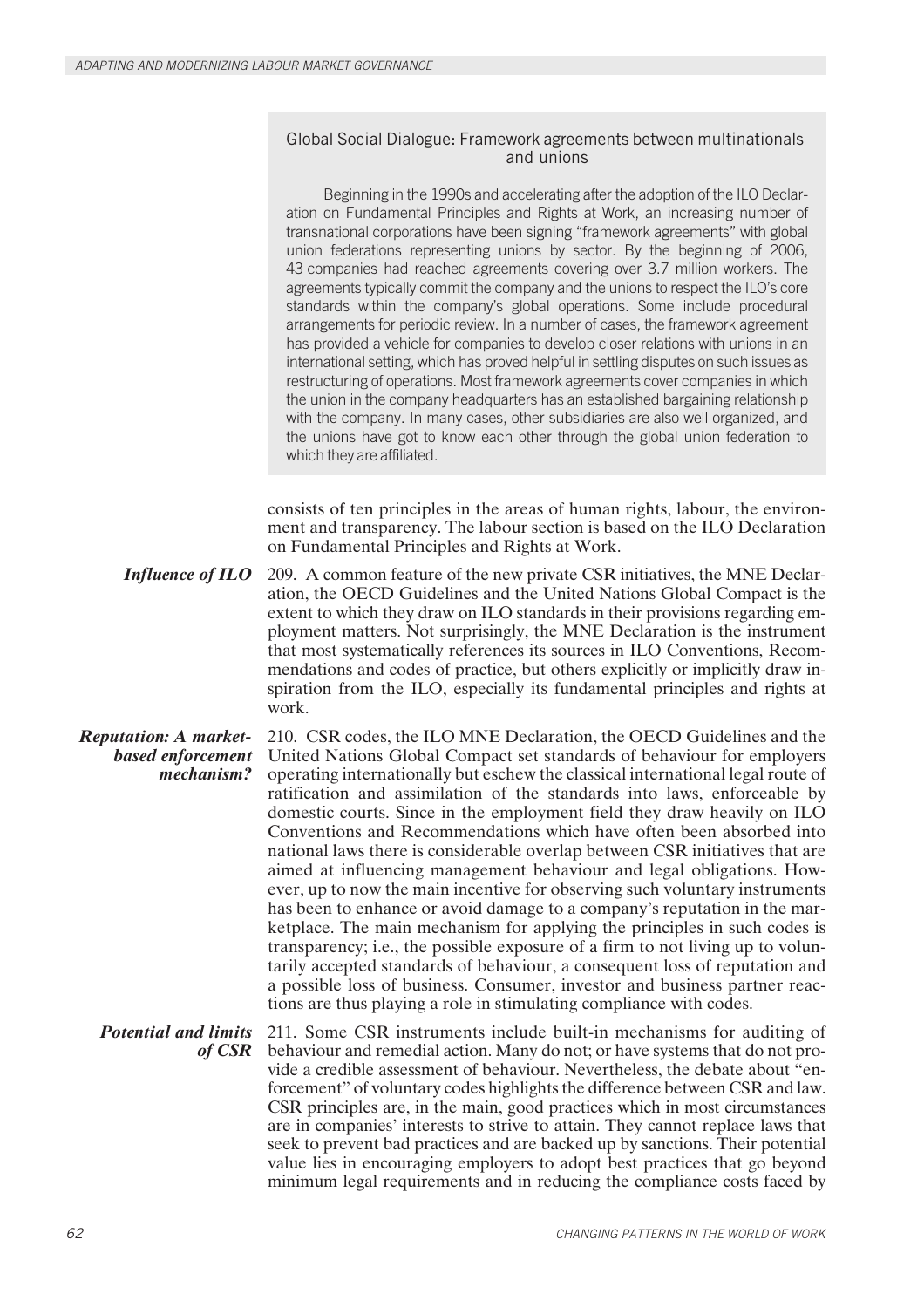the State, workers and companies themselves in applying laws. They can also provide an agenda for dialogue between companies and unions and other civil society organizations, thereby facilitating dispute resolution and the identification of areas for collaborative action. An emerging issue is the relationship between predominantly public labour inspection systems, covered by the Labour Inspection Convention, 1947 (No. 81), ratified by 135 countries, and new private mechanisms addressed at compliance with voluntary codes.

## *7. The impact of the international labour standards system*

212. The three interlinked international dimensions of labour market governance described above are, to a large extent, built on the foundations of the ILO's international labour standards system. International labour standards are legal instruments drawn up by the ILO's constituents setting out basic principles and rights at work. They are either Conventions, which are legally binding international treaties that may be ratified by member States, or Recommendations, which serve as non-binding guidelines. In general, Conventions lay down basic principles to be implemented by ratifying member States, while Recommendations provide more detailed guidelines on how the principles could be applied. The labour laws of most countries address issues dealt with in international labour standards. In some cases the influence is direct. In other cases, the resemblance may have more to do with a process of deliberation which has yielded very similar results. While many ILO Conventions have a high number of ratifications, this is not a complete measure of the influence of ILO standards. Conventions that are not ratified and the more detailed accompanying Recommendations also often form the agenda for the drafting of labour laws.

213. The process of preparing Conventions and Recommendations also has an impact. They are drawn up by representatives of governments, employers and workers and are adopted at the ILO's annual International Labour Conference. Once a standard is adopted, member States are required, under the ILO Constitution, to submit them to their competent authority (normally the parliament). In the case of Conventions, this means consideration for ratification which is a commitment to apply the Convention in national law and practice and to report on its application at regular intervals. Technical assistance is provided by the ILO if necessary. In addition, representation and complaint procedures can be initiated against member States for violations of a Convention they have ratified. This dialogue between the Organization and its member States helps to clarify what is intended by the different standards and the various ways in which principles can be reflected in law and practice.

214. Standards are adopted by a two-thirds majority vote of the ILO's constituents and are therefore an expression of universally acknowledged principles. At the same time, they reflect the fact that countries have diverse cultural and historical backgrounds, legal systems, and levels of economic development. Indeed, most standards have been formulated in a manner that makes them flexible enough to be translated into national law and practice with due consideration of these differences. For example, standards on minimum wages do not require member States to set a specific minimum wage but to establish machinery to fix appropriate minimum wage rates.

215. As part of an ongoing process marking a major renovation of the International Labour Code, the Governing Body has reviewed all ILO standards adopted before 1985, with the exception of the fundamental and priority Conventions, to see if they needed to be revised. As a result of that review,

*Pervasive influence of ILO standards*

*Authority of standards derives from worldwide tripartite involvement in their formulation and application*

*Universal principles with built in flexibility for differing national circumstances*

*Review process focuses promotion efforts on 71 up-to-date Conventions*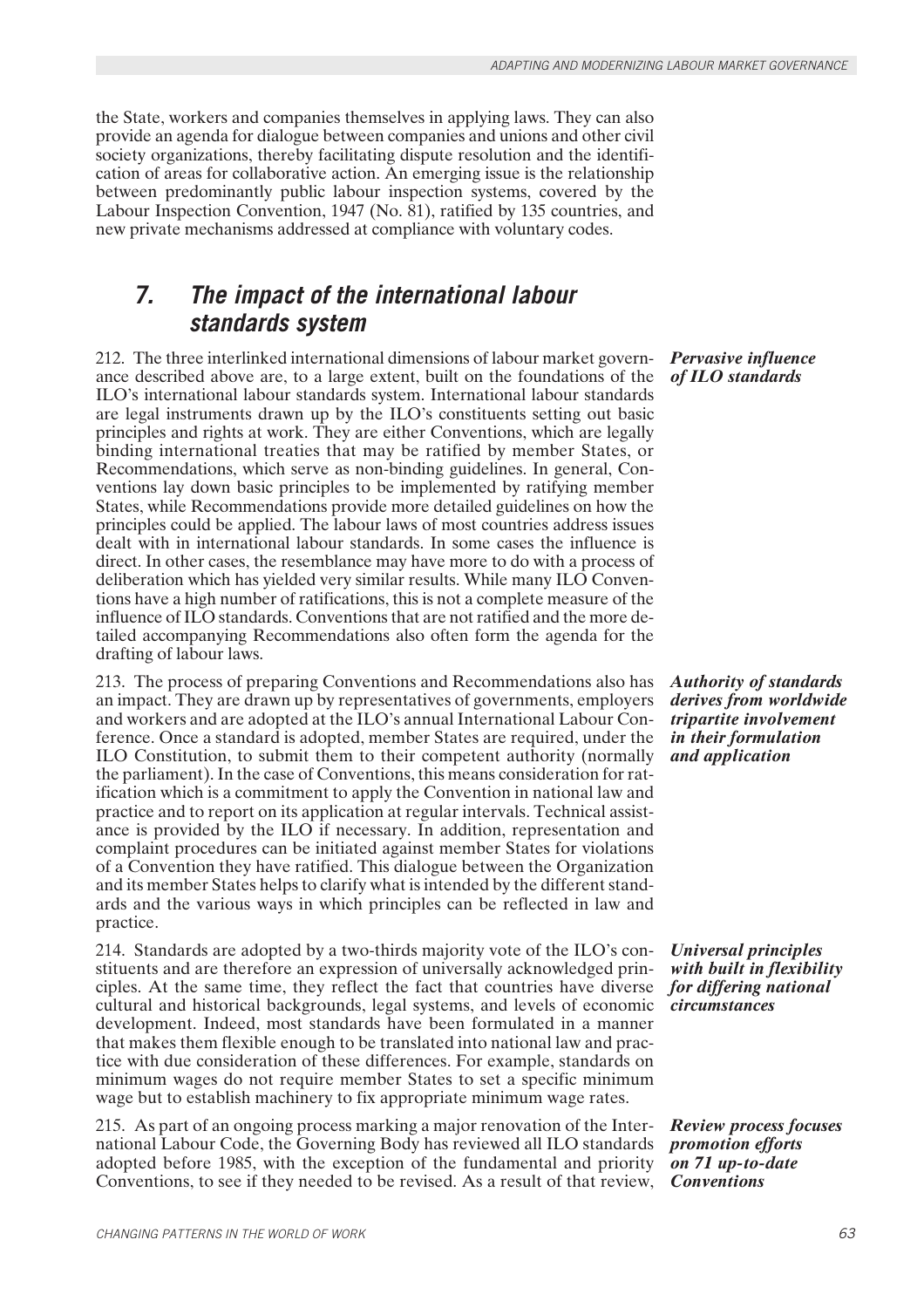71 Conventions – including the fundamental Conventions and those adopted after 1985 – were designated as being "up to date" and recommended for active promotion out of the 185 adopted since 1919. The ILO Governing Body strategy for standards has four elements. The first component is directed towards a better promotion and application of the existing corpus of up-to-date ILO standards; the second towards the strengthening of the supervisory system; the third towards the importance of achieving greater visibility of ILO standards; and the fourth is technical assistance, technical cooperation and capacity building.

*Designed to aid lawmakers, ILO standards are points of reference for other labour market governance mechanisms*

216. International labour standards are primarily tools for governments which, in consultation with employers and workers, are seeking to draft and implement labour law and social policy in conformity with internationally accepted standards. Courts in many countries are able to use international labour standards to decide cases on which national law is inadequate or silent, or to draw on definitions set out in the standards, such as "forced labour" or "discrimination". In addition to shaping law, international labour standards can provide guidance for developing national and local policies, such as employment and work and family policies. They can also be used to improve various administrative structures such as labour administration, labour inspection, social security administration, employment services, and so on. Standards can also serve as a source of good industrial relations applied by labour dispute resolution bodies, and as models for collective agreements. They are also increasingly used as reference points for CSR initiatives.

### New Maritime Convention set to become global framework for regulation of work at sea

Nearly 1.2 million seafarers work for the world's shipping industry, which handles 90 per cent of world trade. These seafarers received a new "bill of rights" when the 94th Maritime Session of the International Labour Conference met on 7- 23 February 2006 and adopted a new labour standard consolidating and updating more than 65 international labour standards adopted over the last 80 years.

The new Convention sets out seafarers' rights to decent conditions of work on a wide range of subjects, and is to be globally applicable, easily understandable, readily updatable and uniformly enforced. It has been designed to become a global instrument known as the "fourth pillar" of the international regulatory regime for quality shipping, complementing the key Conventions of the International Maritime Organization (IMO).

The new Convention is set to achieve greater compliance by operators and owners of ships and to strengthen enforcement of standards through mechanisms at all levels. It includes provisions for complaints procedures available to seafarers regarding the shipowners' and shipmasters' supervision of conditions on their ships, on flag States' jurisdiction and control over their ships, as well as port state inspections of foreign ships. The Convention sets minimum requirements for seafarers to work on a ship and contains provisions on conditions of employment, accommodation, recreational facilities, food and catering, health protection, medical care, welfare and social security protection.

There are several novel features as far as the ILO is concerned. The whole structure of the new Convention differs from that of traditional ILO Conventions. It consists of the basic provisions, followed by a two-part Code and is divided into five Titles – one of which is devoted to compliance and enforcement. The Regulations and the Code, which contain Standards and Guidelines, are organized under the five Titles: Minimum requirements for seafarers to work on a ship; Conditions of employment; Accommodation, recreational facilities, food and catering; Health protection, medical care, welfare and social security protection; and Compliance and enforcement. There is also an explanatory note to further assist member States in implementing the Convention. Other innovations are the amendment procedures and the system for the certification of ships.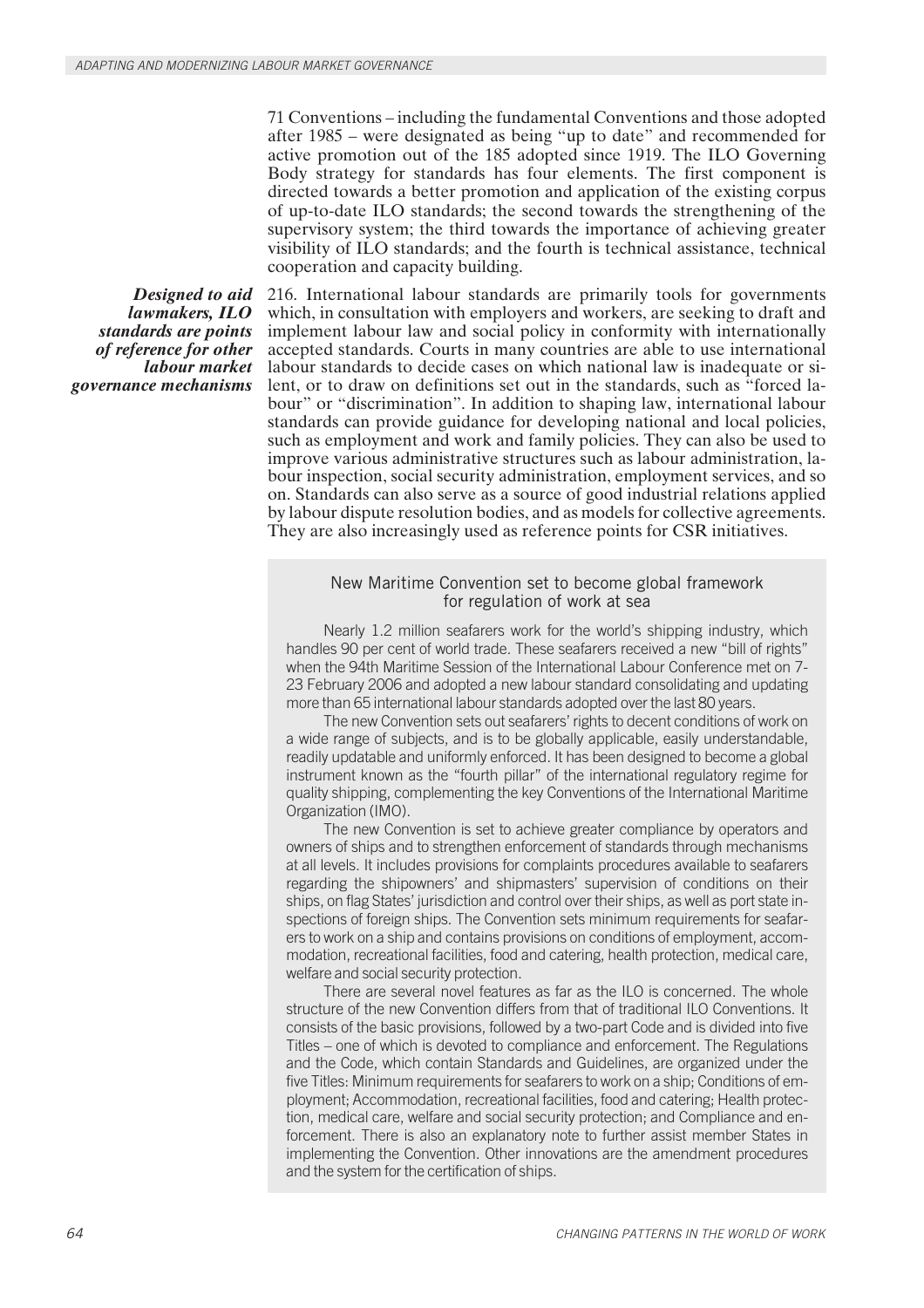217. The ILO's Constitution requires that all ratifying member States give effect to the principles of the Conventions in national law and practice and provide periodic reports on their application. Furthermore, the ILO Declaration on Fundamental Principles and Rights at Work, adopted in 1998, requests States to report annually on the effect given to the non-ratified Conventions and the difficulties that prevent ratification. The Declaration refers to the principles concerning the fundamental rights that are the subject of the eight Conventions on: freedom of association and the effective recognition of the right to collective bargaining; the elimination of all forms of forced or compulsory labour; the effective abolition of child labour; and the elimination of discrimination in respect of employment and occupation. Taken together, these principles constitute a global social floor for the governance of the world of work.

218. Since 1998, the ILO has received 385 new ratifications of the eight Conventions, including 160 ratifications of the Worst Forms of Child Labour Convention (No. 182), adopted in 1999. As of 1 May 2006, 119 of the ILO's 178 member States had ratified all eight Conventions. Total ratifications amounted to 88.6 per cent of the possible 1,424 (see figure 10).

219. With global markets for finance and manufactured goods becoming increasingly open, the significance of the ILO Declaration lies in the fact that it asserts the basic freedoms all working women and men need to be able to exchange, without coercion, their main, and often only, asset – their labour. These freedoms provide conceptually and politically the foundations for the governance of work in free societies and open market economies. Stronger governance systems, based on the ILO standards, offer a promising route to balancing the objectives of efficiency, equity and representation needed to foster both economic competitiveness and social progress. However, national action alone is not enough. It must be backed up by more coherent international policies that support the expansion of decent work opportunities through more employment-intensive growth.

*Global social floor for governance of the world of work*

*Global commitment to freedom at work*

*Freedom at work in a global market*



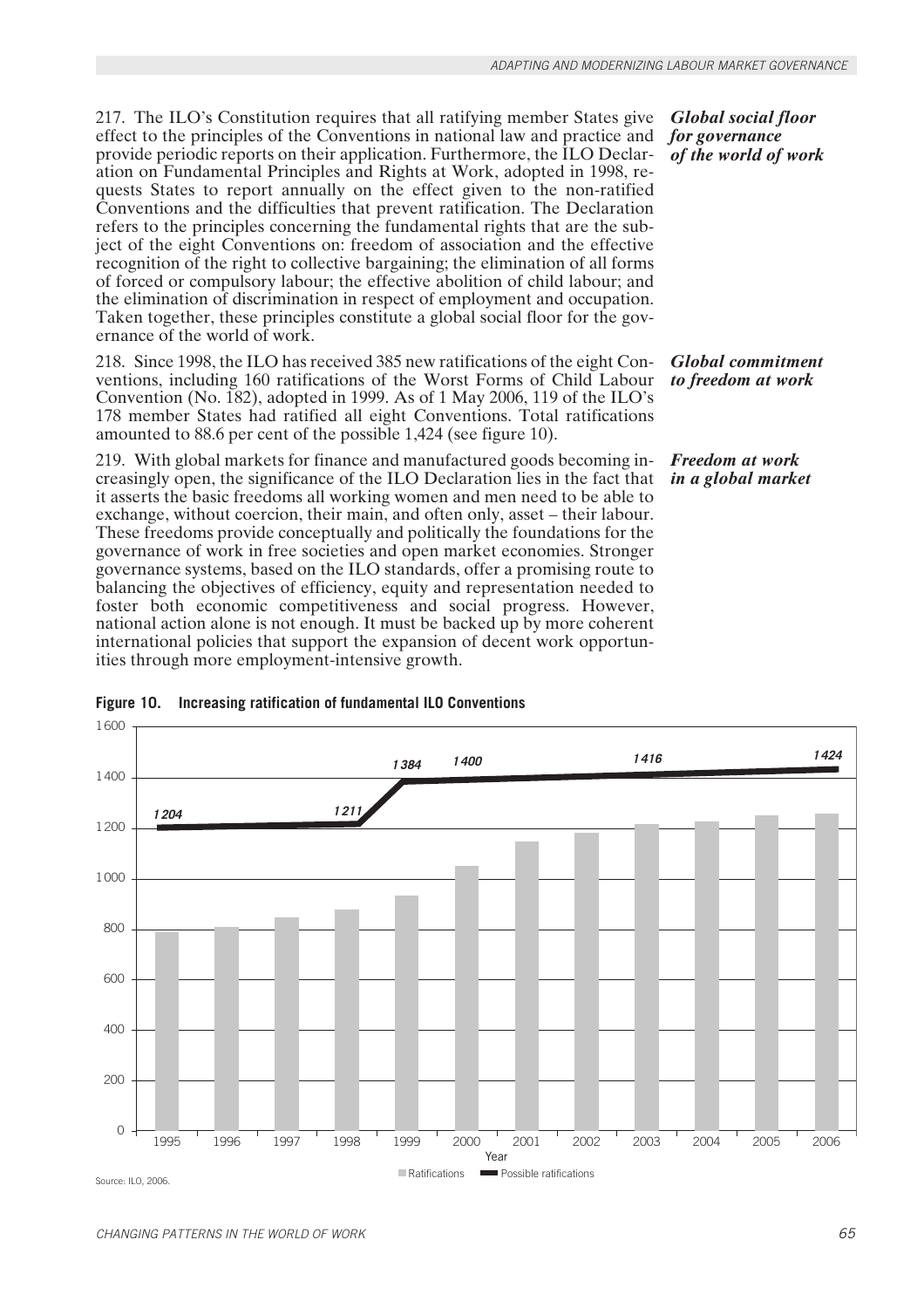# *E. Looking ahead*

*on work strengthening*

*International influences* 220. Work in its many forms will be central to people's lives everywhere in the world for the foreseeable future. The four forces identified as the major current drivers of change in the world of work – the development imperative, technological transformation, the intensification of global competition and the greater reliance on markets and a reduced role for the State – are of a long-term character. It may fairly be predicted that working women and men will increasingly view their own situation in relation not just to colleagues in the same workplace, to the same employer, or to the same country, but also from a global perspective. This Report has traced the way in which international influences on work are becoming stronger. It is a trend that is set to continue and has considerable implications for the role of the ILO.

## *1. Global labour force growth continues*

*population slowing by 2050*

*World labour force concentrated in developing world*

*Growth of world* 221. Population projections by the United Nations up to 2050 show a continuing growth in the world population of working age almost entirely in the developing countries. However, the pace of growth is slowing and many countries will reach the point in the next 25 years where the ratio of the dependent population to those of working age starts to rise. China, for example, is forecast to stabilize at a population of around 1.5 billion in 2030-35. It is expected that India's population will continue to grow at least until 2050 and Africa's population will not stop growing until around the turn of the next century. <sup>186</sup>

> 222. By 2015, the working-age population of the world will be about 5.35 billion, of which some two-thirds, or 3.48 billion people, are expected to be economically active. Of this total, nearly 3 billion will be living in the developing world. Some 60 per cent of the world's workers will come from Asia. These projections imply an average annual increase in the world's labour force of 43 million between 2005 and 2015. 187 Job creation will have to exceed this net increase in women and men looking for work in order to reduce unemployment and provide for an increase in women's participation in the labour

<sup>186</sup> United Nations: *World Population Prospects 2004*, op. cit.

<sup>187</sup> ILO: EAPEP database, op. cit.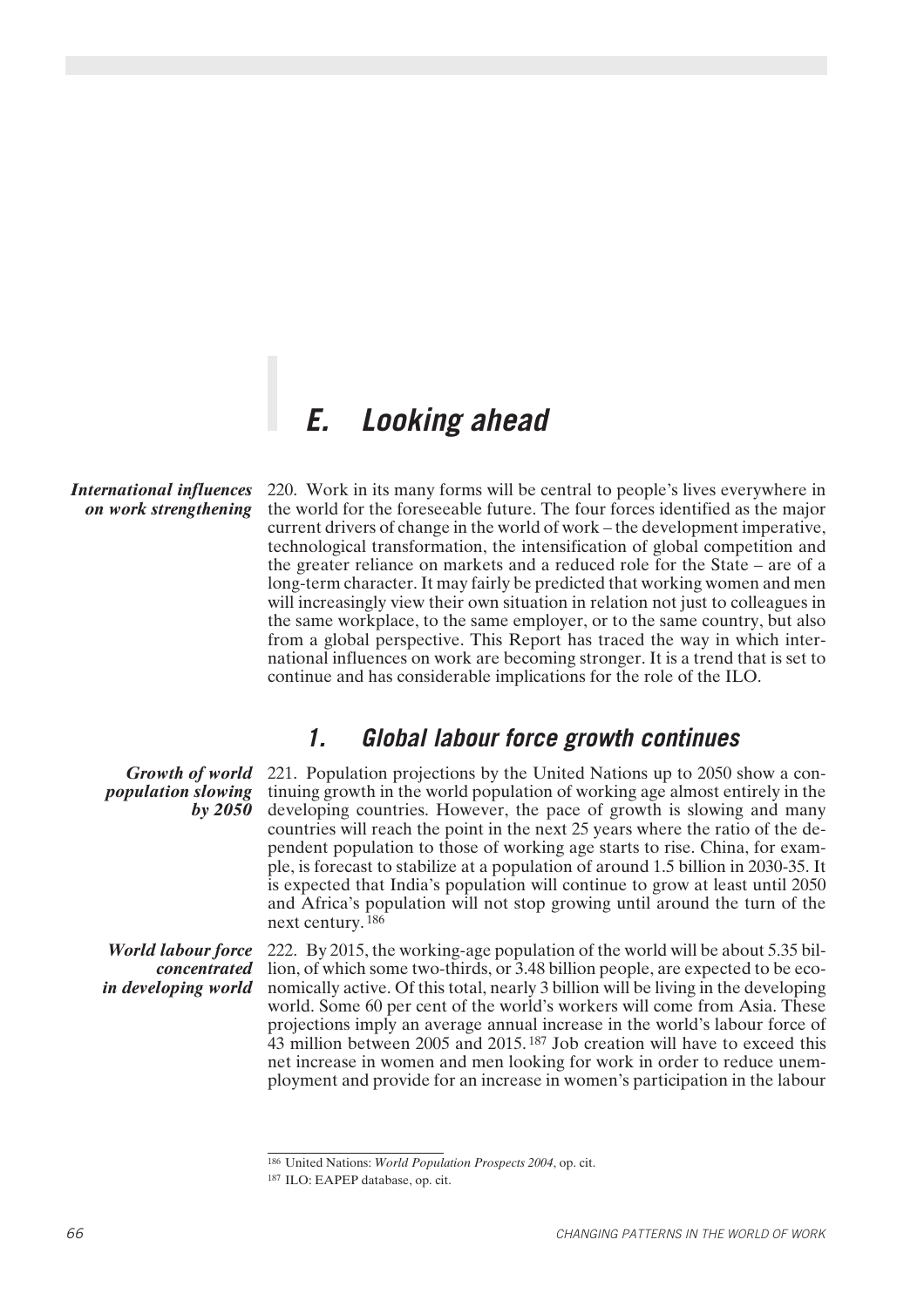market. Furthermore, a major effort is also needed to improve productivity, earnings and working conditions in order to reduce working poverty.

223. The development imperative highlighted at the outset of this Report will become ever more pressing in the years ahead as the poorer countries of the world strive to create decent and productive work for a young and growing workforce. The demographic window produced by this increase in the potential workforce, before slowing population growth tips into rising dependency ratios, will be a critical period. It will create an opportunity for rapid growth in per capita incomes and a closing of the gap in living standards with the already developed world. The HIV/AIDS pandemic, however, threatens to retard development in the worst-affected countries. Integrating policies and programmes for decent and productive work into development strategies will be a priority not just for developing countries themselves but also for the international community.

## *2. Technology plus open markets transforming world of work*

224. The ICT revolution is a radical innovation on a par historically with steam power or electricity. Its impact is still spreading and has furthermore set off a continuing wave of incremental innovations building on the initial breakthrough of the microchip. A leading economist has argued that the business environment of the twenty-first century may be one in which the "prime weapon of competition is not price, but innovation."188 The dramatic fall in the cost of computing power is a major factor affecting a number of manufacturing and service sectors. Enterprises in developing as well as developed countries are moving rapidly to upgrade the sophistication of their products and processes to keep up with market leaders. Coupled with the opening up of product and capital markets internationally, the ICT revolution is leading to a transformation of production processes and the structure of employment by sector and occupation and the content and skill requirements of most jobs.

225. The application of ICT is strongly influenced by network effects; the *Risks of exclusion* more businesses, workers and consumers are connected, the higher the returns to an individual investment. Nonetheless, the opposite is also the case. Not being connected, or not having a fast and reliable connection, poses a risk of economic and social marginalization as more and more commercial, cultural and knowledge exchange takes place through ICT networks.

226. Where such network effects are powerful, there is a strong case for coordinated action to realize the potential benefits of network expansion and avoid the risks of exclusion. Organizing coordinated action requires an institutional framework at several levels from local "feeder" connections to a global programme to help poorer countries access the global highways of the digital age. Furthermore, this is not just a question of the physical hardware of ICT but also the human software of literacy, numeracy and the ability to learn new skills throughout life. The ICT revolution calls for a major investment – a strong international component – in education and skills development to overcome digital divides within and among countries.

227. Technological change has made possible the emergence of a global market economy opened up by the liberalization of trade and capital flows. The effects of these closely interconnected drivers of change on workplaces are often difficult to disentangle. Intensified competition stimulates the introduction of

*Potential for rapid growth to narrow global inequalities*

### *Transformation only just beginning*

*Need for investment in education and skills*

*Accelerated innovation and intensified competition set pace of adaptation*

<sup>188</sup> W.J. Baumol: *The free market innovation machine: Analyzing the growth miracle of capitalism* (Princeton University Press, 2004).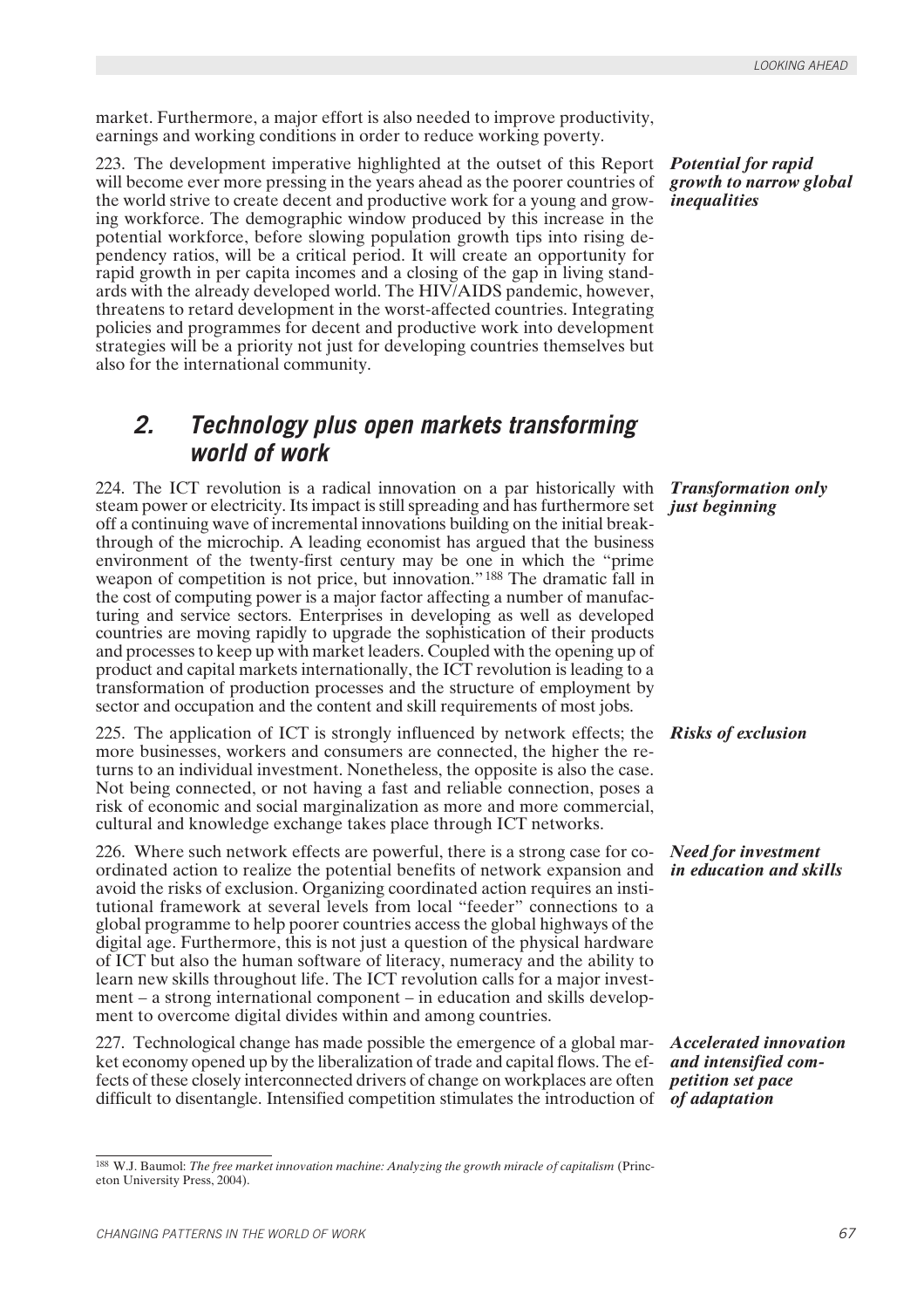new processes and products which, in turn, incites emulation and more competition. This process shows no sign of slowing and, indeed, is gathering force as the network effects mentioned above increasingly kick in. It is the background for a continuing fast pace of adaptation in workplaces and labour markets.

## *3. Global shifts in structure of employment*

*New Asian manufacturing hub* 228. The scope for ICT-enhanced automation of manufacturing has led to a stabilization of the share of industrial employment in global employment, although the absolute numbers employed in these sectors continue to rise. China and its East and South-East Asian neighbours are becoming a new hub for manufacturing jobs, while employment in industry in most industrial countries is in steady decline, both as a share of the total and in absolute numbers. <sup>189</sup> An additional feature of change in manufacturing is that it is increasingly necessary for producers wherever they are located to keep close to the technological frontiers of their industry.

*New skills focus for industrial and services development* 229. For developing countries, this suggests that manufacturing is unlikely to absorb much of their increased labour supply as unskilled, strongly labour-intensive, technological options become less viable on global markets. This is not to say that developing countries should eschew strategies to encourage investment in manufacturing. However, it will be increasingly important to factor-in a continuous process of worker and management skills upgrading to ensure technological development and competitiveness, as well as to capture a reasonable share of value added within global production systems. Similar concerns also apply to the export of services using high-speed Internet connections. In industrial countries, semi-skilled manufacturing jobs are set to continue to decline in the face of technological change and competition from lower-cost sources. This will require a combination of skills upgrading for existing industries to stay competitive and also to facilitate mobility into sectors of growing employment.

*Top and lower-tier service jobs growing in industrial countries* 230. The occupations in increased demand fall within the huge and varied sector of services. In industrial countries, some of the fastest growth is in business services of a managerial, technical or professional character. Also expanding are social services such as health and education, as well as hotels and catering, retail and transport. One feature of emerging concern in a number of countries is a widening of skill and income divides between a highly qualified and growing top tier of employees, with salaries being pushed up by increased demand, and a lower tier of less-skilled women and men whose wages are not growing as a consequence of abundant supply.

*Occupational shifts squeeze out "middleclass" jobs* 231. Mid-range skilled office and factory jobs are in least supply in industrial countries as employers restructure for a changed technological and business environment. The emergence of business process offshoring as a viable option for some firms could accentuate this trend. Such an "hour-glass" society, with a growing top and bottom and a shrinking middle, poses increased challenges for systems of social protection and labour market governance. <sup>190</sup>

*Rural exodus and weak and add to international*  232. Viewed globally the changes within manufacturing and services overlay the long-term and very large-scale shift of workers out of low productivity semi-subsistence agriculture in rural areas into other occupations, mainly in cities. In the faster-growing industrializing economies mainly in Asia, formal jobs in manufacturing and services are expanding as a share of total employ-

*growth entrench informal economy*

*migration*

<sup>189</sup> ILO: *KILM, fourth edition* (op. cit.). "Industry includes mining and quarrying, construction, water, gas and electricity as well as manufacturing which in most countries accounts for the bulk of employment in this category.

<sup>190</sup> M. Moynagh and R. Worsley: *Working in the twenty-first century* (Economic and Research Council, 2005).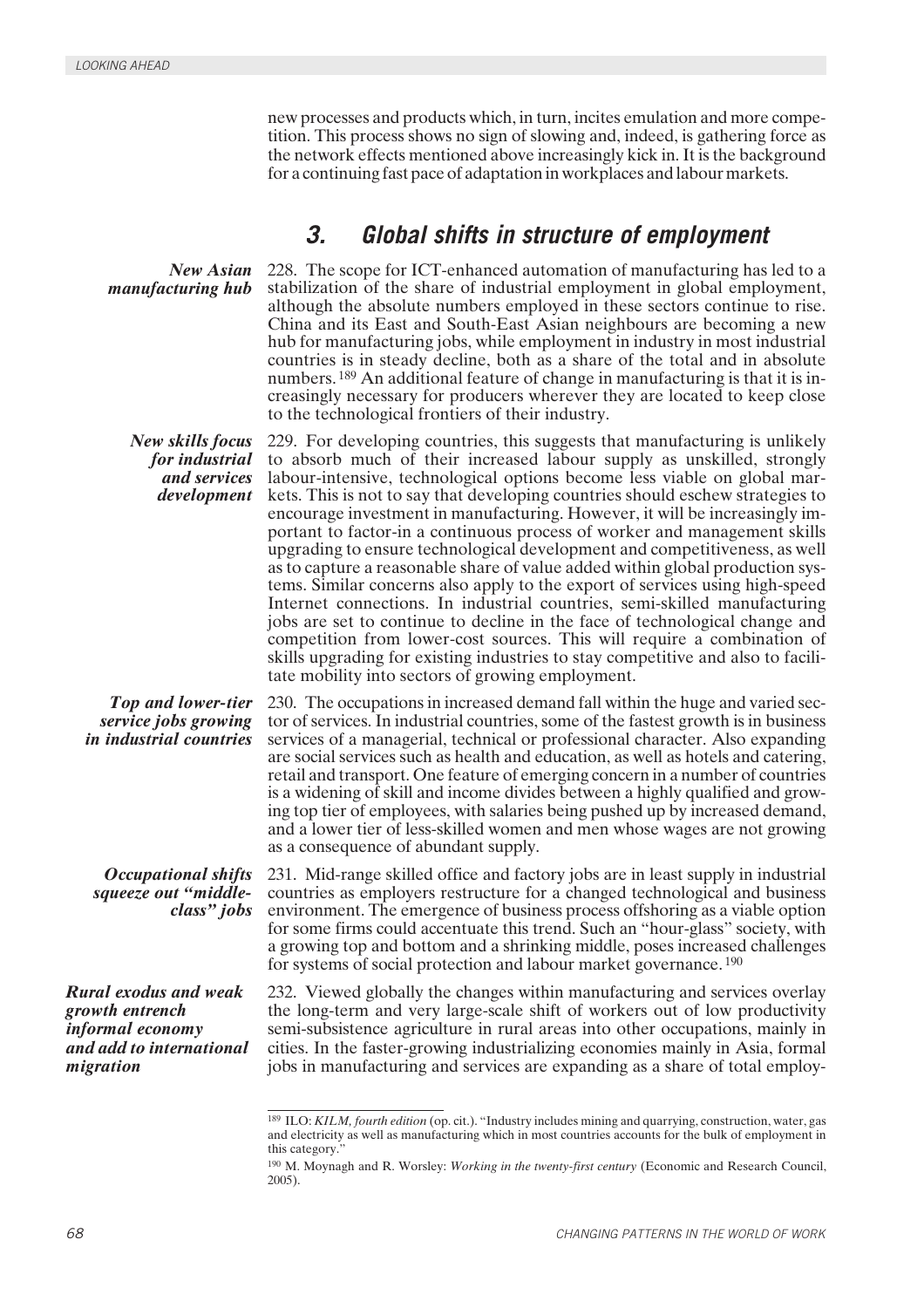ment, absorbing some of the rural migrants. But in many countries with slow or patchy growth, most rural migrants end up with low-skilled, lowproductivity and low-paid jobs in the informal economy, especially in petty trading. Furthermore, migration increasingly is not held back by national borders. A more managed rights-based approach to international labour migration needs to be founded on analysis of the dynamics of employment changes within developing countries.

## *4. World political environment*

233. The insecurity and poverty of many urban informal economies is holding back enterprise development and the upgrading of employment. Coupled with weak rural development in many countries, this creates a situation of largescale working poverty. Half of the world's workforce is unable to earn enough to lift themselves and their families above the US\$2 a day poverty line. In Africa and South Asia nearly nine out of ten adults of working age are living in poverty. 191 And the spread of HIV/AIDS threatens to retard efforts to break out of the cycle of poverty in an increasing number of the poorest countries.

234. Meeting international commitments to halve extreme poverty by 2015 requires a steady and sustained pace of growth in the developing world, as well as integrated polices aimed at increasing decent productive work opportunities. The job prospects of the world's poorest workers could be transformed by a combination of international policies to support a massive increase in the flow of funds to the poorest developing countries and national strategies to ensure that investments have a strong impact on poverty through the creation of decent work opportunities. Whether this will happen depends a great deal on politics and policies.

sults of the interplay between three global forces identified as efficiency, *operation uncertain* 235. Looking ahead, the Shell global scenarios to 2025 propose three possible political environments for business. 192 The scenarios are based on the resocial justice and security. They are:

- "Low trust globalization", in which globalization continues but an ongoing crisis of security and trust leads to a legalistic world of overlapping and conflicting laws with intrusive checks and controls.
- "Open doors", in which cooperation between governments, investors and civil society flourishes in a pragmatic fashion producing a more transparent world.
- "Flags", in which suspicion of outsiders and conflicts over values, religion and national preferences creates regulatory fragmentation, gated communities and a dogmatic world.

236. The "open doors" scenario produces projections for economic growth and sustainable development that are decisively superior to the other posited trajectories for the governance of globalization. But all three scenarios are plausible. Exercises such as the Shell global scenarios serve to highlight the importance of action by the ILO and others to increase the chances of realizing the more coherent international approach to shaping a fair globalization envisaged by the World Commission on the Social Dimension of Globalization. The ILO's Strategic Policy Framework for 2006-09 commits the Organization to "making decent work a global goal" as the integrating theme guiding ILO actions for the next period on the basis of its progressive

*Persistent large-scale working poverty*

*Counteracting unsustainable trends*

*Medium-term outlook for international co-*

*Shaping a fair globalization by pursuing the goal of decent and productive work for all*

<sup>191</sup> *Global Employment Trends 2005*, op. cit.

<sup>192</sup> Shell International Ltd.: *Shell global scenarios to 2025: The future business environment: Trends, tradeoffs and choices* (2005).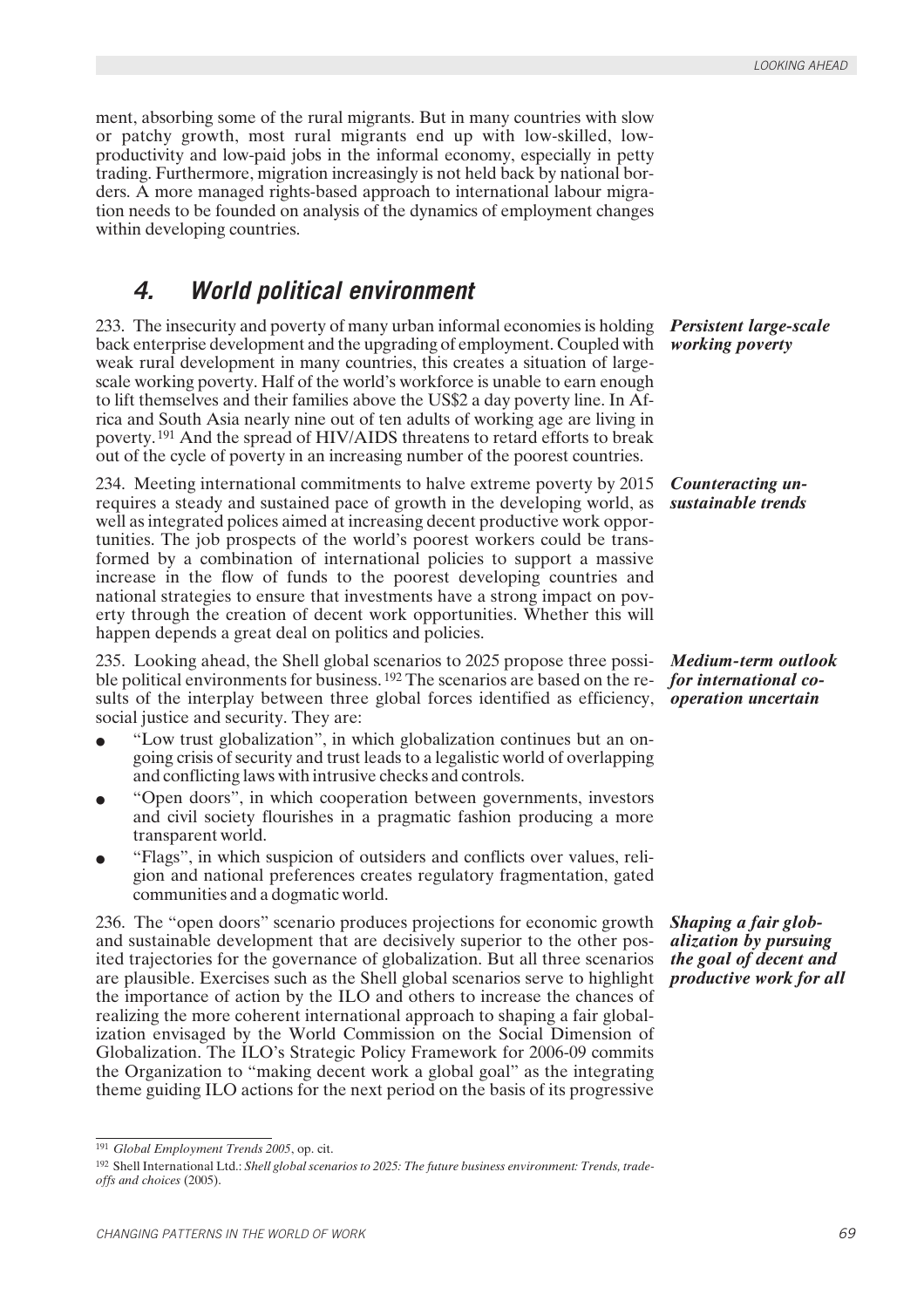implementation from the national (decent work country programmes (DWCPs)) to the international level (Millennium Declaration, Millennium Development Goals, Poverty Reduction Strategy Process). 193 The 2005 World Summit Outcome, adopted by the United Nations General Assembly in October 2005, which recognizes the importance of decent work to a fair globalization, has further set out a full agenda for the development of enhanced mechanisms for international cooperation.

### Heads of State and Government endorse decent work in 2005 World Summit Outcome

"We strongly support fair globalization and resolve to make the goals of full and productive employment and decent work for all, including for women and young people, a central objective of our relevant national and international policies as well as our national development strategies, including poverty reduction strategies, as part of our efforts to achieve the Millennium Development Goals. These measures should also encompass the elimination of the worst forms of child labour, as defined in International Labour Organization Convention No. 182, and forced labour. We also resolve to ensure full respect for the fundamental principles and rights at work."

Source: United Nations: 2005 World Summit Outcome, resolution adopted by the General Assembly (A/RES/60/1), General Assembly, Sixtieth Session, New York, 2005, paragraph 47.

*Inclusive global growth depends on how work is organized*

> *Disappointing jobs component in current growth*

*Three tracks for more and better jobs* *5. Growth, employment and sustainability*

237. The world of work is undergoing a major transformation which has the potential for creating opportunities for all working women and men to have a decent job. Technological progress, if applied in ways that promote inclusion rather than exclusion, could increase productivity and make material poverty history within a generation. The main means for ensuring an inclusive character to the growth of the global economy is the way in which work and labour markets are organized and governed.

238. Recent history is however disturbing. The employment intensity of growth has slipped back globally. As a result, open unemployment in 2005 was higher than ten years earlier. In the period of 2004-05 when growth picked up, unemployment did not fall. Furthermore, while the incidence of extreme working poverty (below US\$1 a day per capita) has reduced, the number of working poor earning US\$2 a day remains disturbingly high. Current patterns of growth are not generating enough decent jobs to meet the growth in the global labour force and the need to reduce current levels of unemployment and working poverty.

239. This is socially, economically and politically unsustainable and morally unacceptable. There are in theory three components of a strategy to reduce the world's decent work deficits:

- A more employment-intensive form of growth achieved by altering the incentive framework to favour labour rather than capital, especially in countries with large-scale underemployment and working poverty.
- An increase in the productivity of the world's poorest workers so as to enable an improvement in their earnings and working conditions.

<sup>193</sup> ILO: Strategic Policy Framework (2006-09), Governing Body, 291st Session, Geneva, November 2004, GB.291/PFA/9.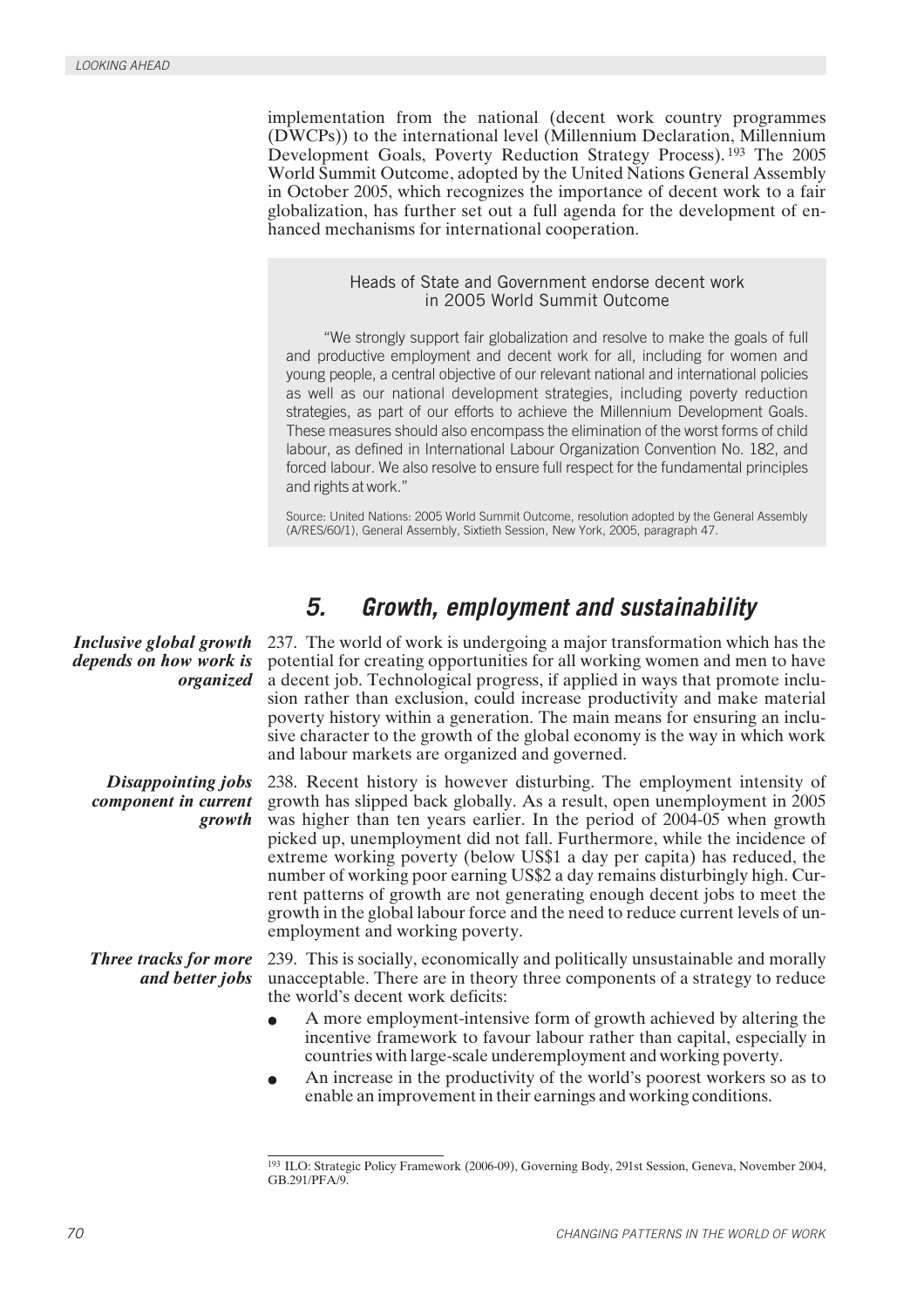A faster rate of overall growth, thus increasing the demand for labour and accelerating the shift of the world's poorest workers into more productive jobs.

240. A combination of supply-and-demand-side policies is needed to increase the employment intensity of growth, raise productivity performance and accelerate growth, thereby shaping a pattern of development that would be projobs and pro-poor. The balance in emphasis will depend on country priorities and circumstances. Support for the development of integrated national and international strategies that contribute to the global goal of decent work for all is the overarching priority for the ILO in the years ahead.

241. A sustained employment-rich global growth strategy will need to address emerging issues of sustainability – the energy intensity of growth, environmental sustainability and threats to security.

242. Looking ahead to 2030, the International Energy Agency (IEA) expects fossil fuels to retain their dominance of world energy supplies unless a significant internationally concerted effort is made to reduce demand in total, and carbon emissions in particular. Energy intensity – the amount of energy needed to produce a dollar's worth of GDP – will continue to decline as energy efficiency improves and the global economy relies less on heavy industry. Two-thirds of the increase in global energy demand will come from developing countries. By 2030, they will account for almost half of total demand, in line with their more rapid economic and population growth. An alternative scenario of energy conservation and a switch away from fossil fuels could be achieved without cutting growth – but it would require a significant investment by energy users in conservation and equipment using fuels other than coal, oil or gas. 194 A gradual price-driven shift away from fossil fuels will have employment implications with some sectors increasing employment and others declining. A more determined effort to reduce carbon emissions is likely to require a larger effort of worker redeployment, especially in fast-growing developing countries like China and India.

243. Total energy use and its sources are a central issue in the development of policies for environmental sustainability. However a number of other major questions in the search for more sustainable patterns of economic growth impact directly on jobs and livelihoods. Water use patterns are becoming an increasingly critical problem in many countries. Soil degradation, waste disposal, toxic residues and destruction of natural habitats are also high on the list for global action and directly linked to current patterns of work. Increasing employment and reducing environmental damage are too often pursued on parallel rather than converging tracks, risking a trade-off rather than a trade-in of policy objectives. Merging the three dimensions of sustainability – economic, social and environmental – as called for by the 2002 Johannesburg Summit, requires determined and far-sighted political leadership.

244. A fair and efficient organization of work requires order. A breakdown in respect for human rights, laws, and basic social norms of civilized behaviour and trust destroys the confidence that business and workers need to invest in decent and productive employment. A lack of security for citizens and for States diminishes the prospects for decent work. But the converse is also true. Where unemployment and underemployment is widespread, social tensions are likely to increase, creating dry tinder for those who wish to enflame ethnic, religious or nationalistic passions to the point of violence. There is no automatic connection between unemployment and poor working conditions

*Supply-and-demandside employment policies needed*

*Emerging drivers of change*

*Global energy strategies for sustainable growth will affect employment patterns*

*Policies for environmental sustainability will create and destroy jobs*

*Stable environment for decent work vital to peace building and conflict resolution and management*

<sup>194</sup> International Energy Agency: *World Energy Outlook* (Paris, 2004).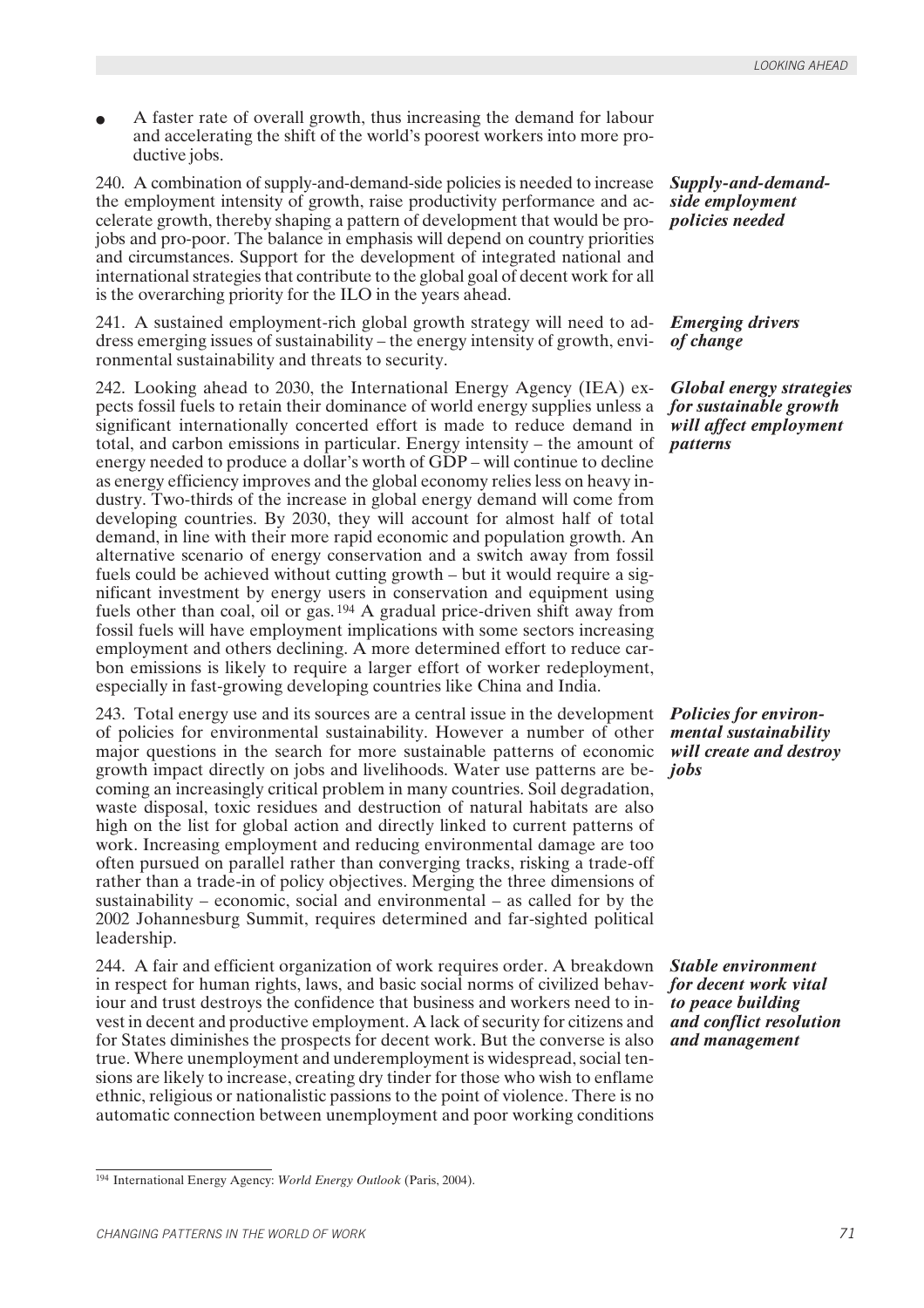and an increase in crime or a breakdown in peace and security. Yet experience from many countries suggests that the risks of disorder are higher where the need for decent work opportunities is ignored. And recovery from crisis is faster where communities can come together to work for reconstruction. Decent work is an important part of the global peace-building agenda.

## *6. Integrating the ILO's Decent Work Agenda with strategies for poverty reduction and an inclusive globalization*

*ILO role is to shape change for decent work*

245. The analysis of recent patterns of change in the world of work and the drivers that are shaping them highlights the scale and pace of the transformations under way and the likelihood that they will continue for some time. But, as stressed in this Report, the ILO is not a neutral observer of this process. The Organization has a mandate to support governments, employers' and workers' organizations in their efforts to achieve the goal of decent work for all. And in a world where the international influences on work and labour markets are becoming ever stronger, the ILO, through the engagement and commitment of its constituents, could make an important difference to the way the world of work changes in the future.

*World of work needs framework of rules that can be applied with flexibility*

246. There is no single policy or institutional framework that is appropriate for the huge variety of constantly changing work situations and labour market conditions in the world. Indeed, one of the major features of policies concerning work is the need to ensure that policy approaches, norms and regulations can be applied to specific jobs in ways that are both efficient and fair. Because work is so central to people's lives and because work relationships are inherently unbalanced, a framework of law is needed to provide the stability vital to ongoing productive activity. But the reality of most work situations is that it is for employers and workers, together with their representative organizations, to apply the law themselves without recourse to the judicial system. Such recourse should be available if needed, but work would grind to a halt if either employers or workers were constantly calling in their lawyers or the labour inspector.

*Work relations depend on dialogue* 247. In all the changes in the world of work, the basic labour relationship remains an exchange of work for pay underpinned by shared understandings of mutual obligations and common interests in enterprise sustainability. Rather than specify very precisely the exact tasks involved, since these cannot always be fully anticipated, the arrangement allows space for adaptation. The practical day-to-day workplace reality is that decisions about how work is organized is, at least to some degree, shared between employers and workers. Work without dialogue is likely to be dysfunctional. And in most cases work is a group activity, so the dialogue is often collective.

*Shared interests in wellbalanced labour market governance underpins special role of ILO*

248. In many workplaces, workers have chosen to conduct the dialogue with employers through their own freely chosen trade unions. Many employers have found this a convenient and constructive way to handle the wide range of issues that arise between workers and employers. They too have organized collectively to strengthen their means of representation. Governments have found that decentralized rule-making through social dialogue and collective bargaining can avoid the risk of overloading the legal system and allow for innovation in new forms of cooperation and in the resolution of conflicts of interest. The logic of workplace dialogue, collective representation and a shared interest in well-balanced labour market governance has constantly refreshed the ILO as a tripartite institution and underpins a new consensus for the twenty-first century on the promotion of decent work as a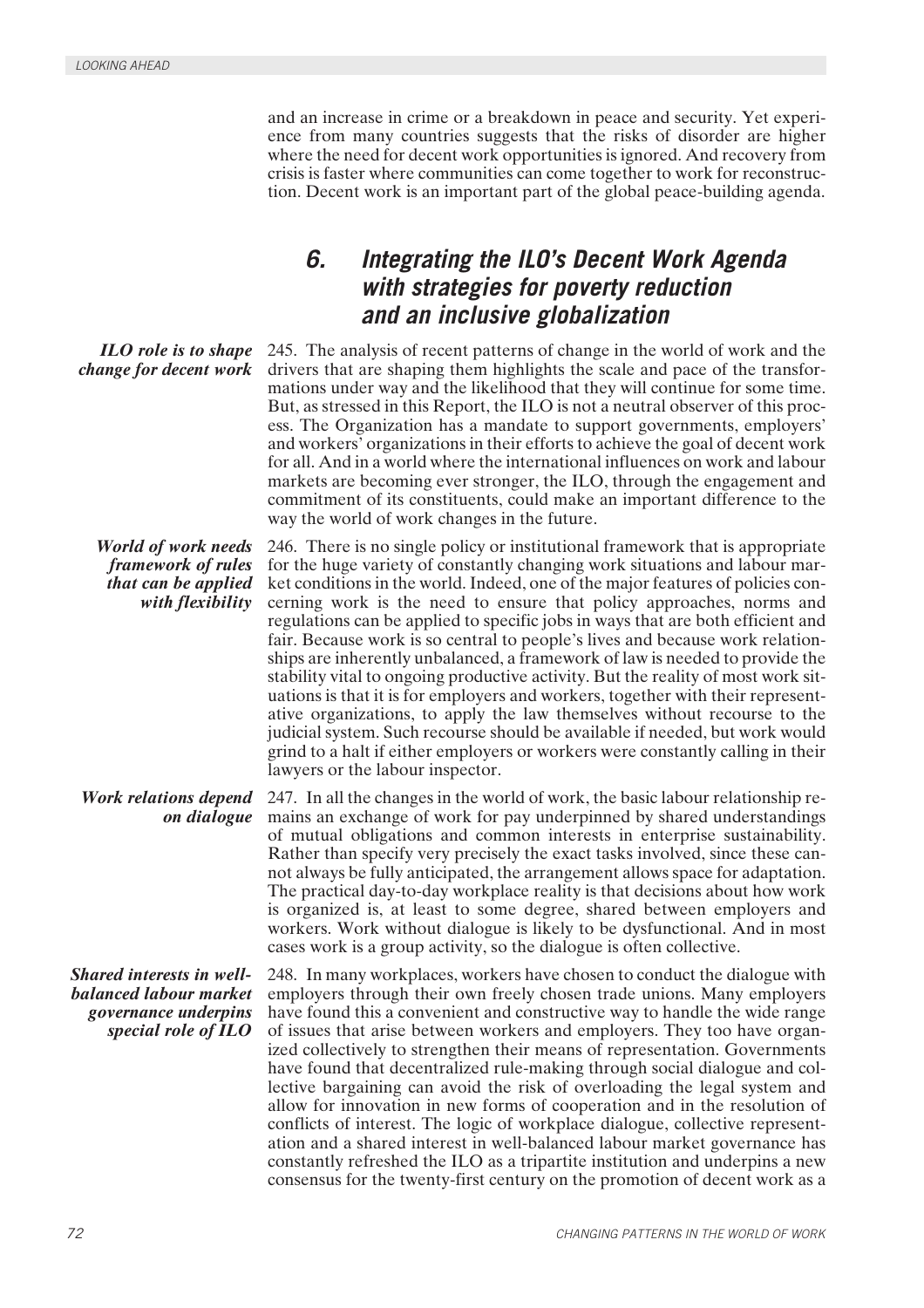### The damage to development caused by failure to arrest spread of HIV/AIDS

The HIV/AIDS pandemic affects social and economic development primarily through its impact on the labour force because HIV-related illness and deaths are concentrated among the working-age population. Life expectancy is falling in many countries affected by the pandemic, reflecting increasing rates of adult mortality. Men and women with important economic and social roles are prevented from providing their full contribution to development. The pandemic also erodes the savings capacity of households, of formal and informal productive enterprises, and of government, through its effects on income and on levels of expenditure. Over time, reduced rates of savings lead to diminished investment, slower growth of aggregate output, constraints on employment, and the likelihood of impoverishment. Loss of income, impoverishment of households and failures of informal economy enterprises increase poverty, slow employment growth, and threaten sustainable development. An ILO study of 41 countries found that, between 1992 and 2002, HIV/ AIDS reduced the rate of GDP growth by an average of 0.9 per cent a year. The cumulative effect of this loss of income growth over 15 years reduced economic growth by about 14 per cent compared to the level it would have been in the absence of the pandemic. A crude estimate of the financial cost indicates a loss of more than US\$17 billion per year for all 41 countries. Similarly, it is estimated that a potential loss of US\$270 billion could be incurred by 2020 by these same countries, if the shortfall in their growth rate continues at about 0.9 per cent per year on average. African countries were the hardest hit because their average HIVprevalence rate is higher. The rate of income growth in this region was reduced by 1.1 per cent per year, on average, over the 1992-2002 period. If the HIV/AIDS pandemic were to persist at the same prevalence and under the same conditions, the collective economy of the 33 African countries studied would grow 18 per cent less by 2020 than if HIV-prevalence had not reached its current level. This represents an economic loss of at least US\$144 billion for Africa alone.

Source: ILO: HIV/AIDS and work: Global estimates, impact and response (Geneva, 2004).

global goal. Nevertheless, collective organizations of workers and employers are under pressure worldwide. New strategies for recruitment, service provision and representation are needed as well as a conducive political environment. The ILO has a role to play in supporting the capacity-building efforts of workers' and employers' organizations and in encouraging tripartite systems of social dialogue. <sup>195</sup>

249. Translating the goal of decent work for all into practice requires a range of policies that stretch beyond the main areas of expertise of the ILO and its constituents. It will also require a capacity to respond to crises and disasters, including the increasingly grave situation of those countries worst affected by the HIV/AIDS pandemic. In a world undergoing a massive transformation, the ILO has to offer both a sound portfolio of policy options in its fields of competence and encourage others to assess the impact of policies in other areas against the goal of decent work for all. Decent work as a global goal requires a concerted approach by the entire multilateral system, with the ILO playing a major role in facilitating the integration of the Decent Work Agenda into strategies for poverty reduction and a fair and inclusive globalization.

*Stronger and more effective multilateral system vital to promoting decent work as a global goal*

<sup>&</sup>lt;sup>195</sup> See resolution concerning tripartism and social dialogue adopted at the 90th Session of the International Labour Conference, 2002; and ILO: *Social dialogue: Finding a common voice* (brochure for Social Dialogue Sector).